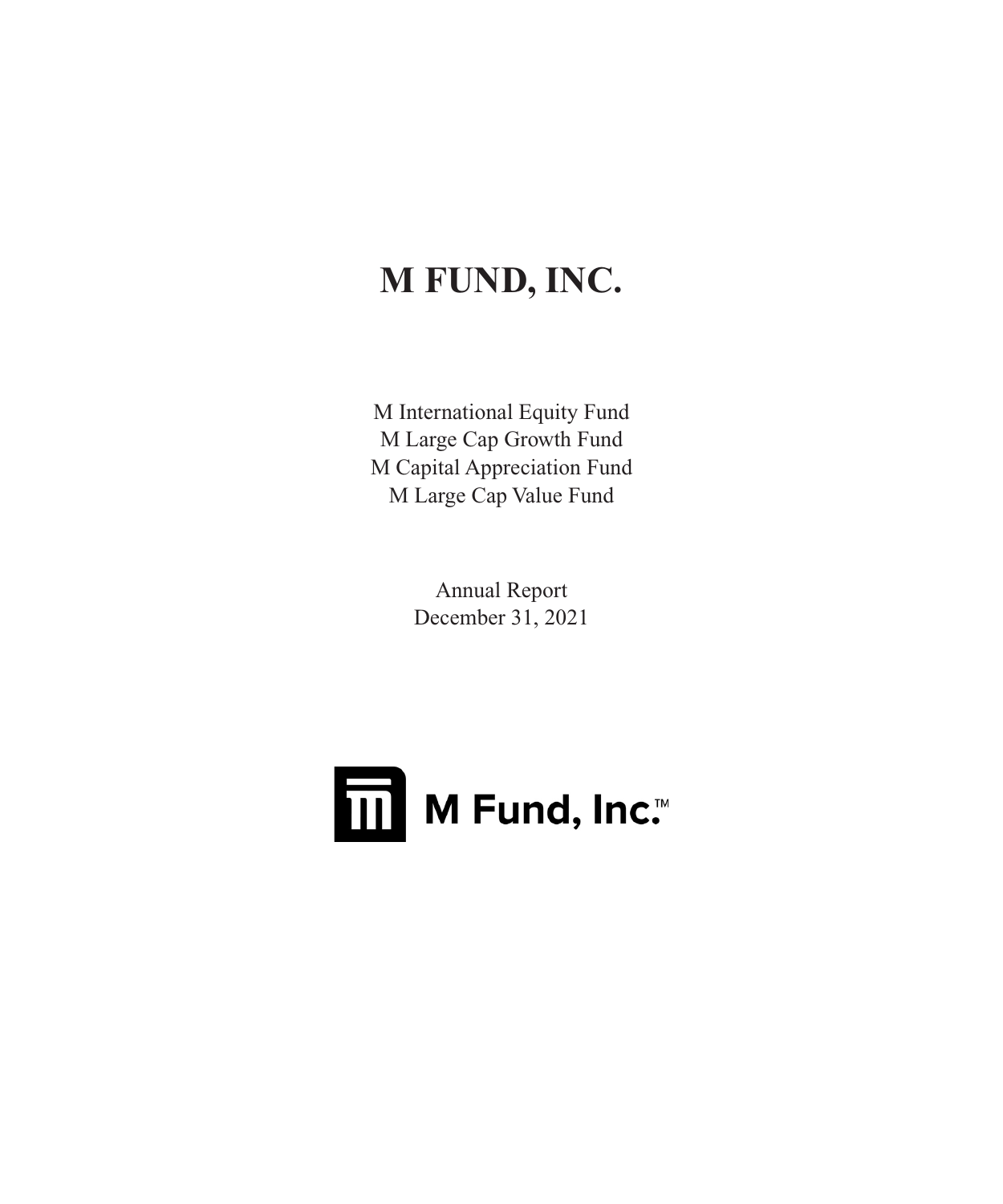### **M Fund, Inc. PRESIDENT'S LETTER**

### Dear Contract Owners:

We are pleased to share the financial condition of M Fund, Inc. (the "Corporation") as presented in the following Annual Report dated December 31, 2021. Total assets under management at year end 2021 were \$884.6 million.

Sub-Advisers to the portfolios, under the direction of M Financial Investment Advisers, Inc., the investment adviser to the Corporation, have prepared the attached discussion of results for each portfolio of the Corporation for the year ended December 31, 2021.

Sub-Advisers to the portfolios of the Corporation are: DFA LP for the M International Equity Fund, DSM Capital Partners LLC for the M Large Cap Growth Fund, Frontier Capital Management Company, LLC for the M Capital Appreciation Fund and Brandywine Global Investment Management, LLC for the M Large Cap Value Fund.

On behalf of the Corporation's Board of Directors, M Financial Investment Advisers, Inc. and the Corporation's participating insurance carriers, we thank you for your business and remain committed to providing opportunities that add value to our investors in the upcoming year.

Sincerely,

Fiago / Medan Surey

BRIDGET MCNAMARA-FENESY *President* M Fund, Inc.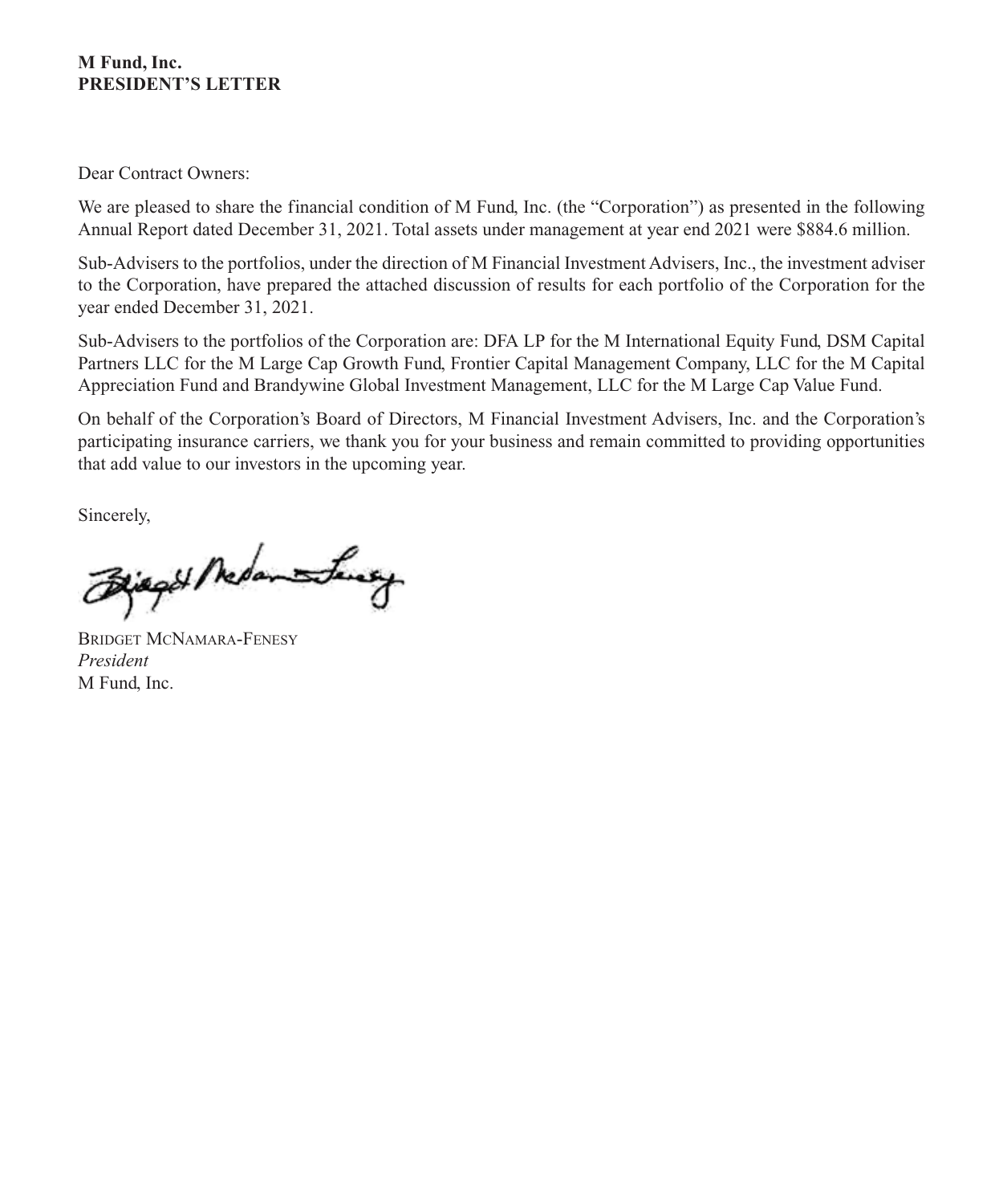#### **M INTERNATIONAL EQUITY FUND**

#### **Performance**

For the twelve months ended December 31, 2021, the M International Equity Fund had a return of 11.05% (net of management fees) versus a total return (including reinvestment of dividends) of 7.82% for its benchmark, the MSCI ACWI (All Country World Index) ex USA Index<sup>1</sup>.

#### **Market Environment/Conditions**

In US dollar terms, global ex US equity markets returned 8.53%, as reflected by the MSCI All Country World ex USA IMI (net dividends), for the year. Developed ex US markets returned 12.40% as measured by the MSCI World ex USA IMI (net dividends) and emerging markets returned -0.28% as measured by the MSCI Emerging Markets IMI (net dividends). In developed markets, most currencies depreciated versus the US dollar. In emerging markets, most currencies also depreciated versus the US dollar, but some, notably the Chinese renminbi and the Taiwan dollar, appreciated.

Theoretical and empirical research suggests that investors can systematically pursue higher expected returns by targeting the size, relative price, and profitability dimensions in equity markets. Dimensional Fund Advisors integrates these dimensions to emphasize stocks with smaller market capitalizations, lower relative prices, and higher profitability.

Along the market capitalization dimension, small caps (MSCI All Country World ex USA Small Cap Index, net dividends) outperformed large caps (MSCI All Country World ex USA Index, net dividends) by 5.10% for the year. Mid caps (MSCI All Country World ex USA Mid Cap Index, net dividends), a subset of the MSCI All Country World ex USA Index universe, underperformed small caps (MSCI All Country World ex USA Small Cap Index, net dividends) by 5.02% and performed in line with large caps (MSCI All Country World ex USA Index, net dividends).

Along the relative price dimension, large cap value stocks (MSCI All Country World ex USA Value Index, net dividends) outperformed large cap growth stocks (MSCI All Country World ex USA Growth Index, net dividends) by 5.36%%, and small cap value stocks (MSCI All Country World ex USA Small Cap Value Index, net dividends) outperformed small cap growth stocks (MSCI All Country World ex USA Small Cap Growth Index, net dividends) by 2.63%.

High profitability stocks outperformed low profitability stocks within both large caps and small caps.<sup>2</sup>

Performance of the premiums may vary depending on the particular segment of the market under analysis.

#### **Fund Review/Current Positioning**

The M International Equity Fund outperformed the MSCI All Country World ex USA Index (net dividends) by 3.23% for the period. The Fund's inclusion of and emphasis on small cap stocks had a positive impact on performance relative to the benchmark (which is composed primarily of large and mid cap stocks), as small caps outperformed large caps. With low relative price (value) stocks outperforming high relative price (growth) stocks, the Fund's greater emphasis on value stocks also contributed positively to performance relative to the benchmark. Additionally, the Fund's emphasis on high profitability stocks contributed positively to performance relative to the benchmark.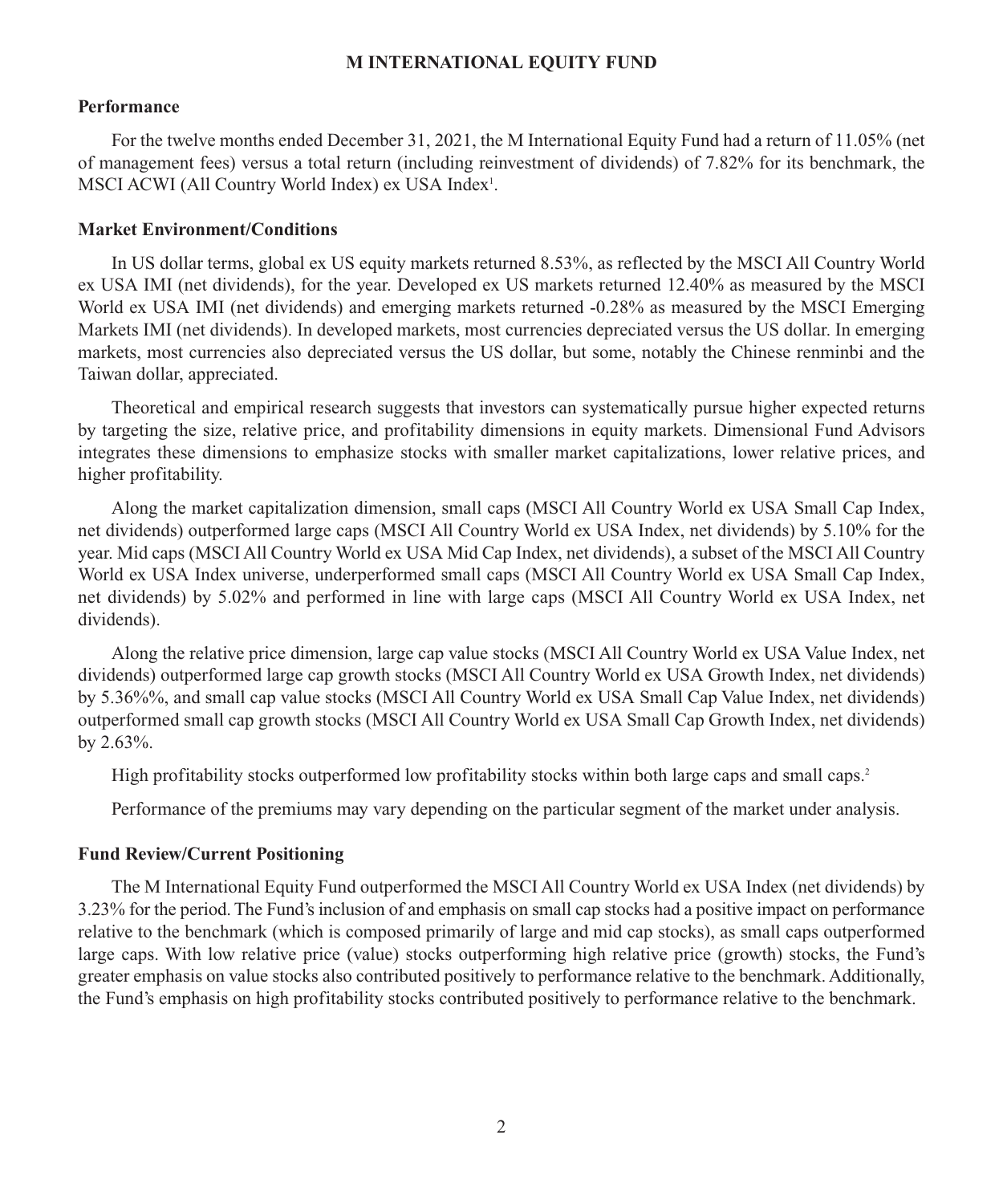### *Dimensional Fund Advisors LP Investment Sub-Adviser to the M International Equity Fund*

*Performance represented is net of fees. The foregoing reflects the thoughts and opinions of Dimensional Fund Advisors LP exclusively and is subject to change without notice. The information provided in this material should not be considered a recommendation to purchase or sell any particular security. It should not be assumed that any security transactions, holdings, or sectors discussed were or will be profitable, or that the investment recommendations or decisions we make in the future will be profitable or will equal the investment performance discussed herein. Strategies discussed are subject to change at any time by the investment manager in its discretion due to market conditions or opportunities. Market conditions may impact performance. The performance results presented were achieved in particular market conditions which may not be repeated. Moreover, the current market volatility and uncertain regulatory environment may have a negative impact on future performance. Portfolio characteristics are as of December 31, 2021. Please note that all indices are unmanaged and are not available for direct investment.*

*This commentary may include statements that constitute "forward looking statements" under the U.S. securities laws. Forward-looking statements include, among other things, projections, estimates, and information about possible or future results related to the Fund, market or regulatory developments.The views expressed above are not guarantees of future performance or economic results and involve certain risks, uncertainties and assumptions that could cause actual outcomes and results to differ materially from the views expressed herein. The views expressed above are subject to change at any time based upon economic, market, or other conditions and the subadvisory firm undertakes no obligation to update the views expressed herein. Any discussions of specific securities should not be considered a recommendation to buy or sell those securities. The views expressed above (including any forward-looking statement) may not be relied upon as investment advice or as an indication of the Fund's trading intent. Information about the Fund's holdings, asset allocation or country diversification is historical and is not an indication of future Fund composition, which may vary. Direct investment in any index is not possible. The performance of any index mentioned in this commentary has not been adjusted for ongoing management, distribution and operating expenses, and sales charges applicable to mutual fund investments. In addition, the returns do not reflect additional fees charged by separate accounts or variable insurance contracts that an investor in the Fund may pay. If these additional fees were reflected, performance would have been lower.*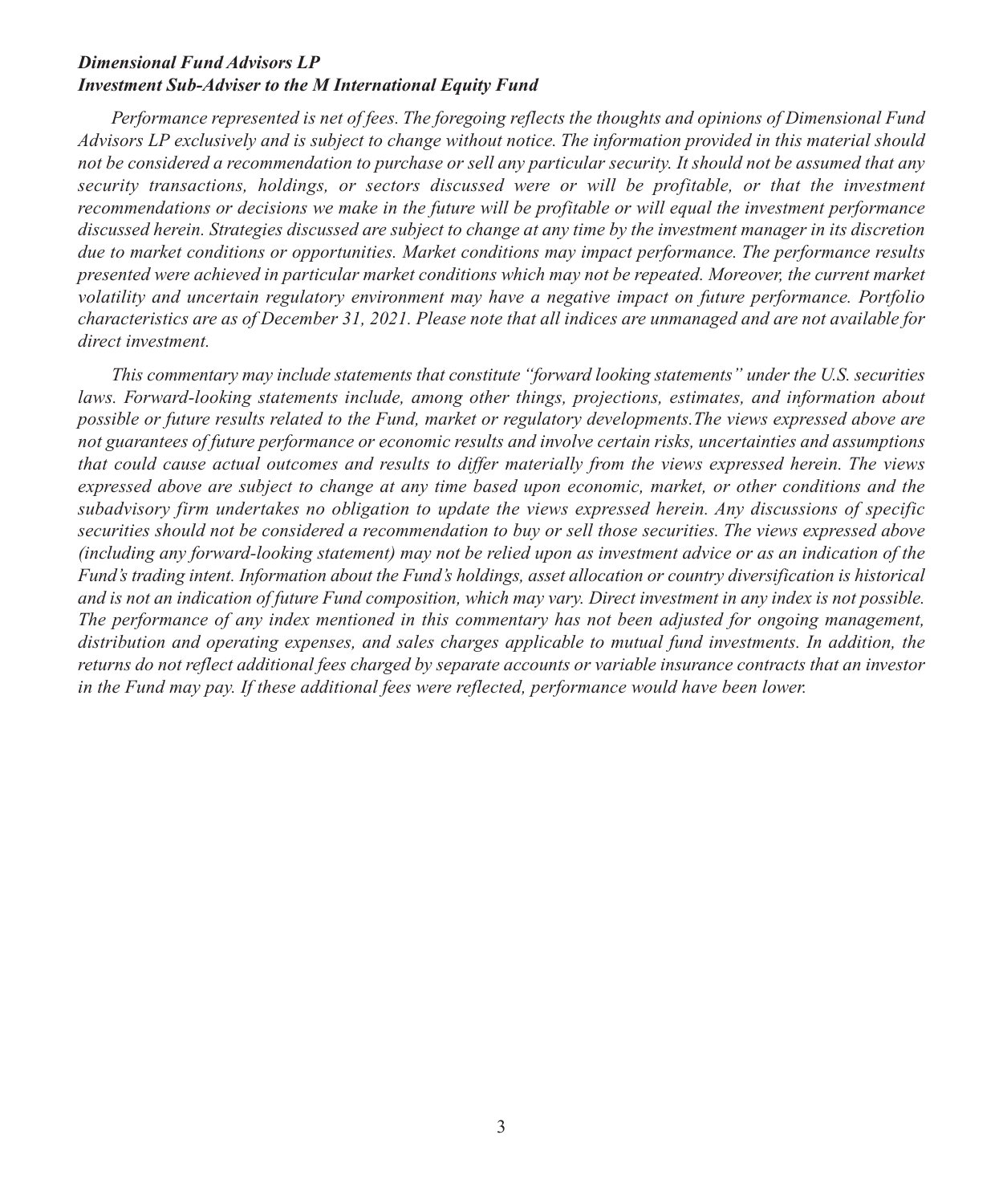### **COMPARISON OF CHANGE IN VALUE OF \$10,000 INVESTMENT IN THE M INTERNATIONAL EQUITY FUND, MSCI AC WORLD ex USA**



*The M International Equity Fund's total return is calculated net of Investment Advisory Fees and operating expenses. Performance figures represent past performance and are not indicative of future performance of the M International Equity Fund or Index. Share value will fluctuate so that an investor's shares, when redeemed, may be worth more or less than the original investment. Please note that all indices are unmanaged, do not incur expenses, and are not available for direct investment. Persons who invest in the M International Equity Fund through a variable annuity or variable life insurance contract should note this graph does not reflect separate account expenses deducted by the insurance company.*

## **MSCI ACWI (ALL COUNTRY WORLD INDEX) ex USA INDEX**

<sup>1</sup> The MSCI ACWI (All Country World Index) ex USA Index is a free float-adjusted market capitalization weighted index that is designed to measure the equity market performance of developed and emerging markets excluding the US. Investors cannot invest directly in an Index.

<sup>2</sup> Profitability is measured as operating income before depreciation and amortization minus interest expense, scaled by book.

<sup>\* 12/31/11</sup> to 12/31/21

<sup>+</sup> MSCI EAFE—Effective May 1, 2014, the Fund changed its benchmark index from the MSCI EAFE Index to the MSCI AC World ex US Index. The MSCI AC World ex US Index is more representative of the Fund's investment portfolio than its previous index.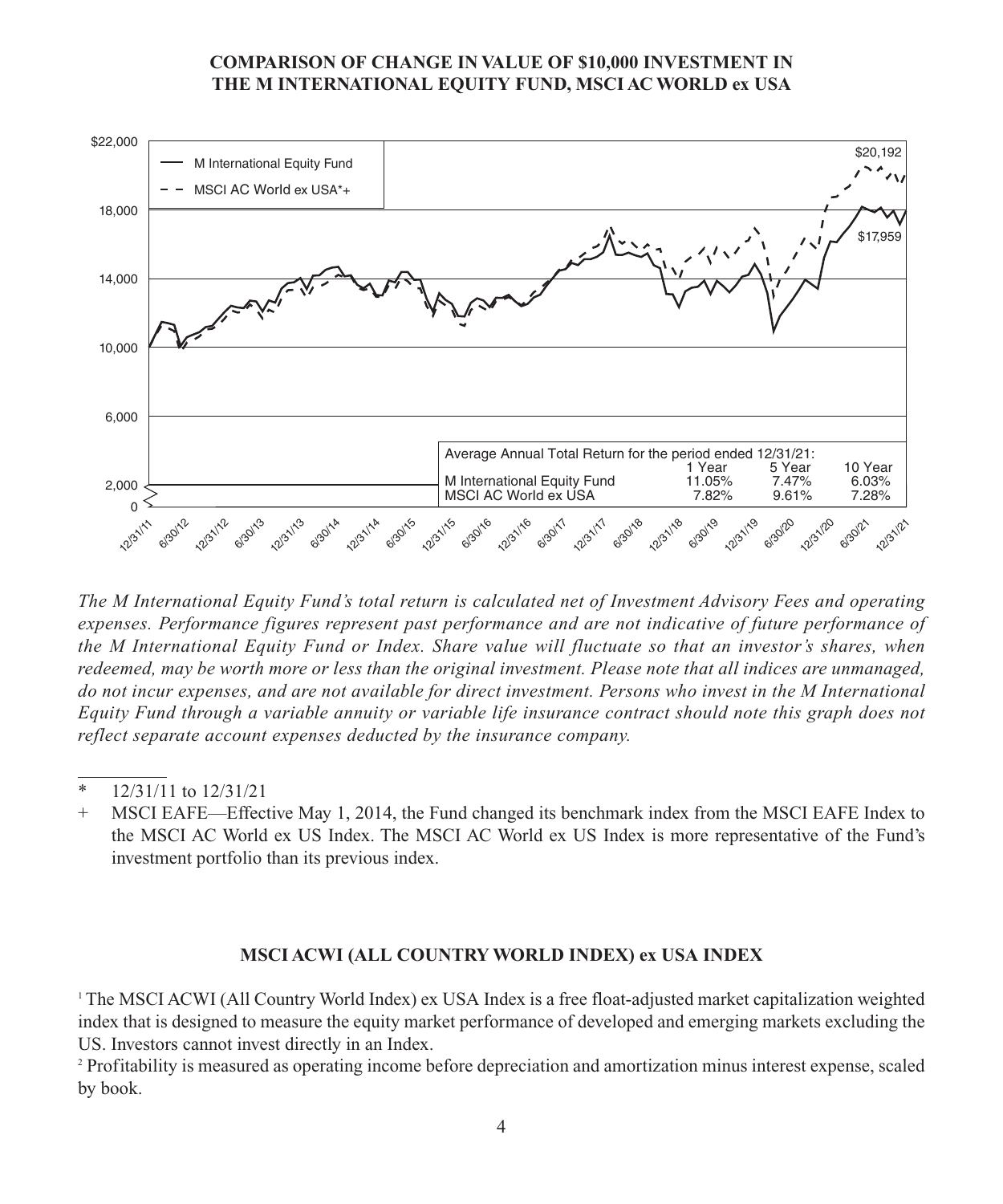#### **M LARGE CAP GROWTH FUND**

#### **Performance**

For the twelve months ended December 31, 2021, the M Large Cap Growth Fund had a return of 21.5% (net of management fees) versus a total return (including reinvestment of dividends) of 27.6% for its benchmark, the Russell 1000 Growth Index<sup>1</sup>.

#### **Market Environment/Conditions**

In 2021 the strong performance of major US and global developed market equity indices continued. Once again, US markets led the way driven by the strength of "New Era" technology companies such as Apple, Meta Platforms (Facebook), Alphabet (Google), Microsoft, Netflix, NVIDIA and Tesla. These US-based, New Era technology companies are among the largest businesses in the world. They continue to grow as they opportunistically enter new markets, often of their own creation. It is readily apparent that the technological revolution is ongoing and will remain a critical driver of global economies and equity markets.

Many investors anticipate a return to Value's outperformance of Growth. However, DSM believes the ongoing competitive dynamics of digital/internet technologies will prove a disadvantage to both Value and most non-US businesses, as revenue and profit pressures build from competing new digital technologies. Additionally, Value stocks are generally more cyclical, operate in more competitive industries and have greater capital requirements. Finally, in a very low interest rate world, Value stocks in both Europe and the US often have high P/Es due to their dividend yield, yet these valuations are often not justified by the underlying business fundamentals of those companies.

Similarly, investors seem to expect a return to EU and/or EM outperformance over the United States. DSM continues to believe that America's technology-laden indices will outperform the Rest-of-World indices which generally exclude New Era technology giants, with the notable exception of China. In short, DSM believes Growth/United States will outperform Value/Rest-of-World going forward.

While "Old Era" Value names may recover and possibly outperform Growth over a limited period of time, DSM believes this trend will be short-lived. Similarly, a rally in bank stocks caused by a significant rise in interest rates as the global economy recovers would be a big plus for the Russell 1000 Value Index, the MSCI Europe and EM indices, all of which are more heavily exposed to financials than Growth indices. However, DSM believes this too would not last.

In recent years America's technology leadership has been challenged by Chinese technology companies such as Alibaba, Tencent and JD.com who have proved themselves to be credible competitors and technology innovators. Without question, Chinese companies will continue to challenge the US's dominance in tech going forward. However, it is possible that the punitive regulatory actions instituted by the Chinese government over this past year may cause China's leading technology companies to be less competitive going forward, while also disincentivizing the risk taking and entrepreneurial psychology of China's entrepreneurs across their entire economy. As a result, American technology companies may well find themselves better positioned on a relative basis.

#### **Fund Review/Current Positioning**

Over the last several quarters earnings have been quite strong across the Fund's holdings, however, turnover has increased. One of the factors behind the increased turnover is the risk of persistently higher inflation. If inflation remains above 3% for an extended period of time, interest rates may rise higher than currently expected. If rates do go up more than expected, DSM believes positions with loftier P/Es will be at a greater risk of a significant correction. Accordingly, DSM has trimmed or sold higher P/E names and purchased or added to positions with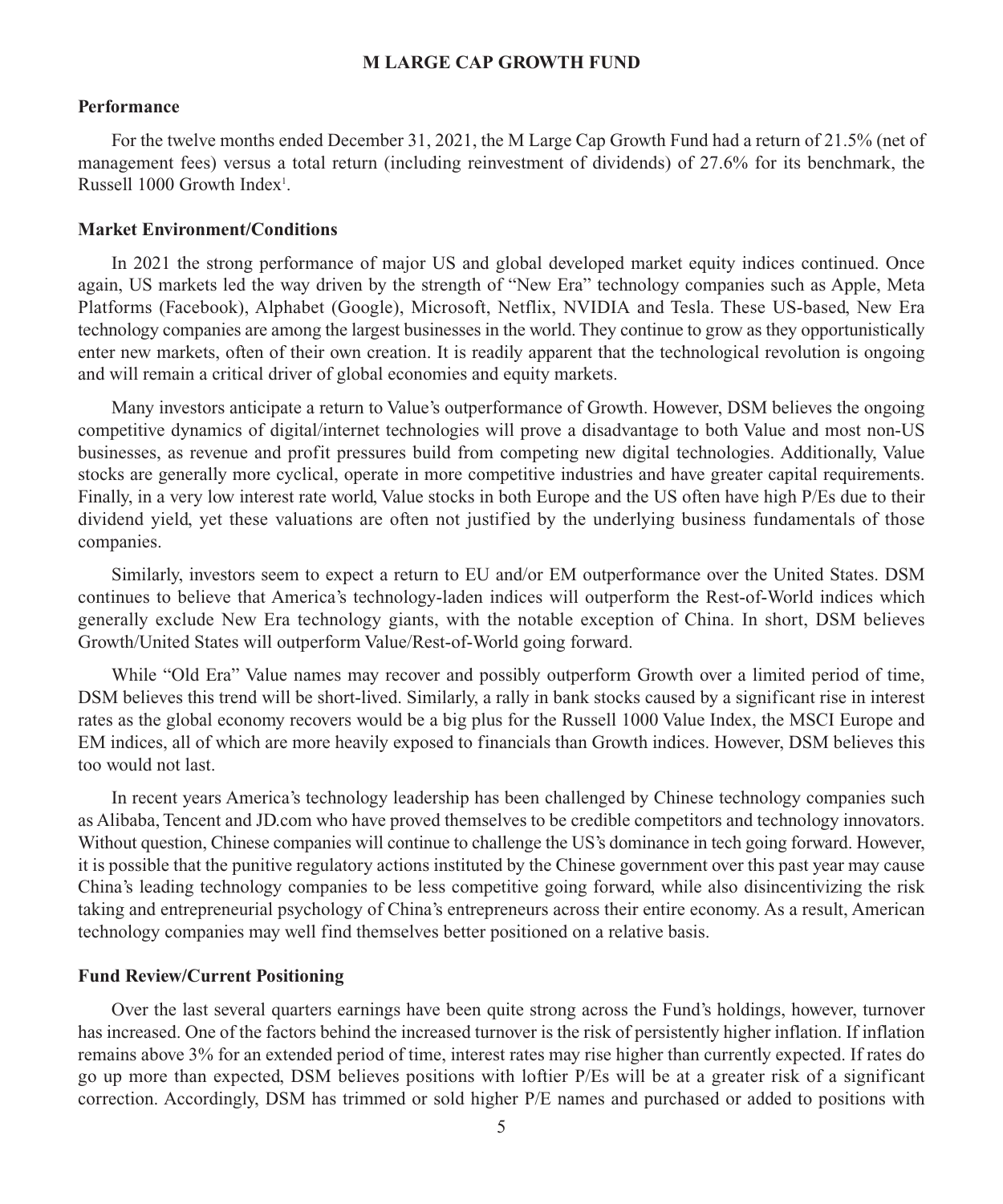lower P/Es. The majority of the Fund is invested in the information technology and communication services sectors, with smaller weightings in health care, financials, consumer discretionary, consumer staples, industrials and materials.

For the year, the M Large Cap Growth Fund underperformed the benchmark primarily as a result of stock selection in the consumer discretionary and information technology sectors. DSM's stock selection in financials and underweight of the industrials sector versus the benchmark benefitted performance. By security, the top five contributors to the Fund's performance for the year included Alphabet, Microsoft, NVIDIA, Intuit and EPAM Systems. The five positions which contributed the least in the period were Alibaba Group, Global Payments, PayPal Holdings, Tencent Holdings and JD.com. It is worth noting that the performance of the benchmark in 2021 was again helped by holding Apple, whose long-term growth prospects DSM sees as moderate, and Tesla, which has an extremely high valuation.

Given its reasonable valuation, solid expected revenue and earnings growth, and a recovering global economy, DSM believes the portfolio has significant appreciation potential. Over time, businesses appreciate in value as their earnings grow. Portfolio earnings have grown largely as expected before the pandemic, remained strong (albeit a bit less than expected) during the pandemic and DSM believes growth in the mid-to-high teens or perhaps more is possible in the years ahead.

### *DSM Capital Partners LLC Investment Sub-Adviser to the M Large Cap Growth Fund*

*Performance represented is net of fees. The foregoing reflects the thoughts and opinions of DSM Capital Partners LLC exclusively and is subject to change without notice. The information provided in this material should not be considered a recommendation to purchase or sell any particular security. It should not be assumed that any security transactions, holdings, or sectors discussed were or will be profitable, or that the investment recommendations or decisions we make in the future will be profitable or will equal the investment performance discussed herein. Strategies discussed are subject to change at any time by the investment manager in its discretion due to market conditions or opportunities. Market conditions may impact performance. The performance results presented were achieved in particular market conditions which may not be repeated. Moreover, the current market volatility and uncertain regulatory environment may have a negative impact on future performance. Portfolio characteristics are as of 12/31/21. Please note that all indices are unmanaged and are not available for direct investment.*

*This commentary may include statements that constitute "forward looking statements" under the U.S. securities laws. Forward-looking statements include, among other things, projections, estimates, and information about possible or future results related to the Fund, market or regulatory developments. The views expressed above are not guarantees of future performance or economic results and involve certain risks, uncertainties and assumptions that could cause actual outcomes and results to differ materially from the views expressed herein. The views expressed above are subject to change at any time based upon economic, market, or other conditions and the subadvisory firm undertakes no obligation to update the views expressed herein. Any discussions of specific securities should not be considered a recommendation to buy or sell those securities. The views expressed above (including any forward-looking statement) may not be relied upon as investment advice or as an indication of the Fund's trading intent. Information about the Fund's holdings, asset allocation or country diversification is historical and is not an indication of future Fund composition, which may vary. Direct investment in any index is not possible. The performance of any index mentioned in this commentary has not been adjusted for ongoing management, distribution and operating expenses, and sales charges applicable to mutual fund investments. In addition, the returns do not reflect additional fees charged by separate accounts or variable insurance contracts that an investor in the Fund may pay. If these additional fees were reflected, performance would have been lower.*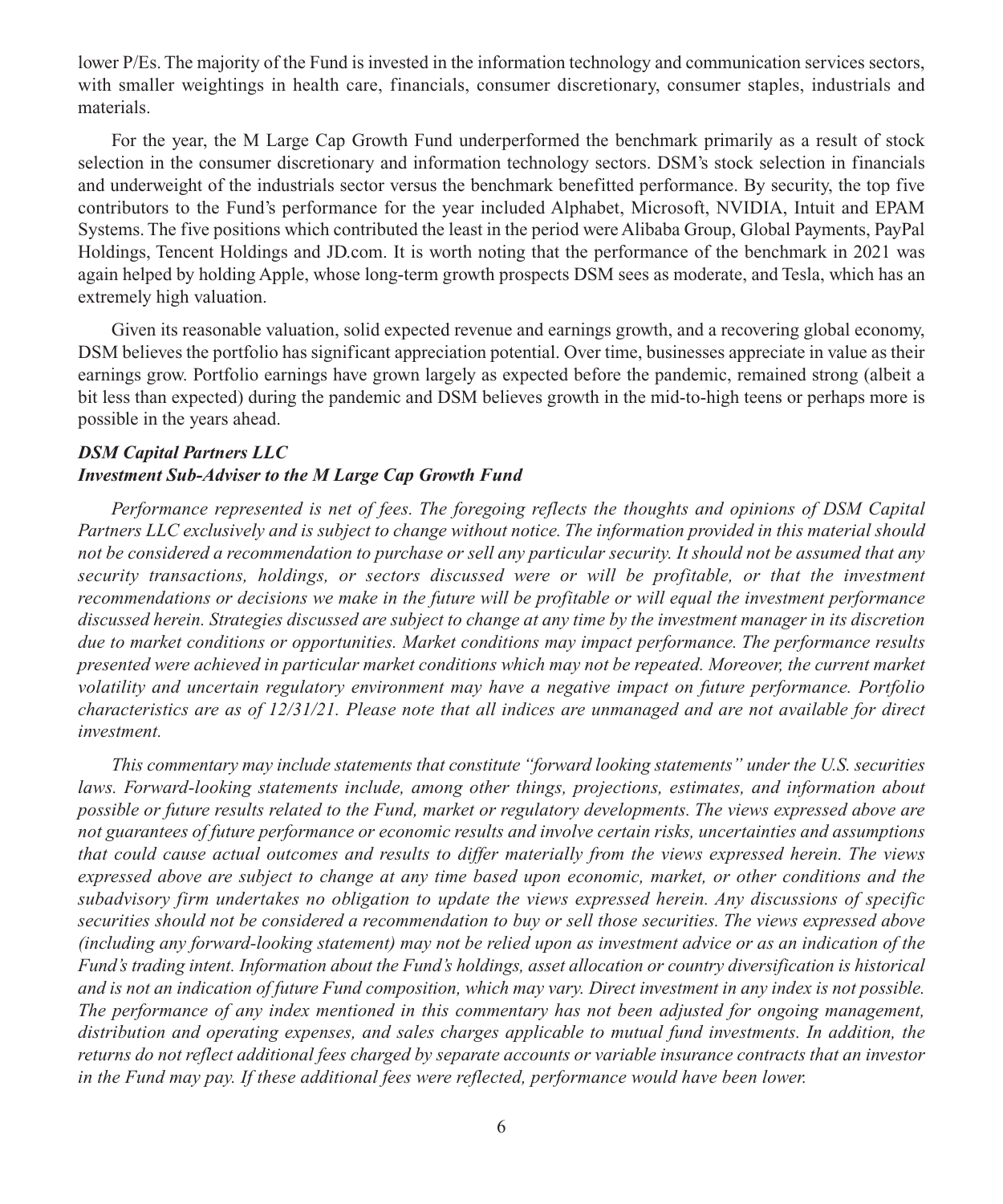### **COMPARISON OF CHANGE IN VALUE OF \$10,000 INVESTMENT IN THE M LARGE CAP GROWTH FUND AND THE RUSSELL 1000 GROWTH INDEX (Unaudited)**



*The M Large Cap Growth Fund's total return is calculated net of Investment Advisory Fees and operating expenses. Performance figures represent past performance and are not indicative of future performance of the M Large Cap Growth Fund or Index. Share value will fluctuate so that an investor's shares, when redeemed, may be worth more or less than the original investment. Please note that all indices are unmanaged, do not incur expenses, and are not available for direct investment. Persons who invest in the M Large Cap Growth Fund through a variable annuity or variable life insurance contract should note this graph does not reflect separate account expenses deducted by the insurance company.*

\* 12/31/11 to 12/31/21

#### **RUSSELL 1000 GROWTH INDEX**

<sup>1</sup> The Russell 1000 Growth Total Return Index includes dividends reinvested in the Russell 1000 Growth Index as reported by the Russell Company. The Russell 1000 Growth Index is a capitalization weighted index containing over 600 widely held securities with growth characteristics. DSM uses the Russell 1000 Growth Index as a benchmark because its average market capitalization is similar to that of the M Large Cap Growth Fund, and it is an industry standard. Characteristics of any benchmark may differ materially from accounts managed by DSM. Investors cannot invest directly in an Index.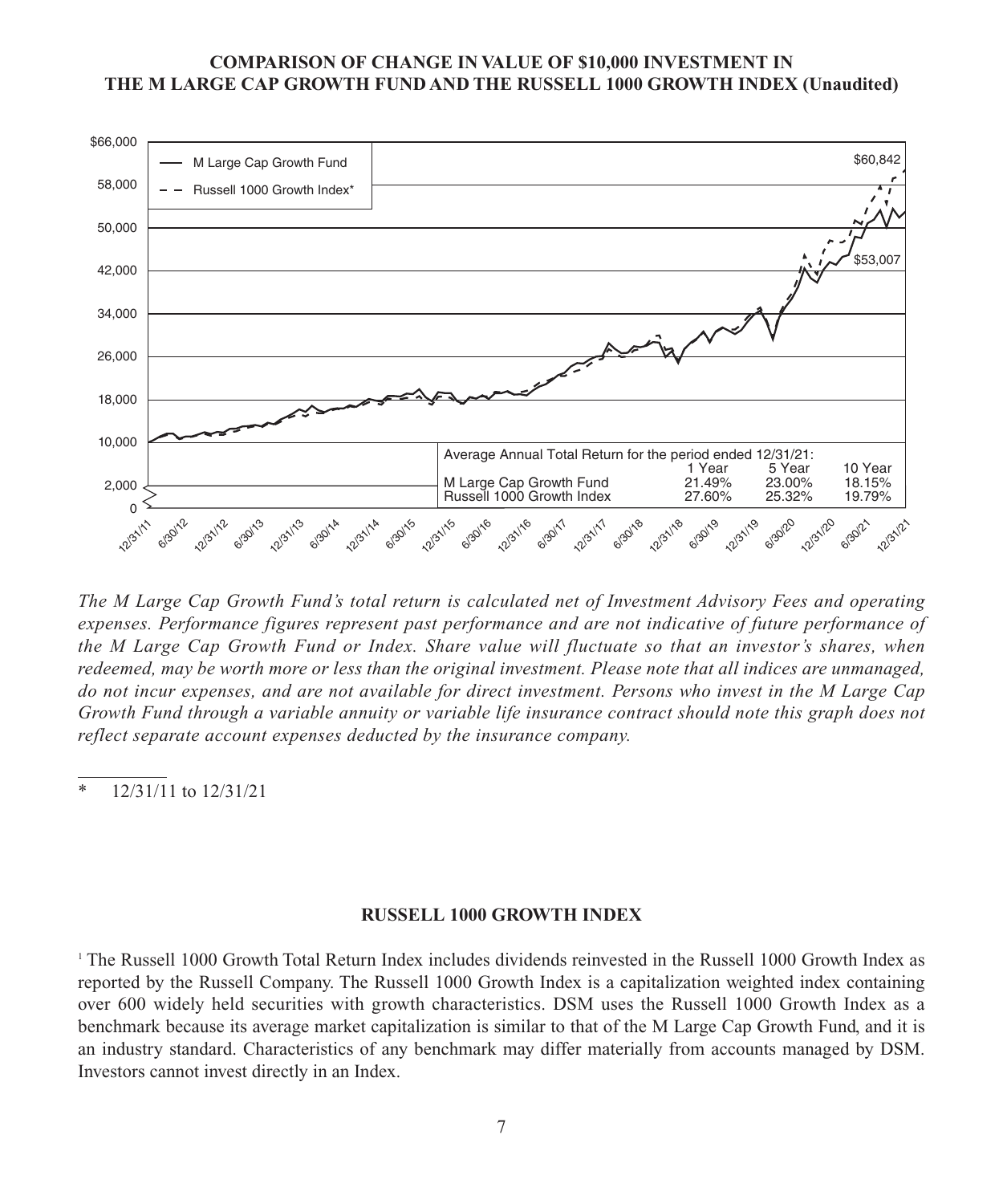#### **M CAPITAL APPRECIATION FUND**

#### **Performance**

For the twelve months ended December 31, 2021, the M Capital Appreciation Fund had a return of 17.7% (net of management fees) versus a total return (including reinvestment of dividends) of 18.2% for its benchmark, the Russell 2500<sup>®</sup> Index<sup>1</sup>.

#### **Market Environment/Conditions**

U.S. equities ended the year with a record setting rally. Value stocks led the market with a Russell 2500® Value Index return of 27.8% compared to the Russell 2500® Growth return of 5.0% for 2021. Toward the end of 2020, we noted a shift in behavior of the market away from "Growth At Any Price" investing to more fundamental drivers and that shift continued in earnest in 2021. In general, a market focused on stock fundamentals as opposed to price momentum is positive for Capital Appreciation's performance.

As the world began to stabilize and recover from the initial impact of the COVID-19 pandemic, equity markets faced a number of opportunities and hurdles. Year-over-year comparisons of earnings and revenue growth were robust as pent-up demand coupled with extraordinary fiscal and monetary stimulus drove results higher than expectations across most industries. Many areas of the market continued to rebound from their prior lows with the growing evidence that the global economy was returning to some sense of normalcy. While the unexpected emergence of the Delta and Omicron variants created some temporary setbacks, stocks with exposure to a global reopening largely outperformed expensive, story-driven stocks that had dominated the markets in prior years. Growth did not come without its challenges, however, as supply and labor shortages constrained the ability of most companies to meet demand. Furthermore, these shortages combined with the magnitude of monetary stimulus drove inflation to multi-year highs culminating with the Federal Reserve's admission toward the end of 2021 that inflation pressures are no longer "transitory" and an expectation that rates are likely to be raised sooner than originally anticipated as a countermeasure.

As we enter 2022, we are encouraged by the behavior of the equity markets and the return to a focus on stock fundamentals. While inflationary pressures continue to be an area of concern, the Fund is well positioned by owning companies with pricing power at valuations less susceptible to multiple compression as rates increase. We believe the broadening of the market and flight from excessive valuations should be good for relative performance of the Fund. We remain focused on purchasing stocks that will generate long-term earnings power selling at an attractive valuation.

#### **Fund Review/Current Positioning**

The Fund's outperformance for the year can be attributed almost entirely to stock selection. Industry allocation was mostly neutral as the positive effect of being overweight industrials and basic materials was offset by the Fund's overweight position in technology, and underweight positions in real estate and energy.

Technology generated the largest amount of stock selection, gaining 24% versus 12% for the index, and represented three of the top ten contributors for the year. The Fund's semiconductor holdings, most notably MACOM Technology (+42%), performed well with strong fundamentals across the board. The sector continues to capitalize on the long-term benefits of consolidation, increasing technological complexity and secular demand trends across a broad spectrum of end markets from automobiles to data centers. Global supply chain issues and manufacturing bottlenecks also highlighted the value of contract manufacturers such as Jabil Inc. (+66%), that were able to emerge essentially unscathed due to global reach and scale. Finally, Rogers Corporation (+76%), a long-term holding of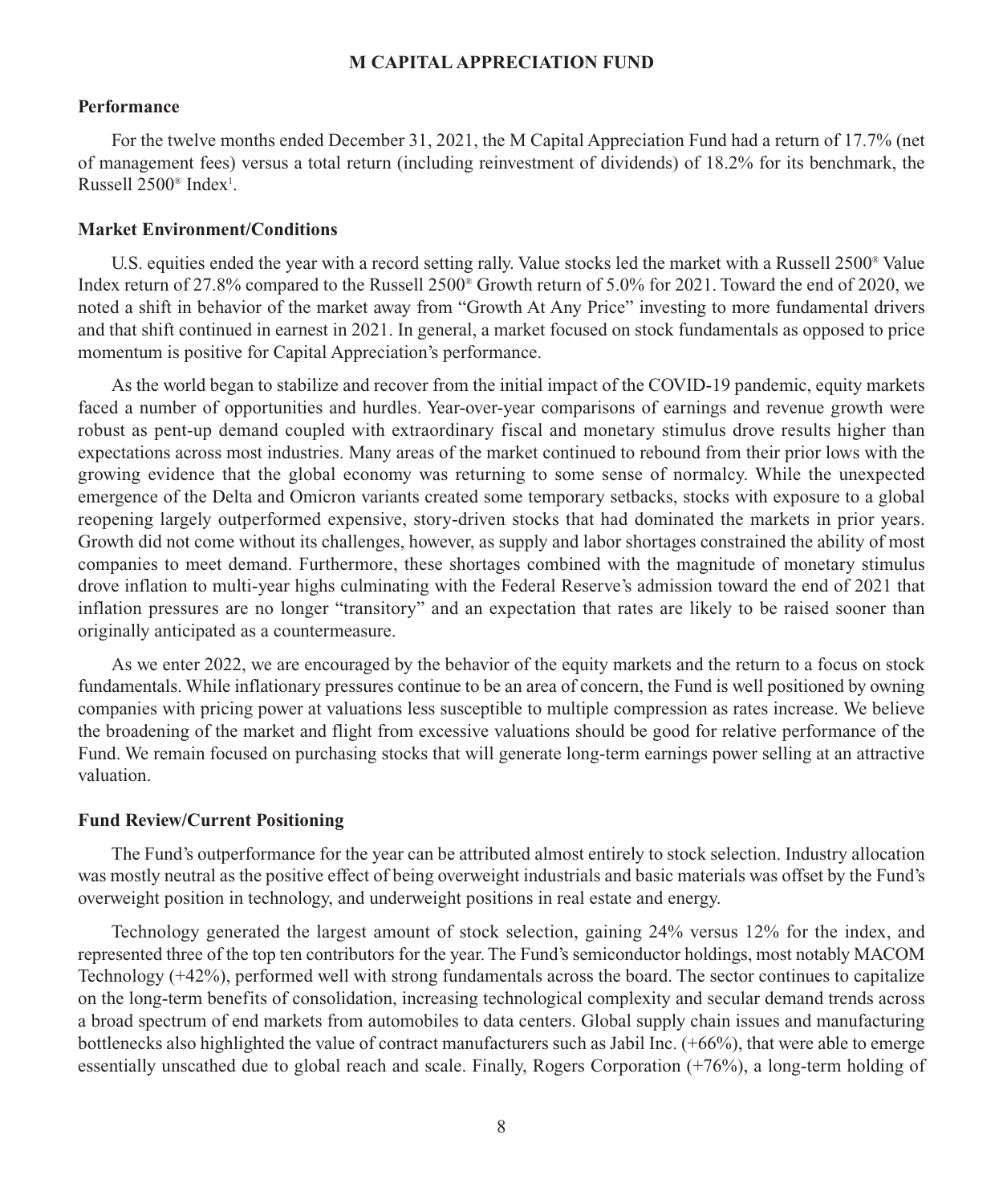the Fund, was acquired by Dupont for a 46% premium to its 1-month volume weighted average share price. The company has long been a natural acquisition target given its dominant niche in the specialty materials markets.

Health care was the second-best performing industry in the Fund, returning 3% versus a decline of 7% for the index. While we had a number of outperforming stocks in the group, none of the Fund's health care holdings was a top contributor for the year. What the Fund did not own had a much more pronounced impact on the overall results. For example, biotechnology stocks were down over 20% for the year. We entered the year materially underweight this group and remain underweight as they are typically binary outcome investments and subject to heavy speculation.

Positive industrial stock selection can primarily be attributed to the performance of Builders FirstSource (+110%), a building products distributor and the largest position in the Fund. In addition to reporting better-thanexpected earnings and guidance throughout the year, Builders has continued to make meaningful strides toward structurally improving the profitability of the business by growing its services and value-added product sales. The building products distribution market is highly fragmented, which should set the stage for Builders to grow profitably well into the future. KBR, Inc. (+56%), a government services provider, also was a top contributor as the company delivered on its multi-year strategy of diversifying away from fixed price engineering and construction (E&C) to more predictable, recurring revenue government contracts. In addition to registering important customer wins, KBR has developed its proprietary technologies business, which is being accessed increasingly by the market for the development of hydrogen and ammonia based renewable energy.

Positive stock selection from these three areas was partially offset by weakness in consumer discretionary and basic materials stocks. The combination of labor shortages, supply chain bottlenecks and the uncertainties associated with the emergence of COVID-19 variants through the course of the year resulted in some volatility in both production and demand, particularly among consumer discretionary stocks. For example, Cheesecake Factory (-37%) and Azul (-42%) both traded down despite what we believe to be a structural improvement in their competitive positions during the pandemic as demand for leisure activities was disrupted. We therefore added to both of these positions. 2U, Inc. (-50%) witnessed a sudden decline in enrollment for online education programs as the tight labor market resulted in fewer people looking to return to school in the short term. And Cardlytics (-54%) experienced a slowing in advertising spend by its customer base as brand owners attempted to balance promotion with the ability to meet the needs of customers. In each of these cases, we believe these companies are well positioned for long-term secular growth as the world normalizes.

Finally, after strong performance in the prior 12 months, Pan American Silver Corp (-27%) gave back some of its returns as investors began to focus on the growing likelihood of interest rate increases in 2022. While precious metals have been a safe haven against inflationary pressures, they are also negatively correlated to speculation on interest rates, as higher rates increase holding cost. We lowered the size of our position entering 2021 but have maintained ownership as the company is beginning to harvest the value of the portfolio it has built over the past several years, and controls some of the lowest cost gold and silver deposits in the world. The mining industry also has become more disciplined with capital deployment in recent years, which should result in accruing value to equity holders over time.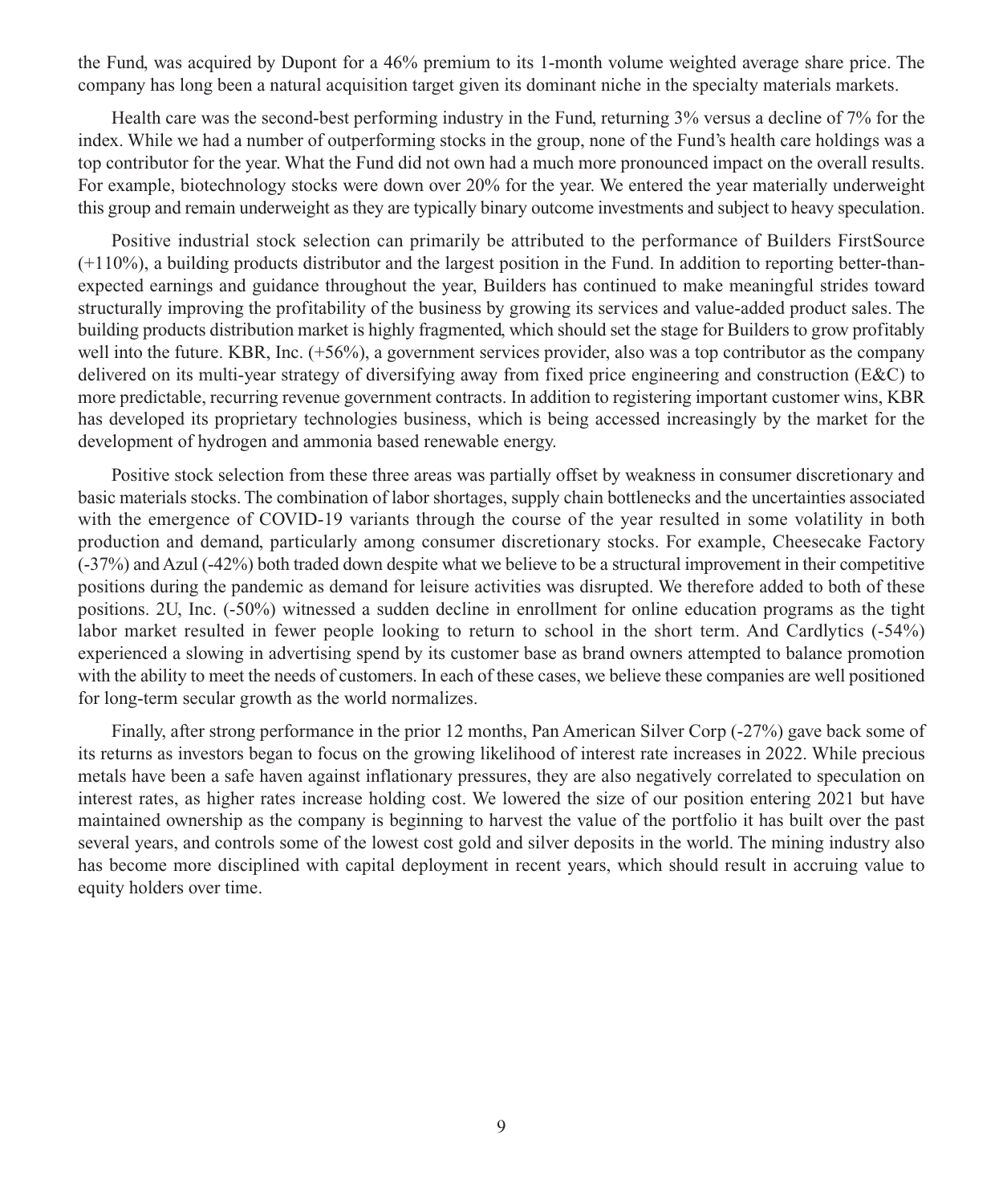### *Frontier Capital Management Co., LLC Investment Sub-Adviser to the M Capital Appreciation Fund*

*Performance represented is net of fees. The foregoing reflects the thoughts and opinions of Frontier Capital Management Co., LLC exclusively and is subject to change without notice. The information provided in this material should not be considered a recommendation to purchase or sell any particular security. It should not be assumed that any security transactions, holdings, or sectors discussed were or will be profitable, or that the investment recommendations or decisions we make in the future will be profitable or will equal the investment performance discussed herein. Strategies discussed are subject to change at any time by the investment manager in its discretion due to market conditions or opportunities. Market conditions may impact performance. The performance results presented were achieved in particular market conditions which may not be repeated. Moreover, the current market volatility and uncertain regulatory environment may have a negative impact on future performance. Portfolio characteristics are as of December 31, 2021. Please note that all indices are unmanaged and are not available for direct investment.*

*This commentary may include statements that constitute "forward looking statements" under the U.S. securities laws. Forward-looking statements include, among other things, projections, estimates, and information about possible or future results related to the Fund, market or regulatory developments. The views expressed above are not guarantees of future performance or economic results and involve certain risks, uncertainties and assumptions that could cause actual outcomes and results to differ materially from the views expressed herein. The views expressed above are subject to change at any time based upon economic, market, or other conditions and the subadvisory firm undertakes no obligation to update the views expressed herein. Any discussions of specific securities should not be considered a recommendation to buy or sell those securities. The views expressed above (including any forward-looking statement) may not be relied upon as investment advice or as an indication of the Fund's trading intent. Information about the Fund's holdings, asset allocation or country diversification is historical and is not an indication of future Fund composition, which may vary. Direct investment in any index is not possible. The performance of any index mentioned in this commentary has not been adjusted for ongoing management, distribution and operating expenses, and sales charges applicable to mutual fund investments. In addition, the returns do not reflect additional fees charged by separate accounts or variable insurance contracts that an investor in the Fund may pay. If these additional fees were reflected, performance would have been lower.*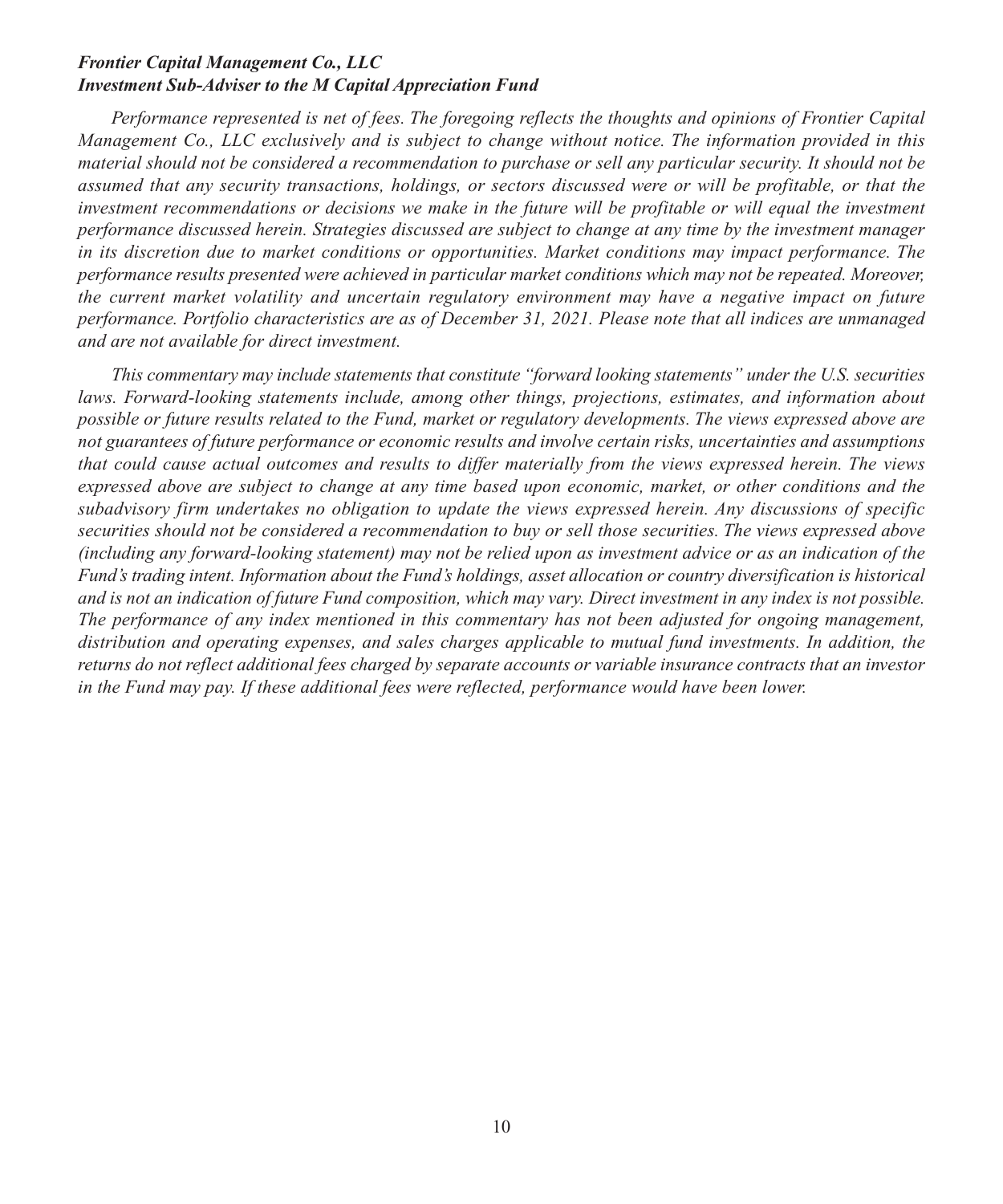### **COMPARISON OF CHANGE IN VALUE OF \$10,000 INVESTMENT IN THE M CAPITAL APPRECIATION FUND AND RUSSELL 2500 STOCK INDEX (Unaudited)**



*The M Capital Appreciation Fund's total return is calculated net of Investment Advisory Fees and operating expenses. Performance figures represent past performance and are not indicative of future performance of the M Capital Appreciation Fund or Index. Share value will fluctuate so that an investor's shares, when redeemed, may be worth more or less than the original investment. Please note that all indices are unmanaged, do not incur expenses, and are not available for direct investment. Persons who invest in the M Capital Appreciation Fund through a variable annuity or variable life insurance contract should note this graph does not reflect separate account expenses deducted by the insurance company.*

 $*$  12/31/11 to 12/31/21

#### **RUSSELL 2500® INDEX**

<sup>1</sup> The Russell 2500® Index measures the performance of the small to mid-cap segment of the U.S. equity universe, commonly referred to as "smid" cap. The Russell 2500® Index is a subset of the Russell 3000® Index. It includes approximately 2500 of the smallest securities based on a combination of their market cap and current index membership. Investors cannot invest directly in an Index.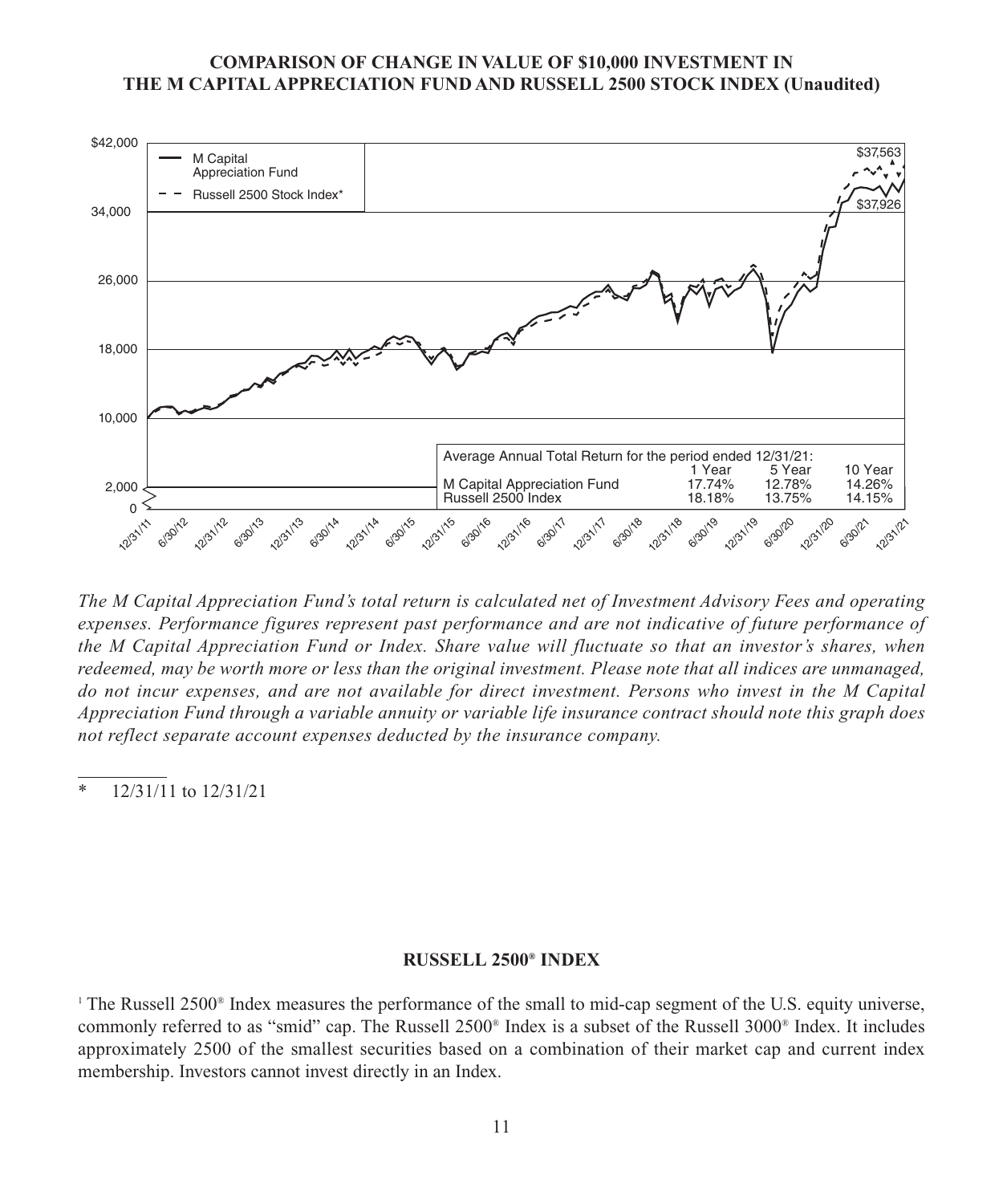#### **M LARGE CAP VALUE FUND**

#### **Performance**

For the twelve months ended December 31, 2021, the Fund had a return of 30.0% (net of management fees) versus a total return of 25.2% for its benchmark, the Russell 1000<sup>®</sup> Value Index<sup>1</sup>.

#### **Market Environment/Conditions**

Broad U.S. equity markets posted another strong year despite surging COVID-19 infections. Virus fears receded in part as data from earlier affected regions suggested the more highly transmissible omicron variant is milder and is positive for broader immunity. Therefore, this current infection wave has the potential to hasten the transition from epidemic to endemic. The continued expansion of the economy, evidenced by solid corporate earnings and economic data, also helped drive strong returns for a second consecutive year as profit margins at many companies expanded further despite inflationary pressures. Unemployment claims, recently falling below pre-pandemic levels, showed that the labor market continued to tighten throughout the year. Job creation has been less than expected, the recently released December unemployment report also reflected a tight labor market as the unemployment rate fell to 3.9% and wages rose 4.7% for the year. Consumer confidence ended the year substantially higher despite the Omicron variant and persistent inflation. On the negative side, consumer prices rose at the fastest annual rate since 1982 as consumer demand remained high and supply chain disruptions continued. Additionally, more forwardlooking pending home sales weakened as very low inventory and elevated prices weighed on sales.

The highest levels of inflation in nearly 40 years and a strong economy are pressuring the Federal Reserve (Fed) to accelerate the pace of tapering monthly bond purchases and tightening the monetary policy. The odds of a rate hike earlier in the year are rising. In addition to supply chain bottlenecks, energy prices were another source of inflation in 2021. Globally, the more transmissible variant is making it difficult for China to maintain its zero COVID policy, which further exacerbates the global supply chain with shipping ports as regional flare-ups lead to manufacturing shutdowns.

#### **Fund Review/Current Positioning**

The Fund outperformed during another year of robust equity returns. In large cap equities, growth showed up strong enough to flip the script for the full year ending with another year of growth outperforming. Value factors were weaker among large caps to end the year but generally did better among smaller companies. Interestingly growth did not work as well within value as higher valuation and negative earning companies underperformed. From a factor perspective, price momentum was a tailwind during the year and the factor with the biggest positive impact for the portfolio. Share change was strong for the full year and as expected given the annual returns, higher beta stocks did well for the year.

The biggest detraction to the strategy was from real estate and health care. Self-storage and residential REITs were particularly strong performers that led the sector higher during the year. We do not invest in REITs in this strategy. Within the healthcare sector the shortfall was from being overweight some of the poorer performing biotechnology stocks. We bought Biogen late in the summer after the stock dropped approximately 30% from the highs. However increased scrutiny and challenges to its recently approved and highly touted blockbuster Alzheimer's drug has sent the stock lower. Amgen was sold earlier in the year at much higher levels than where the stock ended the year which helped avoid further losses, however we were substantially overweight versus the benchmark when we held the position. There was also a small detraction within the energy sector from a small underweight in the best performing sector as crude oil rose sharply, up over 50% for the year.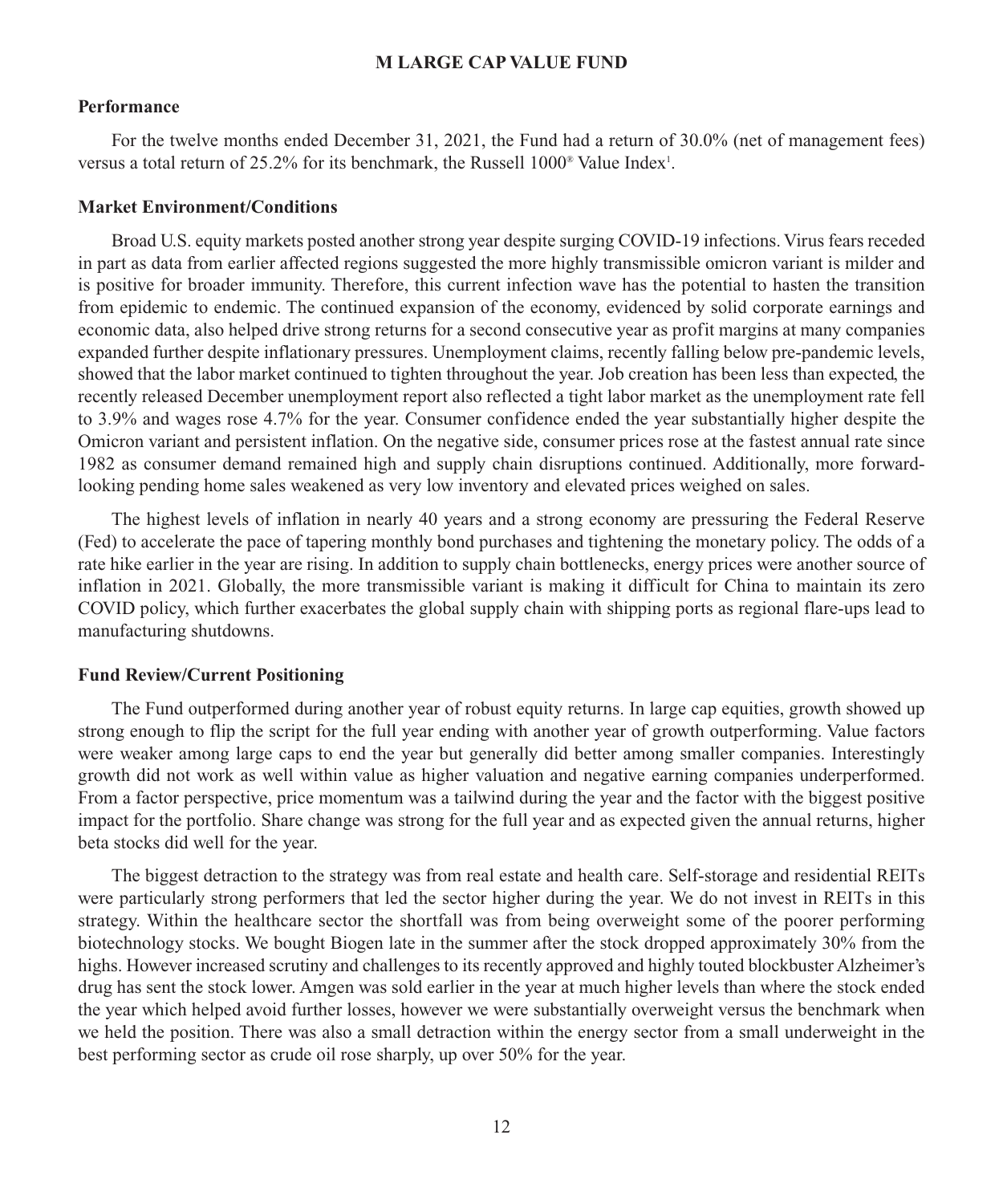The biggest relative benefit to the portfolio was from higher momentum consumer discretionary holdings in auto manufacturing as well as home improvement and auto retailing. We added substantially to a slight overweight versus the benchmark at the start of the year and maintained more than twice the benchmark weight since the annual rebalance of the benchmark in June despite consistently selling out of some of the poorer sector performers from the price momentum factor discipline.The majority of the benefit to the portfolio was from strong stock selection within specialty retailers such as Lowe's, AutoZone and O'Reilly Auto as well as Ford and General Motors. This sector accounted for forty percent of the overall outperformance for the year.

Telecommunication and wireless companies languished running into delays with the very expensive roll out of 5G technology while at-home entertainment companies continued to underperform throughout the year after performing so well at the beginning of the pandemic shutdowns in 2020. We continued to avoid owning Disney which lost nearly 15% of its value during a very strong year for equities. Both industries weighed down the communication services sector which was big benefit to our strategy from being markedly underweight over the past 15 months. After starting the year off with a strong first quarter, the technology sector consistently lagged thereafter and yet the portfolio holdings managed to continue to outperform consistently throughout the year. Despite being overweight in a lagging sector, outperformance was derived from system software companies which led the sector for the first three quarters, hardware and equipment companies came on stronger near the end of the year and semiconductor equipment companies which benefited from the global chip shortage.

For the first time in six years the portfolio was underweight in health care. We sold underperforming biotech companies and outperforming health care providers that rose in value quicker than their earnings were growing. It was short lived and are back to being essentially in line with the benchmark. We currently have large overweights in consumer discretionary and the financial sector. The underperformance over the last three quarters in the Technology sector, not surprisingly led to many lower valuation holdings being sold from the price momentum factor. We ended the year underweight the sector for the first time in 8 years and it is no longer among the four largest sectors from an absolute basis. We consistently added food companies to the consumer staples sector throughout the year. The relative underweight was essentially cut in half in both this sector as well as the industrials sector from a combination of new positions and adding to existing holdings. Finally, new positions in the utilities sector brought the portfolio to be nearly in line with the benchmark effectively ending a 14 year stretch of maintaining a substantial underweight. We begin the new year with five other sectors with larger underweights than what we have in utilities. We began the year discussing how periods of narrow market leadership eventually give way to a broadening out and a return to focusing on valuations. We closed 2021 with a rally in small cap value and higher quality and a strong performance reversal. Personal, business, and economic anxiety over COVID still remains even after broad vaccination in the US. While COVID infections are high, the hospitalization and survivability are greatly improved. The past year of high-quality value outperformance supports our research and belief in maintaining high quality companies in our portfolios even when low quality surges for a short period. Last year we also questioned the temporary nature of the pronounced inflation from both the changes in government policies and supply chain challenges. We currently see on the economic front mixed concerns and expectations of increased interest rates, inflation, labor challenges and market volatility. While we do not have clarity as to what these factors will deliver by year end 2022, we trust that our disciplined investment process will guide us to the proper value portfolio for the long term. We thank you for your continued support and wish you a healthy and prosperous year ahead.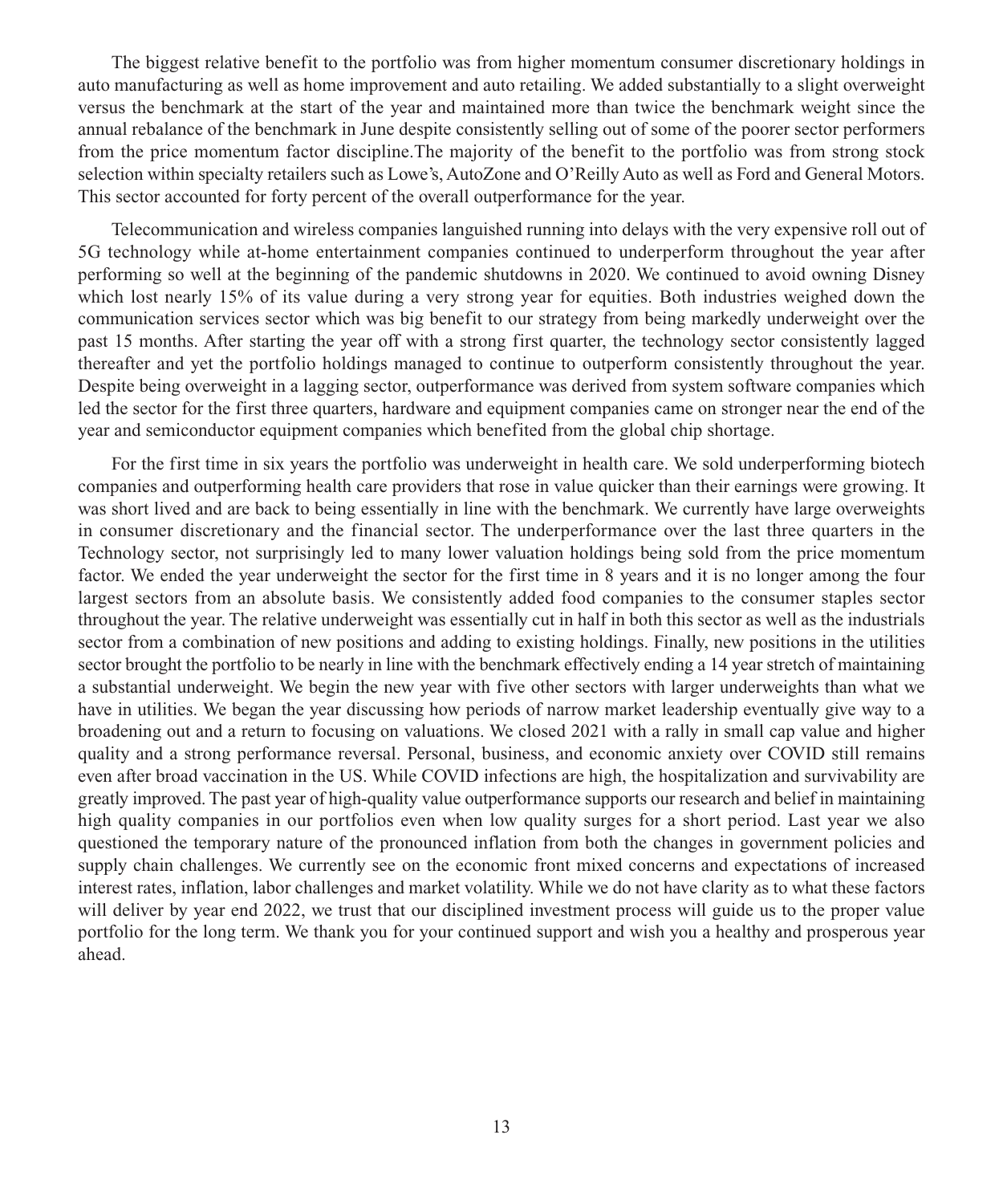### *Brandywine Global Investment Management, LLC Investment Sub-Adviser to M Large Cap Value Fund*

*Performance represented is net of fees. The foregoing reflects the thoughts and opinions of Brandywine Global Investment Management, LLC exclusively and is subject to change without notice. The information provided in this material should not be considered a recommendation to purchase or sell any particular security. It should not be assumed that any security transactions, holdings, or sectors discussed were or will be profitable, or that the investment recommendations or decisions we make in the future will be profitable or will equal the investment performance discussed herein. Strategies discussed are subject to change at any time by the investment manager in its discretion due to market conditions or opportunities. Market conditions may impact performance. The performance results presented were achieved in particular market conditions which may not be repeated. Moreover, the current market volatility and uncertain regulatory environment may have a negative impact on future performance. Portfolio characteristics are as of December 31, 2021. Please note that all indices are unmanaged and are not available for direct investment.*

*This commentary may include statements that constitute "forward looking statements" under the U.S. securities laws. Forward-looking statements include, among other things, projections, estimates, and information about possible or future results related to the Fund, market or regulatory developments. The views expressed above are not guarantees of future performance or economic results and involve certain risks, uncertainties and assumptions that could cause actual outcomes and results to differ materially from the views expressed herein. The views expressed above are subject to change at any time based upon economic, market, or other conditions and the subadvisory firm undertakes no obligation to update the views expressed herein. Any discussions of specific securities should not be considered a recommendation to buy or sell those securities. The views expressed above (including any forward-looking statement) may not be relied upon as investment advice or as an indication of the Fund's trading intent. Information about the Fund's holdings, asset allocation or country diversification is historical and is not an indication of future Fund composition, which may vary. Direct investment in any index is not possible. The performance of any index mentioned in this commentary has not been adjusted for ongoing management, distribution and operating expenses, and sales charges applicable to mutual fund investments. In addition, the returns do not reflect additional fees charged by separate accounts or variable insurance contracts that an investor in the Fund may pay. If these additional fees were reflected, performance would have been lower.*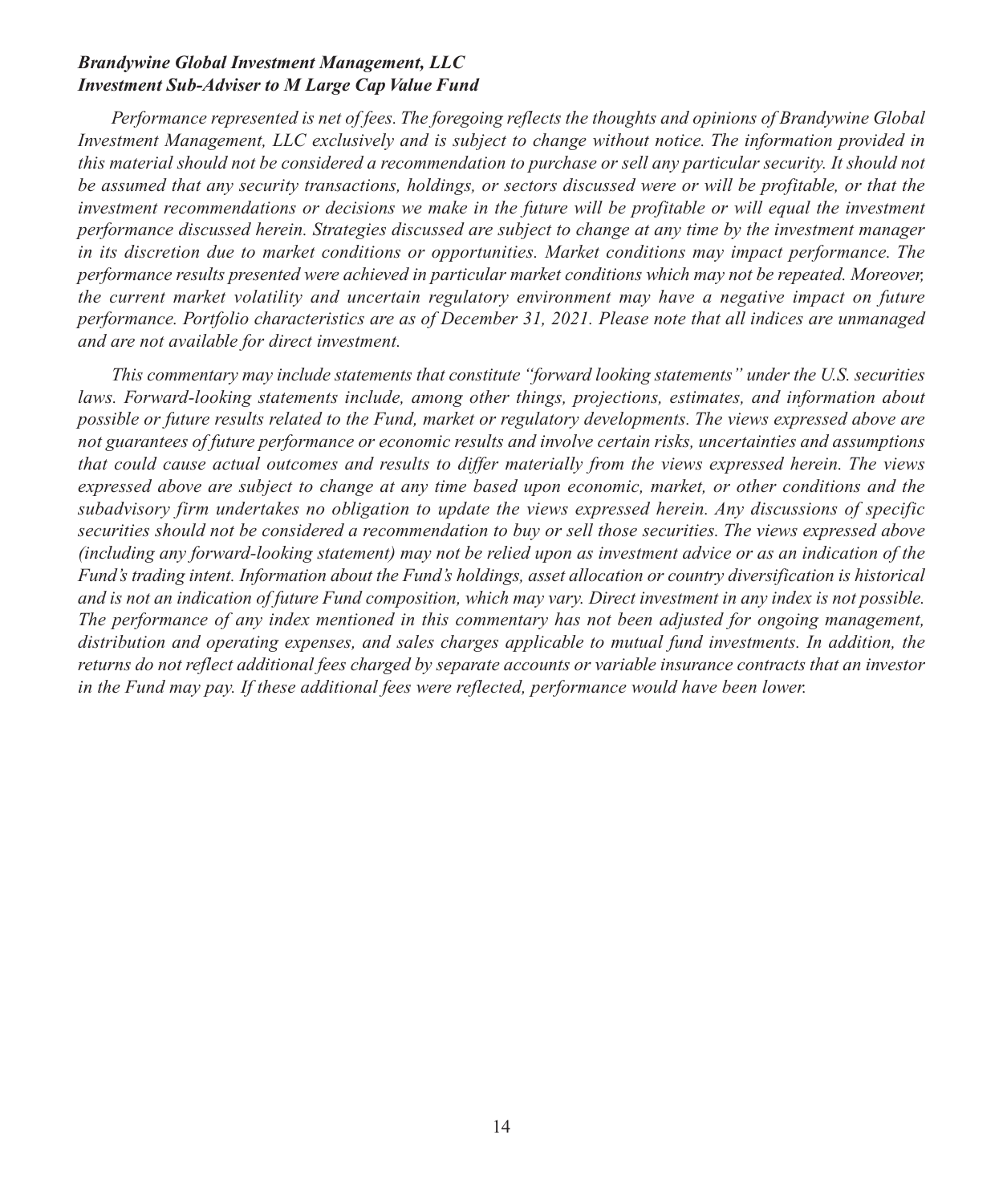### **COMPARISON OF CHANGE IN VALUE OF \$10,000 INVESTMENT IN THE M LARGE CAP VALUE FUND AND THE RUSSELL 1000 VALUE INDEX (Unaudited)**



*The M Large Cap Value Fund's total return is calculated net of Investment Advisory Fees and operating expenses. Performance figures represent past performance and are not indicative of future performance of the M Large Cap Value Fund or Index. Share value will fluctuate so that an investor's shares, when redeemed, may be worth more or less than the original investment. Please note that all indices are unmanaged, do not incur expenses, and are not available for direct investment. Persons who invest in the M Large Cap Value Fund through a variable annuity or variable life insurance contract should note this graph does not reflect separate account expenses deducted by the insurance company.*

\* 12/31/11 to 12/31/21

#### **RUSSELL 1000 VALUE INDEX**

<sup>1</sup> Russell 1000 companies with lower price-to-book ratios and lower forecasted growth. Investors cannot invest directly in an Index.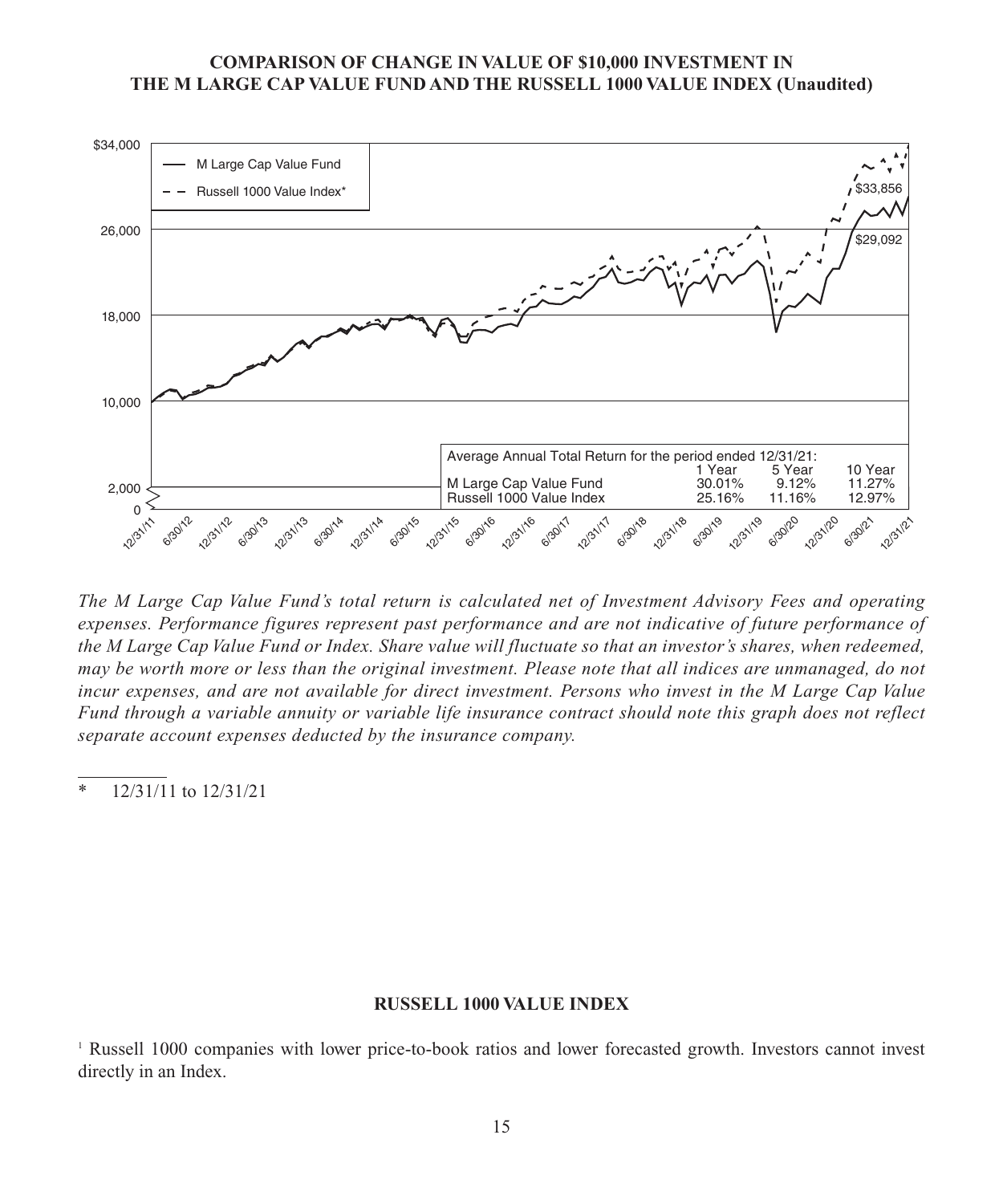## **SCHEDULE OF INVESTMENTS**

## **December 31, 2021**

|                 |                                                         | Value            |               |                                                               | <b>Value</b>  |
|-----------------|---------------------------------------------------------|------------------|---------------|---------------------------------------------------------------|---------------|
| <b>Shares</b>   |                                                         | (Note 1)         | <b>Shares</b> |                                                               | (Note 1)      |
|                 | <b>COMMON STOCKS-69.8%</b>                              |                  |               | <b>Australia (Continued)</b>                                  |               |
|                 | Australia-4.4%                                          |                  | 8,123         | Coles Group Ltd.                                              | \$<br>106,023 |
| 5,596           |                                                         | \$<br>11,481     | 9,619         | Commonwealth Bank of Australia                                | 706,829       |
| 271             | Afterpay Ltd.*                                          | 16,367           | 5,942         | Computershare Ltd.                                            | 86,462        |
| 3,733           | AGL Energy Ltd.                                         | 16,676           | 34,520        | Cooper Energy Ltd.*,†                                         | 7,032         |
| 4,474           | Allkem Ltd.* $\dots\dots\dots\dots\dots\dots\dots\dots$ | 33,853           | 1,259         | Corporate Travel                                              |               |
| 5,481           |                                                         | 52,159           |               | Management Ltd.*, $\dagger$                                   | 20,161        |
| 1,335           |                                                         | 43,892           | 5,529         | Costa Group Holdings Ltd.                                     | 12,189        |
| 23,001          |                                                         | 31,210           | 496           | Credit Corp. Group Ltd.                                       | 12,082        |
| 24,812          | AMP Ltd.* $\dots\dots\dots\dots\dots\dots\dots\dots$    | 18,232           | 2,419         | Crown Resorts Ltd.*, $\dagger$                                | 21,049        |
| 2,797           |                                                         | 60,357           | 2,681         |                                                               | 567,067       |
| 1,231           |                                                         | 28,221           | 9,383         |                                                               | 40,140        |
| 8,493           | APA Group†                                              | 62,162           | 2,536         | Data#3 Ltd. $\dots\dots\dots\dots\dots\dots\dots\dots$        | 10,849        |
| 1,172           | ARB Corp. Ltd.                                          | 44,775           | 4,714         | Deterra Royalties Ltd.†                                       | 14,748        |
| 16,116          | Ardent Leisure Group Ltd.*,†                            | 15,829           | 617           | Domino's Pizza Enterprises Ltd.                               | 52,983        |
| 3,393           | Aristocrat Leisure Ltd.                                 | 107,556          | 8,535         | Downer EDI Ltd.                                               | 37,009        |
| 785             |                                                         | 53,058           | 4,688         | Eagers Automotive Ltd.                                        | 45,841        |
| 5,956           | Atlas Arteria Ltd.                                      | 29,986           | 13,551        | Eclipx Group Ltd.*                                            | 21,788        |
| 1,347           | AUB Group Ltd.                                          | 25,245           | 2,597         |                                                               | 23,165        |
| 27,196          | Aurizon Holdings Ltd.                                   | 69,055           | 9,649         | Endeavour Group Ltd.                                          | 47,316        |
| 16,206          | AusNet Services Ltd.                                    | 30,302           | 7,109         | Estia Health Ltd.†                                            | 11,896        |
| 9,677           | Austal Ltd. $\dagger$                                   | 13,729           | 1,597         | <b>EVENT</b> Hospitality and                                  |               |
| 16,565          | Australia & New Zealand Banking                         |                  |               | Entertainment Ltd.*,†                                         | 17,173        |
|                 |                                                         | 331,547          | 13,941        | Evolution Mining Ltd.                                         | 41,180        |
| 2,559           | Australian Ethical Investment Ltd.                      | 25,674           | 1,312         | Flight Centre Travel                                          |               |
| 23,353          | Australian Pharmaceutical                               |                  |               | Group Ltd.*, $\dagger$                                        | 16,819        |
|                 | Industries Ltd.                                         | 29,394           | 17,313        | Fortescue Metals Group Ltd.                                   | 241,971       |
| 10,095          | Bank of Queensland Ltd.                                 | 59,418           | 20,944        | G8 Education Ltd.*                                            | 16,914        |
| 5,183           |                                                         | 26,434           | 9,874         | Genworth Mortgage Insurance                                   |               |
|                 |                                                         |                  |               |                                                               |               |
| 36,897<br>4,696 | Beach Energy Ltd.†                                      | 33,824<br>19,372 |               | Australia Ltd.<br>Gold Road Resources Ltd.                    | 16,666        |
|                 | Bega Cheese Ltd.†                                       |                  | 10,754        |                                                               | 12,284        |
| 6,079           | Bendigo & Adelaide Bank Ltd.†                           | 40,247           | 3,873         | GrainCorp Ltd., Class A                                       | 23,275        |
| 19,147          | BHP Group Ltd.†                                         | 578,112          | 9,346         | GWA Group Ltd.                                                | 18,699        |
| 1,146           | BHP Group Ltd., ADR†                                    | 69,161           | 7,543         | Harvey Norman Holdings Ltd.†                                  | 27,110        |
| 177             | Blackmores Ltd. $\dagger$                               | 11,755           | 15,902        |                                                               | 61,087        |
| 7,397           | BlueScope Steel Ltd.                                    | 112,477          | 10,246        | Humm Group Ltd.*,†                                            | 6,709         |
| 12,498          |                                                         | 96,658           | 877           | IDP Education Ltd.                                            | 22,109        |
| 849             | Breville Group Ltd.† $\dots \dots \dots \dots$          | 19,581           | 9,401         | IGO Ltd. $\dots\dots\dots\dots\dots\dots\dots\dots\dots\dots$ | 78,451        |
| 1,779           | Brickworks Ltd.                                         | 31,271           | 4,268         | Iluka Resources Ltd.                                          | 31,362        |
| 2,848           | carsales.com Ltd.                                       | 51,988           | 11,076        |                                                               | 23,772        |
| 6,463           |                                                         | 30,705           | 21,765        | Incited Pivot Ltd.                                            | 51,306        |
| 2,711           | Champion Iron Ltd.*                                     | 10,730           | 11,778        | Infomedia Ltd.                                                | 13,111        |
| 5,238           | City Chic Collective Ltd.*                              | 20,960           | 5,200         | Inghams Group Ltd.†                                           | 13,241        |
| 16,096          | Cleanaway Waste Management Ltd.                         | 36,654           | 10,589        | Insurance Australia Group Ltd.                                | 32,819        |
| 444             |                                                         | 69,814           | 1,626         | InvoCare Ltd.† $\dots \dots \dots \dots \dots$                | 13,912        |
| 748             |                                                         | 5,077            | 15,570        | $IOOF$ Holdings Ltd. $\ldots$ , $\ldots$ ,                    | 41,007        |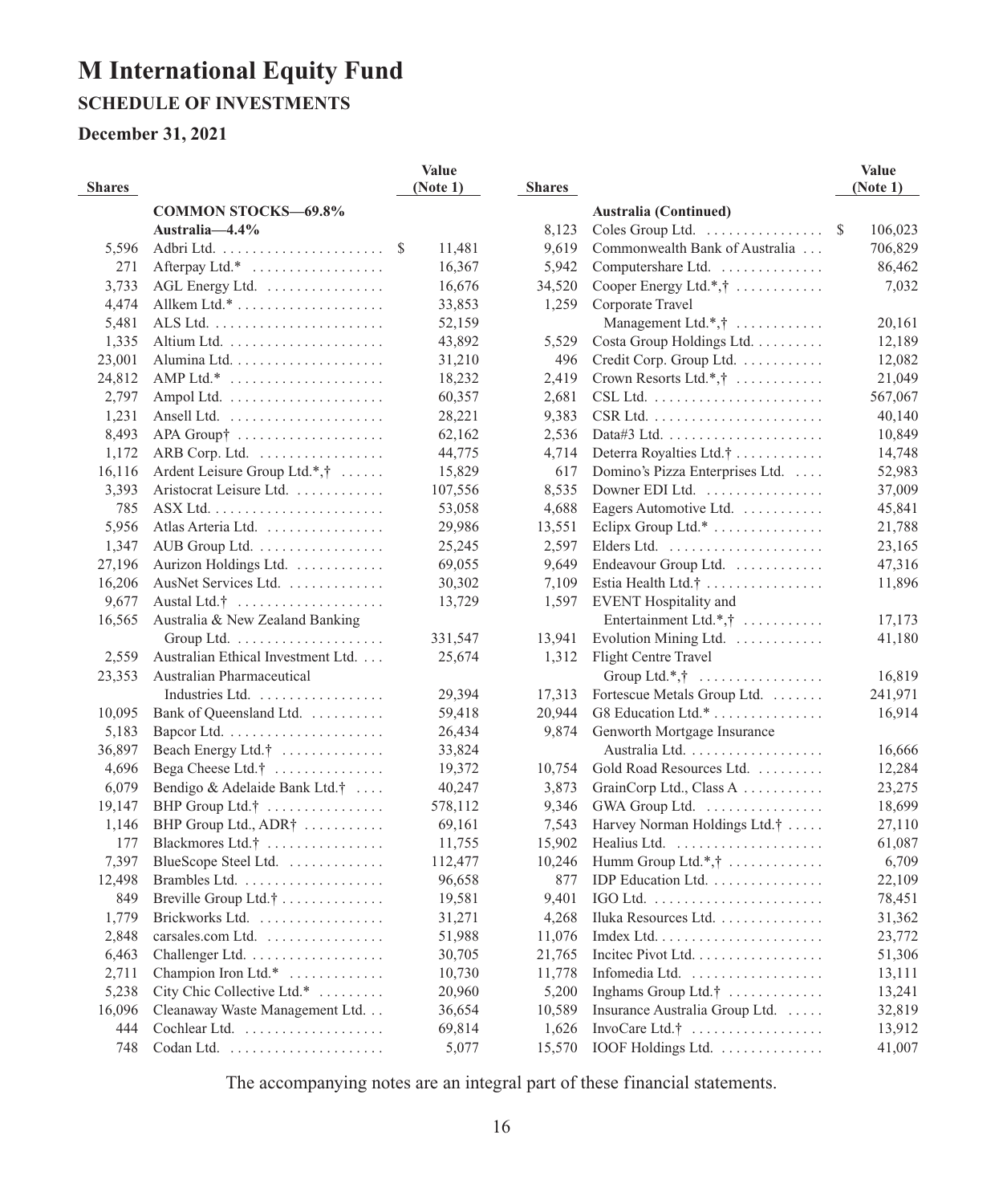## **December 31, 2021**

| <b>Shares</b>  |                                                        | Value<br>(Note 1)       | <b>Shares</b>   |                                                           | Value<br>(Note 1) |
|----------------|--------------------------------------------------------|-------------------------|-----------------|-----------------------------------------------------------|-------------------|
|                |                                                        |                         |                 | Australia (Continued)                                     |                   |
| 2,813          | Australia (Continued)                                  | 17,969<br><sup>\$</sup> | 4,109           | Qantas Airways Ltd.*                                      | \$<br>14,977      |
| 3,090          | IRESS Ltd. $\ldots \ldots \ldots \ldots \ldots \ldots$ | 28,102                  | 8,115           | QBE Insurance Group Ltd.                                  | 67,011            |
| 2,351          | James Hardie Industries PLC                            | 94,589                  | 10,685          | Qube Holdings Ltd.                                        | 24,643            |
| 2,408          |                                                        | 84,654                  | 17,985          | Ramelius Resources Ltd.                                   | 20,543            |
| 2,838          | Johns Lyng Group Ltd.                                  | 18,851                  | 1,186           | Ramsay Health Care Ltd.                                   | 61,695            |
| 5,029          | Lendlease Corp. Ltd.                                   | 39,113                  | 355             | REA Group Ltd.                                            | 43,298            |
| 1,418          | Lifestyle Communities Ltd.                             | 21,438                  | 1,390           |                                                           | 27,335            |
| 10,522         | Link Administration Holdings Ltd.                      | 42,640                  | 10,111          | Regis Resources Ltd.                                      | 14,345            |
| 1,516          | Lovisa Holdings Ltd.                                   | 22,159                  | 6,796           | Reliance Worldwide Corp. Ltd.                             | 31,002            |
| 7,511          | Lynas Rare Earths Ltd.*                                | 55,575                  | 26,531          | Resolute Mining Ltd.*                                     | 7,528             |
| 2,554          | Macquarie Group Ltd.                                   | 381,667                 | 3,796           |                                                           | 276,482           |
| 1,209          | Magellan Financial Group Ltd.†                         | 18,683                  | 10,554          | Sandfire Resources Ltd.                                   | 50,525            |
| 22,423         | Mayne Pharma Group Ltd.*, $\dagger$                    | 4,813                   | 32,253          |                                                           | 148,068           |
| 1,182          | McMillan Shakespeare Ltd.                              | 10,388                  | 2,007           | SEEK Ltd. $\dots\dots\dots\dots\dots\dots\dots\dots\dots$ | 47,865            |
| 33,345         | Medibank Pvt Ltd.                                      | 81,272                  | 3,220           | Select Harvests Ltd.                                      | 14,548            |
| 13,978         |                                                        | 45,764                  | 6,012           | Senex Energy Ltd. $\dagger$                               | 20,208            |
| 1,851          | Mineral Resources Ltd.†                                | 75,415                  | 1,184           | Seven Group Holdings Ltd.                                 | 18,607            |
| 1,365          | Monadelphous Group Ltd.†                               | 9,583                   | 62,916          | Seven West Media Ltd.*                                    | 29,525            |
| 21,227         | National Australia Bank Ltd.                           | 445,396                 | 11,474          | Silver Lake Resources Ltd.*                               | 14,818            |
| 879            | Netwealth Group Ltd.                                   | 11,313                  | 4,361           | Sims Ltd. $\dagger$                                       | 50,956            |
| 10,216         |                                                        | 16,575                  | 4,280           | SmartGroup Corp. Ltd.                                     | 24,133            |
|                | New Hope Corp. Ltd.†                                   | 115,180                 | 4,234           | Sonic Healthcare Ltd.                                     | 143,641           |
| 6,467<br>2.652 | Newcrest Mining Ltd.                                   |                         |                 |                                                           |                   |
| 5,984          | $NEXTDC$ Ltd.* $\dots\dots\dots\dots\dots\dots$        | 24,678                  | 21,815<br>3,457 | Southern Cross Media Group Ltd.                           | 63,645<br>4,879   |
|                | nib holdings Ltd.                                      | 30,519                  |                 |                                                           |                   |
| 932            | Nick Scali Ltd.                                        | 10,408                  | 9,141           | SpeedCast International Ltd.*, $\dagger$ , $\S$           |                   |
| 33,934         | Nine Entertainment Co.                                 |                         | 9,514           | St. Barbara Ltd.                                          | 10,141            |
|                | Holdings Ltd.                                          | 71,844                  | 13,525          | Star Entertainment Grp Ltd.*                              | 36,212            |
| 10,155         | Northern Star Resources Ltd.                           | 69,524                  | 10,471          | Steadfast Group Ltd.                                      | 39,995            |
| 12,393         | NRW Holdings Ltd.                                      | 15,914                  | 7,077           | Suncorp Group Ltd.                                        | 56,998            |
| 6,389          |                                                        | 22,544                  | 4,830           | Super Retail Group Ltd.                                   | 43,785            |
| 11,530         | oOh!media Ltd.*                                        | 14,177                  | 24,332          | Superloop Ltd.* $\dots \dots \dots \dots \dots$           | 21,066            |
| 1,802          |                                                        | 17,948                  | 9,346           | Sydney Airport* $\dots\dots\dots\dots\dots\dots$          | 59,021            |
| 13,491         | Origin Energy Ltd.                                     | 51,433                  | 14,863          | Tabcorp Holdings Ltd.                                     | 54,284            |
| 7,294          |                                                        | 18,574                  | 6,444           | Tassal Group Ltd.                                         | 16,362            |
| 6,797          | OZ Minerals Ltd.                                       | 139,552                 | 4,562           | Technology One Ltd. $\dots\dots\dots\dots$                | 42,517            |
| 38,627         | Paladin Energy Ltd.*                                   | 24,731                  | 48,961          | Telstra Corp. Ltd. $\dots\dots\dots\dots\dots$            | 148,898           |
| 3,852          | Pendal Group Ltd.                                      | 15,610                  | 2,964           | TPG Telecom Ltd.                                          | 12,702            |
| 12,923         | Perenti Global Ltd.†                                   | 8,697                   | 14,998          | Transurban Group                                          | 150,801           |
| 1,594          |                                                        | 41,715                  | 5,229           | Treasury Wine Estates Ltd.                                | 47,098            |
| 43,898         | Perseus Mining Ltd.*                                   | 51,740                  | 4,434           | United Malt Grp Ltd.                                      | 14,065            |
| 1,933          | Pinnacle Investment Management                         |                         | 5,028           | Uniti Group Ltd.*                                         | 16,279            |
|                |                                                        | 21,953                  | 14,458          | Viva Energy Group Ltd.# $\dots \dots$                     | 24,719            |
| 3,992          | Platinum Asset Management Ltd.                         | 7,842                   | 3,525           |                                                           | 13,259            |
| 2,030          | Premier Investments Ltd.                               | 44,780                  | 6,301           | Wesfarmers Ltd.                                           | 271,849           |
| 1,044          | Pro Medicus Ltd. $\dagger$                             | 47,427                  | 24,722          | West African Resources Ltd.*                              | 23,742            |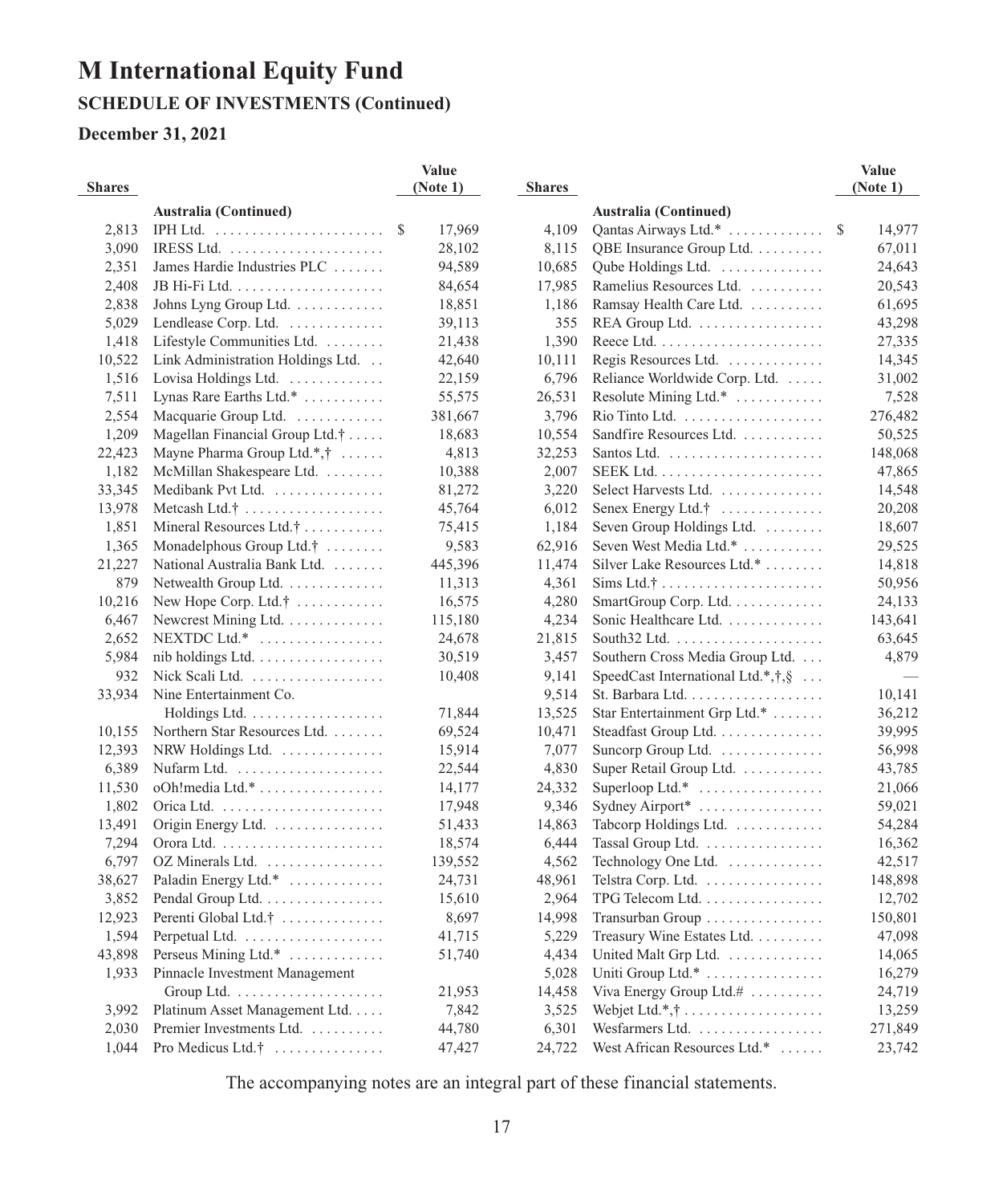## **SCHEDULE OF INVESTMENTS (Continued)**

## **December 31, 2021**

|               |                                                        | Value        |
|---------------|--------------------------------------------------------|--------------|
| <b>Shares</b> |                                                        | (Note 1)     |
|               | Australia (Continued)                                  |              |
| 7,396         | Western Areas Ltd.*                                    | \$<br>18,457 |
| 22,518        | Westpac Banking Corp.                                  | 349,776      |
| 19,506        | Whitehaven Coal Ltd.*                                  | 37,040       |
| 7,694         | Woodside Petroleum Ltd.                                | 122,759      |
| 9,649         | Woolworths Group Ltd.                                  | 266,835      |
| 4,639         |                                                        | 35,877       |
| 647           | Xero Ltd.* $\dots \dots \dots \dots \dots \dots \dots$ | 66,579       |
|               |                                                        | 10,754,746   |
|               |                                                        |              |
|               | Austria-0.3%                                           |              |
| 984           | <b>ANDRITZ AG</b><br>.                                 | 50,839       |
| 1,218         | AT&S Austria Technologie &                             |              |
|               | Systemtechnik AG                                       | 60,044       |
| 371           | BAWAG Group AG*,#                                      | 22,893       |
| 133           | $DO & Co. AG^* \dots \dots \dots \dots \dots \dots$    | 11,220       |
| 1,848         | Erste Group Bank AG                                    | 86,998       |
| 614           | $EVNAG$                                                | 18,594       |
| 1,377         | FACC $AG^*, \dagger$                                   | 11,052       |
| 1,233         | IMMOFINANZ AG <sup>†</sup>                             | 31,641       |
| 332           | Lenzing $AG^*$                                         | 46,114       |
| 463           | Oesterreichische Post AG†                              | 19,925       |
| 1,311         |                                                        | 74,554       |
| 3,082         | Raiffeisen Bank International AG                       | 90,809       |
| 1,417         | $SIMMOAG$                                              | 35,088       |
| 127           | Schoeller-Bleckmann Oilfield                           |              |
|               | Equipment $AG^*$                                       | 4,475        |
| 1,874         | Telekom Austria AG*                                    | 16,258       |
| 4,149         | UNIQA Insurance Group AG                               | 38,120       |
| 252           | Verbund AG                                             | 28,375       |
| 884           | Vienna Insurance Group AG                              |              |
|               | Wiener Versicherung Gruppe                             | 25,060       |
| 1,881         |                                                        | 68,529       |
| 921           | Wienerberger AG                                        | 33,910       |
|               |                                                        | 774,498      |
|               |                                                        |              |
|               | Belgium-0.6%                                           |              |
| 366           | Ackermans & van Haaren NV                              | 70,296       |
| 2,082         | Ageas SA/NV                                            | 107,970      |
| 5,568         | AGFA-Gevaert NV <sup>*</sup>                           | 24,025       |
| 5,947         | Anheuser-Busch InBev SA/NV                             | 359,996      |
| 127           |                                                        | 45,589       |
| 851           | Barco NV                                               | 18,563       |
| 1,086         | Bekaert SA                                             | 48,393       |
| 991           | $bpost SA^*$                                           | 8,654        |
| 105           | Cie d'Entreprises CFE                                  | 14,680       |

| <b>Shares</b> |                                 |   | <b>Value</b><br>(Note 1) |
|---------------|---------------------------------|---|--------------------------|
|               |                                 |   |                          |
|               | <b>Belgium</b> (Continued)      |   |                          |
| 333           | D'ieteren Group                 | S | 65,057                   |
| 196           | Elia Group SA/NV                |   | 25,818                   |
| 609           | Etablissements Franz Colruyt NV |   | 25,834                   |
| 1,410         | Euronav NV                      |   | 12,521                   |
| 2,756         | Euronav $SA^*,\dagger$          |   | 24,501                   |
| 548           | EVS Broadcast Equipment SA      |   | 12,915                   |
| 1,400         | Fagron                          |   | 23,590                   |
| 415           |                                 |   | 25,183                   |
| 1,602         | KBC Group NV                    |   | 137,630                  |
| 9             | Lotus Bakeries NV               |   | 57,278                   |
| 216           |                                 |   | 25,772                   |
| 2,034         | Ontex Group $NV^*, \dagger$     |   | 16,187                   |
| 1,080         | Orange Belgium SA               |   | 24,468                   |
| 1,637         | Proximus SADP                   |   | 31,944                   |
| 207           | Shurgard Self Storage SA        |   | 13,551                   |
| 214           | Sipef NV                        |   | 13,863                   |
| 1,145         |                                 |   | 133,226                  |
| 449           | Telenet Group Holding NV        |   | 16,388                   |
| 688           | Tessenderlo Group SA*           |   | 26,123                   |
| 852           |                                 |   | 97,340                   |
| 1,277         | Umicore $SA$                    |   | 51,975                   |
|               |                                 |   | 1,559,330                |

#### **Canada—7.6%**

| 1,800  | Absolute Software Corp. <sup>†</sup>         | 16,877  |
|--------|----------------------------------------------|---------|
| 757    | Aclara Resources, Inc.*                      | 862     |
| 6,700  | Advantage Energy Ltd.*,†                     | 39,248  |
| 1,679  | Aecon Group, Inc.†                           | 22,405  |
| 607    | Ag Growth International, Inc.                | 15,202  |
| 1,651  | Agnico-Eagle Mines Ltd.                      | 87,728  |
| 5,042  |                                              | 19,730  |
| 1,100  |                                              | 18,375  |
| 7,338  | Alamos Gold, Inc., Class $A$                 | 56,444  |
| 891    | Algonquin Power & Utilities Corp             | 12,869  |
| 5,308  | Alimentation Couche-Tard, Inc.               | 222,399 |
| 2,174  | AltaGas Ltd.†                                | 46,936  |
| 685    | Altus Group Ltd.†                            | 38,432  |
| 18,656 | ARC Resources Ltd. $\dagger$                 | 169,607 |
| 989    |                                              | 40,930  |
| 700    | Atco Ltd., Class I                           | 23,629  |
| 600    | <b>ATS Automation Tooling</b>                |         |
|        | Systems, $Inc.* \ldots \ldots \ldots \ldots$ | 23,830  |
| 84     | Aurora Cannabis, Inc.*,†                     | 455     |
| 16,677 |                                              | 65,656  |
|        |                                              |         |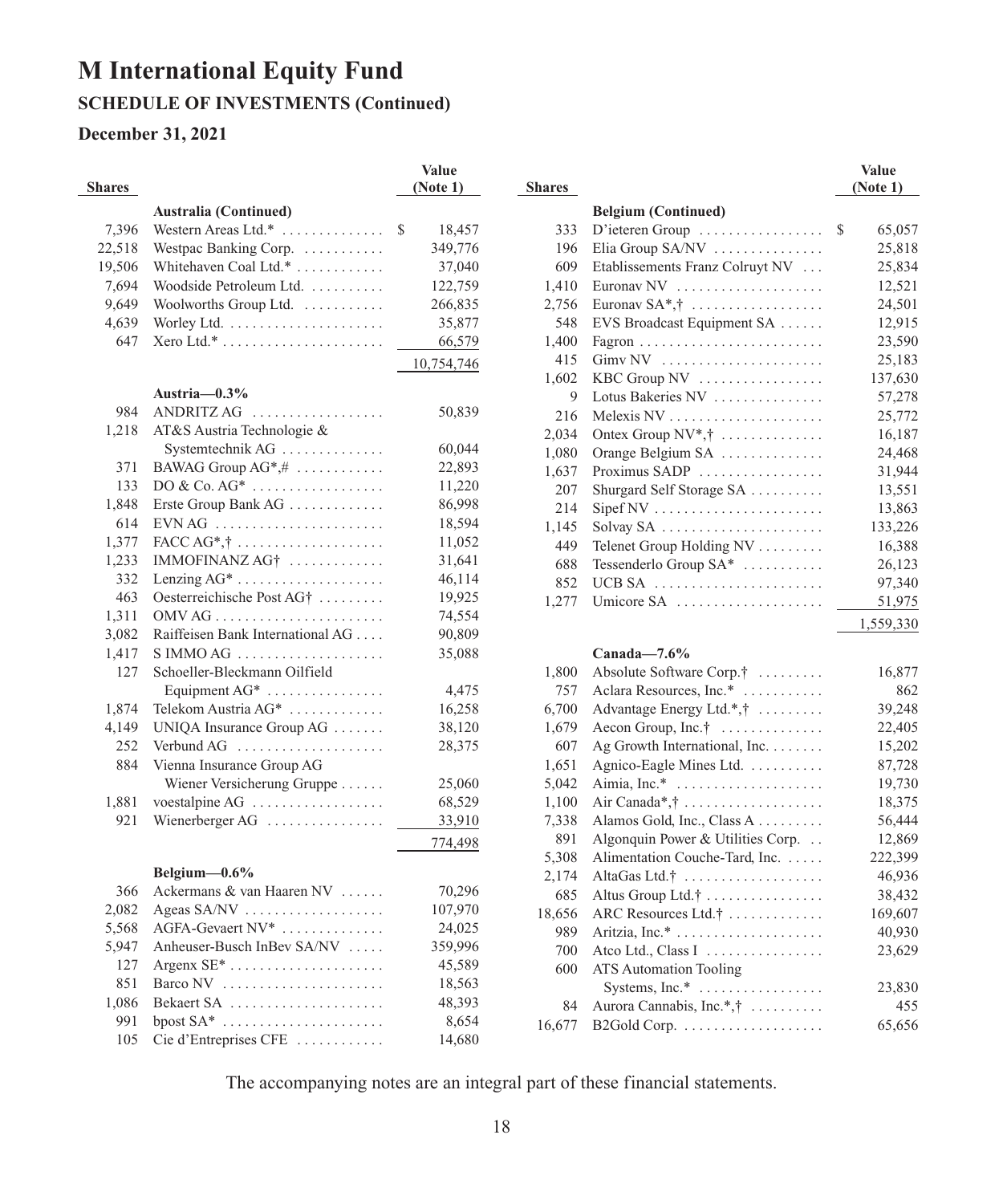## **December 31, 2021**

| <b>Shares</b> |                                                                                                 | Value<br>(Note 1) | <b>Shares</b>  |                                                         | Value<br>(Note 1) |
|---------------|-------------------------------------------------------------------------------------------------|-------------------|----------------|---------------------------------------------------------|-------------------|
|               | Canada (Continued)                                                                              |                   |                | Canada (Continued)                                      |                   |
| 850           | Badger Infrastructure                                                                           |                   | 190            | Cogeco Communications, Inc. $\dots$ \$                  | 15,130            |
|               |                                                                                                 | 21,362            | 300            | Cogeco, Inc. $\dots\dots\dots\dots\dots\dots\dots\dots$ | 19,265            |
| 5,855         | Bank of Montreal                                                                                | 630,397           | 325            | Colliers International Group, Inc.                      | 48,400            |
| 8,200         | Bank of Nova Scotia                                                                             | 580,505           | 122            | Constellation Software, Inc.                            | 226,354           |
| 12,285        | Barrick Gold Corp.                                                                              | 233,443           | 5,812          | Corus Entertainment, Inc.,                              |                   |
| 3,183         | Bausch Health Cos., Inc.*                                                                       | 87,920            |                | $Class B^{\dagger}$                                     | 21,871            |
| 1,208         | BCE, Inc. $\dots \dots \dots \dots \dots \dots \dots \dots$                                     | 62,847            | 3,354          | Crescent Point Energy Corp.                             | 17,898            |
| 9,500         | Birchcliff Energy Ltd.† $\ldots \ldots \ldots$                                                  | 48,516            | 322            | Descartes Systems Group, Inc.*                          | 26,623            |
| 4,601         | BlackBerry Ltd.*,†                                                                              | 42,993            | 1,840          |                                                         | 92,091            |
| 7,300         | Bombardier, Inc., Class $B^*$                                                                   | 9,695             | 1,821          | Dorel Industries, Inc., Class B <sup>*</sup>            | 29,497            |
| 862           | Boralex, Inc., Class $A^{\dagger}$                                                              | 23,633            | 1,100          | DREAM Unlimited Corp.,                                  |                   |
| 18            | <b>Brookfield Asset Management</b>                                                              |                   |                | $Class A^{\dagger}$                                     | 33,767            |
|               | Reinsurance Partners Ltd.,                                                                      |                   | 6,100          | Dundee Precious Metals, Inc.                            | 37,711            |
|               | Class $A^*, \dagger$                                                                            | 1,129             | 4,100          | ECN Capital Corp.                                       | 17,308            |
| 1,680         | Brookfield Asset Management, Inc.,                                                              |                   | 3,501          | Eldorado Gold Corp.*                                    | 32,825            |
|               | $Class A$                                                                                       | 101,455           | 9,925          | Element Fleet Management Corp.†                         | 101,059           |
| 1,336         | Brookfield Asset Management, Inc.,                                                              |                   | 2,163          |                                                         | 108,103           |
|               |                                                                                                 | 80,668            | 879            | Empire Co. Ltd., Class A                                | 26,781            |
|               | $Class A\uparrow \ldots \ldots \ldots \ldots \ldots \ldots$<br>Brookfield Infrastructure Corp., |                   |                |                                                         |                   |
| 717           |                                                                                                 |                   | 9,507          | Enbridge, Inc. $\dots \dots \dots \dots \dots \dots$    | 371,435           |
| 785           | $Class A\uparrow$                                                                               | 48,934            | 3,515<br>2,494 | Endeavour Mining PLC†                                   | 77,055            |
|               |                                                                                                 | 68,760            |                |                                                         | 15,103            |
| 4,802         |                                                                                                 | 104,699           | 7,134          | Enerplus Corp. $\dots \dots \dots \dots \dots$          | 75,234            |
| 1,985         | Canaccord Genuity Group, Inc.                                                                   | 23,664            | 882            | Enghouse Systems Ltd.†                                  | 33,768            |
| 400           | Canada Goose Holdings, Inc.*,†                                                                  | 14,824            | 7,100          | Ensign Energy Services, Inc.*                           | 9,430             |
| 4,735         | Canadian Imperial Bank of                                                                       |                   | 700            | $ERO$ Copper Corp.* $\dots\dots\dots\dots\dots$         | 10,680            |
|               | Commerce                                                                                        | 551,929           | 700            | Exchange Income Corp.†                                  | 23,319            |
| 4,408         | Canadian National Railway Co.†                                                                  | 541,456           | 4,400          | Extendicare, Inc.†                                      | 25,392            |
| 14,634        | Canadian Natural Resources Ltd.                                                                 | 618,354           | 316            | Fairfax Financial Holdings Ltd.                         | 155,443           |
| 4,315         | Canadian Pacific Railway Ltd.                                                                   | 310,351           | 2,600          | Fiera Capital Corp. <sup>†</sup>                        | 21,561            |
| 532           | Canadian Tire Corp. Ltd., Class A                                                               | 76,308            | 2,098          | Finning International, Inc.                             | 52,875            |
| 1,300         | Canadian Utilities Ltd., Class A                                                                | 37,707            | 4,880          | First Quantum Minerals Ltd.                             | 116,777           |
| 1,880         | Canadian Western Bank                                                                           | 53,950            | 547            | FirstService Corp.                                      | 107,502           |
| 1,876         |                                                                                                 | 47,547            | 3,042          |                                                         | 146,767           |
| 700           | Canopy Growth Corp. $*\,\uparrow\,\ldots\ldots\ldots$                                           | 6,111             | 10,041         | Fortuna Silver Mines, Inc.*,†                           | 39,213            |
| 2,194         | Capital Power Corp.†                                                                            | 68,442            | 406            | Franco-Nevada Corp.                                     | 56,147            |
| 4,800         | Capstone Mining Corp.*                                                                          | 21,174            | 3,500          | Freehold Royalties Ltd.†                                | 32,234            |
| 6,100         | Cardinal Energy Ltd.*,†                                                                         | 20,591            | 1,045          | George Weston Ltd.                                      | 121,159           |
| 6,100         |                                                                                                 | 67,368            | 1,500          | Gibson Energy, Inc. $\dagger$                           | 26,586            |
| 1,637         | CCL Industries, Inc., Class $B^{\dagger}$                                                       | 87,780            | 1,871          | Gildan Activewear, Inc.                                 | 79,316            |
| 6,166         | Celestica, Inc.*                                                                                | 68,730            | 5,700          | Gran Tierra Energy, Inc.*                               | 4,326             |
| 6,625         | Cenovus Energy, Inc.                                                                            | 81,231            | 1,406          | Great-West Lifeco, Inc.                                 | 42,193            |
| 5,235         | Centerra Gold, Inc.                                                                             | 40,350            | 1,700          | Home Capital Group, Inc.*,†                             | 52,507            |
| 9,000         | CES Energy Solutions Corp. $\dagger$                                                            | 14,443            | 7,321          | Hudbay Minerals, Inc.†                                  | 53,014            |
| 1,621         | CGI, Inc.* $\dots \dots \dots \dots \dots \dots \dots \dots$                                    | 143,333           | 2,998          | Hydro One Ltd.# $\dots \dots \dots \dots \dots$         | 77,998            |
| 2,739         | CI Financial Corp.                                                                              | 57,251            | 1,352          | iA Financial Corp., Inc. $\dots\dots\dots$              | 77,361            |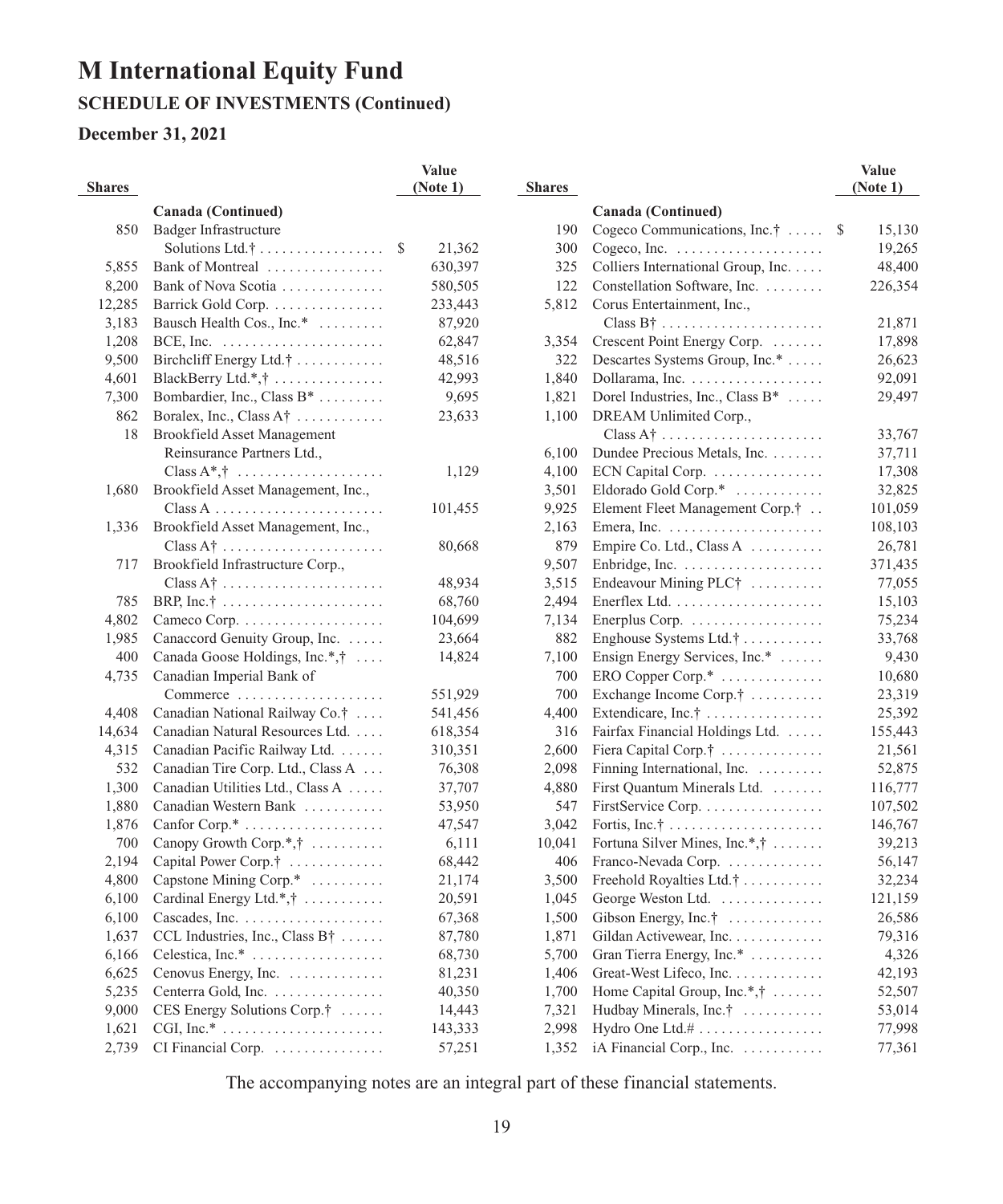## **SCHEDULE OF INVESTMENTS (Continued)**

## **December 31, 2021**

| <b>Shares</b> |                                                      | Value<br>(Note 1) | <b>Shares</b> |                                                    | Value<br>(Note 1) |
|---------------|------------------------------------------------------|-------------------|---------------|----------------------------------------------------|-------------------|
|               |                                                      |                   |               |                                                    |                   |
| 3,400         | Canada (Continued)<br>IAMGOLD Corp.*,†               | 10,590<br>\$      | 793           | Canada (Continued)                                 | \$<br>62,239      |
| 511           | IGM Financial, Inc.                                  | 18,429            | 2,715         | Open Text Corp.                                    | 128,866           |
| 800           | Imperial Oil Ltd.                                    | 28,852            | 1,829         | Osisko Gold Royalties Ltd.                         | 22,383            |
| 600           | Imperial Oil Ltd.† $\dots \dots \dots \dots$         | 21,660            | 3,696         | Pan American Silver Corp.†                         | 92,214            |
| 1,017         | Innergex Renewable Energy, Inc.†                     | 14,954            | 4,549         | Parex Resources, Inc.†                             | 77,714            |
| 706           | Intact Financial Corp.                               | 91,767            | 700           | Park Lawn Corp.                                    | 22,965            |
| 2,045         | Interfor Corp. $\dots \dots \dots \dots \dots \dots$ | 65,491            | 1,907         | Parkland Corp.                                     | 52,418            |
| 2,087         | Intertape Polymer Group, Inc.†                       | 43,424            | 1,760         | Pason Systems, Inc.                                | 16,056            |
| 1,600         | Invesque, Inc.*, $\dagger$                           | 3,280             | 1,360         | Pembina Pipeline Corp.†                            | 41,253            |
| 3,868         | Ivanhoe Mines Ltd., Class A*                         | 31,557            | 2,624         | Pembina Pipeline Corp.                             | 79,586            |
| 700           | Jamieson Wellness, Inc.#, $\dagger$                  | 22,213            | 4,630         | Peyto Exploration &                                |                   |
| 500           | K-Bro Linen, Inc.                                    | 13,518            |               | Development Corp.†                                 | 34,589            |
| 7,152         | Kelt Exploration Ltd.*,†                             | 27,252            | 900           | PrairieSky Royalty Ltd.†                           | 9,698             |
| 2,848         |                                                      | 64,234            | 580           | Precision Drilling Corp. $*$                       | 20,491            |
| 17,698        | Kinross Gold Corp.                                   | 102,694           | 300           | Premium Brands Holdings Corp.†                     | 29,987            |
| 4,203         | Kirkland Lake Gold Ltd.                              | 176,134           | 1,959         | Primo Water Corp.†                                 | 34,566            |
| 3,700         | Knight Therapeutics, Inc.*                           | 15,503            | 1,764         | Quebecor, Inc., Class B $\ldots$                   | 39,814            |
| 600           | Labrador Iron Ore Royalty Corp.†                     | 17,801            | 1,200         | Real Matters, Inc.*                                | 7,874             |
| 800           | Laurentian Bank of Canada†                           | 25,405            | 700           | Recipe Unlimited Corp.*                            | 9,806             |
| 562           | LifeWorks, Inc. $\dots\dots\dots\dots\dots\dots$     | 11,343            | 1,900         | Restaurant Brands International, Inc.              | 115,224           |
| 889           |                                                      | 52,660            | 1,345         | Richelieu Hardware Ltd.                            | 46,391            |
| 1,322         | Loblaw Cos. Ltd. $\dots\dots\dots\dots\dots$         | 108,314           | 1,489         | Ritchie Bros Auctioneers, Inc.†                    | 91,121            |
| 8,900         | Lucara Diamond Corp.*,†                              | 4,151             | 3,204         | Rogers Communications, Inc.,                       |                   |
| 13,050        | Lundin Mining Corp. $\dots \dots \dots$              | 101,928           |               | $Class B$                                          | 152,565           |
| 3,572         | Magna International, Inc.                            | 289,019           | 5,300         | Rogers Sugar, Inc.†                                | 24,930            |
| 4,800         | Major Drilling Group                                 |                   | 12,900        | Royal Bank of Canada                               | 1,369,086         |
|               | International, $Inc.* \ldots \ldots \ldots \ldots$   | 31,344            | 1,740         | Russel Metals, Inc.†                               | 46,260            |
| 10,315        | Manulife Financial Corp.                             | 196,627           | 2,900         | Sandstorm Gold Ltd.*,†                             | 17,980            |
| 1,530         | Maple Leaf Foods, Inc. <sup>†</sup>                  | 35,391            | 1,204         | Saputo, Inc. $\dots$                               | 27,127            |
| 1,800         | Martinrea International, Inc.                        | 16,364            | 4,547         | Secure Energy Services, Inc.                       | 18,908            |
| 1,895         | Medical Facilities Corp.†                            | 14,007            | 4,613         | Shaw Communications, Inc.,                         |                   |
| 4,700         | MEG Energy Corp.*                                    | 43,472            |               |                                                    | 140,000           |
| 1,000         | Methanex Corp.†                                      | 39,559            | 1,968         | ShawCor Ltd.*, $\dagger$                           | 7,639             |
| 1,382         |                                                      | 73,549            | 170           | Shopify, Inc., Class $A^*$                         | 239,595           |
| 470           | MTY Food Group, Inc. $\dots$                         | 23,512            | 1,794         | Sienna Senior Living, Inc. $\dots$                 | 21,316            |
| 2,700         | Mullen Group Ltd.†                                   | 24,824            | 1,359         | Sleep Country Canada                               |                   |
| 2,600         | National Bank of Canada†                             | 198,224           |               | Holdings, Inc.#                                    | 40,320            |
| 14,800        | New Gold, $Inc.*$                                    | 22,113            | 1,519         | SNC-Lavalin Group, Inc.†                           | 37,118            |
| 1,740         | NFI Group, Inc. $\dagger$                            | 27,869            | 4,381         | SSR Mining, Inc.                                   | 77,545            |
| 721           | North American Construction                          |                   | 1,600         | Stantec, $Inc.\dagger$                             | 89,894            |
|               | Group Ltd.† $\dots \dots \dots \dots \dots \dots$    | 10,938            | 700           | Stelco Holdings, Inc.                              | 22,810            |
| 1,126         | North West Co., Inc. $\dots \dots \dots \dots$       | 30,479            | 1,100         | Stella-Jones, Inc. $\dots \dots \dots \dots \dots$ | 34,793            |
| 2,509         | Northland Power, $Inc.†$                             | 75,273            | 999           | Sun Life Financial, Inc.†                          | 55,607            |
| 6,090         |                                                      | 457,945           | 1,100         | Sun Life Financial, Inc.                           | 61,259            |
| 11,800        | OceanaGold Corp.*,†                                  | 20,523            | 16,316        | Suncor Energy, Inc.                                | 408,317           |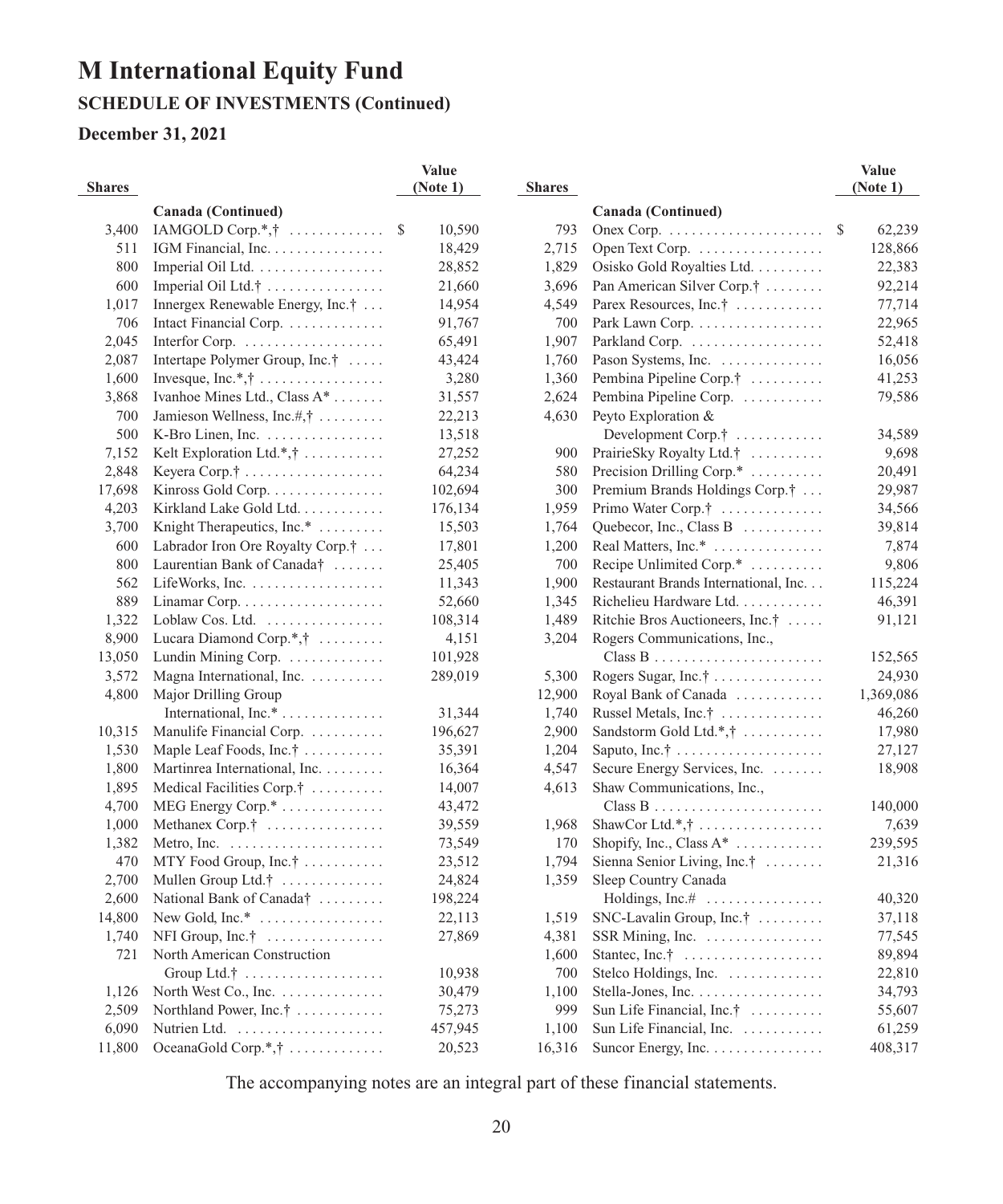## **SCHEDULE OF INVESTMENTS (Continued)**

## **December 31, 2021**

|               |                                  | Value        |
|---------------|----------------------------------|--------------|
| <b>Shares</b> |                                  | (Note 1)     |
|               | Canada (Continued)               |              |
| 3,579         | Superior Plus Corp.              | \$<br>36,782 |
| 7,700         | Tamarack Valley Energy Ltd.*,†   | 23,436       |
| 2,442         | TC Energy Corp.†                 | 113,572      |
| 3,539         | TC Energy Corp.                  | 164,705      |
| 3,772         | Teck Resources Ltd., Class B     | 108,648      |
| 1,544         | TFI International, Inc.          | 173,167      |
| 287           | Thomson Reuters Corp.            | 34,321       |
| 3,200         | Timbercreek Financial Corp.†     | 24,311       |
| 698           | TMX Group Ltd.                   | 70,768       |
| 2,171         | Torex Gold Resources, Inc.*      | 22,569       |
| 1,339         | Toromont Industries Ltd.         | 121,055      |
| 11,275        | Toronto-Dominion Bank            | 864,421      |
| 5,111         | Tourmaline Oil Corp.             | 165,013      |
| 7,036         | TransAlta Corp.                  | 78,150       |
| 2,812         | TransAlta Renewables, Inc.†      | 41,681       |
| 3,800         | Transcontinental, Inc., Class A† | 61,013       |
| 12,242        | Trican Well Service Ltd.*        | 26,808       |
| 3,001         | Tricon Residentia, Inc.          | 45,930       |
| 1,570         | Turquoise Hill Resources Ltd.*   | 25,816       |
| 1,000         | Uni-Select, Inc.*                | 20,349       |
| 2,344         | Vermilion Energy, Inc.*          | 29,463       |
| 1,800         | Wajax Corp.                      | 34,536       |
| 872           | Waste Connections, Inc.          | 118,833      |
| 2,200         | Wesdome Gold Mines Ltd.*         | 20,018       |
| 2,070         | West Fraser Timber Co. Ltd.      | 197,484      |
| 12,500        | Western Forest Products, Inc.    | 20,851       |
| 1,100         | Westshore Terminals              |              |
|               | Investment Corp.†                | 23,323       |
| 1,533         | Wheaton Precious Metals Corp.    | 65,782       |
| 18,463        | Whitecap Resources, Inc.†        | 109,323      |
| 400           | Winpak Ltd.†                     | 11,754       |
| 752           | WSP Global, Inc.                 | 109,166      |
| 19,921        | Yamana Gold, Inc.                | 83,782       |
|               |                                  | 18,459,882   |
|               |                                  |              |
|               | Denmark-1.7%                     |              |
| 102           | ALK-Abello A/S <sup>*</sup>      | 53,560       |
| 24,690        | Alm Brand $A/S$                  | 48,155       |
| 827           | Ambu A/S, Class B                | 21,903       |
| 20            | AP Moller—Maersk A/S, Class A    | 66,687       |
| 30            | AP Moller-Maersk A/S, Class B    | 107,700      |
| 2,721         | Bang & Olufsen $A/S^*$           | 11,622       |
| 713           | Bavarian Nordic A/S <sup>*</sup> | 29,341       |
| 749           | Carlsberg AS, Class B.           | 129,515      |
| 930           | Chr Hansen Holding A/S           | 73,380       |

| <b>Shares</b> |                                                            | Value<br>(Note 1) |
|---------------|------------------------------------------------------------|-------------------|
|               | <b>Denmark (Continued)</b>                                 |                   |
| 568           | Coloplast A/S, Class B                                     | \$<br>100,086     |
| 805           | $D/S$ Norden A/S                                           | 20,507            |
| 3,111         | Danske Bank A/S                                            | 53,794            |
| 816           | Demant $A/S^*$                                             | 41,861            |
| 778           | $Dfds A/S^*$                                               | 41,568            |
| 68            | Drilling Co. of 1972 A/S <sup>*</sup>                      | 2,667             |
| 1,168         | $DSV A/S$                                                  | 273,133           |
| 1,244         | FLSmidth & Co. $A/S$                                       | 46,526            |
| 330           | Genmab $A/S^*$                                             | 132,868           |
| 1,611         | GN Store Nord $A/S$                                        | 101,439           |
| 771           | $H$ Lundbeck $A/S$                                         | 19,930            |
| 818           | H+H International A/S, Class B*                            | 28,803            |
| 3,142         | $ISS A/S^*$                                                | 60,127            |
| 958           | Jyske Bank A/S, Registered*                                | 49,425            |
| 1,970         | Matas $A/S$                                                | 37,548            |
| 432           | Netcompany Group A/S#                                      | 46,592            |
| 266           | Nilfisk Holding A/S*                                       | 8,755             |
| 257           |                                                            | 12,417            |
| 362           | $NNIT A/S#$                                                | 6,362             |
| 12,082        | Novo Nordisk A/S, Class B                                  | 1,359,492         |
| 1,696         | Novozymes A/S, Class B                                     | 139,480           |
| 831           | Orsted $A/S#$                                              | 106,253           |
| 1,611         | Pandora A/S                                                | 201,102           |
| 376           | Per Aarsleff Holding A/S                                   | 17,585            |
| 576           | Ringkjoebing Landbobank $A/S$                              | 77,423            |
| 80            | Rockwool International A/S,                                |                   |
|               |                                                            | 29,393            |
| 137           | Rockwool International A/S,                                |                   |
|               |                                                            | 59,984            |
| 1,007         | Royal Unibrew $A/S$                                        | 113,649           |
| 1.644         | Scandinavian Tobacco Group A/S,                            |                   |
|               | $Class A# \dots \dots \dots \dots \dots \dots \dots \dots$ | 34,556            |
| 336           | Schouw & Co. $A/S$                                         | 29,269            |
| 638           |                                                            | 69,816            |
| 1,256         | Spar Nord Bank A/S                                         | 16,075            |
| 1,818         |                                                            | 57,557            |
| 676           | Topdanmark A/S                                             | 37,981            |
| 1,813         | Tryg $A/S$                                                 | 44,825            |
| 6,155         | Vestas Wind Systems A/S                                    | 188,455           |
| 615           | Zealand Pharma A/S <sup>*</sup>                            | 13,661            |
|               |                                                            | 4,222,827         |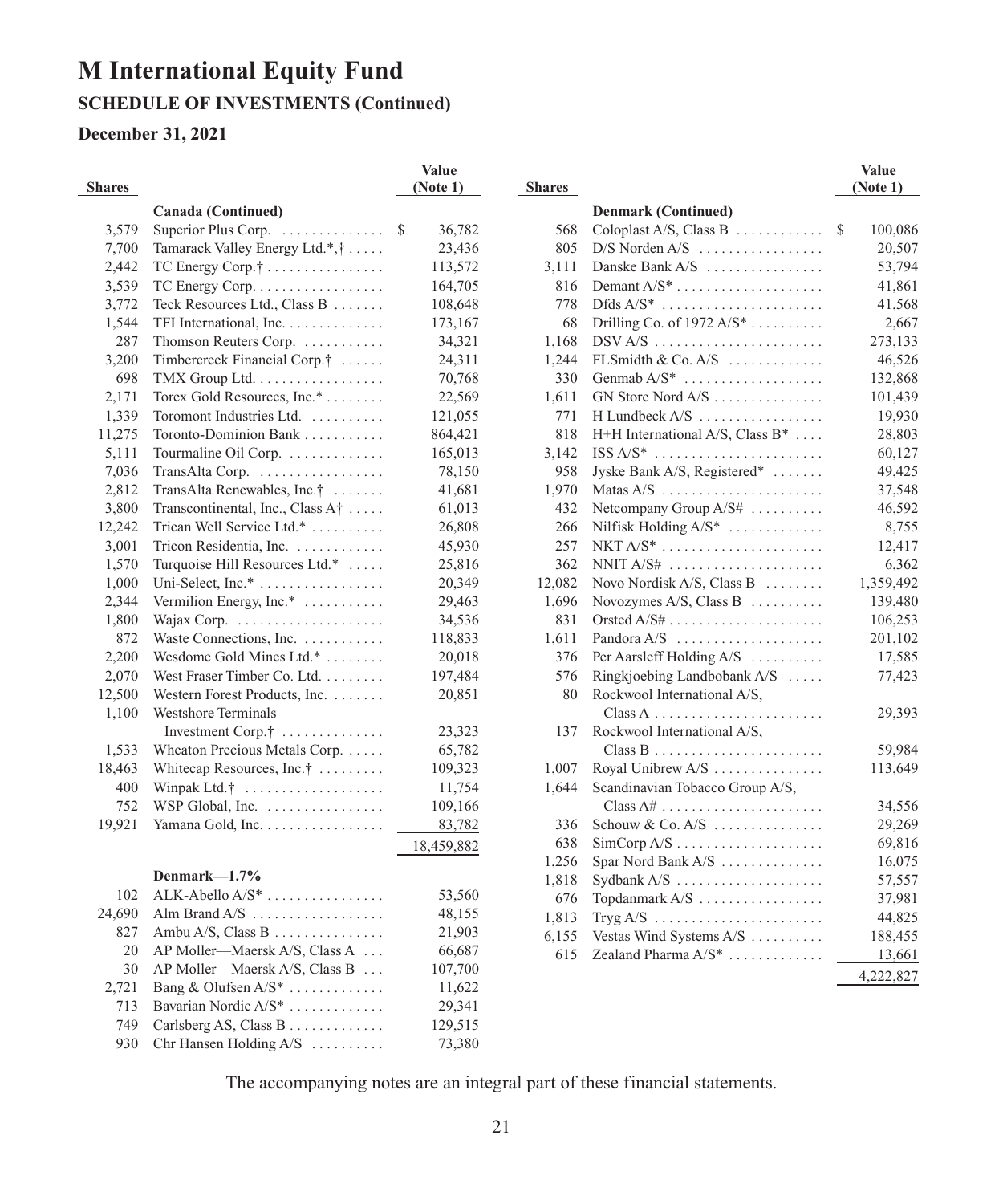## **SCHEDULE OF INVESTMENTS (Continued)**

## **December 31, 2021**

|               |                                                                | Value        |               |                   |
|---------------|----------------------------------------------------------------|--------------|---------------|-------------------|
| <b>Shares</b> |                                                                | (Note 1)     | <b>Shares</b> |                   |
|               | Finland $-1.0\%$                                               |              |               | France (Co        |
| 510           | Cargotec Oyj, Class B                                          | \$<br>25,455 | 947           | Albioma S.        |
| 1,769         | Elisa Oyj                                                      | 108,998      | 660           | ALD SA#           |
| 25,135        | Finnair $Oyi^*, \dagger$                                       | 17,032       | 972           | Alstom SA         |
| 425           | Fiskars Oyj Abp $\dots \dots \dots \dots$                      | 11,129       | 476           | Alten SA.         |
| 2,973         | Fortum Oyj $\dots \dots \dots \dots \dots \dots$               | 91,355       | 272           | Amundi SA         |
| 971           | Huhtamaki Oyj                                                  | 42,992       | 1,234         | Arkema SA         |
| 1,799         | Kemira Oyj                                                     | 27,302       | 820           | Atos SE†.         |
| 1,396         |                                                                | 43,151       | 368           | Aubay             |
| 3,349         |                                                                | 111,869      | 10,652        | AXA SA .          |
| 2,038         |                                                                | 49,282       | 1,320         | Beneteau S        |
| 1,938         | Kone Oyj, Class B                                              | 139,092      | 234           | <b>BioMerieu</b>  |
| 1,119         |                                                                | 44,793       | 5,566         | <b>BNP</b> Pariba |
| 3,137         | Metsa Board Oyj, Class B $\ldots \ldots$                       | 30,750       | 5,145         | <b>Bollore SA</b> |
| 9,643         | Metso Outotec Oyj $\dots\dots\dots\dots\dots$                  | 102,627      | 541           | Bonduelle         |
| 3,866         | Neles Oyj $\dots \dots \dots \dots \dots \dots \dots$          | 137,881      | 3,865         | Bouygues 9        |
| 14,612        | Nokia Oyj*                                                     | 92,728       | 3,079         | <b>Bureau Ver</b> |
| 19,449        | Nokia Oyj, ADR <sup>*</sup>                                    | 120,973      | 1,394         | Capgemini         |
| 1,922         | Nokian Renkaat Oyj                                             | 72,867       | 11,676        | Carrefour S       |
| 12,077        | Nordea Bank Abp                                                | 148,304      | 20,011        | $CGG SA*$         |
| 281           | Olvi Oyj, Class A                                              | 16,380       | 5,818         | Cie de Sair       |
| 7,100         | Oriola Oyj, Class $B$                                          | 16,207       | 1,659         | Cie Genera        |
| 727           | Orion Oyj, Class A $\ldots$                                    | 29,880       |               | Michelin          |
| 1,558         | Orion Oyj, Class B $\dots \dots \dots \dots$                   | 64,778       | 585           | Cie Plastic       |
| 10,116        | Outokumpu Oyj*                                                 | 63,344       | 1,598         | <b>CNP</b> Assur  |
| 7,476         | Raisio Oyj , Class V†                                          | 28,683       | 2,606         | Coface SA         |
| 873           | Revenio Group $Oyi$                                            | 55,212       | 5,863         | Credit Agri       |
| 2,447         | Sampo Oyj, Class A                                             | 122,747      | 4,080         | Danone SA         |
| 7,584         | Stora Enso Oyj, Class $R$                                      | 139,359      | 150           | Dassault A        |
| 1,519         | Terveystalo $Oyi\# \ldots \ldots \ldots \ldots \ldots$         | 20,476       | 1,755         | Dassault Sy       |
| 1,860         | $TietoEVRY Oyj \ldots \ldots \ldots \ldots \ldots$             | 58,192       | 5,436         | Derichebou        |
| 1,633         | Tokmanni Group Corp.                                           | 36,533       | 3,064         | Edenred           |
| 4,923         | UPM-Kymmene $Oyi$                                              | 187,538      | 1,777         | Eiffage SA        |
| 775           |                                                                | 18,476       | 3,878         | Electricite       |
| 559           | Vaisala Oyj, Class $A^{\dagger}$                               | 33,921       | 1,532         | Elior Group       |
| 1,446         | Valmet $Oyi$                                                   | 62,097       | 4,742         | Elis SA*          |
| 5,634         | Wartsila Oyj Abp                                               | 79,281       | 13,413        | Engie SA.         |
| 6,293         | $YIT$ Oyj $\dots\dots\dots\dots\dots\dots\dots\dots\dots\dots$ | 30,908       | 601           | Eramet SA         |
|               |                                                                | 2,482,592    | 1,110         | EssilorLux        |
|               |                                                                |              | 450           | Eurazeo SE        |
|               | France $-6.1\%$                                                |              | 1,550         | Eurofins So       |
| 1,053         | $\text{Accor } \text{SA*}$                                     | 34,107       | 1,033         | Euronext N        |
| 162           | Aeroports de Paris*,†                                          | 20,897       | 4,666         | Eutelsat Co       |
| 3,054         | Air Liquide SA $\dots\dots\dots\dots\dots\dots$                | 533,090      | 2,843         | Faurecia SI       |
| 3,566         | Airbus $SE^*$                                                  | 456,169      | 539           | Fnac Darty        |
| 370           | Akka Technologies*                                             | 20,346       | 451           | Gaztranspo        |

|               |                                                             | Value        |
|---------------|-------------------------------------------------------------|--------------|
| <b>Shares</b> |                                                             | (Note 1)     |
|               | <b>France (Continued)</b>                                   |              |
| 947           | Albioma SA                                                  | \$<br>36,959 |
| 660           | ALD SA# $\ldots \ldots \ldots \ldots \ldots \ldots \ldots$  | 9,723        |
| 972           | Alstom SA $\ldots \ldots \ldots \ldots \ldots \ldots$       | 34,549       |
| 476           |                                                             | 85,895       |
| 272           |                                                             | 22,467       |
| 1,234         | Arkema SA                                                   | 173,998      |
| 820           | Atos SE† $\ldots \ldots \ldots \ldots \ldots \ldots \ldots$ | 34,906       |
| 368           | Aubay                                                       | 26,227       |
| 10,652        |                                                             | 317,553      |
| 1,320         | Beneteau SA <sup>*</sup>                                    | 21,400       |
| 234           | BioMerieux                                                  | 33,274       |
| 5,566         | BNP Paribas SA                                              | 385,093      |
| 5,145         | Bollore SA                                                  | 28,819       |
| 541           | Bonduelle SCA                                               | 12,842       |
| 3,865         | Bouygues SA                                                 | 138,565      |
| 3,079         | Bureau Veritas SA                                           | 102,289      |
| 1,394         | Capgemini SE                                                | 342,013      |
| 11,676        | Carrefour SA                                                | 214,086      |
| 20,011        | $CGG SA^*$                                                  | 14,499       |
| 5,818         | Cie de Saint-Gobain                                         | 409,814      |
| 1,659         | Cie Generale des Etablissements                             |              |
|               | Michelin SCA                                                | 272,266      |
| 585           | Cie Plastic Omnium SA                                       | 15,225       |
| 1,598         | CNP Assurances                                              | 39,570       |
| 2,606         | Coface SA                                                   | 37,176       |
| 5,863         | Credit Agricole SA                                          | 83,772       |
| 4,080         | Danone SA                                                   | 253,575      |
| 150           | Dassault Aviation SA                                        | 16,224       |
| 1,755         | Dassault Systemes SE                                        | 104,519      |
| 5,436         | Derichebourg SA*                                            | 62,817       |
| 3,064         |                                                             | 141,523      |
| 1,777         | Eiffage SA                                                  | 183,011      |
| 3,878         | Electricite de France SA                                    | 45,608       |
| 1,532         | Elior Group $SA^*,\#$                                       | 11,102       |
| 4,742         | Elis SA*                                                    | 82,169       |
| 13,413        | Engie SA                                                    | 198,733      |
| 601           | Eramet SA <sup>*</sup>                                      | 49,231       |
| 1,110         | EssilorLuxottica SA                                         | 236,622      |
| 450           | Eurazeo SE                                                  | 39,347       |
| 1,550         | Eurofins Scientific SE                                      | 191,997      |
| 1,033         | Euronext NV#                                                | 107,316      |
| 4,666         | Eutelsat Communications SA                                  | 57,027       |
| 2,843         | Faurecia SE                                                 | 135,067      |
| 539           | Fnac Darty SA                                               | 35,285       |
| 451           | Gaztransport Et Technigaz SA                                | 42,232       |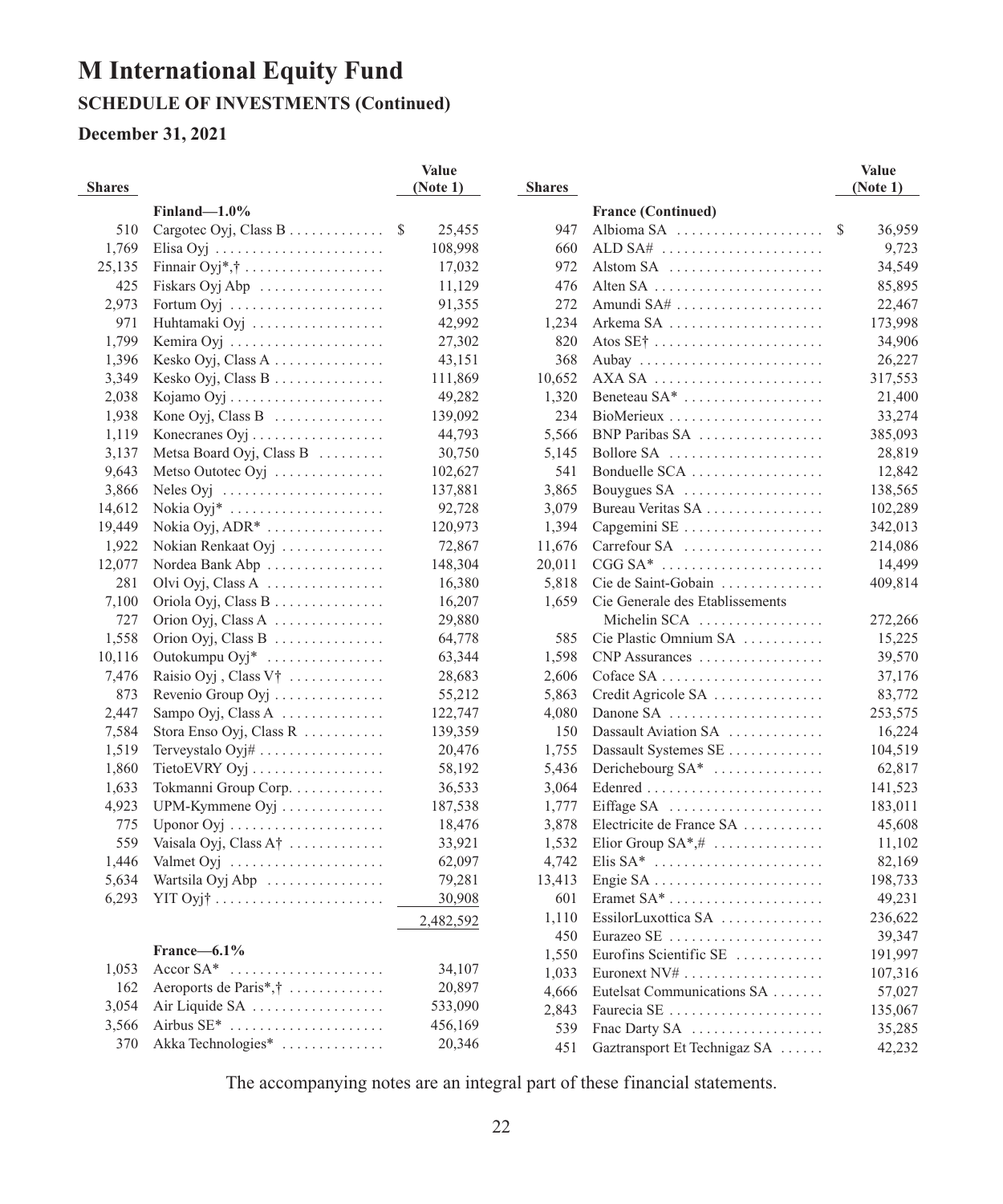## **SCHEDULE OF INVESTMENTS (Continued)**

## **December 31, 2021**

|               |                                                                  | Value        |
|---------------|------------------------------------------------------------------|--------------|
| <b>Shares</b> |                                                                  | (Note1)      |
|               | <b>France (Continued)</b>                                        |              |
| 950           |                                                                  | \$<br>15,748 |
| 173           | Hermes International                                             | 302,531      |
| 77            | ID Logistics Group*                                              | 32,217       |
| 743           |                                                                  | 30,909       |
| 186           | Interparfums SA                                                  | 15,564       |
| 632           | Ipsen SA                                                         | 57,922       |
| 1,041         |                                                                  | 48,889       |
| 530           | Jacquet Metals SACA                                              | 12,671       |
| 614           | JCDecaux SA*                                                     | 15,379       |
| 685           | Kaufman & Broad SA                                               | 28,816       |
| 486           | Kering SA                                                        | 391,135      |
| 1,540         |                                                                  | 48,812       |
| 976           |                                                                  | 463,305      |
| 433           | La Francaise des Jeux SAEM#                                      | 19,196       |
| 880           | Lagardere SA*                                                    | 24,426       |
| 1,064         | Lectra                                                           | 50,877       |
| 2,297         |                                                                  | 269,097      |
| 1,624         | LVMH Moet Hennessy Louis                                         |              |
|               | Vuitton SE                                                       | 1,344,167    |
| 971           | Maisons du Monde $SA#, \dagger, \ldots, \ldots$                  | 22,508       |
| 444           | Mersen SA                                                        | 18,653       |
| 529           | Metropole Television SA                                          | 10,335       |
| 812           | Nexans SA                                                        | 79,365       |
| 1,338         | Nexity $SA$                                                      | 62,974       |
| 31,311        | Orange $SA$                                                      | 335,550      |
| 676           | Orpea SA                                                         | 67,804       |
| 829           | Pernod-Ricard SA                                                 | 199,617      |
| 3,228         | Publicis Groupe SA                                               | 217,565      |
| 993           | Quadient SA                                                      | 21,638       |
| 101           | Remy Cointreau SA                                                | 24,608       |
| 2,261         | Renault $SA^*$                                                   | 78,627       |
| 5,791         | Rexel SA                                                         | 117,554      |
| 931           | Rothschild & Co.                                                 | 42,769       |
| 995           | Rubis SCA $\ldots$                                               | 29,747       |
| 1,284         | Safran SA                                                        | 157,381      |
| 3,224         |                                                                  | 325,135      |
| 174           | Sartorius Stedim Biotech                                         | 95,563       |
| 200           | Savencia SA                                                      | 13,935       |
| 1,900         | Schneider Electric SE                                            | 373,057      |
| 2,540         | $SCOR SE$                                                        | 79,351       |
| 432           |                                                                  | 67,332       |
| 6,297         | SES SA $\ldots \ldots \ldots \ldots \ldots \ldots \ldots \ldots$ | 49,983       |
| 411           | Societe BIC SA                                                   | 22,142       |
| 4,495         | Societe Generale SA                                              | 154,576      |

|               |                                                              | Value      |
|---------------|--------------------------------------------------------------|------------|
| <b>Shares</b> |                                                              | (Note 1)   |
|               | <b>France (Continued)</b>                                    |            |
| 4             | Societe pour l'Informatique                                  |            |
|               | Industrielle                                                 | \$<br>219  |
| 832           | Sodexo SA                                                    | 72,994     |
| 206           | $\text{SOITEC*}$                                             | 50,471     |
| 109           | Somfy $SA$                                                   | 21,866     |
| 344           | Sopra Steria Group SACA                                      | 61,684     |
| 1,621         | $SPIE SA$                                                    | 41,930     |
| 3,434         | STMicroelectronics NV                                        | 169,560    |
| 2,436         | Suez SA $\dots\dots\dots\dots\dots\dots\dots\dots\dots$      | 54,941     |
| 889           | Technicolor SA, Registered*                                  | 2,866      |
| 2,141         | Technip Energies NV*                                         | 31,249     |
| 606           | Teleperformance                                              | 270,453    |
| 2,268         | Television Francaise 1                                       | 22,529     |
| 943           | Thales SA                                                    | 80,306     |
| 491           | Tikehau Capital SCA                                          | 12,997     |
| 21,146        | TotalEnergies SE                                             | 1,074,454  |
| 198           | Trigano SA                                                   | 38,547     |
| 956           | Ubisoft Entertainment SA*                                    | 46,878     |
| 3,512         |                                                              | 106,278    |
| 1,461         | Vallourec $SA^*$                                             | 14,637     |
| 3,814         | Veolia Environnement SA                                      | 140,081    |
| 1,229         | Verallia SA#                                                 | 43,320     |
| 436           | Vicat SA                                                     | 17,870     |
| 86            | Vilmorin & Cie SA                                            | 5,248      |
| 3,938         | Vinci SA                                                     | 416,554    |
| 95            | Virbac SA                                                    | 45,913     |
| 2,749         | Vivendi SE                                                   | 37,213     |
| 1,284         | Worldline $SA^*,\# \dots \dots \dots \dots \dots$            | 71,644     |
|               |                                                              | 14,743,126 |
|               |                                                              |            |
|               | Germany-5.1%                                                 |            |
| 696           |                                                              | 19,033     |
| 1,887         | Aareal Bank AG                                               | 61,787     |
| 1,127         | $\text{adidas AG} \dots \dots \dots \dots \dots \dots \dots$ | 324,878    |
| 1,932         | ADVA Optical Networking SE*                                  | 30,970     |
| 718           | AIXTRON SE                                                   | 14,608     |
| 1,882         | Allianz SE, Registered                                       | 444,923    |
| 52            | Amadeus Fire AG                                              | 10,775     |
| 10,081        | Aroundtown SA                                                | 61,059     |
| 90            | Atoss Software AG                                            | 22,235     |
| 408           |                                                              | 40,905     |
| 5.797         | BASF SE                                                      | 407,741    |
| 461           | Bauer AG*                                                    | 5,196      |
| 8,019         | Bayer AG, Registered                                         | 429,093    |
| 4,607         | Bayerische Motoren Werke AG                                  | 464,136    |
|               |                                                              |            |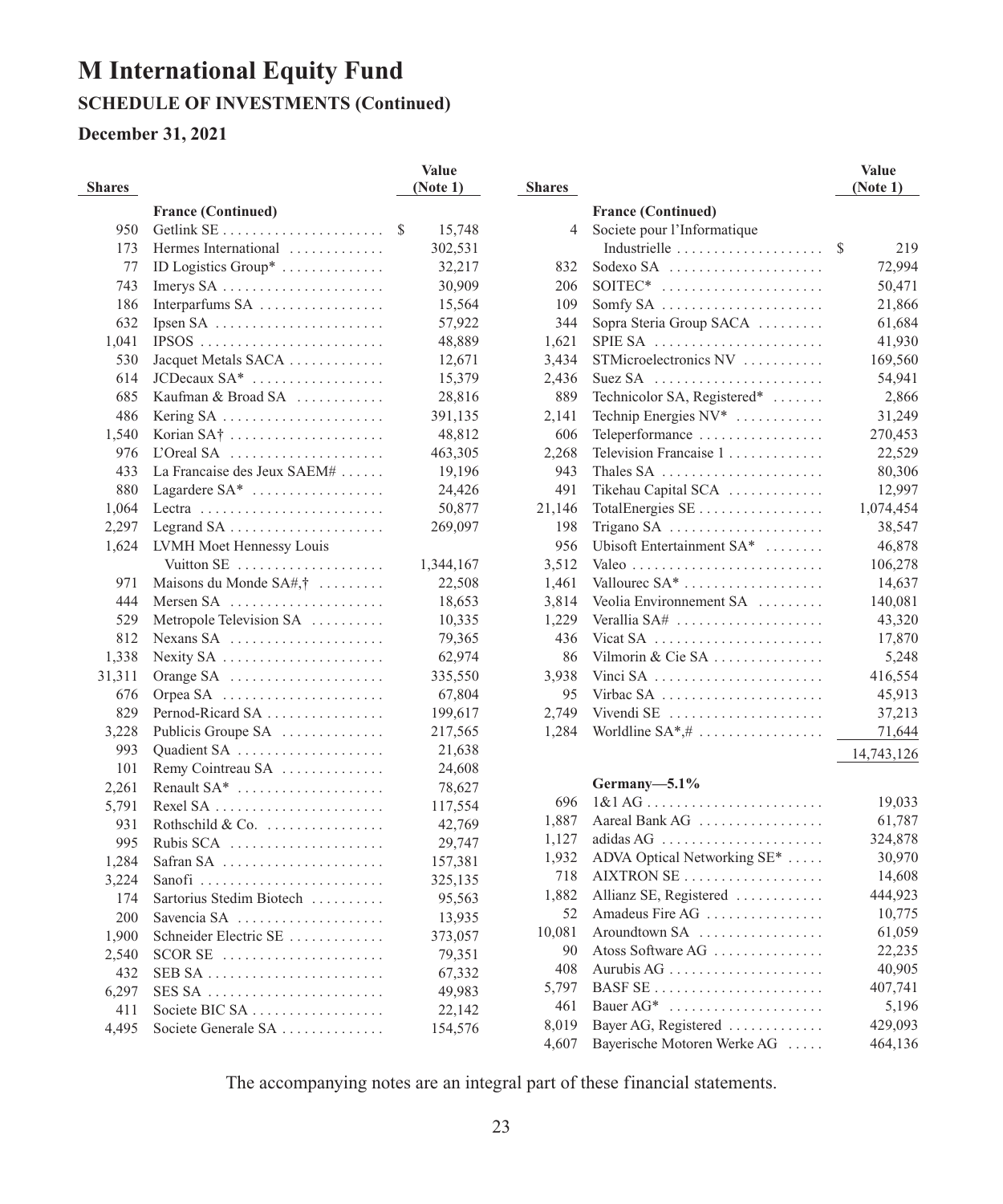## **SCHEDULE OF INVESTMENTS (Continued)**

## **December 31, 2021**

| <b>Shares</b> |                                                                         | Value<br>(Note 1) | <b>Shares</b> |                                                               | Value<br>(Note 1) |
|---------------|-------------------------------------------------------------------------|-------------------|---------------|---------------------------------------------------------------|-------------------|
|               |                                                                         |                   |               |                                                               |                   |
| 474           | <b>Germany (Continued)</b><br>BayWa AG $\dots\dots\dots\dots\dots\dots$ | 20,803            | 1,934         | <b>Germany</b> (Continued)<br>Fresenius Medical Care AG & Co. |                   |
| 1.107         | Bechtle AG                                                              | 79,324            |               |                                                               | 125,814           |
| 592           | Befesa $SA#$                                                            | 45,427            | 3,491         | Fresenius SE & Co. KGaA                                       | 140,697           |
| 435           | Beiersdorf AG                                                           | 44,760            | 496           | FUCHS PETROLUB SE                                             | 17,438            |
| 1,136         | Bilfinger SE                                                            | 38,671            | 2,073         | GEA Group $AG$                                                | 113,498           |
| 1,628         | Borussia Dortmund GmbH & Co.                                            |                   | 425           | Gerresheimer AG                                               | 40,983            |
|               | $KGaA*$                                                                 | 8,044             | 287           | Gesco $AG^*$                                                  | 8,332             |
| 1,982         | Brenntag SE                                                             | 179,573           | 455           | GFT Technologies SE                                           | 23,907            |
| 603           | CANCOM SE                                                               | 40,655            | 1,489         | Grand City Properties SA                                      | 35,396            |
| 226           | Carl Zeiss Meditec AG                                                   | 47,562            | 336           | Hannover Rueck SE                                             | 63,941            |
| 3,791         | $CECONOMY AG^* \dots \dots \dots \dots$                                 | 16,358            | 243           | Hapag-Lloyd $AG#$                                             | 76,634            |
| 159           | Cewe Stiftung & Co. KGAA $\dots$ .                                      | 23,243            | 1,117         | HeidelbergCement AG                                           | 75,692            |
| 13,940        | Commerzbank AG*                                                         | 106,159           | 6,593         | Heidelberger Druckmaschinen AG*                               | 19,854            |
| 270           | CompuGroup Medical SE & Co.                                             |                   | 524           | Hella GmbH & Co. KGaA                                         | 35,556            |
|               | KgaA                                                                    | 21,871            | 1,225         | HelloFresh $SE^*$                                             | 94,195            |
| 1,121         | Continental $AG^*$                                                      | 118,832           | 462           | Henkel AG & Co. KGaA                                          | 36,135            |
| 612           | Corestate Capital Holding SA*,†                                         | 7,859             | 461           | Hornbach Holding AG & Co. KGaA                                | 69,542            |
| 2,616         | Covestro $AG#$                                                          | 161,425           | 1,048         | $HUGO$ BOSS AG $\ldots \ldots \ldots \ldots \ldots$           | 63,833            |
| 857           | CTS Eventim AG & Co. KGaA*                                              | 62,796            | 38            | Hypoport SE <sup>*</sup>                                      | 22,107            |
| 9.667         | Daimler AG, Registered                                                  | 743,887           | 721           | Indus Holding $AG$                                            | 26,883            |
| 4,833         | Daimler Truck Holding AG*                                               | 177,671           | 9,796         | Infineon Technologies $AG$                                    | 454,586           |
| 272           | Delivery Hero SE*,#                                                     | 30,348            | 790           | Instone Real Estate Group SE#                                 | 14,966            |
| 11,171        | Deutsche Bank AG, Registered*                                           | 140,129           | 788           | Jenoptik AG $\dots\dots\dots\dots\dots\dots\dots$             | 33,320            |
| 730           | Deutsche Beteiligungs AG                                                | 33,120            | 6,571         | $K+SAG$ , Registered*                                         | 113,600           |
| 1,312         | Deutsche Boerse AG                                                      | 219,725           | 828           | KION Group AG                                                 | 90,950            |
| 696           | Deutsche EuroShop AG                                                    | 11,601            | 2,961         | Kloeckner & Co. $SE^*$                                        | 36,138            |
| 6,296         | Deutsche Lufthansa AG,                                                  |                   | 165           | Knorr-Bremse AG                                               | 16,324            |
|               | $Registered*$                                                           | 44,298            | 434           | Koenig & Bauer AG*                                            | 15,466            |
| 3,746         | Deutsche Pfandbriefbank AG#                                             | 45,079            | 326           | Krones AG $\ldots$                                            | 35,593            |
| 7,000         | Deutsche Post AG, Registered                                            | 450,595           | 131           | KWS Saat SE & Co. KGaA                                        | 10,887            |
| 36,590        | Deutsche Telekom AG, Registered                                         | 679,021           | 730           | LANXESS AG                                                    | 45,295            |
| 3,473         | Deutz $AG^*$                                                            | 25,978            | 698           | LEG Immobilien SE                                             | 97,506            |
| 889           | Duerr AG $\ldots \ldots \ldots \ldots \ldots \ldots$                    | 40,607            | 685           | Merck KGaA                                                    | 177,031           |
| 28,452        |                                                                         | 394,930           | 3,251         | METRO AG                                                      | 34,126            |
| 465           | Eckert & Ziegler Strahlen- und                                          |                   | 2,085         | MLP SE $\dots\dots\dots\dots\dots\dots\dots\dots\dots$        | 20,343            |
|               | Medizintechnik AG                                                       | 49,817            | 373           | MTU Aero Engines AG                                           | 76,184            |
| 1,130         | Encavis AG $\ldots$                                                     | 20,018            | 675           | Muenchener Rueckversicherungs-                                |                   |
| 1,524         | Evonik Industries AG                                                    | 49,398            |               | Gesellschaft AG in Muenchen,                                  |                   |
| 280           | Evotec $SE^*$                                                           | 13,548            |               | Registered                                                    | 200,191           |
| 334           | Fielmann AG                                                             | 22,492            | 147           | Nagarro SE*                                                   | 33,807            |
| 472           | flatexDEGIRO $AG^*$                                                     | 10,876            | 772           | Nemetschek SE                                                 | 99,142            |
| 479           | Fraport AG Frankfurt Airport                                            |                   | 33            | New Work SE                                                   | 8,172             |
|               | Services Worldwide*                                                     | 32,273            | 188           | $Nexus AG$                                                    | 15,325            |
| 2,143         | Freenet AG $\ldots \ldots \ldots \ldots \ldots \ldots$                  | 56,774            | 1,039         | Norma Group SE                                                | 40,077            |
|               |                                                                         |                   | 390           | OHB SE                                                        | 15,985            |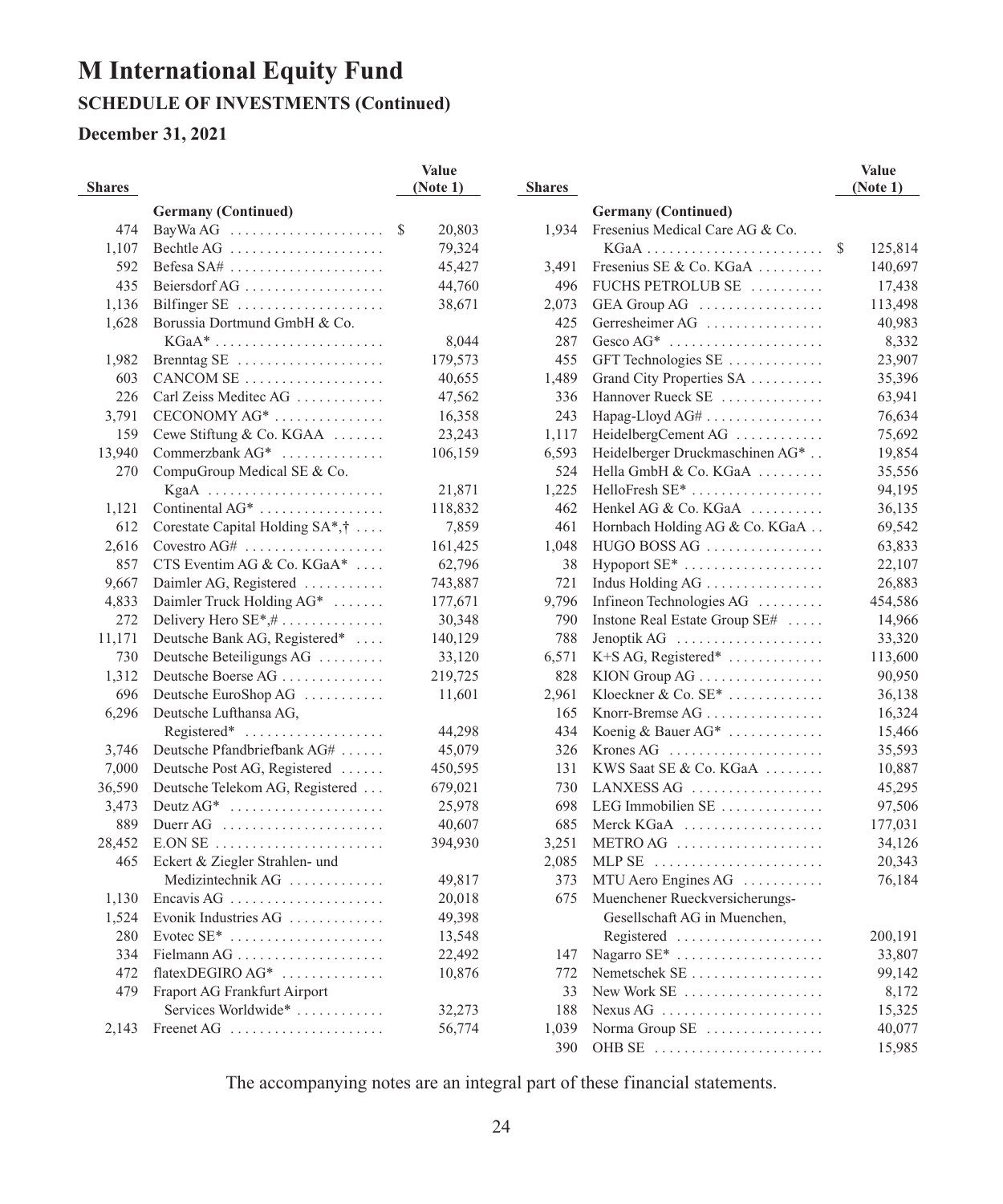## **SCHEDULE OF INVESTMENTS (Continued)**

## **December 31, 2021**

|               |                                                                  | Value        |
|---------------|------------------------------------------------------------------|--------------|
| <b>Shares</b> |                                                                  | (Note 1)     |
|               | <b>Germany (Continued)</b>                                       |              |
| 471           |                                                                  | \$<br>10,993 |
| 1,490         | ProSiebenSat.1 Media SE                                          | 23,766       |
| 656           | Puma SE                                                          | 80,287       |
| 458           | PVA TePla $AG^*$                                                 | 21,848       |
| 1,192         | $OIAGEN NV^*$                                                    | 66,484       |
| 51            | Rational AG $\ldots \ldots \ldots \ldots \ldots$                 | 52,280       |
| 824           | Rheinmetall AG                                                   | 77,921       |
| 641           | RTL Group $SA^*$                                                 | 34,022       |
| 3,858         | $RWE AG$                                                         | 156,894      |
| 959           | $S&TAG$                                                          | 16,006       |
| 1,686         | SAF-Holland SE*                                                  | 23,610       |
| 523           |                                                                  | 18,709       |
| 4,060         | SAP SE $\dots\dots\dots\dots\dots\dots\dots\dots\dots\dots\dots$ | 577,326      |
| 826           | $S\text{cout24 AG}\#$                                            | 57,759       |
| 2,889         | Siemens AG, Registered                                           | 502,184      |
| 2,640         | Siemens Energy AG*                                               | 67,597       |
| 524           | Siemens Healthineers AG#                                         | 39,266       |
| 279           | Siltronic AG $\ldots, \ldots, \ldots, \ldots, \ldots$            | 44,660       |
| 185           | Sixt $SE^*$                                                      | 32,773       |
| 435           | Software AG                                                      | 17,373       |
| 638           | Stabilus SA                                                      | 46,887       |
| 286           | STRATEC SE                                                       | 44,869       |
| 324           | Stroeer SE & Co. $KGaA$                                          | 25,563       |
| 1,626         | Suedzucker AG                                                    | 24,528       |
| 731           | Symrise AG                                                       | 108,441      |
| 1,795         | TAG Immobilien $AG$                                              | 50,293       |
| 1,202         |                                                                  | 21,020       |
| 315           | Talanx $AG^*$                                                    | 15,256       |
| 685           | TeamViewer AG*,# $\dots\dots\dots\dots\dots$                     | 9,218        |
| 420           | Technotrans SE                                                   | 14,106       |
| 21,504        | Telefonica Deutschland                                           |              |
|               | Holding AG                                                       | 59,761       |
| 2,041         | thyssenkrupp AG*                                                 | 22,502       |
| 1,060         | Uniper SE                                                        | 50,445       |
| 1,410         | United Internet AG, Registered                                   | 56,089       |
| 426           | <b>VERBIO</b> Vereinigte                                         |              |
|               |                                                                  | 29,246       |
| 224           | Vitesco Technologies Group AG*                                   | 11,017       |
| 542           | Volkswagen $AG$                                                  | 159,450      |
| 4,905         | Vonovia $SE$ ,                                                   | 270,841      |
| 257           | Vossloh AG                                                       | 13,211       |
| 236           | Wacker Chemie AG                                                 | 35,359       |
| 904           | Wacker Neuson SE                                                 | 25,977       |
| 209           | Washtec AG                                                       | 13,087       |

| <b>Shares</b> |                                                  | Value<br>(Note 1) |
|---------------|--------------------------------------------------|-------------------|
|               | <b>Germany (Continued)</b>                       |                   |
| 959           | Wuestenrot &                                     |                   |
|               | Wuerttembergische $AG$                           | \$<br>19,282      |
| 284           | Zalando $SE^*, # \dots \dots \dots \dots \dots$  | 23,002            |
| 117           | Zeal Network SE                                  | 5,302             |
|               |                                                  | 12,504,847        |
|               | Hong Kong-1.7%                                   |                   |
| 86,000        | AIA Group Ltd.                                   | 866,888           |
| 2,500         | ASM Pacific Technology Ltd.                      | 27,012            |
| 9,400         | Bank of East Asia Ltd.                           | 13,502            |
| 4,100         | BOC Aviation Ltd.#                               | 30,023            |
| 18,000        | BOC Hong Kong Holdings Ltd.                      | 58,980            |
| 9,600         | Budweiser Brewing Co.                            |                   |
|               | $APAC Ltd. # \ldots \ldots \ldots \ldots \ldots$ | 25,177            |
| 10,000        | Cafe de Coral Holdings Ltd.                      | 17,826            |
| 26,181        | Cathay Pacific Airways Ltd.*                     | 21,455            |
| 15,000        | Chow Sang Sang Holdings                          |                   |
|               | International Ltd.                               | 20,968            |
| 10,200        | Chow Tai Fook Jewellery                          |                   |
|               |                                                  | 18,340            |
| 56,000        | CITIC Telecom International                      |                   |
|               | Holdings Ltd.                                    | 18,888            |
| 8,906         | CK Asset Holdings Ltd.                           | 56,137            |
| 22,500        | CK Hutchison Holdings Ltd.                       | 145,142           |
| 6,000         | CK Infrastructure Holdings Ltd.                  | 38,204            |
| 11,000        | CLP Holdings Ltd.                                | 111,093           |
| 6,000         | Dah Sing Banking Group Ltd.                      | 5,125             |
| 4,800         | Dah Sing Financial Holdings Ltd.                 | 14,528            |
| 78,750        | Esprit Holdings Ltd.*                            | 7,170             |
| 7,400         | ESR Cayman Ltd.#,* $\dots\dots\dots\dots$        | 25,007            |
| 55,258        | Far East Consortium                              |                   |
|               | International Ltd.                               | 20,126            |
| 58,000        | First Pacific Co. Ltd.                           | 21,348            |
| 5,000         | Galaxy Entertainment Group Ltd.*                 | 25,906            |
| 40,000        | Giordano International Ltd.                      | 7,643             |
| 7,138         | Great Eagle Holdings Ltd.                        | 19,956            |
| 142,000       | Guotai Junan International                       |                   |
|               | Holdings Ltd.                                    | 19,668            |
| 108,000       | Haitong International Securities                 |                   |
|               |                                                  | 23,269            |
| 8,000         | Hang Lung Group Ltd.                             | 17,093            |
| 11,000        | Hang Lung Properties Ltd.                        | 22,628            |
| 8,300         | Hang Seng Bank Ltd.                              | 151,895           |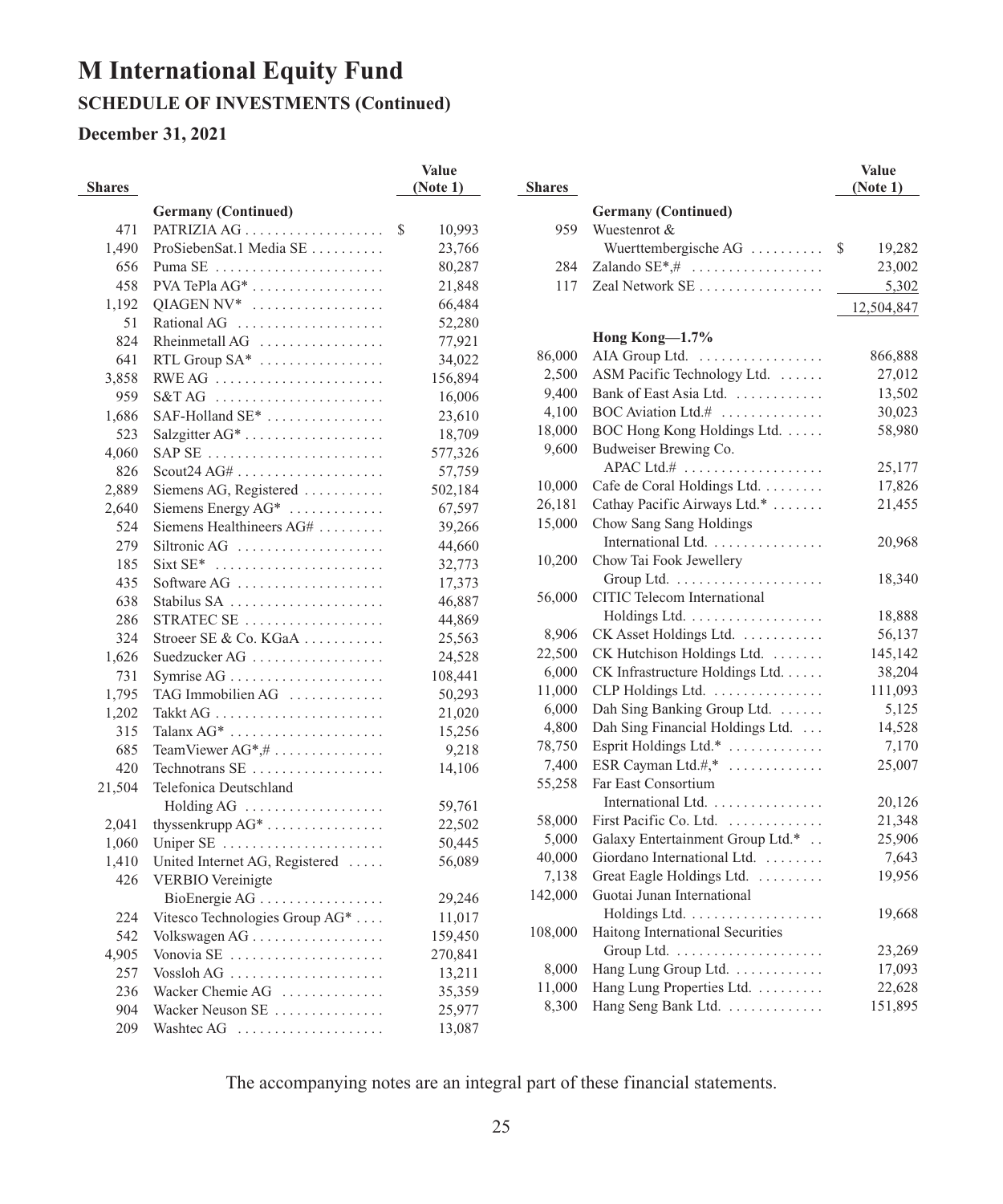### **December 31, 2021**

| <b>Shares</b> |                                                           | Value<br>(Note 1) | <b>Shares</b> |
|---------------|-----------------------------------------------------------|-------------------|---------------|
|               |                                                           |                   |               |
| 8,500         | <b>Hong Kong (Continued)</b><br>Henderson Land            |                   | 29,00         |
|               | Development Co. Ltd. $\dots\dots\dots\dots$               | \$<br>36,191      | 59,78         |
| 11,000        | HK Electric Investments &                                 |                   | 10,00         |
|               | HK Electric Investments Ltd.                              | 10,792            | 4,80          |
| 7,500         |                                                           | 9,205             | 39,00         |
| 19,200        | HKR International Ltd.                                    | 7,633             | 6,90          |
| 56,000        | HKT Trust & HKT Ltd.                                      | 75,265            | 9,60          |
| 50,457        | Hong Kong & China Gas Co. Ltd.                            | 78,556            | 12,00         |
| 7,706         | Hong Kong Exchanges &                                     |                   | 100,00        |
|               | Clearing Ltd.                                             |                   | 138,00        |
| 19,000        | Hong Kong Technology Venture Co.                          | 450,053           | 35,48         |
|               |                                                           |                   |               |
| 14,179        | Hongkong & Shanghai Hotels Ltd.*                          | 20,712            | 23,00         |
|               | Hutchison Telecommunications                              | 12,456            |               |
| 50,000        |                                                           |                   | 25,00         |
|               | Hong Kong Holdings Ltd.<br>Hygeia Healthcare Holdings Co. | 8,015             | 13,50         |
| 2,800         |                                                           |                   |               |
|               |                                                           | 17,523            | 7,00          |
| 9,000         | Hysan Development Co. Ltd.                                | 27,816            | 27,00         |
| 41,000        |                                                           | 36,438            | 4,50          |
| 5,602         | Johnson Electric Holdings Ltd.                            | 11,868            | 15,00         |
| 11,000        | JS Global Lifestyle Co. Ltd.#                             | 18,537            | 6,20          |
| 37,000        | K Wah International Holdings Ltd.                         | 14,283            | 8,00          |
| 7,000         | Kerry Logistics Network Ltd.                              | 17,110            | 12,00         |
| 6,000         | Kerry Properties Ltd.                                     | 15,620            | 7,60          |
| 9,000         | Kowloon Development Co. Ltd.                              | 11,888            |               |
| 5,750         | L'Occitane International SA                               | 23,265            | 30,00         |
| 38,400        | Landing International                                     |                   |               |
|               | Development Ltd. $*$                                      | 1,138             | 32,00         |
| 15,500        | Lifestyle International                                   |                   | 12,00         |
|               | Holdings Ltd.* $\dots \dots \dots \dots \dots$            | 8,528             | 24,00         |
| 6,000         | Luk Fook Holdings                                         |                   | 1,30          |
|               | International Ltd.                                        | 16,159            | 135,32        |
| 26,800        | Man Wah Holdings Ltd.                                     | 41,519            | 11,00         |
| 480,000       | Mason Group Holdings Ltd.*                                | 1,231             |               |
| 11,000        | Melco International                                       |                   | 27,00         |
|               | Development Ltd.*                                         | 13,416            | 14,50         |
| 6,185         | MTR Corp. Ltd.                                            | 33,195            | 29,00         |
| 10,000        | NagaCorp Ltd.                                             | 8,721             |               |
| 9,000         | New World Development Co. Ltd.                            | 35,607            |               |
| 44,000        | NewOcean Energy Holdings Ltd.*                            | 310               | 5,09          |
| 17,000        | NWS Holdings Ltd.                                         | 15,937            | 10,93         |
| 1,000         | Orient Overseas International Ltd.                        | 24,533            | 10,80         |
| 87,000        | Pacific Basin Shipping Ltd.                               | 31,910            |               |
| 7,128         | Pacific Century Premium                                   |                   | 3,82          |
|               | Developments Ltd.*                                        | 548               | 6,46          |

| <b>Shares</b> |                                                     | <b>Value</b><br>(Note 1) |
|---------------|-----------------------------------------------------|--------------------------|
|               | <b>Hong Kong (Continued)</b>                        |                          |
| 29,000        | Pacific Textiles Holdings Ltd.                      | \$<br>13,686             |
| 59,789        |                                                     | 30,287                   |
| 10,000        | Power Assets Holdings Ltd.                          | 62,327                   |
| 4,800         |                                                     | 30,717                   |
| 39,000        | Razer, Inc.#,* $\ldots \ldots \ldots \ldots \ldots$ | 12,104                   |
| 6,900         | Samsonite International SA*,#                       | 14,017                   |
| 9,600         | Sands China Ltd.*                                   | 22,358                   |
| 12,000        | Shangri-La Asia Ltd.*                               | 10,019                   |
| 100,000       | Shun Tak Holdings Ltd.*                             | 27,573                   |
| 138,000       | Singamas Container Holdings Ltd.                    | 20,706                   |
| 35,483        | Sino Land Co. Ltd.                                  | 44,186                   |
| 23,000        | SITC International Holdings Co.                     |                          |
|               |                                                     | 83,180                   |
| 25,000        | SJM Holdings Ltd.*                                  | 16,832                   |
| 13,500        | SmarTone Telecommunications                         |                          |
|               | Holdings Ltd.                                       | 7,185                    |
| 7,000         | Sun Hung Kai Properties Ltd.                        | 84,924                   |
| 27,000        | SUNeVision Holdings Ltd.                            | 25,554                   |
| 4,500         | Swire Pacific Ltd., Class A                         | 25,595                   |
| 15,000        | Swire Pacific Ltd., Class B                         | 14,697                   |
| 6,200         | Swire Properties Ltd.                               | 15,537                   |
| 8,000         | Techtronic Industries Co. Ltd.                      | 159,229                  |
| 12,000        | Television Broadcasts Ltd.*                         | 7,248                    |
| 7,600         | <b>Transport International</b>                      |                          |
|               | Holdings Ltd.                                       | 12,476                   |
| 30,000        | United Laboratories International                   |                          |
|               | Holdings Ltd.                                       | 16,774                   |
| 32,000        | Value Partners Group Ltd.                           | 15,964                   |
| 12,000        | Vitasoy International Holdings Ltd.                 | 24,223                   |
| 24,000        | VSTECS Holdings Ltd.                                | 22,499                   |
| 1,300         | VTech Holdings Ltd.                                 | 10,178                   |
| 135,326       | WH Group Ltd.#                                      | 84,866                   |
| 11,000        | Wharf Real Estate Investment Co.                    | 55,864                   |
| 27,000        | Xinyi Glass Holdings Ltd.                           | 67,521                   |
| 14,500        | Yue Yuen Industrial Holdings Ltd.*                  | 24,249                   |
| 29,000        | Zensun Enterprises Ltd.                             | 14,356                   |
|               |                                                     |                          |
|               |                                                     | 4,063,906                |
|               | Ireland $-0.5\%$                                    |                          |
| 5,093         | AIB Group PLC <sup>*</sup> ,†                       | 12,408                   |
| 10,939        | Bank of Ireland Group PLC <sup>*</sup>              | 62,096                   |
| 10,801        | Cairn Homes PLC <sup>*</sup>                        | 13,896                   |
| 3,828         | CRH PLC                                             | 202,742                  |
| 6,465         | $CRH$ PLC, ADR $\ldots \ldots \ldots \ldots$        | 341,352                  |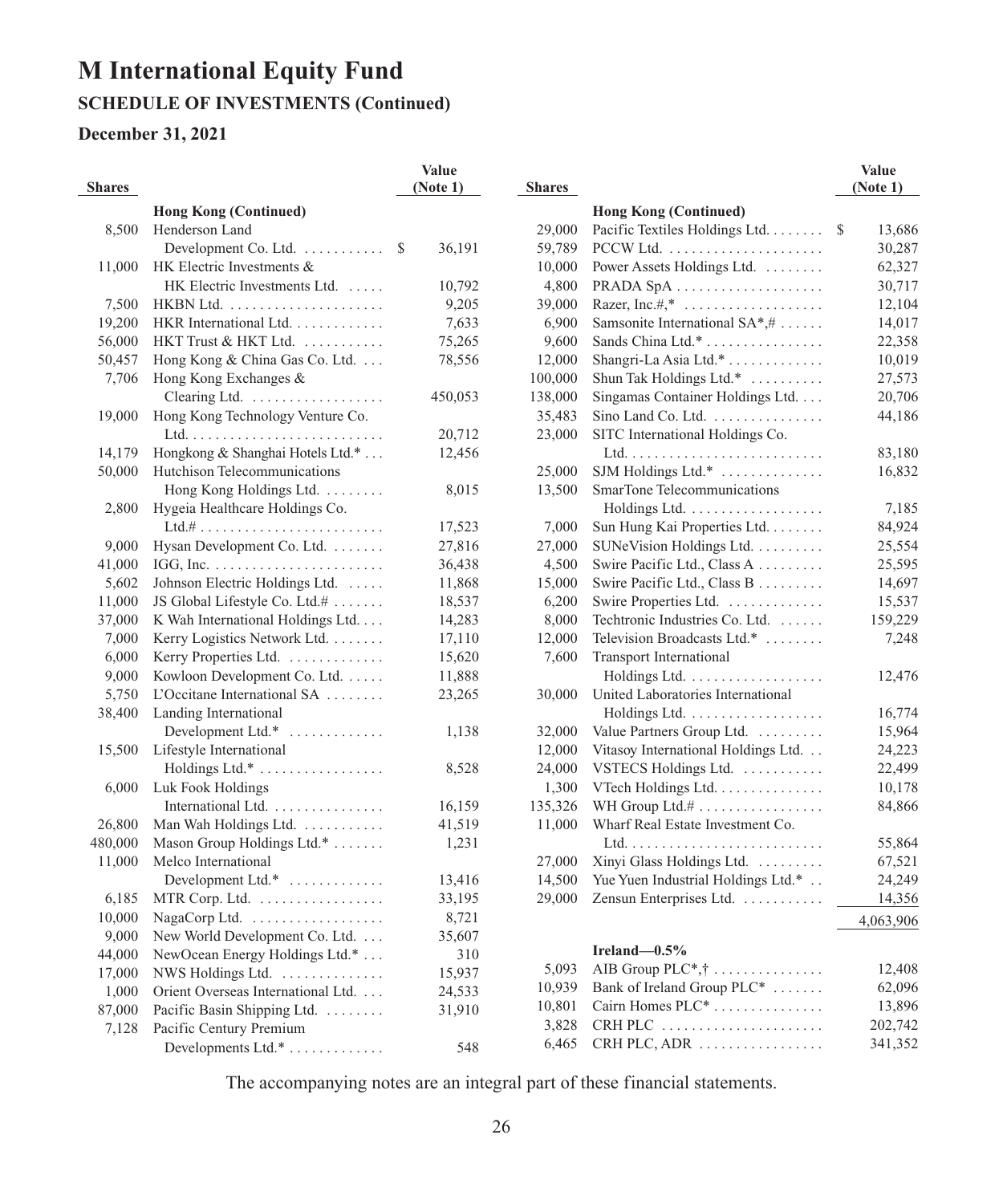## **SCHEDULE OF INVESTMENTS (Continued)**

## **December 31, 2021**

| <b>Shares</b> |                                          | Value<br>(Note 1) |
|---------------|------------------------------------------|-------------------|
|               | <b>Ireland (Continued)</b>               |                   |
| 563           | Flutter Entertainment PLC <sup>*</sup>   | \$<br>89,096      |
| 763           | Glanbia Plc                              | 10,685            |
| 1,946         | Irish Continental Group PLC <sup>*</sup> | 10,025            |
| 526           | Kerry Group PLC, Class A                 | 67,820            |
| 2,044         | Kingspan Group PLC                       | 244,345           |
| 4,366         | Smurfit Kappa Group PLC                  | 240,780           |
|               |                                          | 1,295,245         |
|               | $Israel -0.7%$                           |                   |
| 182           | AFI Properties Ltd.                      | 12,059            |
| 734           | Airport City Ltd.*                       | 16,453            |
| 568           | Alony Hetz Properties &                  |                   |
|               | Investments Ltd.                         | 10,584            |
| 160           | Alrov Properties and Lodgings Ltd.*      | 9,830             |
| 2,317         | Amot Investments Ltd.                    | 18,840            |
| 471           | Ashtrom Group Ltd.                       | 12,786            |
| 735           | AudioCodes Ltd.†                         | 25,534            |
| 2,639         | Azorim-Investment Development &          |                   |
|               | Construction Co. Ltd.*                   | 15,797            |
| 154           | Azrieli Group Ltd.                       | 14,712            |
| 9,207         | Bank Hapoalim BM                         | 95,063            |
| 15,548        | Bank Leumi Le-Israel BM                  | 167,285           |
| 22,557        | Bezeg The Israeli                        |                   |
|               | Telecommunication Corp. Ltd.*            | 37,286            |
| 92            | Big Shopping Centers Ltd.                | 15,033            |
| 2,356         | Cellcom Israel Ltd.*                     | 13,247            |
| 1,006         | Clal Insurance Enterprises               |                   |
|               | Holdings Ltd.*                           | 25,822            |
| 66            | Danel Adir Yeoshua Ltd.                  | 14,945            |
| 442           | Delek Group Ltd.*                        | 36,268            |
| 611           | Delta Galil Industries Ltd.              | 42,057            |
| 187           | Elbit Systems Ltd.†                      | 32,562            |
| 58            |                                          | 40,259            |
| 4,030         | Energix-Renewable Energies Ltd.          | 17,175            |
| 4,121         | Enlight Renewable Energy Ltd.*           | 10,146            |
| 464<br>432    | First International Bank of              | 17,775            |
|               |                                          | 17,994            |
| 122           | Formula Systems 1985 Ltd., ADR†          | 14,933            |
| 375           | Fox Wizel Ltd.                           | 67,535            |
| 2,500         | Gav-Yam Lands Corp. Ltd.                 | 30,879            |
| 2,147         | Harel Insurance Investments &            |                   |
|               | Financial Services Ltd.                  | 24,405            |
|               |                                          |                   |

|               |                                      | <b>Value</b> |
|---------------|--------------------------------------|--------------|
| <b>Shares</b> |                                      | (Note 1)     |
|               | <b>Israel (Continued)</b>            |              |
| 5,268         | ICL Group Ltd.                       | \$<br>50,851 |
| 275           | IDI Insurance Co. Ltd.               | 10,040       |
| 2,482         | Inrom Construction Industries Ltd    | 12,310       |
| 464           |                                      | 2,289        |
| 2,814         | Israel Canada T.R Ltd.               | 18,148       |
| 10,514        | Israel Discount Bank Ltd., Class A   | 70,816       |
| 302           | Kenon Holdings Ltd.                  | 15,348       |
| 500           | Magic Software Enterprises Ltd.      | 10,465       |
| 1,175         |                                      | 35,697       |
| 1,507         | Maytronics Ltd.                      | 37,227       |
| 252           | Mega or Holdings Ltd.                | 11,575       |
| 298           | Melisron Ltd.*                       | 27,797       |
| 526           | Menora Mivtachim Holdings Ltd.       | 12,456       |
| 12,957        | Migdal Insurance & Financial         |              |
|               | Holdings Ltd.                        | 21,384       |
| 1,212         | Mizrahi Tefahot Bank Ltd.            | 46,781       |
| 2,005         | Naphtha Israel Petroleum Corp.       |              |
|               |                                      | 14,433       |
| 156           |                                      | 47,754       |
| 12            | Nice Ltd., $ADR^*, \dagger$          | 3,643        |
| 417           | Nova Ltd.*                           | 60,184       |
| 21,016        | Oil Refineries Ltd.*                 | 6,043        |
| 1,134         | OPC Energy Ltd.*                     | 12,730       |
| 2,397         | Partner Communications Co. Ltd.*     | 19,545       |
| 134           | Paz Oil Co. Ltd.*                    | 16,667       |
| 3,099         | Phoenix Holdings Ltd.                | 40,101       |
| 282           | Rami Levy Chain Stores Hashikma      |              |
|               | Marketing 2006 Ltd.                  | 21,162       |
| 1,415         | Shapir Engineering and               |              |
|               | Industry Ltd.                        | 12,525       |
| 4,878         | Shikun & Binui Ltd.*                 | 31,271       |
| 700           | Strauss Group Ltd.                   | 21,840       |
| 1,314         | Summit Real Estate Holdings Ltd.*    | 27,692       |
| 526           | Tera Light Ltd.*                     | 1,266        |
| 9,256         | Teva Pharmaceutical Industries Ltd., |              |
|               |                                      | 74,141       |
| 862           | Tower Semiconductor Ltd.*            | 34,204       |
| 171           | YH Dimri Construction &              |              |
|               | Development Ltd.                     | 16,627       |
|               |                                      | 1,702,276    |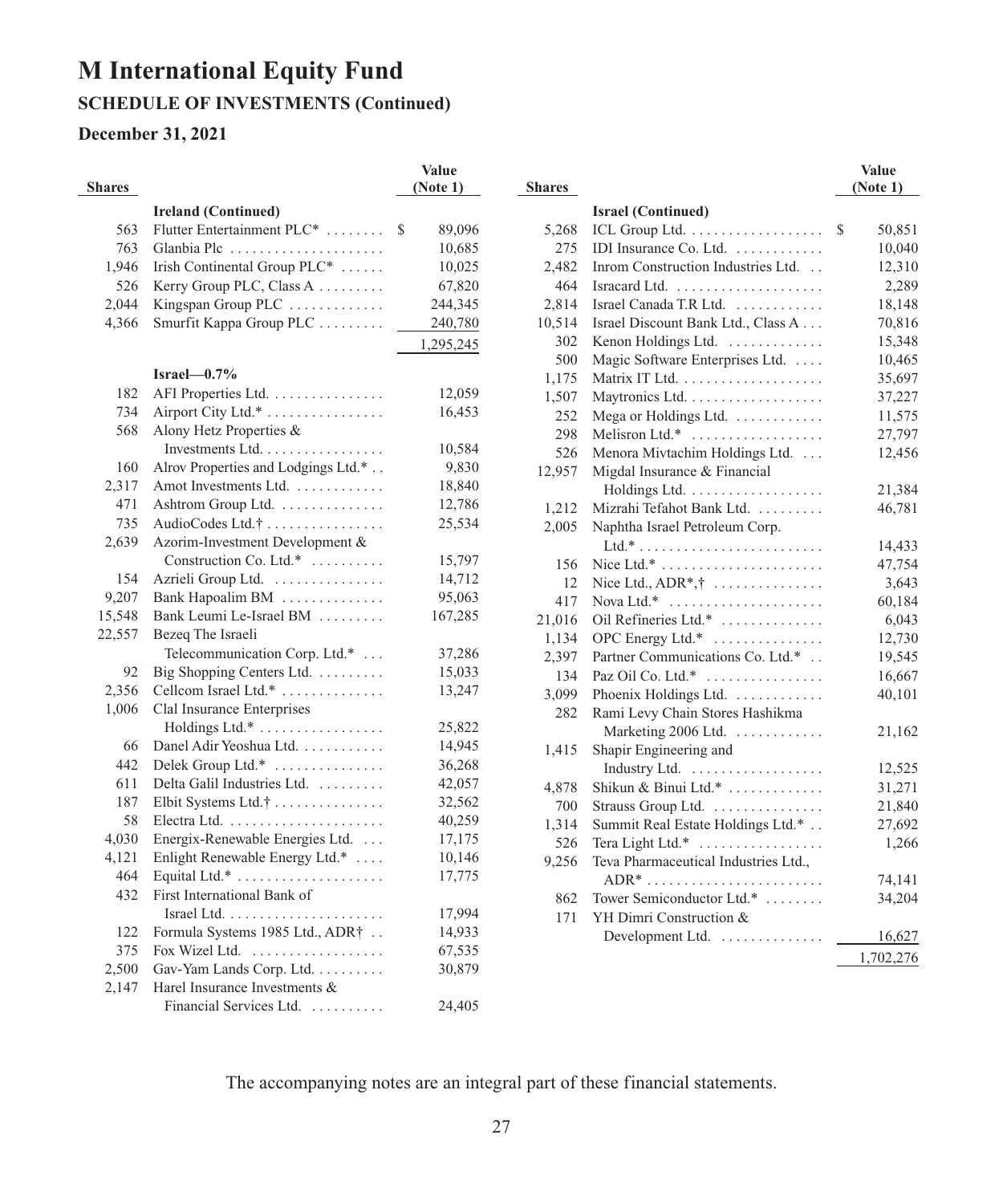## **SCHEDULE OF INVESTMENTS (Continued)**

### **December 31, 2021**

|               |                                                              | Value        |               |                                                      | <b>Value</b>           |
|---------------|--------------------------------------------------------------|--------------|---------------|------------------------------------------------------|------------------------|
| <b>Shares</b> |                                                              | (Note 1)     | <b>Shares</b> |                                                      | (Note 1)               |
|               | Italy $-1.8\%$                                               |              |               | <b>Italy (Continued)</b>                             |                        |
| 23,194        | $A2A$ SpA $\dots\dots\dots\dots\dots\dots\dots\dots$         | 45,419<br>\$ | 1,242         |                                                      | 90,525<br><sup>S</sup> |
| 548           |                                                              | 11,704       | 9,750         | OVS $SpA^*,\#$                                       | 28,417                 |
| 1,290         |                                                              | 69,688       | 1,752         | Pirelli & C SpA#                                     | 12,183                 |
| 6,692         | Anima Holding $SpA#$                                         | 34,209       | 3,814         | Poste Italiane $SpA# \ldots \ldots \ldots \ldots$    | 50,109                 |
| 7,266         | Assicurazioni Generali SpA                                   | 154,114      | 1,079         |                                                      | 40,674                 |
| 3,923         | Atlantia SpA*                                                | 77,960       | 442           | Recordati Industria Chimica e                        |                        |
| 1,709         | Azimut Holding SpA                                           | 48,020       |               | Farmaceutica SpA                                     | 28,432                 |
| 623           | Banca Generali SpA <sup>*</sup>                              | 27,485       | 61            |                                                      | 12,410                 |
| 2,201         | Banca Mediolanum SpA                                         | 21,751       | 5,199         | Saipem SpA $*, \dagger$                              | 10,921                 |
| 9,396         | Banca Popolare di Sondrio SCPA                               | 39,559       | 10,551        | Saras $SpA^*, \dagger$                               | 6,616                  |
| 30,073        | Banco BPM SpA                                                | 90,389       | 103           |                                                      | 20,334                 |
| 2,332         | BFF Bank $SpA#$                                              | 18,824       | 9,270         | Snam SpA $\dots \dots \dots \dots \dots \dots \dots$ | 55,936                 |
| 26,017        | BPER Banca <sup>†</sup>                                      | 53,998       | 575           |                                                      | 13,846                 |
| 732           | Brunello Cucinelli SpA*                                      | 50,586       | 32,679        |                                                      | 620,803                |
| 1,230         | Buzzi Unicem SpA                                             | 26,572       | 3,313         | Tamburi Investment Partners SpA                      | 37,454                 |
| 3,016         | Cairo Communication SpA                                      | 7,005        | 2,650         | Technogym SpA#                                       | 25,509                 |
| 1,300         | Carel Industries SpA#                                        | 39,369       | 180,478       | Telecom Italia SpA                                   | 88,672                 |
| 27,159        | CIR SpA-Compagnie Industriali*                               | 14,533       | 1,807         |                                                      | 18,947                 |
| 12,944        | CNH Industrial NV                                            | 251,556      | 1,050         | Tenaris SA, ADR $\dots \dots \dots \dots$            | 21,903                 |
| 3,914         | Credito Emiliano SpA                                         | 25,934       | 9,476         | Terna-Rete Elettrica Nazionale                       | 76,749                 |
| 660           | Danieli & C Officine                                         |              | 7,682         | UniCredit SpA $\dots\dots\dots\dots\dots\dots$       | 118,455                |
|               | Meccaniche SpA                                               | 20,326       | 7,073         | Unipol Gruppo Sp $A$                                 | 38,483                 |
| 1,563         | Davide Campari-Milano NV                                     | 22,875       | 9,399         | UnipolSai Assicurazioni SpA†                         | 26,538                 |
| 253           | DiaSorin SpA                                                 | 48,232       |               |                                                      | 4,261,603              |
| 44,294        |                                                              | 355,321      |               |                                                      |                        |
| 21,397        |                                                              | 297,685      |               | Japan- $15.1\%$                                      |                        |
| 806           | $ERG$ SpA $\ldots \ldots \ldots \ldots \ldots \ldots \ldots$ | 26,097       | 1,200         |                                                      | 13,927                 |
| 741           |                                                              | 191,925      | 600           | ABC-Mart, Inc. $\dots \dots \dots \dots \dots$       | 25,715                 |
| 18,781        | Fincantieri SpA*,†                                           | 12,904       | 4,900         | Acom Co. Ltd.                                        | 14,100                 |
| 4,947         | FinecoBank Banca Fineco SpA                                  | 86,932       | 1,200         | Adastria Co. Ltd.                                    | 16,858                 |
| 1,583         | Freni Brembo SpA                                             | 22,582       | 1,500         | ADEKA Corp.                                          | 33,474                 |
| 725           | Gruppo MutuiOnline SpA                                       | 36,566       | 1,500         | Advantest Corp.                                      | 142,137                |
| 12,089        | Hera $SpA$                                                   | 50,387       | 4,700         |                                                      | 110,687                |
| 1,991         | Infrastrutture Wireless Italiane                             |              | 1,400         | AEON Financial Service Co. Ltd.                      | 15,116                 |
|               | $SpA\#$                                                      | 24,209       | 2,100         | Aeon Mall Co. Ltd.                                   | 29,958                 |
| 1,134         | Interpump Group $SpA$                                        | 83,209       | 2,100         |                                                      | 100,226                |
| 88,627        | Intesa Sanpaolo SpA                                          | 229,451      | 700           | Aica Kogyo Co. Ltd.                                  | 20,234                 |
| 9,018         |                                                              | 27,249       | 2,900         | Aida Engineering Ltd.                                | 26,950                 |
| 7,345         | Italgas SpA $\dots \dots \dots \dots \dots \dots \dots$      | 50,608       | 8,600         |                                                      | 26,616                 |
| 2,260         | Leonardo SpA*                                                | 16,210       | 300           | Ain Holdings, Inc. $\dots \dots \dots \dots$         | 14,944                 |
| 8,088         | MediaForEurope NV, Class A*,†                                | 8,246        | 2,300         |                                                      | 35,511                 |
| 8,088         | MediaForEurope NV, Class B†                                  | 11,464       | 2,200         |                                                      | 84,343                 |
| 7,518         | Mediobanca Banca di Credito                                  |              | 2,900         | $Aijinomoto Co., Inc. \ldots \ldots \ldots$          | 88,162                 |
|               | Finanziario SpA                                              | 86,534       | 1,200         |                                                      | 13,989                 |
|               |                                                              |              | 1,400         | Alfresa Holdings Corp.                               | 18,658                 |

|               |                                                       | <b>Value</b> |
|---------------|-------------------------------------------------------|--------------|
| <b>Shares</b> |                                                       | (Note 1)     |
|               | <b>Italy (Continued)</b>                              |              |
| 1,242         |                                                       | \$<br>90,525 |
| 9,750         | OVS $SpA^*,\#$                                        | 28,417       |
| 1,752         | Pirelli & C SpA#                                      | 12,183       |
| 3,814         | Poste Italiane SpA#                                   | 50,109       |
| 1,079         | Prysmian SpA                                          | 40,674       |
| 442           | Recordati Industria Chimica e                         |              |
|               | Farmaceutica SpA                                      | 28,432       |
| 61            |                                                       | 12,410       |
| 5,199         | Saipem SpA $*, \dagger$                               | 10,921       |
| 10,551        | Saras $SpA^*, \dagger$                                | 6,616        |
| 103           | Sesa SpA $\dots$                                      | 20,334       |
| 9,270         | Snam SpA $\ldots$                                     | 55,936       |
| 575           |                                                       | 13,846       |
| 32,679        |                                                       | 620,803      |
| 3,313         | Tamburi Investment Partners SpA                       | 37,454       |
| 2,650         | Technogym SpA#                                        | 25,509       |
| 180,478       | Telecom Italia SpA                                    | 88,672       |
| 1,807         |                                                       | 18,947       |
| 1,050         | Tenaris SA, ADR                                       | 21,903       |
| 9,476         | Terna-Rete Elettrica Nazionale                        | 76,749       |
| 7,682         | UniCredit SpA                                         | 118,455      |
| 7,073         | Unipol Gruppo SpA                                     | 38,483       |
| 9,399         | UnipolSai Assicurazioni SpA†                          | 26,538       |
|               |                                                       | 4,261,603    |
|               | $Japan-15.1%$                                         |              |
| 1,200         |                                                       | 13,927       |
| 600           | ABC-Mart, Inc.                                        | 25,715       |
| 4,900         | Acom Co. Ltd.                                         | 14,100       |
| 1,200         | Adastria Co. Ltd.                                     | 16,858       |
| 1,500         | ADEKA Corp.                                           | 33,474       |
| 1,500         | Advantest Corp.                                       | 142,137      |
| 4,700         |                                                       | 110,687      |
| 1,400         | AEON Financial Service Co. Ltd.                       | 15,116       |
| 2,100         | Aeon Mall Co. Ltd.                                    | 29,958       |
| 2,100         | AGC, Inc. $\dots \dots \dots \dots \dots \dots \dots$ | 100,226      |
| 700           | Aica Kogyo Co. Ltd.                                   | 20,234       |
| 2,900         | Aida Engineering Ltd.                                 | 26,950       |
| 8,600         |                                                       | 26,616       |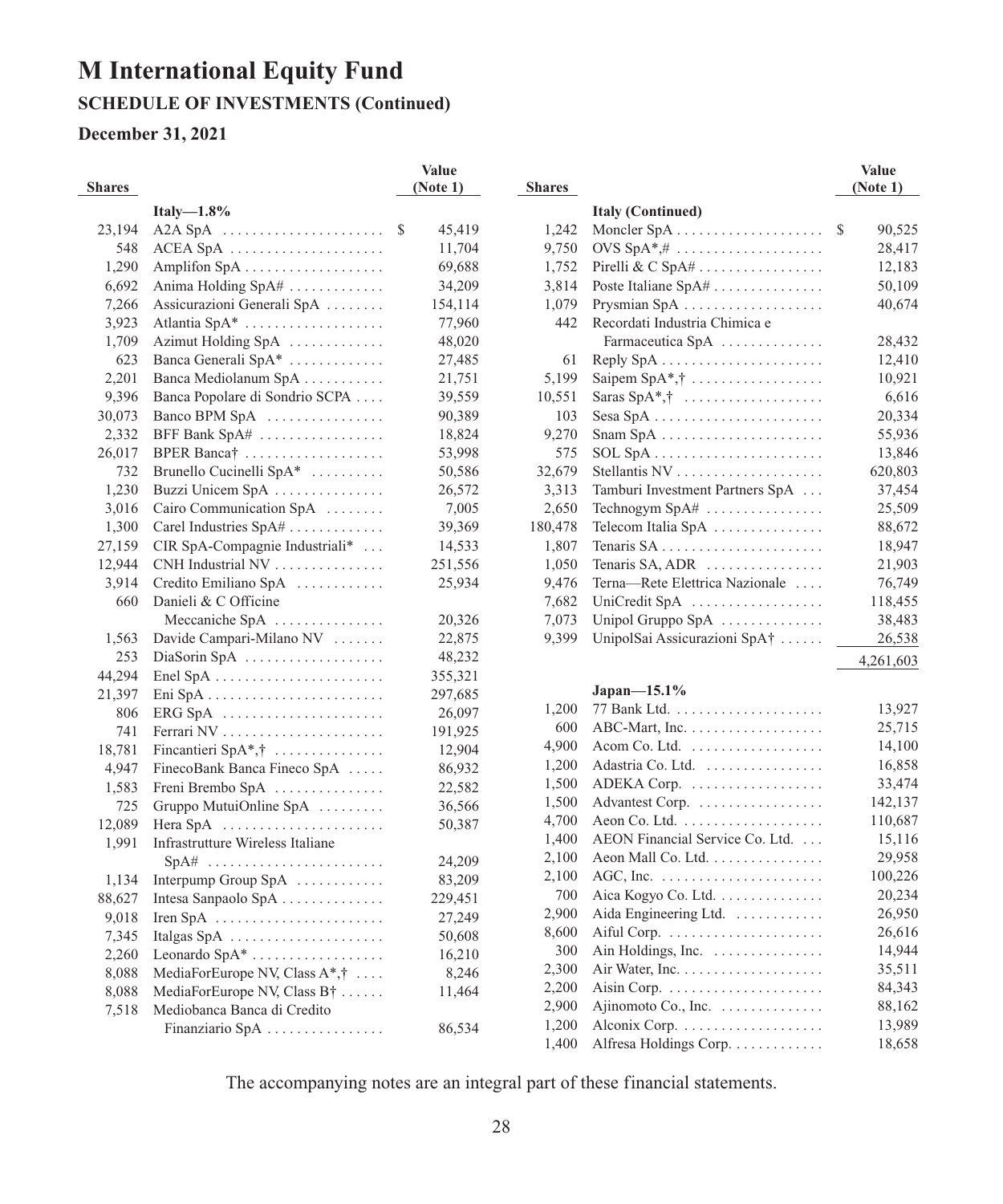## **SCHEDULE OF INVESTMENTS (Continued)**

## **December 31, 2021**

|               |                                                              | Value        |               |                                                       | Value        |
|---------------|--------------------------------------------------------------|--------------|---------------|-------------------------------------------------------|--------------|
| <b>Shares</b> |                                                              | (Note 1)     | <b>Shares</b> |                                                       | (Note 1)     |
|               | Japan (Continued)                                            |              |               | Japan (Continued)                                     |              |
| 3,500         | Alps Alpine Co. Ltd.                                         | 33,013<br>\$ | 5,600         | Canon, Inc. $\dots$                                   | S<br>136,361 |
| 2,700         | Amada Co. Ltd.                                               | 26,735       | 1,600         | Capcom Co. Ltd.                                       | 37,667       |
| 1,000         |                                                              | 23,011       | 1,600         | Casio Computer Co. Ltd.                               | 20,572       |
| 1,600         | ANA Holdings, Inc.*                                          | 33,445       | 900           | Central Japan Railway Co.                             | 120,060      |
| 1,500         | Anritsu Corp.†                                               | 23,172       | 3,700         | Chiba Bank Ltd.                                       | 21,197       |
| 1,100         | AOKI Holdings, $Inc.†$                                       | 5,900        | 7,600         | Chiyoda Corp.*                                        | 23,257       |
| 600           | Aomori Bank Ltd.                                             | 9,248        | 3,800         | Chubu Electric Power Co., Inc.                        | 40,038       |
| 900           | Aoyama Trading Co. Ltd.*                                     | 5,234        | 700           | Chudenko Corp.                                        | 12,937       |
| 700           | Aozora Bank Ltd.                                             | 15,323       | 3,200         | Chugai Pharmaceutical Co. Ltd.                        | 103,903      |
| 500           |                                                              | 19,147       | 3,900         | Chugoku Electric Power Co., Inc.                      | 31,565       |
| 1,000         | Arcs Co. Ltd. $\dots\dots\dots\dots\dots\dots\dots$          | 18,543       | 2,300         | Chugoku Marine Paints Ltd.                            | 18,995       |
| 400           |                                                              | 11,214       | 5,400         | Citizen Watch Co. Ltd.                                | 23,378       |
| 1,400         | Arisawa Manufacturing Co. Ltd.                               | 12,013       | 800           | Coca-Cola Bottlers Japan                              |              |
| 900           |                                                              | 8,176        |               | Holdings, Inc. $\dots \dots \dots \dots$              | 9,180        |
| 1,800         | Asahi Diamond Industrial Co. Ltd.                            | 10,218       | 900           | COMSYS Holdings Corp.                                 | 20,037       |
| 3,400         | Asahi Group Holdings Ltd.                                    | 132,240      | 8,000         | Concordia Financial Group Ltd.                        | 29,071       |
| 2,000         | Asahi Holdings, Inc.                                         | 35,643       | 1,200         | Cosmo Energy Holdings Co. Ltd.                        | 23,451       |
| 1,600         | Asahi Intecc Co. Ltd.                                        | 34,370       | 200           | Cosmos Pharmaceutical Corp.†                          | 29,436       |
| 15,000        | Asahi Kasei Corp.                                            | 140,963      | 600           | Create SD Holdings Co. Ltd.                           | 16,613       |
| 1,400         |                                                              | 31,035       | 1,900         | Credit Saison Co. Ltd.                                | 19,970       |
| 1,400         |                                                              | 18,670       | 3,600         | $CyberAgent, Inc. \ldots \ldots \ldots \ldots \ldots$ | 59,901       |
| 7,700         | Astellas Pharma, Inc.                                        | 125,210      | 1,700         | Dai Nippon Printing Co. Ltd.                          | 42,755       |
| 1,600         | Autobacs Seven Co. Ltd.                                      | 19,515       | 500           | Dai-Dan Co. Ltd.                                      | 9,989        |
| 800           | Avex, Inc. $\dots \dots \dots \dots \dots \dots \dots \dots$ | 10,029       | 4,700         | Dai-ichi Life Holdings, Inc.                          | 95,017       |
| 800           | Awa Bank Ltd.                                                | 15,106       | 2,100         |                                                       | 14,514       |
| 400           | Axial Retailing, Inc.                                        | 11,719       | 3,700         | Daido Metal Co. Ltd.                                  | 19,492       |
| 1,100         |                                                              | 50,109       | 600           | Daido Steel Co. Ltd.                                  | 21,751       |
| 1,100         | Bandai Namco Holdings, Inc.                                  | 86,007       | 700           | Daifuku Co. Ltd.                                      | 57,202       |
| 600           | Bank of Kyoto Ltd.                                           | 27,801       | 500           |                                                       | 20,755       |
| 1,300         | Bank of the Ryukyus Ltd. $\dots \dots$                       | 8,623        | 700           | Daiho Corp. $\dagger$                                 | 24,189       |
| 300           |                                                              | 14,683       | 300           | Daiichi Jitsugyo Co. Ltd.                             | 12,910       |
| 1,300         | Bell System24 Holdings, Inc.                                 | 14,138       | 2,700         | Daiichi Sankyo Co. Ltd.                               | 68,656       |
| 1,300         | Belluna Co. Ltd.                                             | 8,013        | 1,200         | Daikin Industries Ltd.                                | 272,172      |
| 1,000         | Benefit One, Inc.                                            | 42,902       | 1,400         | Daikyonishikawa Corp.                                 | 7,120        |
| 800           | Benesse Holdings, Inc.                                       | 15,711       | 1,900         | Daio Paper Corp.                                      | 31,548       |
| 1,500         | Bic Camera, Inc.                                             | 12,558       | 1,080         | Daiseki Co. Ltd.                                      | 47,977       |
| 500           | BML, Inc. $\ldots \ldots \ldots \ldots \ldots \ldots \ldots$ | 15,539       | 400           | Daishi Hokuetsu Financial                             |              |
| 5,000         | Bridgestone Corp.                                            | 215,118      |               |                                                       | 8,832        |
| 4,000         | Broadleaf Co. Ltd. $\dagger$                                 | 15,161       | 500           | Daito Trust Construction Co. Ltd.                     | 57,246       |
| 1,400         | Brother Industries Ltd.                                      | 26,910       | 5,300         | Daiwa House Industry Co. Ltd.                         | 152,416      |
| 3,200         | Bunka Shutter Co. Ltd.                                       | 29,877       | 9,500         | Daiwa Securities Group, Inc.                          | 53,574       |
| 400           | C Uyemura & Co. Ltd. $\dots\dots\dots\dots$                  | 21,490       | 2,500         | Daiwabo Holdings Co. Ltd.                             | 39,990       |
| 700           |                                                              | 16,242       | 2,200         | DCM Holdings Co. Ltd.                                 | 20,369       |
| 900           | Canon Electronics, Inc.                                      | 12,409       | 1,200         | DeNA Co. Ltd.                                         | 18,475       |
| 1,200         | Canon Marketing Japan, Inc.                                  | 23,900       | 1,300         | Denka Co. Ltd.                                        | 42,493       |
|               |                                                              |              |               |                                                       |              |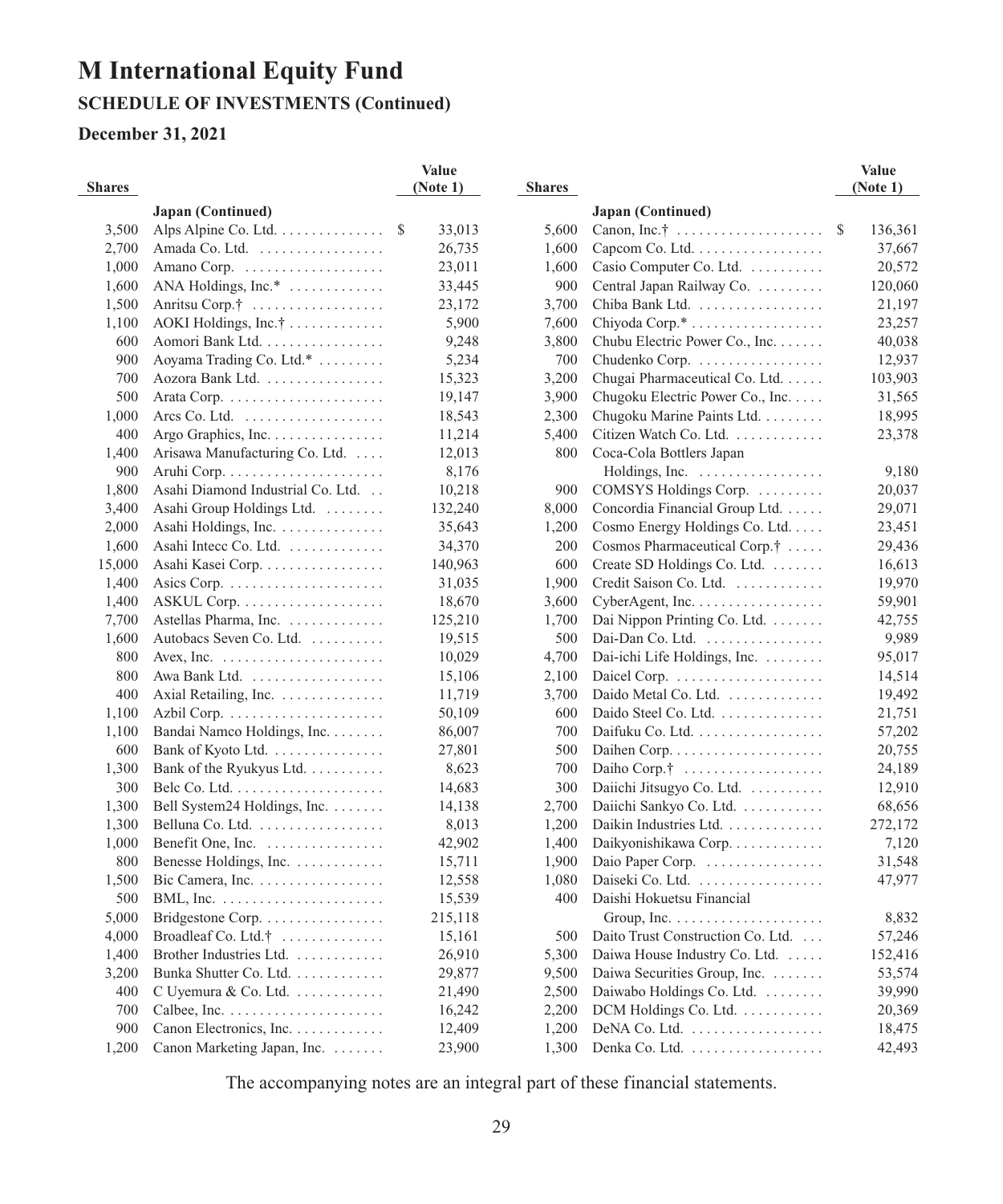## **SCHEDULE OF INVESTMENTS (Continued)**

## **December 31, 2021**

|               |                                                                             | Value         |               |                                               | Value       |
|---------------|-----------------------------------------------------------------------------|---------------|---------------|-----------------------------------------------|-------------|
| <b>Shares</b> |                                                                             | (Note 1)      | <b>Shares</b> |                                               | (Note 1)    |
|               | Japan (Continued)                                                           |               |               | Japan (Continued)                             |             |
| 1,800         |                                                                             | \$<br>149,111 | 700           | Fujicco Co. Ltd.                              | S<br>11,447 |
| 1,500         | Dentsu Group, Inc. $\dagger$                                                | 53,464        | 900           | FUJIFILM Holdings Corp.                       | 66,708      |
| 300           | Descente Ltd.*                                                              | 11,045        | 7,900         |                                               | 38,803      |
| 1,700         | Dexerials Corp.                                                             | 61,406        | 500           | Fujimori Kogyo Co. Ltd.                       | 17,865      |
| 1,200         |                                                                             | 30,211        | 600           | Fujitsu General Ltd.                          | 14,245      |
| 400           | Digital Arts, Inc. $\dots \dots \dots \dots \dots$                          | 29,349        | 2,000         |                                               | 343,041     |
| 300           | Digital Garage, Inc.                                                        | 12,766        | 200           | Fukuda Denshi Co. Ltd.                        | 14,935      |
| 700           |                                                                             | 23,824        | 1.000         | Fukuoka Financial Group, Inc.                 | 17,135      |
| 100           |                                                                             | 30,557        | 600           | Fukuyama Transporting Co. Ltd.                | 20,473      |
| 1,800         | DMG Mori Co. Ltd.                                                           | 30,936        | 900           | Furukawa Co. Ltd.                             | 9,937       |
| 1,100         | Doutor Nichires Holdings Co. Ltd.                                           | 15,319        | 1,200         | Furukawa Electric Co. Ltd.                    | 24,223      |
| 1,100         | Dowa Holdings Co. Ltd.                                                      | 46,236        | 1,200         | Furuno Electric Co. Ltd.                      | 12,633      |
| 600           |                                                                             | 13,165        | 800           |                                               | 4,861       |
| 1,000         | Duskin Co. Ltd.                                                             | 24,420        | 500           | Fuyo General Lease Co. Ltd.                   | 34,643      |
| 1,100         | Eagle Industry Co. Ltd.                                                     | 10,557        | 800           | G-7 Holdings, Inc.                            | 11,740      |
| 300           |                                                                             | 15,987        | 800           | Geo Holdings Corp.                            | 8,617       |
| 1,900         | East Japan Railway Co.                                                      | 116,828       | 1,000         |                                               | 19,030      |
| 1,100         |                                                                             | 61,106        | 900           | GMO internet, Inc.                            | 21,242      |
| 2,100         | EDION Corp. $\dagger$                                                       | 19,589        | 700           | Goldcrest Co. Ltd.                            | 9,852       |
| 500           | Eiken Chemical Co. Ltd.                                                     | 8,389         | 400           | Goldwin, Inc. $\dots \dots \dots \dots \dots$ | 23,159      |
| 900           | Eisai Co. Ltd. $\dots\dots\dots\dots\dots\dots\dots$                        | 51,099        | 1,000         |                                               | 22,238      |
| 300           | Eizo Corp. $\dots \dots \dots \dots \dots \dots \dots \dots$                | 10,523        | 1,100         | GungHo Online Entertainment, Inc.             | 24,748      |
| 600           | Elecom Co. Ltd. $\dots\dots\dots\dots\dots\dots$                            | 7,892         | 4,900         | Gunma Bank Ltd.                               | 14,994      |
| 900           | Electric Power                                                              |               | 600           |                                               | 21,073      |
|               | Development Co. Ltd. $\dots\dots\dots\dots$                                 | 11,947        | 900           | H.U. Group Holdings, Inc. $\dots$             | 22,846      |
| 700           |                                                                             | 19,777        | 1,700         | H2O Retailing Corp.                           | 11,971      |
| 39,000        | ENEOS Holdings, Inc.                                                        | 145,890       | 5,000         | Hachijuni Bank Ltd.                           | 17,083      |
| 1,000         |                                                                             | 14,474        | 2,400         | Hakuhodo DY Holdings, Inc.†                   | 39,976      |
| 1,000         | EXEO Group, Inc.                                                            | 21,073        | 800           | Hamakyorex Co. Ltd.                           | 20,196      |
| 500           | Ezaki Glico Co. Ltd.                                                        | 15,909        | 500           | Hamamatsu Photonics KK                        | 31,905      |
| 900           |                                                                             | 26,836        | 2,200         | Hankyu Hanshin Holdings, Inc.                 | 62,445      |
| 500           |                                                                             | 105,972       | 800           | Hanwa Co. Ltd.                                | 22,672      |
| 400           | Fast Retailing Co. Ltd.                                                     | 227,106       | 5,200         |                                               | 64,463      |
| 1,100         | $\text{FCC Co.}\text{ Ltd.}\quad\ldots\ldots\ldots\ldots\ldots\ldots\ldots$ | 14,315        | 3,500         | Hazama Ando Corp.                             | 26,319      |
| 1,100         | Ferrotec Holdings Corp.                                                     | 40,498        | 1,200         | Heiwa Corp.                                   | 19,758      |
| 1,300         | Food & Life Cos. Ltd.                                                       | 49,161        | 600           | Heiwa Real Estate Co. Ltd.                    | 20,186      |
| 900           | Foster Electric Co. Ltd.                                                    | 5,704         | 900           | Heiwado Co. Ltd.                              | 15,108      |
| 800           |                                                                             | 27,262        | 200           | Hikari Tsushin, Inc.                          | 30,792      |
| 1,100         | Fudo Tetra Corp.                                                            | 16,008        | 2,600         | Hino Motors Ltd.                              | 21,427      |
| 1,600         |                                                                             | 35,914        | 3,100         | Hirogin Holdings, Inc.                        | 18,568      |
| 1,400         | Fuji Electric Co. Ltd.                                                      | 76,432        | 400           | Hisamitsu Pharmaceutical Co., Inc.            | 13,822      |
| 700           | Fuji Oil Holdings, Inc.                                                     | 14,118        | 1,100         | Hitachi Construction                          |             |
| 700           | Fuji Seal International, Inc.                                               | 12,889        |               | Machinery Co. Ltd.                            | 31,796      |
| 500           | Fuji Soft, Inc.                                                             | 24,124        | 8,600         |                                               | 465,774     |
| 400           | Fujibo Holdings, Inc.                                                       | 14,275        | 2,000         | Hitachi Metals Ltd.*                          | 37,051      |
|               |                                                                             |               |               |                                               |             |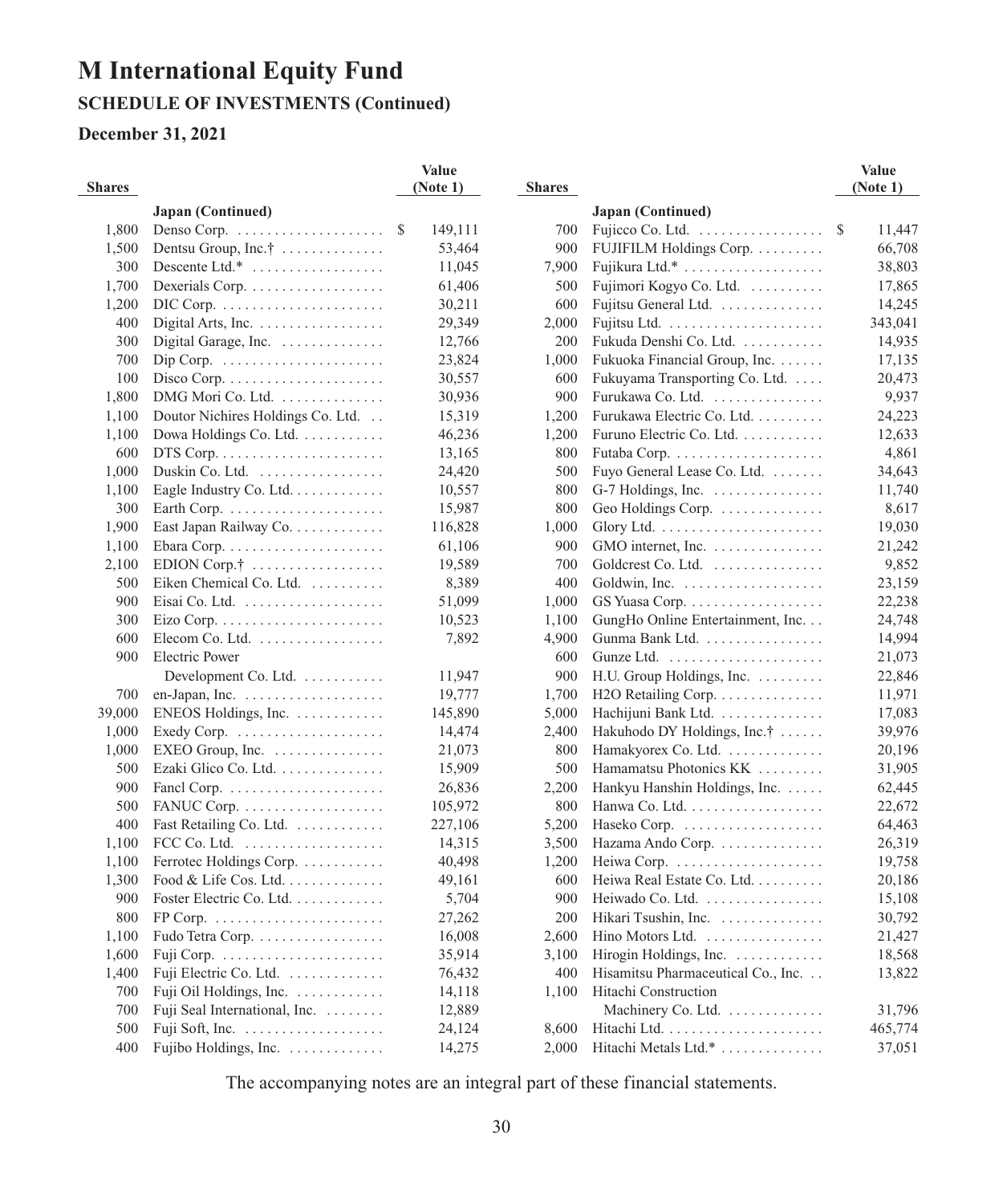## **December 31, 2021**

| <b>Shares</b> |                                                              | Value<br>(Note 1) | <b>Shares</b> |                                                       | Value<br>(Note 1)       |
|---------------|--------------------------------------------------------------|-------------------|---------------|-------------------------------------------------------|-------------------------|
|               | Japan (Continued)                                            |                   |               | Japan (Continued)                                     |                         |
| 600           | Hitachi Transport System Ltd.                                | \$<br>28,167      | 500           |                                                       | 14,018<br><sup>\$</sup> |
| 6,400         | Hitachi Zosen Corp.                                          | 44,399            | 2,300         | J Trust Co. Ltd.† $\ldots \ldots \ldots \ldots$       | 11,377                  |
| 400           | Hogy Medical Co. Ltd. $\dots \dots \dots$                    | 11,336            | 700           | J-Oil Mills, Inc. $\dots \dots \dots \dots \dots$     | 10,163                  |
| 2,900         | Hokkaido Electric Power Co., Inc.                            | 12,933            | 1,600         | J. Front Retailing Co. Ltd.                           | 14,563                  |
| 700           | Hokkoku Financial Holdings, Inc.*                            | 15,518            | 1,300         | Jaccs Co. Ltd. $\dots \dots \dots \dots \dots \dots$  | 33,475                  |
| 3,000         | Hokuetsu Corp.                                               | 18,752            | 700           | JAFCO Group Co. Ltd.                                  | 40,285                  |
| 1,800         | Hokuhoku Financial Group, Inc.                               | 14,302            | 1,400         | Japan Airlines Co. Ltd.*                              | 26,727                  |
| 2,300         | Hokuriku Electric Power Co.                                  | 11,697            | 500           | Japan Airport Terminal Co. Ltd.*                      | 20,864                  |
| 1,200         |                                                              | 19,904            | 1,800         | Japan Aviation Electronics                            |                         |
| 8,800         | Honda Motor Co. Ltd.                                         | 247,101           |               | Industry Ltd. $\dots\dots\dots\dots\dots\dots\dots$   | 31,155                  |
| 1,904         | Honda Motor Co. Ltd., ADR                                    | 54,169            | 1,100         | Japan Elevator Service Holdings Co.                   |                         |
| 500           |                                                              | 29,384            |               |                                                       | 20,541                  |
| 300           | Hoshizaki Corp.                                              | 22,559            | 3,600         | Japan Exchange Group, Inc.                            | 78,804                  |
| 3,100         | Hosiden Corp. $\dots \dots \dots \dots \dots \dots$          | 31,073            | 1,500         | Japan Lifeline Co. Ltd.                               | 14,292                  |
| 600           | House Foods Group, Inc.                                      | 15,132            | 1,100         | Japan Petroleum Exploration Co.                       |                         |
| 2,400         | Hoya Corp. $\dots \dots \dots \dots \dots \dots \dots$       | 356,985           |               |                                                       | 23,964                  |
| 4.100         |                                                              | 38,922            | 7,000         | Japan Post Holdings Co. Ltd.*                         | 54,574                  |
| 3,000         | Hyakugo Bank Ltd.                                            | 8,972             | 1,000         | Japan Post Insurance Co. Ltd.                         | 16,083                  |
| 1,100         | Ibiden Co. Ltd. $\dots\dots\dots\dots\dots\dots$             | 65,409            | 600           | Japan Pulp & Paper Co. Ltd.                           | 21,490                  |
| 6,700         | Ichigo, Inc. $\dots \dots \dots \dots \dots \dots \dots$     | 16,309            | 3,000         | Japan Securities Finance Co. Ltd.                     | 25,037                  |
| 600           | Idec Corp. $\dots \dots \dots \dots \dots \dots \dots \dots$ | 14,537            | 1,300         | Japan Steel Works Ltd.                                | 43,623                  |
| 3,200         | Idemitsu Kosan Co. Ltd.                                      | 81,704            | 10,300        | Japan Tobacco, Inc.†                                  | 207,961                 |
| 3,000         | IDOM, Inc. $\ldots \ldots \ldots \ldots \ldots \ldots$       | 18,856            | 1,700         | Japan Wool Textile Co. Ltd.                           | 13,523                  |
| 2,200         | $IHI Corp. \ldots \ldots \ldots \ldots \ldots \ldots \ldots$ | 44,295            | 600           | JCR Pharmaceuticals Co. Ltd.                          | 11,600                  |
| 1,100         | Iida Group Holdings Co. Ltd.                                 | 25,590            | 400           | JCU Corp. $\dots \dots \dots \dots \dots \dots \dots$ | 19,021                  |
| 900           | Inabata & Co. Ltd. $\dots\dots\dots\dots\dots$               | 13,121            | 5,400         | JFE Holdings, Inc.                                    | 68,867                  |
| 1,300         |                                                              | 24,660            | 2,700         | JGC Holdings Corp.                                    | 22,557                  |
| 4,200         | Infomart Corp.                                               | 34,175            | 400           | JINS Holdings, $Inc.†$                                | 24,376                  |
| 400           | Information Services International-                          |                   | 600           | Joshin Denki Co. Ltd.                                 | 11,162                  |
|               |                                                              | 13,475            | 700           |                                                       | 26,624                  |
| 4,712         | INFRONEER Holdings, Inc.*,†                                  | 42,929            | 3,800         | JTEKT Corp.                                           | 33,200                  |
| 10,100        | Inpex Corp. $\dots \dots \dots \dots \dots \dots \dots$      | 87,979            | 800           | Juroku Financial Group, Inc.*                         | 15,078                  |
| 1,100         | Intage Holdings, Inc.                                        | 16,811            | 8,900         | JVCKenwood Corp.                                      | 13,617                  |
| 300           | IR Japan Holdings Ltd.                                       | 17,917            | 2,200         | K's Holdings Corp.                                    | 21,382                  |
| 300           | Iriso Electronics Co. Ltd.                                   | 11,306            | 800           | Kadokawa Corp.                                        | 20,843                  |
| 5,000         | Isetan Mitsukoshi Holdings Ltd.                              | 36,947            | 700           | Kaga Electronics Co. Ltd.                             | 19,899                  |
| 1,600         | Ishihara Sangyo Kaisha Ltd.                                  | 16,552            | 800           | Kagome Co. Ltd.†                                      | 20,808                  |
| 3,200         | Isuzu Motors Ltd.                                            | 39,809            | 4,900         |                                                       | 56,271                  |
| 500           |                                                              | 26,254            | 1,100         | Kakaku.com, Inc.                                      | 29,358                  |
| 9,900         | ITOCHU Corp. $\dots \dots \dots \dots \dots \dots$           | 302,775           | 500           | Kaken Pharmaceutical Co. Ltd.                         | 18,300                  |
| 1,200         | Itochu Enex Co. Ltd. $\dots \dots \dots \dots$               | 10,401            | 1,000         | Kamigumi Co. Ltd.                                     | 18,934                  |
| 700           | Itochu Techno-Solutions Corp.                                | 22,516            | 1,300         | Kanamoto Co. Ltd.                                     | 27,236                  |
| 3,400         | Itoham Yonekyu Holdings, Inc.                                | 19,449            | 2,200         | Kandenko Co. Ltd. $\dots\dots\dots\dots\dots$         | 16,391                  |
| 700           |                                                              | 35,295            | 600           |                                                       | 19,691                  |
| 4,100         |                                                              | 20,530            | 1,700         | Kanematsu Corp.                                       | 18,932                  |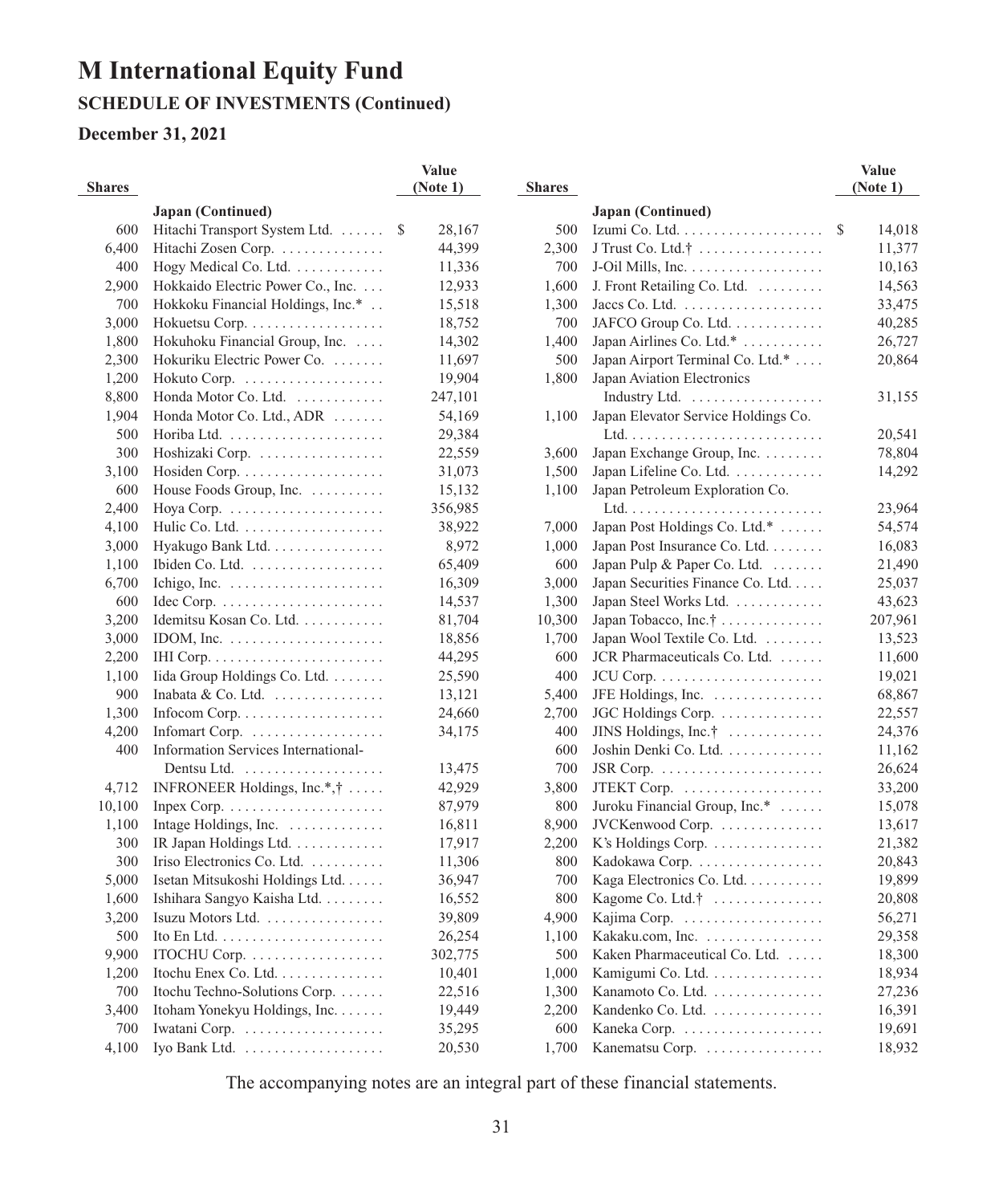## **December 31, 2021**

|               |                                                              | Value        |               |                                                         | Value        |
|---------------|--------------------------------------------------------------|--------------|---------------|---------------------------------------------------------|--------------|
| <b>Shares</b> |                                                              | (Note 1)     | <b>Shares</b> |                                                         | (Note 1)     |
|               | Japan (Continued)                                            |              |               | Japan (Continued)                                       |              |
| 700           | Kanematsu Electronics Ltd.                                   | \$<br>24,159 | 4,700         | Kuraray Co. Ltd. $\dagger$                              | \$<br>40,818 |
| 4,400         | Kansai Electric Power Co., Inc.                              | 41,081       | 400           |                                                         | 28,584       |
| 1,200         | Kansai Paint Co. Ltd.                                        | 26,080       | 700           | Kurita Water Industries Ltd.                            | 33,226       |
| 3,100         | Kao Corp. $\dots \dots \dots \dots \dots \dots \dots \dots$  | 162,209      | 400           | Kusuri no Aoki Holdings Co. Ltd.                        | 25,350       |
| 400           | Katitas Co. Ltd.                                             | 15,387       | 1,400         |                                                         | 87,471       |
| 400           | Kato Sangyo Co. Ltd.                                         | 11,649       | 1,500         | Kyoei Steel Ltd.                                        | 18,452       |
| 300           | KAWADA TECHNOLOGIES, Inc.                                    | 11,162       | 1,700         | Kyokuto Kaihatsu Kogyo Co. Ltd.                         | 22,582       |
| 2.100         | Kawasaki Heavy Industries Ltd.                               | 37,936       | 500           | KYORIN Holdings, Inc.                                   | 8,024        |
| 17,100        |                                                              | 499,784      | 600           | Kyudenko Corp.                                          | 18,517       |
| 1,200         | Keihan Holdings Co. Ltd.                                     | 27,603       | 2,400         | Kyushu Electric Power Co., Inc.                         | 17,881       |
| 1,500         |                                                              | 14,996       | 5,000         | Kyushu Financial Group, Inc.                            | 18,169       |
| 700           | Keio Corp. $\dots \dots \dots \dots \dots \dots \dots$       | 30,853       | 1,200         | Kyushu Railway Co.                                      | 24,954       |
| 600           | Keisei Electric Railway Co. Ltd.                             | 16,222       | 600           |                                                         | 184,074      |
| 2,500         | Keiyo Bank Ltd.                                              | 10,128       | 400           | Lawson, Inc. $\dots\dots\dots\dots\dots\dots\dots\dots$ | 18,952       |
| 900           |                                                              | 19,404       | 1,000         | Lintec Corp. $\dots \dots \dots \dots \dots \dots$      | 22,907       |
| 400           | Keyence Corp.                                                | 251,343      | 1,900         |                                                         | 25,387       |
| 1,100         | KH Neochem Co. Ltd.                                          | 30,409       | 200           | LITALICO, Inc.                                          | 7,024        |
| 300           | Ki-Star Real Estate Co. Ltd.                                 | 23,290       | 2,600         |                                                         | 69,278       |
| 400           | Kikkoman Corp.                                               | 33,626       | 500           | M&A Capital Partners Co. Ltd.*                          | 22,907       |
| 1,200         |                                                              | 18,027       | 2,800         |                                                         | 141,010      |
| 900           | Kintetsu Group Holdings Co. Ltd.*                            | 25,154       | 700           | Mabuchi Motor Co. Ltd.†                                 | 23,124       |
| 1,700         | Kintetsu World Express, Inc.                                 | 44,188       | 1,300         | Macnica Fuji Electronics                                |              |
| 5,200         | Kirin Holdings Co. Ltd.                                      | 83,495       |               | Holdings, Inc. $\dots \dots \dots \dots \dots$          | 31,101       |
| 800           | Kissei Pharmaceutical Co. Ltd.                               | 15,676       | 900           |                                                         | 8,661        |
| 1,500         | Kito Corp. $\dots \dots \dots \dots \dots \dots \dots \dots$ | 25,898       | 800           | Maeda Kosen Co. Ltd.†                                   | 27,297       |
| 2,600         |                                                              | 16,093       | 600           | Makino Milling Machine Co. Ltd.                         | 21,438       |
| 1,600         | Kiyo Bank Ltd.                                               | 19,626       | 900           |                                                         | 38,205       |
| 300           | Kobayashi Pharmaceutical Co. Ltd.                            | 23,576       | 1,800         | Mandom Corp. $\dots \dots \dots \dots \dots$            | 22,158       |
| 1,300         | Kobe Bussan Co. Ltd. $\dots \dots \dots$                     | 50,348       | 500           |                                                         | 6,933        |
| 4,400         | Kobe Steel Ltd.                                              | 22,071       | 9,300         | Marubeni Corp.                                          | 90,510       |
| 500           | Koei Tecmo Holdings Co. Ltd.                                 | 19,669       | 800           | Marudai Food Co. Ltd.†                                  | 10,599       |
| 900           | Kohnan Shoji Co. Ltd.                                        | 26,484       | 700           | Maruha Nichiro Corp.                                    | 14,635       |
| 1,300         | Koito Manufacturing Co. Ltd.                                 | 68,826       | 2,200         | Marui Group Co. Ltd.                                    | 41,407       |
| 1,500         | Kokuyo Co. Ltd. $\dots \dots \dots \dots \dots$              | 22,351       | 700           | Maruichi Steel Tube Ltd.                                | 15,499       |
| 7,600         |                                                              | 177,959      | 2,200         | Marusan Securities Co. Ltd.                             | 9,926        |
| 1,100         | KOMEDA Holdings Co. Ltd. $\dots\dots$                        | 19,604       | 200           | Maruwa Co. Ltd.                                         | 28,340       |
| 1,000         | Komeri Co. Ltd.                                              | 22,229       | 900           | Matsui Securities Co. Ltd.                              | 6,189        |
| 1,400         |                                                              | 8,361        | 1,040         | MatsukiyoCocokara & Co.                                 | 38,515       |
| 700           | Konami Holdings Corp.                                        | 33,591       | 1,700         |                                                         | 20,217       |
| 6,900         | Konica Minolta, Inc.                                         | 31,432       | 4,100         | Mazda Motor Corp.*                                      | 31,544       |
| 700           | Konishi Co. Ltd.                                             | 10,540       | 500           | McDonald's Holdings Co.                                 |              |
| 1,200         | Konoike Transport Co. Ltd.                                   | 12,852       |               |                                                         | 22,125       |
| 100           | Kose Corp.                                                   | 11,345       | 9,000         | Mebuki Financial Group, Inc.                            | 18,543       |
| 4,900         |                                                              | 108,773      | 1,600         | Medipal Holdings Corp.                                  | 29,975       |
| 400           | Kumagai Gumi Co. Ltd.                                        | 9,983        | 1,000         | Megachips Corp.                                         | 44,771       |
|               |                                                              |              |               |                                                         |              |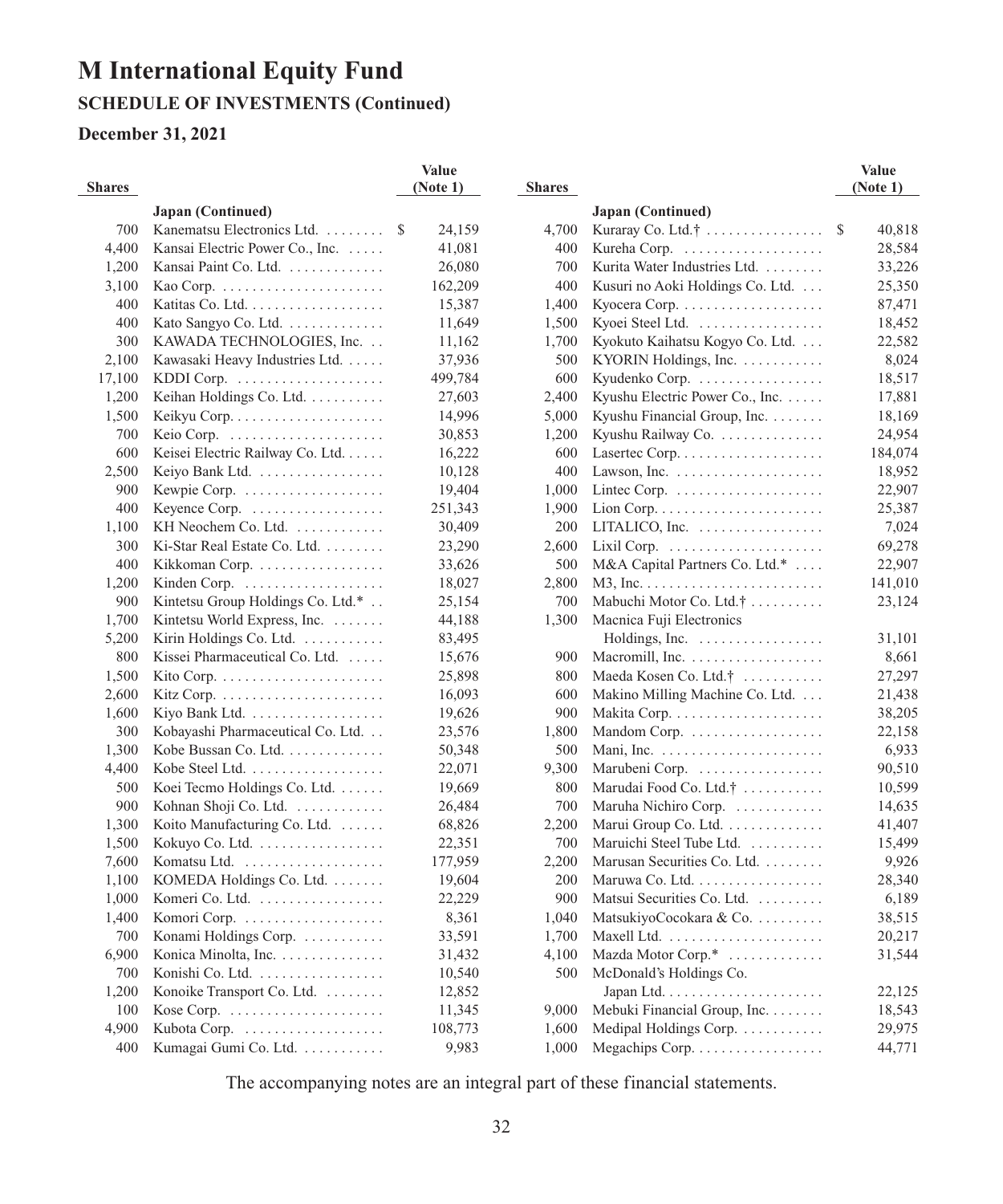## **December 31, 2021**

| Japan (Continued)<br>Japan (Continued)<br>Megmilk Snow Brand Co. Ltd. \$<br>Morinaga Milk Industry Co. Ltd.<br>1,000<br>17,300<br>700<br>33,226<br>\$<br>23,879<br>1,700<br>Meidensha Corp.<br>40,494<br>2,100<br>Morita Holdings Corp.<br>1,000<br>MEIJI Holdings Co. Ltd.<br>59,637<br>1,800<br>MS&AD Insurance Group<br>1,200<br>Meiko Electronics Co. Ltd.<br>Holdings, Inc. $\dots \dots \dots \dots \dots$<br>55,535<br>49,657<br>500<br>29,427<br>Murata Manufacturing Co. Ltd.<br>3,300<br>262,698<br>Mercari, Inc.*<br>400<br>20,377<br>2,000<br>Musashi Seimitsu Industry Co. Ltd.<br>33,296<br>Milbon Co. Ltd.<br>600<br>29,731<br>1,000<br>Musashino Bank Ltd.<br>15,639<br>1.200<br>Mimasu Semiconductor<br>1,200<br>Nabtesco Corp.<br>35,521<br>600<br>Nachi-Fujikoshi Corp.<br>Industry Co. Ltd.<br>27,645<br>21,490<br>2,200<br>MINEBEA MITSUMI, Inc.<br>1,500<br>Nagase & Co. Ltd.<br>24,294<br>62,445<br>1,600<br>Mirait Holdings Corp.<br>26,386<br>1,300<br>Nagoya Railroad Co. Ltd.*<br>19,777<br>1,000<br>300<br>MISUMI Group, Inc. $\dots\dots\dots\dots$<br>41,033<br>5,524<br>15,300<br>Mitsubishi Chemical Holdings<br>Nankai Electric Railway Co. Ltd.<br>1,200<br>22,690<br>800<br>Corp. $\dots\dots\dots\dots\dots\dots\dots\dots\dots\dots\dots$<br>Nanto Bank Ltd.<br>13,499<br>113,323<br>5,500<br>2,600<br>Mitsubishi Corp.<br>174,615<br>NEC Corp. $\dots \dots \dots \dots \dots \dots \dots$<br>120,021<br>Mitsubishi Electric Corp.<br>13,000<br>164,831<br>1,600<br>NEC Networks & System Integration<br>5,800<br>Mitsubishi Estate Co. Ltd.<br>80,397<br>25,107<br>3,000<br>Mitsubishi Gas Chemical Co., Inc.<br>NET One Systems Co. Ltd.<br>50,804<br>1,100<br>29,644<br>13,800<br>Mitsubishi HC Capital, Inc.<br>Nexon Co. Ltd.<br>68,262<br>1,900<br>36,735<br>2,900<br>Mitsubishi Heavy Industries Ltd.<br>67,036<br>1,100<br>Nextage Co. Ltd. $\dots \dots \dots \dots \dots$<br>22,731<br>900<br>Mitsubishi Logistics Corp.<br>22,572<br>2,000<br>NGK Insulators Ltd.<br>33,800<br>1,000<br>Mitsubishi Materials Corp.<br>17,169<br>2,500<br>NGK Spark Plug Co. Ltd.<br>43,532<br>5,200<br>Mitsubishi Motors Corp.*<br>NH Foods Ltd.<br>14,511<br>1,000<br>35,991<br>Mitsubishi UFJ Financial<br>NHK Spring Co. Ltd.<br>51,700<br>2,400<br>20,405<br>Nichi-iko Pharmaceutical Co. Ltd.<br>1,300<br>7,967<br>Group, Inc. $\dots \dots \dots \dots \dots \dots \dots$<br>280,860<br>7,000<br>Mitsui & Co. Ltd.<br>1,200<br>28,939<br>165,735<br>2,500<br>Mitsui Chemicals, Inc.<br>67,156<br>1,400<br>Nichicon Corp.<br>15,372<br>2,100<br>Mitsui E&S Holdings Co. Ltd.*<br>6,956<br>900<br>Nichiden Corp.<br>18,394<br>4,700<br>Mitsui Fudosan Co. Ltd.<br>93,097<br>700<br>18,591<br>300<br>Mitsui High-Tec, Inc.<br>29,392<br>1,500<br>34,726<br>1,900<br>Mitsui Mining & Smelting Co. Ltd.<br>51,782<br>1,600<br>Nidec Corp. $\dots \dots \dots \dots \dots \dots \dots$<br>188,055<br>800<br>Mitsui OSK Lines Ltd.<br>59,393<br>1,600<br>Nifco, Inc. $\dots \dots \dots \dots \dots \dots \dots$<br>50,213<br>800<br>Mitsui-Soko Holdings Co. Ltd.<br>17,289<br>700<br>19,199<br>Nihon Kohden Corp. $\dots \dots \dots \dots$<br>1,000<br>Nihon M&A Center Holdings, Inc.<br>Miura Co. Ltd. $\dots\dots\dots\dots\dots\dots$<br>34,426<br>2,000<br>49,048<br>Mixi, Inc. $\ldots \ldots \ldots \ldots \ldots \ldots$<br>1,800<br>Nihon Parkerizing Co. Ltd.<br>1,000<br>17,517<br>17,604<br>700<br>900<br>Nihon Unisys Ltd.<br>Miyazaki Bank Ltd.<br>12,658<br>25,272<br>11,590<br>Mizuho Financial Group, Inc.<br>Nikkiso Co. Ltd.†<br>147,407<br>1,700<br>11,882<br>Mizuho Leasing Co. Ltd.<br>27,732<br>Nikkon Holdings Co. Ltd.<br>24,479<br>1,000<br>1,300<br>Mochida Pharmaceutical Co. Ltd.<br>300<br>9,076<br>3,000<br>Nikon Corp. $\dots \dots \dots \dots \dots \dots$<br>32,339<br>Nintendo Co. Ltd.<br>400<br>Modec, Inc. $\dots \dots \dots \dots \dots \dots \dots$<br>4,788<br>800<br>373,120<br>Monex Group, Inc.<br>900<br>12,957<br>3,300<br>20,110<br>Nippon Carbon Co. Ltd.†<br>21,751<br>300<br>Money Forward, Inc.*<br>18,047<br>600<br>Nippon Chemi-Con Corp.*<br>600<br>Monogatari Corp.†<br>600<br>9,326<br>35,208<br>1,600<br>MonotaRO Co. Ltd.<br>700<br>Nippon Densetsu Kogyo Co. Ltd.<br>10,114<br>28,834 |               | Value    |               | Value    |
|---------------------------------------------------------------------------------------------------------------------------------------------------------------------------------------------------------------------------------------------------------------------------------------------------------------------------------------------------------------------------------------------------------------------------------------------------------------------------------------------------------------------------------------------------------------------------------------------------------------------------------------------------------------------------------------------------------------------------------------------------------------------------------------------------------------------------------------------------------------------------------------------------------------------------------------------------------------------------------------------------------------------------------------------------------------------------------------------------------------------------------------------------------------------------------------------------------------------------------------------------------------------------------------------------------------------------------------------------------------------------------------------------------------------------------------------------------------------------------------------------------------------------------------------------------------------------------------------------------------------------------------------------------------------------------------------------------------------------------------------------------------------------------------------------------------------------------------------------------------------------------------------------------------------------------------------------------------------------------------------------------------------------------------------------------------------------------------------------------------------------------------------------------------------------------------------------------------------------------------------------------------------------------------------------------------------------------------------------------------------------------------------------------------------------------------------------------------------------------------------------------------------------------------------------------------------------------------------------------------------------------------------------------------------------------------------------------------------------------------------------------------------------------------------------------------------------------------------------------------------------------------------------------------------------------------------------------------------------------------------------------------------------------------------------------------------------------------------------------------------------------------------------------------------------------------------------------------------------------------------------------------------------------------------------------------------------------------------------------------------------------------------------------------------------------------------------------------------------------------------------------------------------------------------------------------------------------------------------------------------------------------------------------------------------------------------------------------------------------------------------------------------------------------------------------------------------------------------------------------------------------------------------------------------------------------------------------------------------------------------------------------------------------------------------------------------------------------------------------------------------------------------------------------------------------------------------------------------------------------------------------------------------------------|---------------|----------|---------------|----------|
|                                                                                                                                                                                                                                                                                                                                                                                                                                                                                                                                                                                                                                                                                                                                                                                                                                                                                                                                                                                                                                                                                                                                                                                                                                                                                                                                                                                                                                                                                                                                                                                                                                                                                                                                                                                                                                                                                                                                                                                                                                                                                                                                                                                                                                                                                                                                                                                                                                                                                                                                                                                                                                                                                                                                                                                                                                                                                                                                                                                                                                                                                                                                                                                                                                                                                                                                                                                                                                                                                                                                                                                                                                                                                                                                                                                                                                                                                                                                                                                                                                                                                                                                                                                                                                                                                       | <b>Shares</b> | (Note 1) | <b>Shares</b> | (Note 1) |
|                                                                                                                                                                                                                                                                                                                                                                                                                                                                                                                                                                                                                                                                                                                                                                                                                                                                                                                                                                                                                                                                                                                                                                                                                                                                                                                                                                                                                                                                                                                                                                                                                                                                                                                                                                                                                                                                                                                                                                                                                                                                                                                                                                                                                                                                                                                                                                                                                                                                                                                                                                                                                                                                                                                                                                                                                                                                                                                                                                                                                                                                                                                                                                                                                                                                                                                                                                                                                                                                                                                                                                                                                                                                                                                                                                                                                                                                                                                                                                                                                                                                                                                                                                                                                                                                                       |               |          |               |          |
|                                                                                                                                                                                                                                                                                                                                                                                                                                                                                                                                                                                                                                                                                                                                                                                                                                                                                                                                                                                                                                                                                                                                                                                                                                                                                                                                                                                                                                                                                                                                                                                                                                                                                                                                                                                                                                                                                                                                                                                                                                                                                                                                                                                                                                                                                                                                                                                                                                                                                                                                                                                                                                                                                                                                                                                                                                                                                                                                                                                                                                                                                                                                                                                                                                                                                                                                                                                                                                                                                                                                                                                                                                                                                                                                                                                                                                                                                                                                                                                                                                                                                                                                                                                                                                                                                       |               |          |               |          |
|                                                                                                                                                                                                                                                                                                                                                                                                                                                                                                                                                                                                                                                                                                                                                                                                                                                                                                                                                                                                                                                                                                                                                                                                                                                                                                                                                                                                                                                                                                                                                                                                                                                                                                                                                                                                                                                                                                                                                                                                                                                                                                                                                                                                                                                                                                                                                                                                                                                                                                                                                                                                                                                                                                                                                                                                                                                                                                                                                                                                                                                                                                                                                                                                                                                                                                                                                                                                                                                                                                                                                                                                                                                                                                                                                                                                                                                                                                                                                                                                                                                                                                                                                                                                                                                                                       |               |          |               |          |
|                                                                                                                                                                                                                                                                                                                                                                                                                                                                                                                                                                                                                                                                                                                                                                                                                                                                                                                                                                                                                                                                                                                                                                                                                                                                                                                                                                                                                                                                                                                                                                                                                                                                                                                                                                                                                                                                                                                                                                                                                                                                                                                                                                                                                                                                                                                                                                                                                                                                                                                                                                                                                                                                                                                                                                                                                                                                                                                                                                                                                                                                                                                                                                                                                                                                                                                                                                                                                                                                                                                                                                                                                                                                                                                                                                                                                                                                                                                                                                                                                                                                                                                                                                                                                                                                                       |               |          |               |          |
|                                                                                                                                                                                                                                                                                                                                                                                                                                                                                                                                                                                                                                                                                                                                                                                                                                                                                                                                                                                                                                                                                                                                                                                                                                                                                                                                                                                                                                                                                                                                                                                                                                                                                                                                                                                                                                                                                                                                                                                                                                                                                                                                                                                                                                                                                                                                                                                                                                                                                                                                                                                                                                                                                                                                                                                                                                                                                                                                                                                                                                                                                                                                                                                                                                                                                                                                                                                                                                                                                                                                                                                                                                                                                                                                                                                                                                                                                                                                                                                                                                                                                                                                                                                                                                                                                       |               |          |               |          |
|                                                                                                                                                                                                                                                                                                                                                                                                                                                                                                                                                                                                                                                                                                                                                                                                                                                                                                                                                                                                                                                                                                                                                                                                                                                                                                                                                                                                                                                                                                                                                                                                                                                                                                                                                                                                                                                                                                                                                                                                                                                                                                                                                                                                                                                                                                                                                                                                                                                                                                                                                                                                                                                                                                                                                                                                                                                                                                                                                                                                                                                                                                                                                                                                                                                                                                                                                                                                                                                                                                                                                                                                                                                                                                                                                                                                                                                                                                                                                                                                                                                                                                                                                                                                                                                                                       |               |          |               |          |
|                                                                                                                                                                                                                                                                                                                                                                                                                                                                                                                                                                                                                                                                                                                                                                                                                                                                                                                                                                                                                                                                                                                                                                                                                                                                                                                                                                                                                                                                                                                                                                                                                                                                                                                                                                                                                                                                                                                                                                                                                                                                                                                                                                                                                                                                                                                                                                                                                                                                                                                                                                                                                                                                                                                                                                                                                                                                                                                                                                                                                                                                                                                                                                                                                                                                                                                                                                                                                                                                                                                                                                                                                                                                                                                                                                                                                                                                                                                                                                                                                                                                                                                                                                                                                                                                                       |               |          |               |          |
|                                                                                                                                                                                                                                                                                                                                                                                                                                                                                                                                                                                                                                                                                                                                                                                                                                                                                                                                                                                                                                                                                                                                                                                                                                                                                                                                                                                                                                                                                                                                                                                                                                                                                                                                                                                                                                                                                                                                                                                                                                                                                                                                                                                                                                                                                                                                                                                                                                                                                                                                                                                                                                                                                                                                                                                                                                                                                                                                                                                                                                                                                                                                                                                                                                                                                                                                                                                                                                                                                                                                                                                                                                                                                                                                                                                                                                                                                                                                                                                                                                                                                                                                                                                                                                                                                       |               |          |               |          |
|                                                                                                                                                                                                                                                                                                                                                                                                                                                                                                                                                                                                                                                                                                                                                                                                                                                                                                                                                                                                                                                                                                                                                                                                                                                                                                                                                                                                                                                                                                                                                                                                                                                                                                                                                                                                                                                                                                                                                                                                                                                                                                                                                                                                                                                                                                                                                                                                                                                                                                                                                                                                                                                                                                                                                                                                                                                                                                                                                                                                                                                                                                                                                                                                                                                                                                                                                                                                                                                                                                                                                                                                                                                                                                                                                                                                                                                                                                                                                                                                                                                                                                                                                                                                                                                                                       |               |          |               |          |
|                                                                                                                                                                                                                                                                                                                                                                                                                                                                                                                                                                                                                                                                                                                                                                                                                                                                                                                                                                                                                                                                                                                                                                                                                                                                                                                                                                                                                                                                                                                                                                                                                                                                                                                                                                                                                                                                                                                                                                                                                                                                                                                                                                                                                                                                                                                                                                                                                                                                                                                                                                                                                                                                                                                                                                                                                                                                                                                                                                                                                                                                                                                                                                                                                                                                                                                                                                                                                                                                                                                                                                                                                                                                                                                                                                                                                                                                                                                                                                                                                                                                                                                                                                                                                                                                                       |               |          |               |          |
|                                                                                                                                                                                                                                                                                                                                                                                                                                                                                                                                                                                                                                                                                                                                                                                                                                                                                                                                                                                                                                                                                                                                                                                                                                                                                                                                                                                                                                                                                                                                                                                                                                                                                                                                                                                                                                                                                                                                                                                                                                                                                                                                                                                                                                                                                                                                                                                                                                                                                                                                                                                                                                                                                                                                                                                                                                                                                                                                                                                                                                                                                                                                                                                                                                                                                                                                                                                                                                                                                                                                                                                                                                                                                                                                                                                                                                                                                                                                                                                                                                                                                                                                                                                                                                                                                       |               |          |               |          |
|                                                                                                                                                                                                                                                                                                                                                                                                                                                                                                                                                                                                                                                                                                                                                                                                                                                                                                                                                                                                                                                                                                                                                                                                                                                                                                                                                                                                                                                                                                                                                                                                                                                                                                                                                                                                                                                                                                                                                                                                                                                                                                                                                                                                                                                                                                                                                                                                                                                                                                                                                                                                                                                                                                                                                                                                                                                                                                                                                                                                                                                                                                                                                                                                                                                                                                                                                                                                                                                                                                                                                                                                                                                                                                                                                                                                                                                                                                                                                                                                                                                                                                                                                                                                                                                                                       |               |          |               |          |
|                                                                                                                                                                                                                                                                                                                                                                                                                                                                                                                                                                                                                                                                                                                                                                                                                                                                                                                                                                                                                                                                                                                                                                                                                                                                                                                                                                                                                                                                                                                                                                                                                                                                                                                                                                                                                                                                                                                                                                                                                                                                                                                                                                                                                                                                                                                                                                                                                                                                                                                                                                                                                                                                                                                                                                                                                                                                                                                                                                                                                                                                                                                                                                                                                                                                                                                                                                                                                                                                                                                                                                                                                                                                                                                                                                                                                                                                                                                                                                                                                                                                                                                                                                                                                                                                                       |               |          |               |          |
|                                                                                                                                                                                                                                                                                                                                                                                                                                                                                                                                                                                                                                                                                                                                                                                                                                                                                                                                                                                                                                                                                                                                                                                                                                                                                                                                                                                                                                                                                                                                                                                                                                                                                                                                                                                                                                                                                                                                                                                                                                                                                                                                                                                                                                                                                                                                                                                                                                                                                                                                                                                                                                                                                                                                                                                                                                                                                                                                                                                                                                                                                                                                                                                                                                                                                                                                                                                                                                                                                                                                                                                                                                                                                                                                                                                                                                                                                                                                                                                                                                                                                                                                                                                                                                                                                       |               |          |               |          |
|                                                                                                                                                                                                                                                                                                                                                                                                                                                                                                                                                                                                                                                                                                                                                                                                                                                                                                                                                                                                                                                                                                                                                                                                                                                                                                                                                                                                                                                                                                                                                                                                                                                                                                                                                                                                                                                                                                                                                                                                                                                                                                                                                                                                                                                                                                                                                                                                                                                                                                                                                                                                                                                                                                                                                                                                                                                                                                                                                                                                                                                                                                                                                                                                                                                                                                                                                                                                                                                                                                                                                                                                                                                                                                                                                                                                                                                                                                                                                                                                                                                                                                                                                                                                                                                                                       |               |          |               |          |
|                                                                                                                                                                                                                                                                                                                                                                                                                                                                                                                                                                                                                                                                                                                                                                                                                                                                                                                                                                                                                                                                                                                                                                                                                                                                                                                                                                                                                                                                                                                                                                                                                                                                                                                                                                                                                                                                                                                                                                                                                                                                                                                                                                                                                                                                                                                                                                                                                                                                                                                                                                                                                                                                                                                                                                                                                                                                                                                                                                                                                                                                                                                                                                                                                                                                                                                                                                                                                                                                                                                                                                                                                                                                                                                                                                                                                                                                                                                                                                                                                                                                                                                                                                                                                                                                                       |               |          |               |          |
|                                                                                                                                                                                                                                                                                                                                                                                                                                                                                                                                                                                                                                                                                                                                                                                                                                                                                                                                                                                                                                                                                                                                                                                                                                                                                                                                                                                                                                                                                                                                                                                                                                                                                                                                                                                                                                                                                                                                                                                                                                                                                                                                                                                                                                                                                                                                                                                                                                                                                                                                                                                                                                                                                                                                                                                                                                                                                                                                                                                                                                                                                                                                                                                                                                                                                                                                                                                                                                                                                                                                                                                                                                                                                                                                                                                                                                                                                                                                                                                                                                                                                                                                                                                                                                                                                       |               |          |               |          |
|                                                                                                                                                                                                                                                                                                                                                                                                                                                                                                                                                                                                                                                                                                                                                                                                                                                                                                                                                                                                                                                                                                                                                                                                                                                                                                                                                                                                                                                                                                                                                                                                                                                                                                                                                                                                                                                                                                                                                                                                                                                                                                                                                                                                                                                                                                                                                                                                                                                                                                                                                                                                                                                                                                                                                                                                                                                                                                                                                                                                                                                                                                                                                                                                                                                                                                                                                                                                                                                                                                                                                                                                                                                                                                                                                                                                                                                                                                                                                                                                                                                                                                                                                                                                                                                                                       |               |          |               |          |
|                                                                                                                                                                                                                                                                                                                                                                                                                                                                                                                                                                                                                                                                                                                                                                                                                                                                                                                                                                                                                                                                                                                                                                                                                                                                                                                                                                                                                                                                                                                                                                                                                                                                                                                                                                                                                                                                                                                                                                                                                                                                                                                                                                                                                                                                                                                                                                                                                                                                                                                                                                                                                                                                                                                                                                                                                                                                                                                                                                                                                                                                                                                                                                                                                                                                                                                                                                                                                                                                                                                                                                                                                                                                                                                                                                                                                                                                                                                                                                                                                                                                                                                                                                                                                                                                                       |               |          |               |          |
|                                                                                                                                                                                                                                                                                                                                                                                                                                                                                                                                                                                                                                                                                                                                                                                                                                                                                                                                                                                                                                                                                                                                                                                                                                                                                                                                                                                                                                                                                                                                                                                                                                                                                                                                                                                                                                                                                                                                                                                                                                                                                                                                                                                                                                                                                                                                                                                                                                                                                                                                                                                                                                                                                                                                                                                                                                                                                                                                                                                                                                                                                                                                                                                                                                                                                                                                                                                                                                                                                                                                                                                                                                                                                                                                                                                                                                                                                                                                                                                                                                                                                                                                                                                                                                                                                       |               |          |               |          |
|                                                                                                                                                                                                                                                                                                                                                                                                                                                                                                                                                                                                                                                                                                                                                                                                                                                                                                                                                                                                                                                                                                                                                                                                                                                                                                                                                                                                                                                                                                                                                                                                                                                                                                                                                                                                                                                                                                                                                                                                                                                                                                                                                                                                                                                                                                                                                                                                                                                                                                                                                                                                                                                                                                                                                                                                                                                                                                                                                                                                                                                                                                                                                                                                                                                                                                                                                                                                                                                                                                                                                                                                                                                                                                                                                                                                                                                                                                                                                                                                                                                                                                                                                                                                                                                                                       |               |          |               |          |
|                                                                                                                                                                                                                                                                                                                                                                                                                                                                                                                                                                                                                                                                                                                                                                                                                                                                                                                                                                                                                                                                                                                                                                                                                                                                                                                                                                                                                                                                                                                                                                                                                                                                                                                                                                                                                                                                                                                                                                                                                                                                                                                                                                                                                                                                                                                                                                                                                                                                                                                                                                                                                                                                                                                                                                                                                                                                                                                                                                                                                                                                                                                                                                                                                                                                                                                                                                                                                                                                                                                                                                                                                                                                                                                                                                                                                                                                                                                                                                                                                                                                                                                                                                                                                                                                                       |               |          |               |          |
|                                                                                                                                                                                                                                                                                                                                                                                                                                                                                                                                                                                                                                                                                                                                                                                                                                                                                                                                                                                                                                                                                                                                                                                                                                                                                                                                                                                                                                                                                                                                                                                                                                                                                                                                                                                                                                                                                                                                                                                                                                                                                                                                                                                                                                                                                                                                                                                                                                                                                                                                                                                                                                                                                                                                                                                                                                                                                                                                                                                                                                                                                                                                                                                                                                                                                                                                                                                                                                                                                                                                                                                                                                                                                                                                                                                                                                                                                                                                                                                                                                                                                                                                                                                                                                                                                       |               |          |               |          |
|                                                                                                                                                                                                                                                                                                                                                                                                                                                                                                                                                                                                                                                                                                                                                                                                                                                                                                                                                                                                                                                                                                                                                                                                                                                                                                                                                                                                                                                                                                                                                                                                                                                                                                                                                                                                                                                                                                                                                                                                                                                                                                                                                                                                                                                                                                                                                                                                                                                                                                                                                                                                                                                                                                                                                                                                                                                                                                                                                                                                                                                                                                                                                                                                                                                                                                                                                                                                                                                                                                                                                                                                                                                                                                                                                                                                                                                                                                                                                                                                                                                                                                                                                                                                                                                                                       |               |          |               |          |
|                                                                                                                                                                                                                                                                                                                                                                                                                                                                                                                                                                                                                                                                                                                                                                                                                                                                                                                                                                                                                                                                                                                                                                                                                                                                                                                                                                                                                                                                                                                                                                                                                                                                                                                                                                                                                                                                                                                                                                                                                                                                                                                                                                                                                                                                                                                                                                                                                                                                                                                                                                                                                                                                                                                                                                                                                                                                                                                                                                                                                                                                                                                                                                                                                                                                                                                                                                                                                                                                                                                                                                                                                                                                                                                                                                                                                                                                                                                                                                                                                                                                                                                                                                                                                                                                                       |               |          |               |          |
|                                                                                                                                                                                                                                                                                                                                                                                                                                                                                                                                                                                                                                                                                                                                                                                                                                                                                                                                                                                                                                                                                                                                                                                                                                                                                                                                                                                                                                                                                                                                                                                                                                                                                                                                                                                                                                                                                                                                                                                                                                                                                                                                                                                                                                                                                                                                                                                                                                                                                                                                                                                                                                                                                                                                                                                                                                                                                                                                                                                                                                                                                                                                                                                                                                                                                                                                                                                                                                                                                                                                                                                                                                                                                                                                                                                                                                                                                                                                                                                                                                                                                                                                                                                                                                                                                       |               |          |               |          |
|                                                                                                                                                                                                                                                                                                                                                                                                                                                                                                                                                                                                                                                                                                                                                                                                                                                                                                                                                                                                                                                                                                                                                                                                                                                                                                                                                                                                                                                                                                                                                                                                                                                                                                                                                                                                                                                                                                                                                                                                                                                                                                                                                                                                                                                                                                                                                                                                                                                                                                                                                                                                                                                                                                                                                                                                                                                                                                                                                                                                                                                                                                                                                                                                                                                                                                                                                                                                                                                                                                                                                                                                                                                                                                                                                                                                                                                                                                                                                                                                                                                                                                                                                                                                                                                                                       |               |          |               |          |
|                                                                                                                                                                                                                                                                                                                                                                                                                                                                                                                                                                                                                                                                                                                                                                                                                                                                                                                                                                                                                                                                                                                                                                                                                                                                                                                                                                                                                                                                                                                                                                                                                                                                                                                                                                                                                                                                                                                                                                                                                                                                                                                                                                                                                                                                                                                                                                                                                                                                                                                                                                                                                                                                                                                                                                                                                                                                                                                                                                                                                                                                                                                                                                                                                                                                                                                                                                                                                                                                                                                                                                                                                                                                                                                                                                                                                                                                                                                                                                                                                                                                                                                                                                                                                                                                                       |               |          |               |          |
|                                                                                                                                                                                                                                                                                                                                                                                                                                                                                                                                                                                                                                                                                                                                                                                                                                                                                                                                                                                                                                                                                                                                                                                                                                                                                                                                                                                                                                                                                                                                                                                                                                                                                                                                                                                                                                                                                                                                                                                                                                                                                                                                                                                                                                                                                                                                                                                                                                                                                                                                                                                                                                                                                                                                                                                                                                                                                                                                                                                                                                                                                                                                                                                                                                                                                                                                                                                                                                                                                                                                                                                                                                                                                                                                                                                                                                                                                                                                                                                                                                                                                                                                                                                                                                                                                       |               |          |               |          |
|                                                                                                                                                                                                                                                                                                                                                                                                                                                                                                                                                                                                                                                                                                                                                                                                                                                                                                                                                                                                                                                                                                                                                                                                                                                                                                                                                                                                                                                                                                                                                                                                                                                                                                                                                                                                                                                                                                                                                                                                                                                                                                                                                                                                                                                                                                                                                                                                                                                                                                                                                                                                                                                                                                                                                                                                                                                                                                                                                                                                                                                                                                                                                                                                                                                                                                                                                                                                                                                                                                                                                                                                                                                                                                                                                                                                                                                                                                                                                                                                                                                                                                                                                                                                                                                                                       |               |          |               |          |
|                                                                                                                                                                                                                                                                                                                                                                                                                                                                                                                                                                                                                                                                                                                                                                                                                                                                                                                                                                                                                                                                                                                                                                                                                                                                                                                                                                                                                                                                                                                                                                                                                                                                                                                                                                                                                                                                                                                                                                                                                                                                                                                                                                                                                                                                                                                                                                                                                                                                                                                                                                                                                                                                                                                                                                                                                                                                                                                                                                                                                                                                                                                                                                                                                                                                                                                                                                                                                                                                                                                                                                                                                                                                                                                                                                                                                                                                                                                                                                                                                                                                                                                                                                                                                                                                                       |               |          |               |          |
|                                                                                                                                                                                                                                                                                                                                                                                                                                                                                                                                                                                                                                                                                                                                                                                                                                                                                                                                                                                                                                                                                                                                                                                                                                                                                                                                                                                                                                                                                                                                                                                                                                                                                                                                                                                                                                                                                                                                                                                                                                                                                                                                                                                                                                                                                                                                                                                                                                                                                                                                                                                                                                                                                                                                                                                                                                                                                                                                                                                                                                                                                                                                                                                                                                                                                                                                                                                                                                                                                                                                                                                                                                                                                                                                                                                                                                                                                                                                                                                                                                                                                                                                                                                                                                                                                       |               |          |               |          |
|                                                                                                                                                                                                                                                                                                                                                                                                                                                                                                                                                                                                                                                                                                                                                                                                                                                                                                                                                                                                                                                                                                                                                                                                                                                                                                                                                                                                                                                                                                                                                                                                                                                                                                                                                                                                                                                                                                                                                                                                                                                                                                                                                                                                                                                                                                                                                                                                                                                                                                                                                                                                                                                                                                                                                                                                                                                                                                                                                                                                                                                                                                                                                                                                                                                                                                                                                                                                                                                                                                                                                                                                                                                                                                                                                                                                                                                                                                                                                                                                                                                                                                                                                                                                                                                                                       |               |          |               |          |
|                                                                                                                                                                                                                                                                                                                                                                                                                                                                                                                                                                                                                                                                                                                                                                                                                                                                                                                                                                                                                                                                                                                                                                                                                                                                                                                                                                                                                                                                                                                                                                                                                                                                                                                                                                                                                                                                                                                                                                                                                                                                                                                                                                                                                                                                                                                                                                                                                                                                                                                                                                                                                                                                                                                                                                                                                                                                                                                                                                                                                                                                                                                                                                                                                                                                                                                                                                                                                                                                                                                                                                                                                                                                                                                                                                                                                                                                                                                                                                                                                                                                                                                                                                                                                                                                                       |               |          |               |          |
|                                                                                                                                                                                                                                                                                                                                                                                                                                                                                                                                                                                                                                                                                                                                                                                                                                                                                                                                                                                                                                                                                                                                                                                                                                                                                                                                                                                                                                                                                                                                                                                                                                                                                                                                                                                                                                                                                                                                                                                                                                                                                                                                                                                                                                                                                                                                                                                                                                                                                                                                                                                                                                                                                                                                                                                                                                                                                                                                                                                                                                                                                                                                                                                                                                                                                                                                                                                                                                                                                                                                                                                                                                                                                                                                                                                                                                                                                                                                                                                                                                                                                                                                                                                                                                                                                       |               |          |               |          |
|                                                                                                                                                                                                                                                                                                                                                                                                                                                                                                                                                                                                                                                                                                                                                                                                                                                                                                                                                                                                                                                                                                                                                                                                                                                                                                                                                                                                                                                                                                                                                                                                                                                                                                                                                                                                                                                                                                                                                                                                                                                                                                                                                                                                                                                                                                                                                                                                                                                                                                                                                                                                                                                                                                                                                                                                                                                                                                                                                                                                                                                                                                                                                                                                                                                                                                                                                                                                                                                                                                                                                                                                                                                                                                                                                                                                                                                                                                                                                                                                                                                                                                                                                                                                                                                                                       |               |          |               |          |
|                                                                                                                                                                                                                                                                                                                                                                                                                                                                                                                                                                                                                                                                                                                                                                                                                                                                                                                                                                                                                                                                                                                                                                                                                                                                                                                                                                                                                                                                                                                                                                                                                                                                                                                                                                                                                                                                                                                                                                                                                                                                                                                                                                                                                                                                                                                                                                                                                                                                                                                                                                                                                                                                                                                                                                                                                                                                                                                                                                                                                                                                                                                                                                                                                                                                                                                                                                                                                                                                                                                                                                                                                                                                                                                                                                                                                                                                                                                                                                                                                                                                                                                                                                                                                                                                                       |               |          |               |          |
|                                                                                                                                                                                                                                                                                                                                                                                                                                                                                                                                                                                                                                                                                                                                                                                                                                                                                                                                                                                                                                                                                                                                                                                                                                                                                                                                                                                                                                                                                                                                                                                                                                                                                                                                                                                                                                                                                                                                                                                                                                                                                                                                                                                                                                                                                                                                                                                                                                                                                                                                                                                                                                                                                                                                                                                                                                                                                                                                                                                                                                                                                                                                                                                                                                                                                                                                                                                                                                                                                                                                                                                                                                                                                                                                                                                                                                                                                                                                                                                                                                                                                                                                                                                                                                                                                       |               |          |               |          |
|                                                                                                                                                                                                                                                                                                                                                                                                                                                                                                                                                                                                                                                                                                                                                                                                                                                                                                                                                                                                                                                                                                                                                                                                                                                                                                                                                                                                                                                                                                                                                                                                                                                                                                                                                                                                                                                                                                                                                                                                                                                                                                                                                                                                                                                                                                                                                                                                                                                                                                                                                                                                                                                                                                                                                                                                                                                                                                                                                                                                                                                                                                                                                                                                                                                                                                                                                                                                                                                                                                                                                                                                                                                                                                                                                                                                                                                                                                                                                                                                                                                                                                                                                                                                                                                                                       |               |          |               |          |
|                                                                                                                                                                                                                                                                                                                                                                                                                                                                                                                                                                                                                                                                                                                                                                                                                                                                                                                                                                                                                                                                                                                                                                                                                                                                                                                                                                                                                                                                                                                                                                                                                                                                                                                                                                                                                                                                                                                                                                                                                                                                                                                                                                                                                                                                                                                                                                                                                                                                                                                                                                                                                                                                                                                                                                                                                                                                                                                                                                                                                                                                                                                                                                                                                                                                                                                                                                                                                                                                                                                                                                                                                                                                                                                                                                                                                                                                                                                                                                                                                                                                                                                                                                                                                                                                                       |               |          |               |          |
|                                                                                                                                                                                                                                                                                                                                                                                                                                                                                                                                                                                                                                                                                                                                                                                                                                                                                                                                                                                                                                                                                                                                                                                                                                                                                                                                                                                                                                                                                                                                                                                                                                                                                                                                                                                                                                                                                                                                                                                                                                                                                                                                                                                                                                                                                                                                                                                                                                                                                                                                                                                                                                                                                                                                                                                                                                                                                                                                                                                                                                                                                                                                                                                                                                                                                                                                                                                                                                                                                                                                                                                                                                                                                                                                                                                                                                                                                                                                                                                                                                                                                                                                                                                                                                                                                       |               |          |               |          |
|                                                                                                                                                                                                                                                                                                                                                                                                                                                                                                                                                                                                                                                                                                                                                                                                                                                                                                                                                                                                                                                                                                                                                                                                                                                                                                                                                                                                                                                                                                                                                                                                                                                                                                                                                                                                                                                                                                                                                                                                                                                                                                                                                                                                                                                                                                                                                                                                                                                                                                                                                                                                                                                                                                                                                                                                                                                                                                                                                                                                                                                                                                                                                                                                                                                                                                                                                                                                                                                                                                                                                                                                                                                                                                                                                                                                                                                                                                                                                                                                                                                                                                                                                                                                                                                                                       |               |          |               |          |
|                                                                                                                                                                                                                                                                                                                                                                                                                                                                                                                                                                                                                                                                                                                                                                                                                                                                                                                                                                                                                                                                                                                                                                                                                                                                                                                                                                                                                                                                                                                                                                                                                                                                                                                                                                                                                                                                                                                                                                                                                                                                                                                                                                                                                                                                                                                                                                                                                                                                                                                                                                                                                                                                                                                                                                                                                                                                                                                                                                                                                                                                                                                                                                                                                                                                                                                                                                                                                                                                                                                                                                                                                                                                                                                                                                                                                                                                                                                                                                                                                                                                                                                                                                                                                                                                                       |               |          |               |          |
|                                                                                                                                                                                                                                                                                                                                                                                                                                                                                                                                                                                                                                                                                                                                                                                                                                                                                                                                                                                                                                                                                                                                                                                                                                                                                                                                                                                                                                                                                                                                                                                                                                                                                                                                                                                                                                                                                                                                                                                                                                                                                                                                                                                                                                                                                                                                                                                                                                                                                                                                                                                                                                                                                                                                                                                                                                                                                                                                                                                                                                                                                                                                                                                                                                                                                                                                                                                                                                                                                                                                                                                                                                                                                                                                                                                                                                                                                                                                                                                                                                                                                                                                                                                                                                                                                       |               |          |               |          |
|                                                                                                                                                                                                                                                                                                                                                                                                                                                                                                                                                                                                                                                                                                                                                                                                                                                                                                                                                                                                                                                                                                                                                                                                                                                                                                                                                                                                                                                                                                                                                                                                                                                                                                                                                                                                                                                                                                                                                                                                                                                                                                                                                                                                                                                                                                                                                                                                                                                                                                                                                                                                                                                                                                                                                                                                                                                                                                                                                                                                                                                                                                                                                                                                                                                                                                                                                                                                                                                                                                                                                                                                                                                                                                                                                                                                                                                                                                                                                                                                                                                                                                                                                                                                                                                                                       |               |          |               |          |
| 400<br>900<br>Morinaga & Co. Ltd.<br>13,075<br>Nippon Electric Glass Co. Ltd.†<br>23,073                                                                                                                                                                                                                                                                                                                                                                                                                                                                                                                                                                                                                                                                                                                                                                                                                                                                                                                                                                                                                                                                                                                                                                                                                                                                                                                                                                                                                                                                                                                                                                                                                                                                                                                                                                                                                                                                                                                                                                                                                                                                                                                                                                                                                                                                                                                                                                                                                                                                                                                                                                                                                                                                                                                                                                                                                                                                                                                                                                                                                                                                                                                                                                                                                                                                                                                                                                                                                                                                                                                                                                                                                                                                                                                                                                                                                                                                                                                                                                                                                                                                                                                                                                                              |               |          |               |          |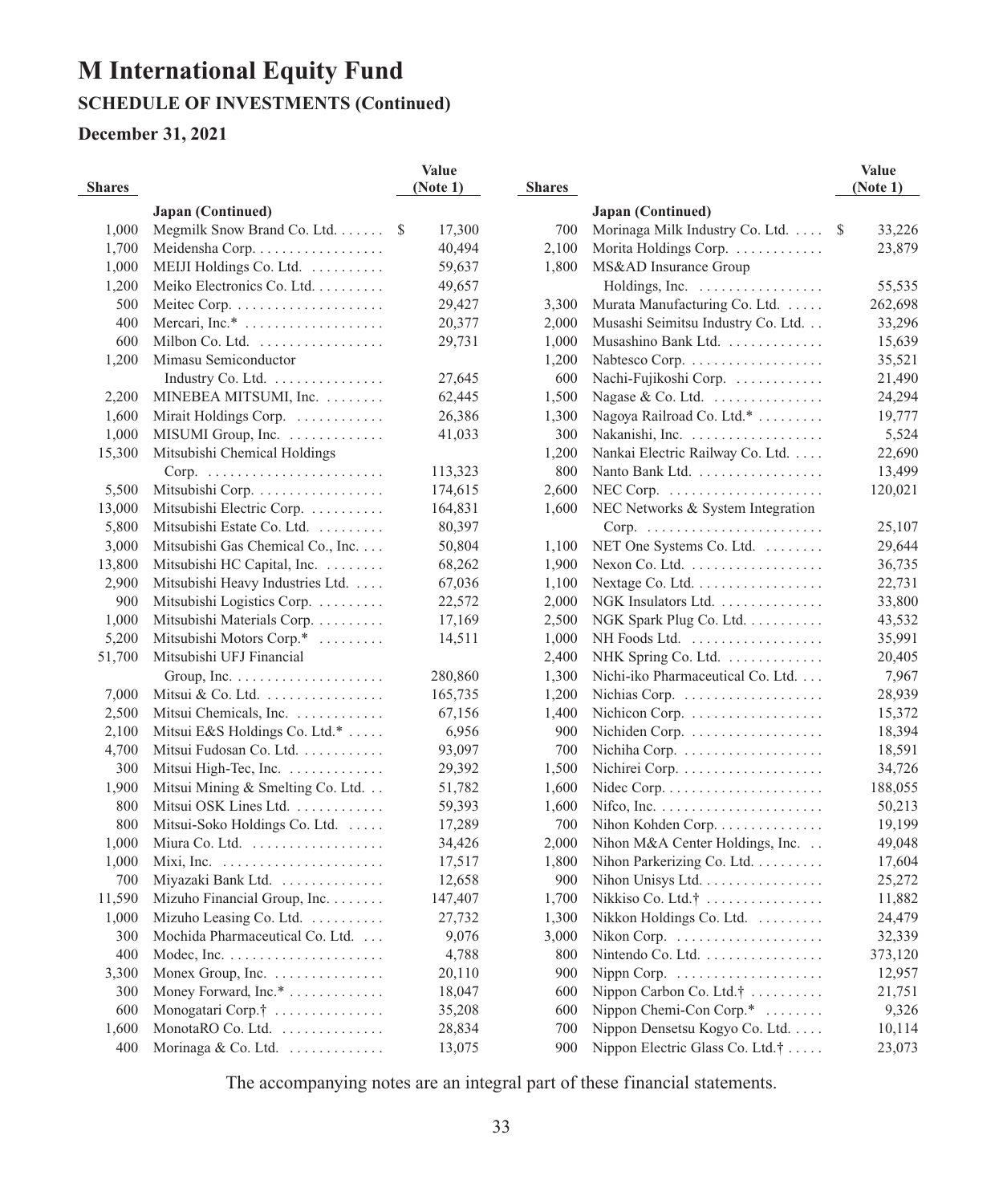## **SCHEDULE OF INVESTMENTS (Continued)**

## **December 31, 2021**

|               |                                                         | Value                   |               |                                                                   | Value    |
|---------------|---------------------------------------------------------|-------------------------|---------------|-------------------------------------------------------------------|----------|
| <b>Shares</b> |                                                         | (Note 1)                | <b>Shares</b> |                                                                   | (Note 1) |
|               | Japan (Continued)                                       |                         |               | Japan (Continued)                                                 |          |
| 1,200         | Nippon Express Co. Ltd.*, §                             | 71,095<br><sup>\$</sup> | 100           | Nomura Co. Ltd.                                                   | 828<br>S |
| 1,800         | Nippon Gas Co. Ltd. $\dots \dots \dots \dots$           | 23,863                  | 18,800        | Nomura Holdings, Inc.                                             | 81,996   |
| 800           | Nippon Kayaku Co. Ltd.                                  | 8,234                   | 1,500         | Nomura Real Estate Holdings, Inc.                                 | 34,517   |
| 400           | Nippon Koei Co. Ltd.                                    | 11,093                  | 1,500         | Nomura Research Institute Ltd.                                    | 64,353   |
| 1,520         | Nippon Light Metal                                      |                         | 300           | Noritake Co. Ltd.                                                 | 13,092   |
|               | Holdings Co. Ltd.                                       | 22,781                  | 700           | Noritsu Koki Co. Ltd.                                             | 16,510   |
| 2,700         | Nippon Paint Holdings Co. Ltd.                          | 29,434                  | 7,800         | North Pacific Bank Ltd.                                           | 16,952   |
| 1,200         | Nippon Paper Industries Co. Ltd.                        | 11,329                  | 800           | $\text{NSD}\text{Co.}$ Ltd. $\dots\dots\dots\dots\dots\dots\dots$ | 14,535   |
| 200           | Nippon Road Co. Ltd. $\dots \dots \dots$                | 14,327                  | 2,900         |                                                                   | 18,606   |
| 1,200         | Nippon Sanso Holdings Corp.                             | 26,216                  | 10,800        | NTN Corp. $*$                                                     | 22,533   |
| 1,200         | Nippon Seiki Co. Ltd. $\dots \dots \dots$               | 12,112                  | 4,900         | NTT Data Corp.                                                    | 105,046  |
| 5,100         | Nippon Sheet Glass Co. Ltd. $*$                         | 22,745                  | 600           | Obara Group, Inc. $\dagger$                                       | 18,047   |
| 300           | Nippon Shinyaku Co. Ltd.                                | 20,890                  | 6,000         | Obayashi Corp.                                                    | 46,423   |
| 400           | Nippon Shokubai Co. Ltd.                                | 18,500                  | 500           | OBIC Business Consultants Co. Ltd.                                | 21,081   |
| 2,600         | Nippon Signal Company Ltd. $\dots\dots$                 | 20,682                  | 200           |                                                                   | 37,555   |
| 900           | Nippon Soda Co. Ltd. $\dots \dots \dots$                | 25,898                  | 2,100         | Odakyu Electric Railway Co. Ltd.                                  | 38,995   |
| 5,500         | Nippon Steel Corp. $\dots \dots \dots \dots$            | 89,818                  | 1,100         | Ogaki Kyoritsu Bank Ltd.                                          | 18,485   |
| 500           | Nippon Steel Trading Corp. $\dots \dots$                | 21,820                  | 800           | Oisix ra daichi, Inc.* $\dots \dots \dots$                        | 21,525   |
| 3,600         | Nippon Suisan Kaisha Ltd.                               | 16,994                  | 13,300        | Oji Holdings Corp.                                                | 64,401   |
| 8,000         | Nippon Telegraph &                                      |                         | 1,000         | Okamura Corp.                                                     | 11,180   |
|               | Telephone Corp.                                         | 219,073                 | 4,600         | Okasan Securities Group, Inc.                                     | 15,236   |
| 530           | Nippon Yakin Kogyo Co. Ltd.                             | 10,445                  | 1,800         | Oki Electric Industry Co. Ltd.                                    | 14,146   |
| 1,800         | Nippon Yusen $KK$                                       | 137,077                 | 500           | Okinawa Cellular Telephone Co.                                    | 22,212   |
| 2,200         | Nipro Corp. $\dots \dots \dots \dots \dots \dots \dots$ | 20,828                  | 1,155         | Okinawa Electric Power Co., Inc.                                  | 14,609   |
| 2,000         | Nishi-Nippon Financial                                  |                         | 500           | OKUMA Corp.                                                       | 22,255   |
|               | Holdings, Inc.                                          | 12,936                  | 700           | Okumura Corp.                                                     | 19,625   |
| 900           | Nishi-Nippon Railroad Co. Ltd. $\dots$ .                | 20,413                  | 8,100         | Olympus Corp.                                                     | 186,568  |
| 1,000         | Nishimatsu Construction Co. Ltd.                        | 31,687                  | 500           |                                                                   | 49,813   |
| 1,600         | Nishimatsuya Chain Co. Ltd. $\dagger$                   | 19,209                  | 2,000         | Ono Pharmaceutical Co. Ltd.                                       | 49,657   |
| 700           | Nishio Rent All Co. Ltd.                                | 17,477                  | 3,700         | Onward Holdings Co. Ltd.                                          | 9,617    |
| 800           | Nissan Chemical Corp.                                   | 46,457                  | 1,200         | Open House Co. Ltd.                                               | 62,801   |
| 17,300        | Nissan Motor Co. Ltd. $*$                               | 83,590                  | 1,000         | Optex Group Co. Ltd. $\dagger$                                    | 14,283   |
| 600           | Nissei ASB Machine Co. Ltd.                             | 16,535                  | 200           |                                                                   | 15,196   |
| 1,100         | Nissha Co. Ltd.†                                        | 15,970                  | 200           |                                                                   | 15,040   |
| 800           | Nisshin Oillio Group Ltd.                               | 20,162                  | 8,100         |                                                                   | 8,802    |
| 1,400         | Nisshin Seifun Group, Inc. $\dots \dots$                | 20,179                  | 400           | Oriental Land Co. Ltd.                                            | 67,443   |
| 5,700         |                                                         | 43,358                  |               |                                                                   | 269,382  |
|               | Nisshinbo Holdings, Inc.                                |                         | 13,200        |                                                                   |          |
| 400           | Nissin Foods Holdings Co. Ltd.                          | 29,175                  | 2,000         | Osaka Gas Co. Ltd.                                                | 33,052   |
| 500           | Nitori Holdings Co. Ltd.                                | 74,872                  | 1,100         |                                                                   | 17,079   |
| 1,200         | Nitto Denko Corp.                                       | 92,741                  | 700           |                                                                   | 33,409   |
| 700           | Nitto Kogyo Corp. $\dots \dots \dots \dots$             | 9,676                   | 1,700         | Otsuka Holdings Co. Ltd.                                          | 61,613   |
| 300           | Noevir Holdings Co. Ltd. $\dagger$                      | 14,057                  | 1,900         | Outsourcing, Inc.†                                                | 25,602   |
| 700           |                                                         | 35,356                  | 1,600         | Pacific Industrial Co. Ltd.                                       | 16,900   |
| 1,100         | Nojima Corp. $\dots \dots \dots \dots \dots \dots$      | 23,027                  | 900           | Pacific Metals Co. Ltd.                                           | 16,673   |
| 1,500         |                                                         | 16,326                  | 300           | PALTAC Corp.                                                      | 12,349   |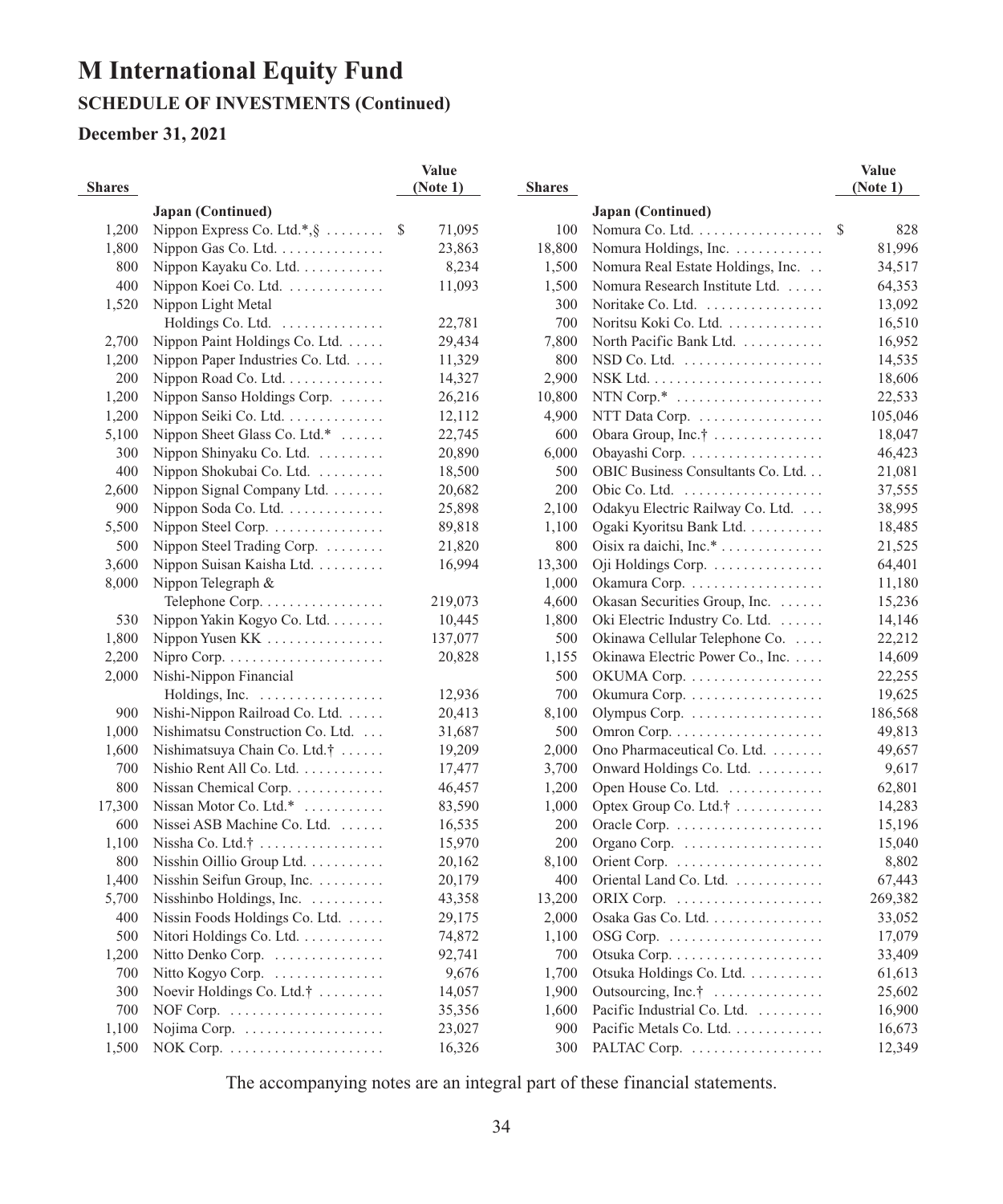## **December 31, 2021**

|               |                                                                 | Value       |               |                                                         | Value        |  |
|---------------|-----------------------------------------------------------------|-------------|---------------|---------------------------------------------------------|--------------|--|
| <b>Shares</b> |                                                                 | (Note 1)    | <b>Shares</b> |                                                         | (Note 1)     |  |
|               | Japan (Continued)                                               |             |               | Japan (Continued)                                       |              |  |
| 3,600         | Pan Pacific International Holdings                              |             | 3,000         | San-In Godo Bank Ltd.                                   | 16,900<br>\$ |  |
|               | Corp. $\ldots \ldots \ldots \ldots \ldots \ldots \ldots \ldots$ | 49,667<br>S | 1,200         | Sangetsu Corp.                                          | 16,931       |  |
| 28,200        | Panasonic Corp.                                                 | 310,119     | 600           | Sanken Electric Co. Ltd.                                | 32,913       |  |
| 700           | Paramount Bed Holdings Co. Ltd.                                 | 11,873      | 1,300         | Sanki Engineering Co. Ltd.                              | 16,263       |  |
| 1,500         | Park24 Co. Ltd.                                                 | 20,551      | 600           | Sankyo Co. Ltd.                                         | 15,549       |  |
| 3,900         | Penta-Ocean Construction Co. Ltd.                               | 22,038      | 500           | Sankyu, Inc. $\dots \dots \dots \dots \dots \dots$      | 20,734       |  |
| 800           | PeptiDream, Inc.*                                               | 17,700      | 2,200         | Santen Pharmaceutical Co. Ltd.                          | 26,910       |  |
| 1,300         | Persol Holdings Co. Ltd.                                        | 37,747      | 2,300         | Sanwa Holdings Corp.                                    | 24,534       |  |
| 2,200         |                                                                 | 42,038      | 500           | Sanyo Chemical Industries Ltd.                          | 23,211       |  |
| 500           | $Pilot Corp. \ldots \ldots \ldots \ldots \ldots \ldots \ldots$  | 19,125      | 300           | Sanyo Denki Co. Ltd.                                    | 15,726       |  |
| 1,100         | Piolax, Inc. $\ldots \ldots \ldots \ldots \ldots \ldots$        | 16,811      | 1,200         | Sapporo Holdings Ltd. $\dagger$                         | 22,773       |  |
| 900           | Pola Orbis Holdings, Inc. $\dots$                               | 14,999      | 900           | Sato Holdings Corp.                                     | 17,221       |  |
| 2,500         | Press Kogyo Co. Ltd.                                            | 8,476       | 400           | Sawai Group Holdings Co. Ltd.                           | 15,283       |  |
| 600           | Pressance Corp.                                                 | 10,928      | 2,800         | SBI Holdings, Inc. $\dots \dots \dots \dots$            | 76,311       |  |
| 2,100         | Prestige International, Inc.                                    | 12,195      | 300           | SCREEN Holdings Co. Ltd.                                | 32,261       |  |
| 1,100         | Prima Meat Packers Ltd.                                         | 23,754      | 600           | $SCSK Corp.$                                            | 11,939       |  |
| 1,000         |                                                                 | 11,936      | 1,300         | Secom Co. Ltd.                                          | 90,253       |  |
| 1,300         | Qol Holdings Co. Ltd.                                           | 15,822      | 2,100         | Sega Sammy Holdings, Inc.                               | 32,989       |  |
| 900           | Raito Kogyo Co. Ltd.                                            | 15,499      | 3,000         | Seibu Holdings, Inc.*                                   | 28,062       |  |
| 3,300         | Rakuten Group, Inc.†                                            | 33,106      | 1,000         | Seikagaku Corp.                                         | 8,180        |  |
| 7,700         | Recruit Holdings Co. Ltd.                                       | 466,699     | 4,500         | Seiko Epson Corp.                                       | 81,018       |  |
| 1,200         |                                                                 | 10,171      | 700           | Seiko Holdings Corp.                                    | 13,649       |  |
| 900           | Relo Group, Inc. $\dots \dots \dots \dots \dots$                | 16,266      | 1,600         | Seino Holdings Co. Ltd.                                 | 16,204       |  |
| 6,700         | Renesas Electronics Corp.*                                      | 82,884      | 1,400         | Seiren Co. Ltd.                                         | 30,634       |  |
| 2,800         | Rengo Co. Ltd. $\dots\dots\dots\dots\dots\dots$                 | 21,177      | 4,200         | Sekisui Chemical Co. Ltd.                               | 70,176       |  |
| 500           | RENOVA, Inc.*                                                   | 9,050       | 3,700         | Sekisui House Ltd.                                      | 79,417       |  |
| 10,600        | Resona Holdings, Inc.                                           | 41,228      | 8,500         | Senshu Ikeda Holdings, Inc.                             | 12,562       |  |
| 1,100         | Resorttrust, Inc.                                               | 17,968      | 600           |                                                         | 17,395       |  |
| 5,100         | Ricoh Co. Ltd. $\dots \dots \dots \dots \dots \dots$            | 47,484      | 6,900         | Seven $&$ i Holdings Co. Ltd.                           | 303,281      |  |
| 400           | Ricoh Leasing Co. Ltd. $\dots \dots \dots$                      | 13,423      | 7,000         | Seven Bank Ltd.                                         | 14,483       |  |
| 400           |                                                                 | 36,095      | 1,800         | SG Holdings Co. Ltd.                                    | 42,140       |  |
| 4,000         | Riso Kyoiku Co. Ltd.                                            | 13,666      | 1,900         | Sharp Corp. $\dots \dots \dots \dots \dots \dots \dots$ | 21,820       |  |
| 100           |                                                                 | 9,102       | 600           |                                                         | 15,596       |  |
| 700           | Rohto Pharmaceutical Co. Ltd.                                   | 21,147      | 1,000         | Shiga Bank Ltd.                                         | 17,987       |  |
| 300           |                                                                 | 10,250      | 900           | Shikoku Chemicals Corp.                                 | 11,040       |  |
| 300           | Rorze Corp. $\dots \dots \dots \dots \dots \dots \dots$         | 32,365      | 1,700         | Shikoku Electric Power Co., Inc.                        | 11,971       |  |
| 500           |                                                                 | 4,764       | 900           | Shima Seiki Manufacturing Ltd.                          | 15,453       |  |
| 2,000         | Ryohin Keikaku Co. Ltd.                                         | 30,496      | 1,000         | Shimadzu Corp.                                          | 42,206       |  |
| 200           |                                                                 | 3,952       | 200           | Shimamura Co. Ltd.                                      | 16,796       |  |
|               | Ryosan Co. Ltd.                                                 |             |               |                                                         |              |  |
| 600           |                                                                 | 18,152      | 300           | Shimano, Inc. $\dots \dots \dots \dots \dots \dots$     | 79,962       |  |
| 1,300         | Sakata INX Corp.†                                               | 11,234      | 3,500         |                                                         | 21,694       |  |
| 2,700         |                                                                 | 14,834      | 1,600         | Shin-Etsu Chemical Co. Ltd.                             | 277,076      |  |
| 1,800         | $SAMTY$ Co. Ltd. $\ldots \ldots \ldots \ldots$                  | 34,379      | 2,000         | Shin-Etsu Polymer Co. Ltd.                              | 19,247       |  |
| 300           | San-A Co. Ltd. $\dots\dots\dots\dots\dots\dots\dots$            | 10,902      | 1,100         | Shinko Electric Industries Co. Ltd.                     | 52,499       |  |
| 2,100         | San-Ai Oil Co. Ltd.                                             | 24,372      | 1,700         | Shinmaywa Industries Ltd.                               | 12,931       |  |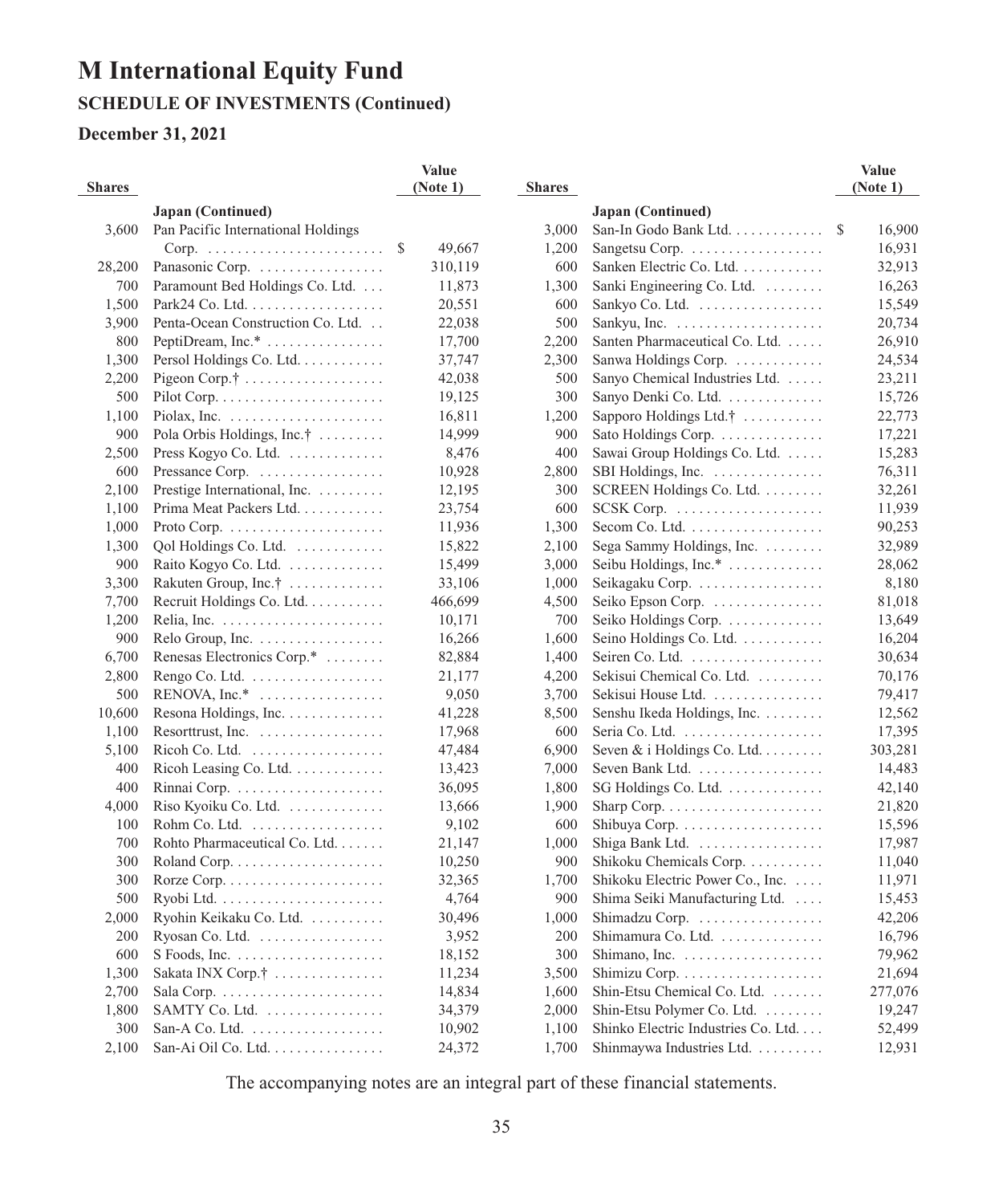# **M International Equity Fund SCHEDULE OF INVESTMENTS (Continued)**

#### **December 31, 2021**

|               |                                                                    | Value        |               |                                                             | Value        |
|---------------|--------------------------------------------------------------------|--------------|---------------|-------------------------------------------------------------|--------------|
| <b>Shares</b> |                                                                    | (Note 1)     | <b>Shares</b> |                                                             | (Note 1)     |
|               | Japan (Continued)                                                  |              |               | <b>Japan</b> (Continued)                                    |              |
| 1,000         | Shionogi & Co. Ltd.                                                | 70,634<br>\$ | 900           | Sumitomo Osaka Cement Co. Ltd.                              | 27,658<br>S. |
| 1,200         | Ship Healthcare Holdings, Inc.                                     | 27,958       | 2,400         | Sumitomo Realty &                                           |              |
| 600           | Shiseido Co. Ltd.                                                  | 33,456       |               | Development Co. Ltd. $\dots\dots\dots\dots$                 | 70,583       |
| 4,800         | Shizuoka Bank Ltd.†                                                | 34,301       | 3,700         | Sumitomo Rubber Industries Ltd.†                            | 37,698       |
| 2.800         | Shizuoka Gas Co. Ltd.                                              | 23,976       | 400           | Sumitomo Seika Chemicals Co. Ltd.                           | 10,902       |
| 300           | SHO-BOND Holdings Co. Ltd.                                         | 13,483       | 900           | Sumitomo Warehouse Co. Ltd.                                 | 15,194       |
| 300           |                                                                    | 11,814       | 2,600         | Sun Frontier Fudousan Co. Ltd.                              | 22,671       |
| 3,000         | Showa Denko KK†                                                    | 62,984       | 700           | Sundrug Co. Ltd. $\dots\dots\dots\dots\dots$                | 18,287       |
| 1,000         | Siix Corp. <sup>†</sup>                                            | 12,310       | 1,100         | Suntory Beverage & Food Ltd.                                | 39,781       |
| 1,100         | Sinfonia Technology Co. Ltd. $\dots$                               | 12,546       | 400           | Suzuken Co. Ltd.                                            | 11,545       |
| 3,900         | SKY Perfect JSAT Holdings, Inc.                                    | 14,240       | 2,700         | Suzuki Motor Corp.                                          | 103,958      |
| 2,600         | Skylark Holdings Co. Ltd.†                                         | 34,153       | 900           | $Systems Corp. \ldots \ldots \ldots \ldots \ldots$          | 121,664      |
| 200           | SMC Corp. $\dots \dots \dots \dots \dots \dots \dots$              | 134,904      | 6,800         |                                                             | 25,419       |
| 1,300         | SMS Co. Ltd. $\dots\dots\dots\dots\dots\dots\dots$                 | 51,195       | 800           | T Hasegawa Co. Ltd.                                         | 18,806       |
| 2,700         | Sodick Co. Ltd. $\dagger$                                          | 19,224       | 2,400         | $T&D$ Holdings, Inc. $\ldots \ldots \ldots \ldots$          | 30,712       |
| 11,900        | SoftBank Corp.                                                     | 150,470      | 700           | Tachi-S Co. Ltd. $\dots \dots \dots \dots \dots$            | 7,692        |
| 17,800        | SoftBank Group Corp.                                               | 840,869      | 2.200         | Tadano Ltd. $\ldots \ldots \ldots \ldots \ldots \ldots$     | 21,191       |
| 500           | Sohgo Security Services Co. Ltd.                                   | 19,864       | 1,800         | Taiheiyo Cement Corp.                                       | 35,568       |
| 1,560         | Sojitz Corp. $\dots \dots \dots \dots \dots \dots \dots$           | 23,435       | 2,500         |                                                             | 75,958       |
| 900           |                                                                    | 9,663        | 600           | Taisho Pharmaceutical                                       |              |
| 2,000         | Sompo Holdings, Inc. $\dots \dots \dots$                           | 84,482       |               | Holdings Co. Ltd.                                           | 27,593       |
| 8,500         | Sony Group Corp.                                                   | 1,069,612    | 600           | Taiyo Holdings Co. Ltd.                                     | 18,152       |
| 800           | Sotetsu Holdings, Inc.                                             | 14,647       | 1,600         | Taiyo Yuden Co. Ltd.                                        | 92,080       |
| 400           | Square Enix Holdings Co. Ltd.                                      | 20,516       | 1,300         | Takara Holdings, Inc.                                       | 13,799       |
| 800           | Stanley Electric Co. Ltd.                                          | 20,023       | 1,600         | Takashimaya Co. Ltd.                                        | 14,883       |
| 1,600         | Star Micronics Co. Ltd.                                            | 21,546       | 18,700        | Takeda Pharmaceutical Co. Ltd.                              | 509,970      |
| 800           | Starts Corp., Inc.                                                 | 17,463       | 1,200         | Takeuchi Manufacturing Co. Ltd.                             | 28,469       |
| 6,000         |                                                                    | 107,294      | 700           | Takuma Co. Ltd.                                             | 8,672        |
| 200           | Sugi Holdings Co. Ltd.                                             | 12,119       | 2,100         | Tamura Corp.†                                               | 12,213       |
| 3,600         | SUMCO $Corp.$ † $\dots\dots\dots\dots\dots\dots$                   | 73,515       | 4,200         |                                                             | 163,940      |
| 18,100        | Sumitomo Chemical Co. Ltd.                                         | 85,284       | 1,800         | TechnoPro Holdings, Inc.                                    | 54,612       |
| 5,400         | Sumitomo Corp.                                                     | 79,829       | 4,200         |                                                             | 51,665       |
| 1,500         | Sumitomo Dainippon                                                 |              | 400           |                                                             | 6,231        |
|               | Pharma Co. Ltd.                                                    | 17,278       | 3,300         |                                                             | 139,425      |
| 7,000         | Sumitomo Electric Industries Ltd.                                  | 91,250       | 1,300         |                                                             | 31,339       |
| 1,600         | Sumitomo Forestry Co. Ltd.                                         | 30,962       | 1,200         |                                                             | 35,730       |
| 1,700         | Sumitomo Heavy Industries Ltd.                                     |              | 200           | TIS, Inc. $\dots \dots \dots \dots \dots \dots \dots \dots$ | 6,007        |
|               |                                                                    | 41,218       |               | TKC Corp. $\dots\dots\dots\dots\dots\dots\dots\dots\dots$   |              |
| 1,100         | Sumitomo Metal Mining Co. Ltd.<br>Sumitomo Mitsui Construction Co. | 41,598       | 3,100         | Toagosei Co. Ltd. $\dots\dots\dots\dots\dots$               | 31,154       |
| 3,600         |                                                                    |              | 1,500         | Tobu Railway Co. Ltd.                                       | 34,191       |
|               |                                                                    | 13,395       | 2,200         | Tocalo Co. Ltd.                                             | 28,210       |
| 5,600         | Sumitomo Mitsui Financial                                          |              | 3,500         |                                                             | 22,151       |
|               | Group, Inc. $\dots \dots \dots \dots \dots \dots \dots$            | 191,957      | 600           | Toho Co. Ltd. $\dots\dots\dots\dots\dots\dots\dots$         | 25,689       |
| 1,900         | Sumitomo Mitsui Trust                                              |              | 500           | Toho Gas Co. Ltd. $\dots \dots \dots \dots$                 | 12,731       |
|               | Holdings, Inc. $\dots \dots \dots \dots \dots$                     | 63,476       | 1,500         | Toho Holdings Co. Ltd.                                      | 22,885       |
|               |                                                                    |              | 3,300         | Tohoku Electric Power Co., Inc.                             | 23,410       |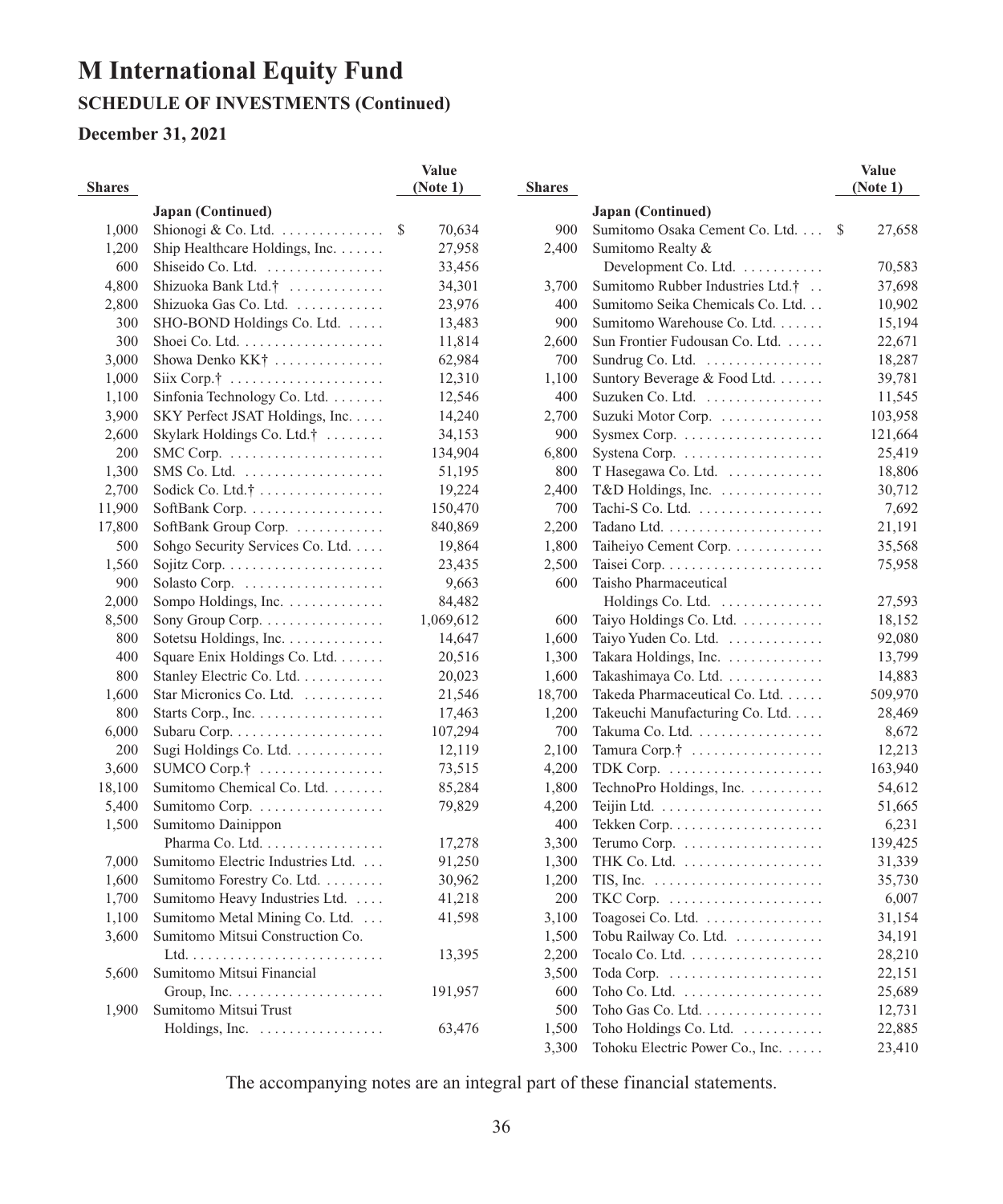# **M International Equity Fund SCHEDULE OF INVESTMENTS (Continued)**

#### **December 31, 2021**

|               |                                                         | Value                   |               |                                                               | Value        |
|---------------|---------------------------------------------------------|-------------------------|---------------|---------------------------------------------------------------|--------------|
| <b>Shares</b> |                                                         | (Note 1)                | <b>Shares</b> |                                                               | (Note 1)     |
|               | Japan (Continued)                                       |                         |               | <b>Japan</b> (Continued)                                      |              |
| 3,600         | Tokai Carbon Co. Ltd.† $\ldots$                         | 37,806<br><sup>\$</sup> | 700           | Toyota Industries Corp.                                       | \$<br>55,925 |
| 1,300         | TOKAI Holdings Corp.                                    | 9,821                   | 101,500       | Toyota Motor Corp.                                            | 1,857,848    |
| 1,300         | Tokai Rika Co. Ltd.                                     | 17,495                  | 1,900         | Toyota Tsusho Corp.                                           | 87,542       |
| 4,800         | Tokai Tokyo Financial                                   |                         | 600           |                                                               | 7,438        |
|               | Holdings, Inc.                                          | 16,483                  | 1,200         | Trend Micro, Inc. $\dots \dots \dots \dots$                   | 66,661       |
| 200           | Token Corp. $\dots \dots \dots \dots \dots \dots \dots$ | 16,431                  | 800           | Tri Chemical Laboratories, Inc.                               | 25,350       |
| 3,800         | Tokio Marine Holdings, Inc.                             | 211,159                 | 300           | Trusco Nakayama Corp.                                         | 7,122        |
| 1,100         | Tokuyama Corp.                                          | 17,481                  | 1,600         | $TS$ Tech Co. Ltd. $\dots \dots \dots \dots \dots \dots$      | 19,668       |
| 700           | Tokyo Century Corp.                                     | 33,956                  | 600           | Tsubakimoto Chain Co.                                         | 16,483       |
| 17,400        | Tokyo Electric Power Co.                                |                         | 1,900         | Tsugami Corp.                                                 | 29,021       |
|               | Holdings, Inc.*                                         | 44,926                  | 700           |                                                               | 19,930       |
| 1,100         | Tokyo Electron Ltd.                                     | 633,817                 | 200           | Tsuruha Holdings, Inc. $\dots \dots \dots$                    | 19,195       |
| 2,400         | Tokyo Gas Co. Ltd. $\dots \dots \dots \dots$            | 43,022                  | 700           | TV Asahi Holdings Corp.                                       | 8,720        |
| 1,400         | Tokyo Kiraboshi Financial                               |                         | 1,000         | UACJ $Corp.* \ldots \ldots \ldots \ldots \ldots \ldots$       | 23,116       |
|               |                                                         | 18,475                  | 2,000         | Ube Industries Ltd.                                           | 34,739       |
| 500           | Tokyo Ohka Kogyo Co. Ltd.                               | 29,558                  | 500           | Ulvac, Inc. $\dots \dots \dots \dots \dots \dots \dots \dots$ | 31,296       |
| 800           | Tokyo Seimitsu Co. Ltd.                                 | 35,469                  | 1,500         | Unicharm Corp.                                                | 65,187       |
| 2,000         | Tokyo Steel Manufacturing Co.                           |                         | 800           | Unipres Corp. $\dots \dots \dots \dots \dots \dots$           | 5,592        |
|               |                                                         | 23,942                  | 1,100         | United Super Markets                                          |              |
| 2,700         | Tokyo Tatemono Co. Ltd.                                 | 39,433                  |               | Holdings, Inc.                                                | 10,108       |
| 400           | Tokyotokeiba Co. Ltd. $\dagger$                         | 14,831                  | 2,000         |                                                               | 33,209       |
| 1,700         | Tokyu Construction Co. Ltd.                             | 9,843                   | 1,300         | USS Co. Ltd. $\dots\dots\dots\dots\dots\dots\dots\dots$       | 20,297       |
| 3,000         | Tokyu Corp. $\dots \dots \dots \dots \dots \dots$       | 39,850                  | 600           | UT Group Co. Ltd.                                             | 22,559       |
| 9,700         | Tokyu Fudosan Holdings Corp.                            | 54,222                  | 400           | V Technology Co. Ltd.                                         | 12,501       |
| 5,300         | TOMONY Holdings, Inc.                                   | 14,606                  | 1,200         | Valor Holdings Co. Ltd. $\dots\dots\dots$                     | 22,387       |
| 1,900         | Tomy Co. Ltd. $\dots \dots \dots \dots \dots \dots$     | 18,153                  | 1,000         |                                                               | 23,576       |
| 500           | Topcon Corp. $\dots \dots \dots \dots \dots \dots$      | 7,211                   | 1,400         | Vital KSK Holdings, Inc.                                      | 9,822        |
| 1,500         | TOPPAN, Inc. $\dots\dots\dots\dots\dots\dots\dots$      | 28,114                  | 3,800         | VT Holdings Co. Ltd.                                          | 15,427       |
| 1,100         | Topre Corp. $\dots \dots \dots \dots \dots \dots \dots$ | 11,389                  | 800           | Wacoal Holdings Corp.                                         | 14,848       |
| 500           | Topy Industries Ltd.                                    | 4,847                   | 3,000         | Wacom Co. Ltd. $\dots\dots\dots\dots\dots\dots$               | 23,889       |
| 14,600        | Toray Industries, Inc.                                  | 86,536                  | 800           | Welcia Holdings Co. Ltd.                                      | 24,967       |
| 1,100         | Toridoll Holdings Corp.                                 | 23,773                  | 500           | West Holdings Corp.                                           | 24,907       |
| 1,300         |                                                         | 11,414                  | 1,000         | West Japan Railway Co.                                        | 41,815       |
| 1,800         | Toshiba Corp. $\dots \dots \dots \dots \dots \dots$     | 74,015                  | 300           | Workman Co. Ltd.†                                             | 14,344       |
| 500           | Toshiba TEC Corp.                                       | 20,451                  | 1,000         | Xebio Holdings Co. Ltd.                                       | 8,015        |
| 3,600         | $Tosoh Corp.$                                           | 53,391                  | 400           | Yakult Honsha Co. Ltd.                                        | 20,864       |
| 600           |                                                         | 27,593                  | 9,500         | Yamada Holdings Co. Ltd.                                      | 32,457       |
| 900           | Towa Pharmaceutical Co. Ltd.                            | 22,408                  | 2,100         | Yamaguchi Financial Group, Inc.                               | 12,286       |
| 3,100         | Toyo Construction Co. Ltd.                              | 15,658                  | 500           |                                                               | 24,646       |
| 500           | Toyo Ink SC Holdings Co. Ltd.                           | 8,367                   | 4,200         | Yamaha Motor Co. Ltd.†                                        | 100,737      |
| 1,000         | Toyo Seikan Group Holdings Ltd.                         | 11,936                  | 2,400         | Yamato Holdings Co. Ltd.                                      | 56,396       |
| 800           | Toyo Suisan Kaisha Ltd.                                 | 33,904                  | 900           | Yamato Kogyo Co. Ltd.                                         | 29,145       |
| 1,600         | Toyo Tire Corp. $\dots \dots \dots \dots \dots \dots$   | 24,954                  | 1,200         | Yamazaki Baking Co. Ltd.†                                     | 15,940       |
| 2,500         | Toyobo Co. Ltd.                                         | 27,297                  | 400           | Yaoko Co. Ltd. $\dots\dots\dots\dots\dots\dots$               | 24,307       |
| 1,600         | Toyoda Gosei Co. Ltd.                                   | 34,801                  | 500           | Yaskawa Electric Corp.                                        | 24,515       |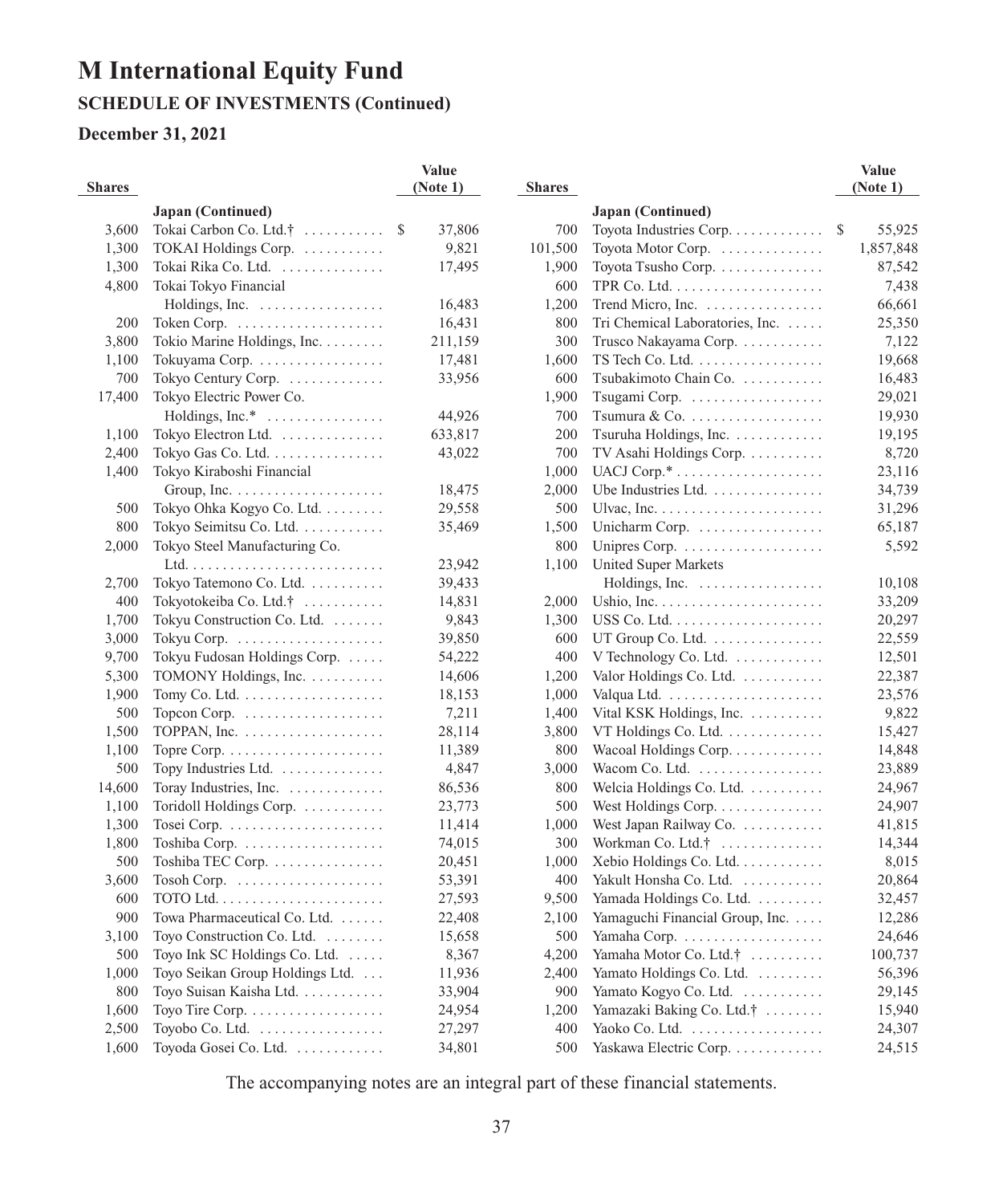### **SCHEDULE OF INVESTMENTS (Continued)**

#### **December 31, 2021**

|               |                                                       | Value        |
|---------------|-------------------------------------------------------|--------------|
| <b>Shares</b> |                                                       | (Note 1)     |
|               | Japan (Continued)                                     |              |
| 1,200         | Yellow Hat Ltd.                                       | \$<br>17,244 |
| 600           | Yokogawa Bridge Holdings Corp.                        | 11,454       |
| 2,000         | Yokogawa Electric Corp.                               | 36,060       |
| 2,100         | Yokohama Rubber Co. Ltd.†                             | 33,646       |
| 2,500         | Yokorei Co. Ltd.                                      | 18,147       |
| 1,100         | Yoshinoya Holdings Co. Ltd.                           | 22,195       |
| 10,500        | $Z$ Holdings Corp. $\dots \dots \dots \dots$          | 60,921       |
| 700           | Zenkoku Hosho Co. Ltd.                                | 30,488       |
| 900           | Zensho Holdings Co. Ltd.                              | 21,156       |
| 2,300         | Zeon Corp. $\dots\dots\dots\dots\dots\dots\dots\dots$ | 26,533       |
| 600           | ZOZO, Inc. $\dots \dots \dots \dots \dots \dots$      | 18,726       |
|               |                                                       | 36,842,689   |
|               | Netherlands-2.6%                                      |              |
| 1,275         | Aalberts NV<br>.                                      | 84,569       |
| 2,824         | ABN AMRO Bank NV, CVA#                                | 41,527       |
| 722           | Accell Group NV <sup>*</sup>                          | 39,456       |
| 78            | Adyen $NV^*,\#$                                       | 205,268      |
| 14,340        | Aegon NV                                              | 71,720       |
| 1,266         | Akzo Nobel NV                                         | 139,089      |
| 95            | Alfen Beheer BV#,*                                    | 9,545        |
| 580           | AMG Advanced Metallurgical                            |              |
|               | Group NV                                              | 18,608       |
| 576           | Amsterdam Commodities NV*                             | 16,329       |
| 889           | $APERAM SA$                                           | 48,218       |
| 2,093         |                                                       | 100,891      |
| 5,174         | ArcelorMittal SA                                      | 165,791      |
| 802           | ASM International NV                                  | 354,913      |
| 2,066         | ASML Holding NV                                       | 1,662,258    |
| 129           | ASML Holding NV, ADR                                  | 102,702      |
| 2,865         | ASR Nederland NV                                      | 132,103      |
| 894           | Basic-Fit NV#,*,†                                     | 42,748       |
| 1,008         | BE Semiconductor Industries NV                        | 86,094       |
| 1,770         | Boskalis Westminster                                  | 51,628       |
| 1,415         | Coca-Cola European Partners PLC                       | 79,067       |
| 988           | Corbion NV                                            | 46,613       |
| 691           | Flow Traders#                                         | 25,332       |
| 2,215         | Fugro $NV^*, \dagger$                                 | 17,362       |
| 2,032         | Heineken NV                                           | 228,706      |
| 561           | $IMCD$ NV $\ldots \ldots \ldots \ldots \ldots \ldots$ | 124,355      |
| 16,312        | $ING$ Groep $NV$                                      | 227,349      |
| 2,027         | Intertrust $NV^*,\#$                                  | 45,232       |
| 339           | JDE Peet's $N V_1^{\dagger}$                          | 10,459       |
| 12,095        | Koninklijke Ahold Delhaize NV                         | 414,964      |
| 7,677         | Koninklijke BAM Groep NV*                             | 23,511       |

| <b>Shares</b> |                                                      | Value<br>(Note 1) |
|---------------|------------------------------------------------------|-------------------|
|               | <b>Netherlands (Continued)</b>                       |                   |
| 824           | Koninklijke DSM NV                                   | \$<br>185,748     |
| 56,357        | Koninklijke KPN NV                                   | 175,163           |
| 3,491         | Koninklijke Philips NV                               | 130,225           |
| 899           | Koninklijke Vopak NV                                 | 31,524            |
| 1,600         | $NN$ Group $NV$                                      | 86,726            |
| 1,110         |                                                      | 29,091            |
| 4,749         | Ordina NV                                            | 22,168            |
| 11,571        | PostNL NV $\dots\dots\dots\dots\dots\dots\dots\dots$ | 50,415            |
| 2,746         |                                                      | 229,878           |
| 1,606         |                                                      | 109,779           |
| 3,497         | SBM Offshore NV                                      | 52,136            |
| 2,451         | Signify $N V#$                                       | 113,795           |
| 839           | Sligro Food Group NV*                                | 20,346            |
| 1,271         | TKH Group NV                                         | 80,310            |
| 1,381         | TomTom $NV^*, \dagger$                               | 14,323            |
| 2,749         | Universal Music Group NV                             | 77,555            |
| 388           | Van Lanschot Kempen NV                               | 9,718             |
| 2,640         | Wolters Kluwer NV                                    | 311,384           |
|               |                                                      | 6,346,691         |
|               | New Zealand-0.3%                                     |                   |
| 5,589         | a2 Milk Co. Ltd.*                                    | 22,699            |
| 15,320        | Air New Zealand Ltd.*, $\dagger$                     | 15,844            |
| 11,578        | Arvida Group Ltd.†                                   | 15,622            |
| 3,965         | Auckland International                               |                   |
|               | Airport Ltd.*                                        | 20,910            |
| 7,155         |                                                      | 35,136            |
| 5,950         | Contact Energy Ltd.                                  | 33,009            |
| 1,680         | EBOS Group Ltd.                                      | 47,406            |
| 2,488         | Fisher & Paykel Healthcare                           |                   |
|               |                                                      | 55,824            |
| 3,726         | Fletcher Building Ltd.                               | 18,706            |
| 3,759         | Freightways Ltd.                                     | 33,083            |
| 4,572         | Genesis Energy Ltd.                                  | 8,956             |
| 12,176        | Heartland Group Holdings Ltd.†                       | 21,015            |
| 13,666        |                                                      | 74,879            |
| 7,008         | Kathmandu Holdings Ltd.                              | 7,296             |
| 1,307         | Mainfreight Ltd.                                     | 84,056            |
| 5,888         | Meridian Energy Ltd.                                 | 19,558            |
| 11,637        | Oceania Healthcare Ltd.                              | 10,680            |
| 1,991         | Port of Tauranga Ltd.                                | 9,095             |
| 8,615         | Pushpay Holdings Ltd.*,†                             | 7,789             |
| 684           | <b>Restaurant Brands</b>                             |                   |
|               | New Zealand Ltd.*<br>.                               | 6,465             |
| 1,854         | Ryman Healthcare Ltd.                                | 15,555            |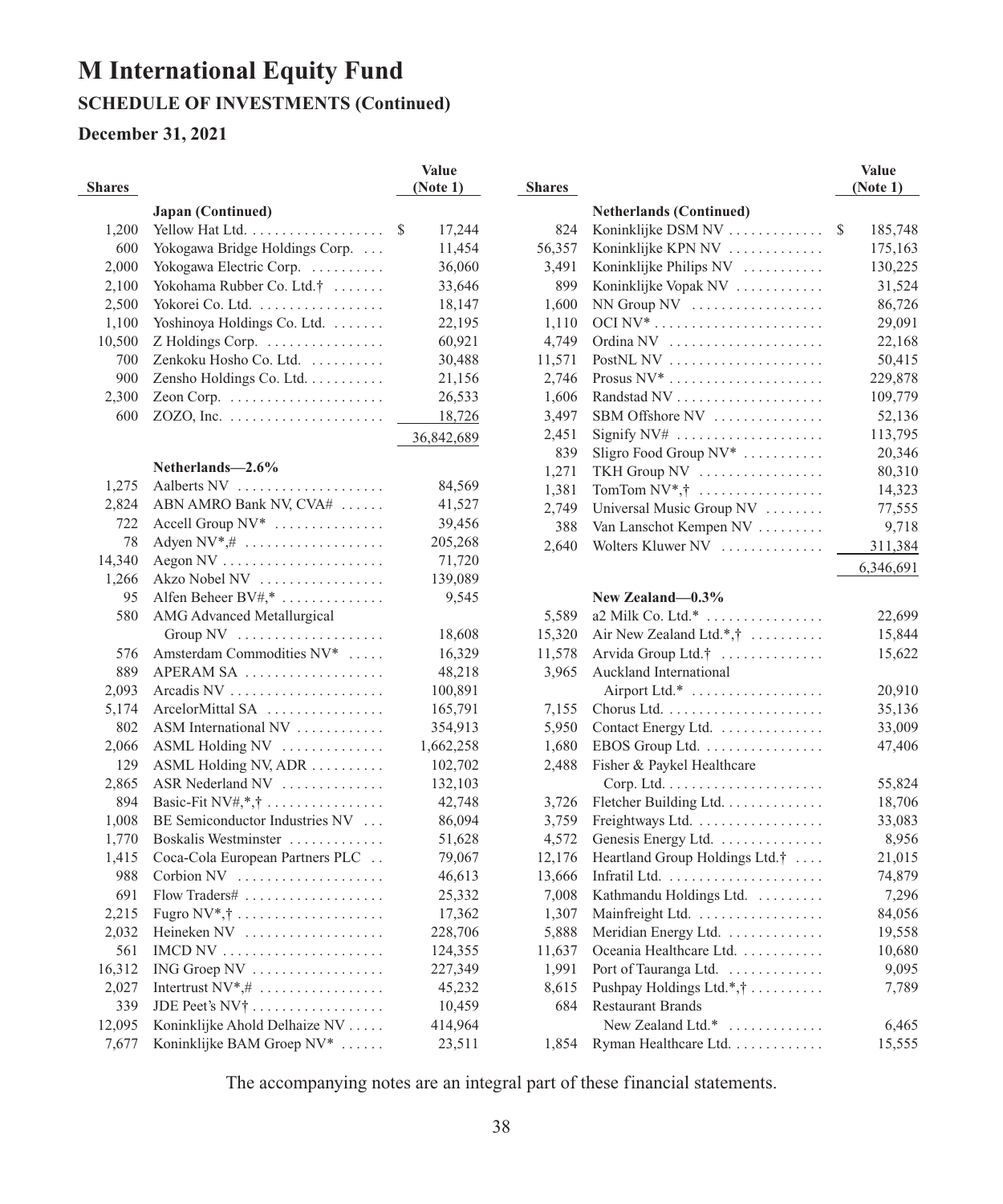### **SCHEDULE OF INVESTMENTS (Continued)**

### **December 31, 2021**

| <b>Shares</b> |                                                                | Value<br>(Note 1) |
|---------------|----------------------------------------------------------------|-------------------|
|               |                                                                |                   |
|               | <b>New Zealand (Continued)</b><br><b>SKYCITY</b> Entertainment |                   |
| 9,536         |                                                                | \$                |
| 15,590        | Spark New Zealand Ltd.                                         | 20,377<br>48,263  |
| 4,050         | Summerset Group Holdings Ltd.                                  | 37,946            |
| 6,133         | $Z$ Energy Ltd. $\dots \dots \dots \dots \dots \dots$          | 14,912            |
|               |                                                                |                   |
|               |                                                                | 685,081           |
|               | Norway— $0.6\%$                                                |                   |
| 21,108        | ABG Sundal Collier Holding ASA                                 | 22,123            |
| 785           | Adevinta ASA*                                                  | 10,456            |
| 751           | Aker BP ASA                                                    | 23,161            |
| 4,348         | Aker Solutions ASA*                                            | 11,543            |
| 593           | Atea ASA* $\dots\dots\dots\dots\dots\dots\dots$                | 11,043            |
| 629           | Atlantic Sapphire ASA*,†                                       | 3,018             |
| 2,299         | Austevoll Seafood ASA                                          | 27,776            |
| 11,411        | B2Holding ASA                                                  | 13,424            |
| 438           | Bakkafrost P/F                                                 | 29,026            |
| 480           | Bonheur ASA                                                    | 19,349            |
| 1,580         | Borregaard ASA                                                 | 39,830            |
| 1,094         | BW Energy Ltd.*                                                | 2,497             |
| 6,229         | BW LPG Ltd.# $\dots\dots\dots\dots\dots\dots\dots$             | 35,401            |
| 5,362         | BW Offshore Ltd.                                               | 16,196            |
| 968           | Crayon Group Holding ASA#,*<br>.                               | 20,115            |
| 4.966         | DNB Bank ASA                                                   | 113,908           |
| 12,792        |                                                                | 15,187            |
| 6,672         | Elkem ASA#                                                     | 22,592            |
| 12,646        |                                                                | 338,747           |
| 4,440         | Europris ASA#                                                  | 35,544            |
| 1,329         | FLEX LNG Ltd.                                                  | 29,729            |
| 1,401         | Gjensidige Forsikring ASA                                      | 34,045            |
| 768           | Grieg Seafood ASA*,†                                           | 7,247             |
| 2,196         | Mowi ASA                                                       | 52,041            |
| 864           | Nordic Semiconductor ASA*                                      | 29,197            |
| 13,327        | Norsk Hydro ASA                                                | 105,205           |
| 5,186         | Odfjell Drilling Ltd.*                                         | 11,895            |
| 4,229         | Orkla ASA                                                      | 42,431            |
| 10,139        | $PGS ASA*$                                                     | 4,225             |
| 1,686         | Protector Forsikring ASA                                       | 20,753            |
| 397           | Salmar ASA                                                     | 27,409            |
| 1,776         | Sbanken $ASA#$                                                 | 18,896            |
| 1,104         | Scatec ASA#                                                    | 19,149            |
| 614           | Schibsted ASA, Class A                                         | 23,712            |
| 404           | Schibsted ASA, Class B                                         | 13,625            |
| 1,199         | SpareBank 1 SR-Bank ASA                                        | 18,135            |
| 3,149         | Storebrand ASA                                                 | 31,653            |

| <b>Shares</b> |                                                              | Value<br>(Note 1) |
|---------------|--------------------------------------------------------------|-------------------|
|               | <b>Norway (Continued)</b>                                    |                   |
| 2,103         |                                                              | \$<br>15,087      |
| 4,815         | $Telenor ASA$                                                | 75,780            |
| 1,294         | $TGS$ ASA $\ldots \ldots \ldots \ldots \ldots \ldots \ldots$ | 12,428            |
| 888           | TOMRA Systems ASA                                            | 63,626            |
| 1,273         | Veidekke ASA                                                 | 19,139            |
| 2,083         | Wallenius Wilhelmsen ASA*                                    | 11,968            |
| 1,410         | Yara International ASA                                       | 71,248            |
|               |                                                              | 1,569,559         |
|               | Portugal-0.2%                                                |                   |
| 3,185         | Altri SGPS SA†                                               | 20,343            |
| 2,841         | CTT-Correios de Portugal SA                                  | 14,733            |
| 1,808         | EDP Renovaveis SA                                            | 45,079            |
| 18,638        | Energias de Portugal SA                                      | 102,532           |
| 6,892         | Galp Energia SGPS SA                                         | 66,852            |
| 57            | Greenvolt-Energias Renovaveis SA*                            | 412               |
| 1,861         | Jeronimo Martins SGPS SA†                                    | 42,587            |
| 5,953         | Navigator Co. SA <sup>†</sup>                                | 22,705            |
| 3,482         | $NOS SGPS SA+$                                               | 13,518            |
| 10,709        | Redes Energeticas Nacionais                                  |                   |
|               | $SGPS SA$                                                    | 31,029            |
| 20,529        | Sonae SGPS SA                                                | 23,442            |
|               |                                                              | 383,232           |
|               | Singapore-0.6%                                               |                   |
| 23,500        | Ascendas India Trust                                         | 24,763            |
| 14,400        | Capitaland Investment Ltd.*                                  | 36,438            |
| 3,400         | City Developments Ltd.                                       | 17,182            |
| 23,400        | ComfortDelGro Corp. Ltd.                                     | 24,310            |
| 3,900         | Dairy Farm International                                     |                   |
|               | Holdings Ltd.                                                | 11,154            |
| 10,322        | DBS Group Holdings Ltd.                                      | 250,161           |
| 18,300        | First Resources Ltd.                                         | 20,505            |
| 35,400        | Genting Singapore Ltd.                                       | 20,358            |
| 132,400       | Golden Agri-Resources Ltd.                                   | 24,071            |
| 800           | Great Eastern Holdings Ltd.                                  | 11,962            |
| 11,200        | GuocoLand Ltd.                                               | 12,550            |
| 1,300         | Haw Par Corp. Ltd.                                           | 10,949            |
| 5,500         | Hongkong Land Holdings Ltd.                                  | 28,600            |
| 1,900         | iFAST Corp. Ltd.                                             | 11,843            |
| 1,000         | Jardine Cycle & Carriage Ltd.                                | 15,286            |
| 9,600         | Keppel Corp. Ltd.                                            | 36,474            |
| 57,577        | Keppel Infrastructure Trust                                  | 23,286            |
| 14,800        | NetLink NBN Trust                                            | 10,983            |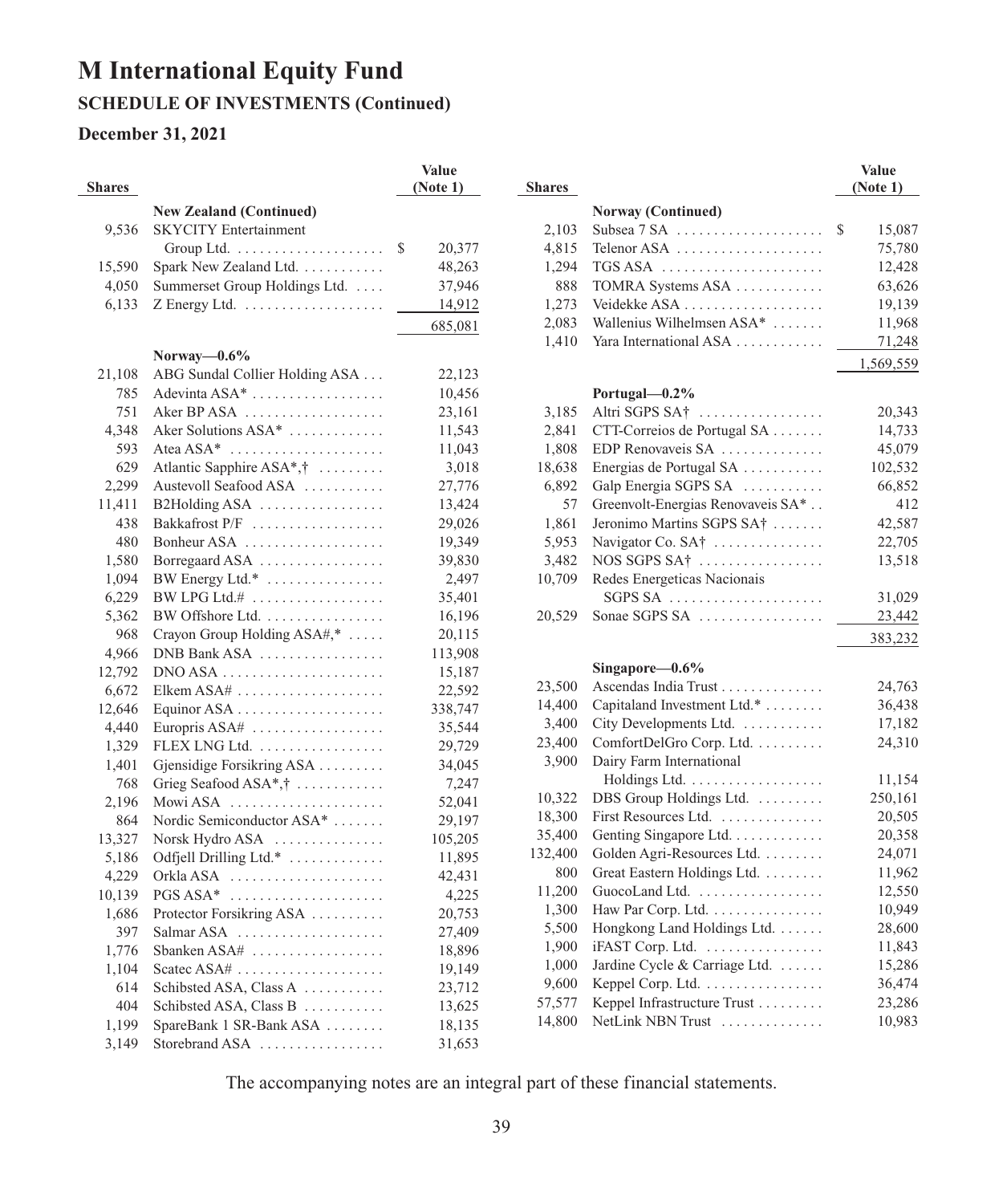### **SCHEDULE OF INVESTMENTS (Continued)**

#### **December 31, 2021**

|               |                                                       | Value         |
|---------------|-------------------------------------------------------|---------------|
| <b>Shares</b> |                                                       | (Note 1)      |
|               | <b>Singapore (Continued)</b>                          |               |
| 21,139        | Oversea-Chinese Banking                               |               |
|               |                                                       | \$<br>178,825 |
| 3,200         | SATS Ltd.* $\dots\dots\dots\dots\dots\dots\dots\dots$ | 9,237         |
| 10,100        | Sembcorp Industries Ltd.                              | 14,990        |
| 19,200        | Sheng Siong Group Ltd.                                | 20,801        |
| 9,299         | Singapore Airlines Ltd.*, $\dagger$                   | 34,433        |
| 5,400         | Singapore Exchange Ltd. $\dots\dots\dots$             | 37,266        |
| 32,900        | Singapore Post Ltd.                                   | 15,869        |
| 33,100        | Singapore Press Holdings Ltd.† $\dots$ .              | 57,230        |
| 8,200         | Singapore Technologies                                |               |
|               | Engineering Ltd.                                      | 22,879        |
| 35,400        | Singapore Telecommunications Ltd.                     | 60,944        |
| 22,000        |                                                       | 22,202        |
| 9,500         | UMS Holdings Ltd.                                     | 10,715        |
| 8,100         | United Overseas Bank Ltd.                             | 161,687       |
| 6,300         | UOL Group Ltd.                                        | 33,146        |
| 1,800         | Venture Corp. Ltd.                                    | 24,457        |
| 23,900        | Wilmar International Ltd.                             | 73,424        |
| 15,000        | Wing Tai Holdings Ltd.                                | 19,924        |
| 29,500        | Yangzijiang Shipbuilding                              |               |
|               | Holdings Ltd.                                         | 29,334        |
|               |                                                       | 1,418,238     |
|               | Spain $-1.4\%$                                        |               |
| 375           |                                                       | 71,768        |
| 2,154         | Acerinox SA                                           | 27,920        |
| 3,335         | ACS Actividades de Construccion y                     |               |
|               | Servicios SA $\dots\dots\dots\dots\dots\dots$         | 89,493        |
| 334           | Aena SME $SA^*,\#$                                    | 52,780        |
| 1,148         |                                                       | 14,769        |
| 1,469         | Amadeus IT Group SA*                                  | 99,745        |
| 4,833         | Applus Services SA                                    | 44,487        |
| 30,522        | Banco Bilbao Vizcaya                                  |               |
|               | Argentaria SA                                         | 182,434       |
| 13,416        | Banco Bilbao Vizcaya                                  |               |
|               | Argentaria SA, ADR                                    | 78,752        |
| 71,163        | Banco de Sabadell SA <sup>*</sup>                     | 47,947        |
| 116,729       | Banco Santander SA                                    | 390,780       |
| 5,075         | Bankinter SA                                          | 26,053        |
| 18,312        | CaixaBank SA                                          | 50,328        |
| 996           | Cellnex Telecom SA#                                   | 58,035        |
| 796           | Cia de Distribucion Integral Logista                  |               |
|               | Holdings SA                                           | 15,886        |

| <b>Shares</b> |                                | <b>Value</b><br>(Note 1) |
|---------------|--------------------------------|--------------------------|
|               | Spain (Continued)              |                          |
| 861           | CIE Automotive SA†             | \$<br>26,820             |
| 318           | Construcciones y Auxiliar de   |                          |
|               | Ferrocarriles SA               | 13,251                   |
| 1,692         | Ebro Foods SA                  | 32,517                   |
| 3,909         | Enagas $SA^{\dagger}$          | 90,788                   |
| 3,301         | Endesa $SA\dagger$             | 75,915                   |
| 4,660         | Ercros $SA^*$                  | 15,757                   |
| 3,991         | Faes Farma SA                  | 15,803                   |
| 1,171         | Ferrovial SA                   | 36,743                   |
| 598           |                                | 23,965                   |
| 3,465         | Gestamp Automocion SA*,#       | 17,555                   |
| 4,339         | Global Dominion Access SA#     | 23,144                   |
| 1,891         | Grifols $SA^{\dagger}$         | 36,330                   |
| 364           | Grupo Catalana Occidente SA    | 12,432                   |
| 51,856        | Iberdrola SA                   | 614,586                  |
| 4,293         | Indra Sistemas SA*             | 46,530                   |
| 6,499         | Industria de Diseno Textil SA  | 211,097                  |
| 147           | Laboratorios Farmaceuticos     |                          |
|               | Rovi SA                        | 12,351                   |
| 5,075         | Linea Directa Aseguradora SA   |                          |
|               | Cia de Seguros y Reaseguros†   | 9,294                    |
| 7,728         | Mapfre SA†                     | 15,885                   |
| 1,581         | Mediaset Espana                |                          |
|               | Comunicacion SA*               | 7,398                    |
| 4,190         | Melia Hotels International SA* | 28,631                   |
| 2,459         | Prosegur Cia de Seguridad SA†  | 6,467                    |
| 3,850         | Red Electrica Corp. SA         | 83,391                   |
| 13,780        | Repsol SA                      | 163,725                  |
| 10,298        | Sacyr SA                       | 26,802                   |
| 826           | Siemens Gamesa Renewable       |                          |
|               | Energy $SA^*$                  | 19,814                   |
| 867           | Solaria Energia y Medio        |                          |
|               | Ambiente $SA^*,\dagger$        | 16,899                   |
| 62,679        | Telefonica $SA^{\dagger}$      | 274,879                  |
| 3,839         | Tubacex $SA^*,\dagger$         | 6,565                    |
| 15,835        | Unicaja Banco SA#              | 15,666                   |
| 179           | Vidrala SA†                    | 17,648                   |
| 582           | Viscofan SA                    | 37,702                   |
| 1,480         | Zardoya Otis SA                | 11,980                   |
|               |                                | 3,299,507                |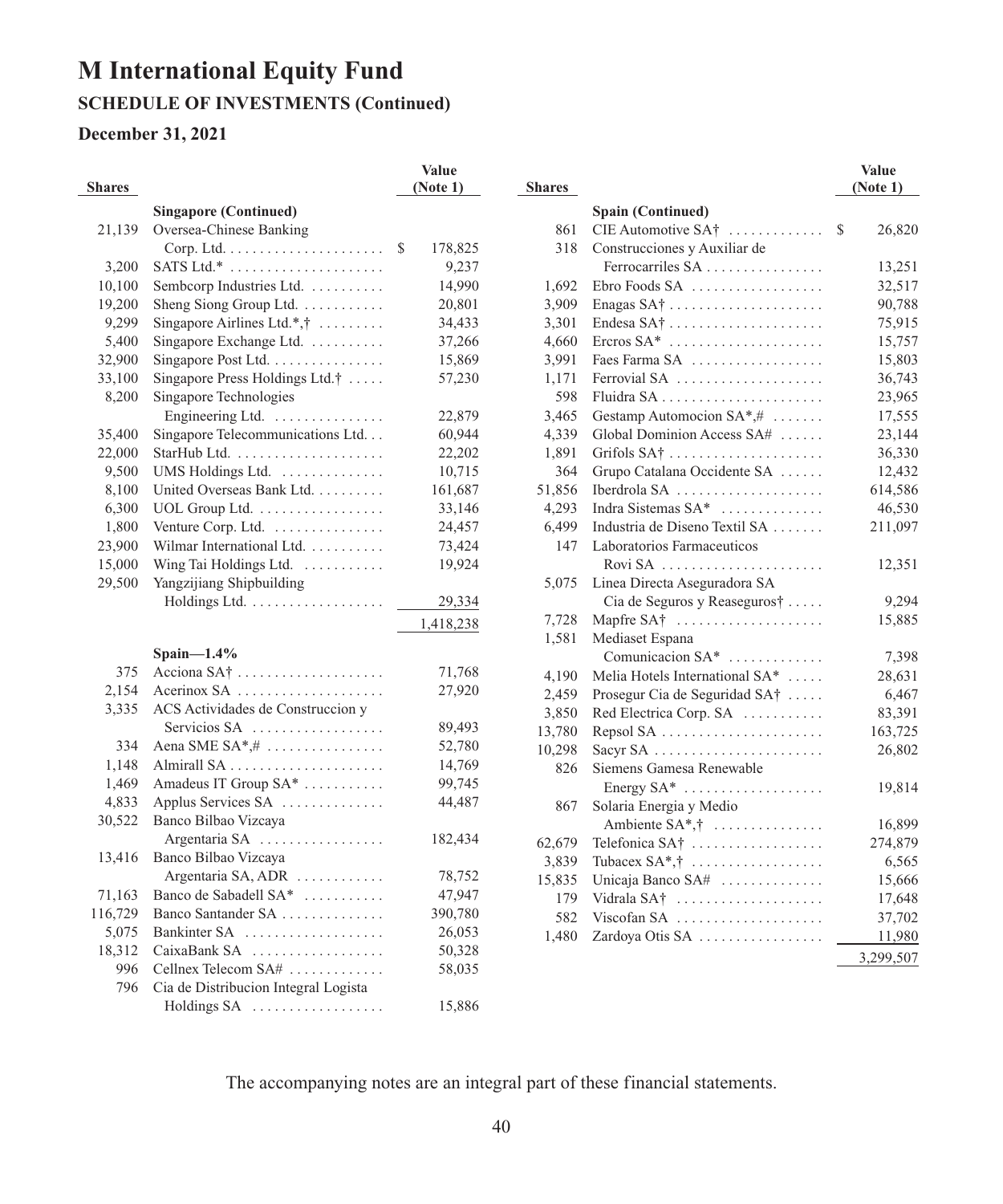### **SCHEDULE OF INVESTMENTS (Continued)**

### **December 31, 2021**

|               |                                                              | Value                   |               |                                                             | <b>Value</b> |
|---------------|--------------------------------------------------------------|-------------------------|---------------|-------------------------------------------------------------|--------------|
| <b>Shares</b> |                                                              | (Note 1)                | <b>Shares</b> |                                                             | (Note 1)     |
|               | Sweden $-2.4\%$                                              |                         |               | <b>Sweden (Continued)</b>                                   |              |
| 984           |                                                              | <sup>\$</sup><br>21,267 | 2,158         | Fagerhult AB $\ldots \ldots \ldots \ldots \ldots \ldots$    | \$<br>14,544 |
| 1,552         | AcadeMedia $AB#$                                             | 9,532                   | 612           | Fastighets AB Balder, Class B <sup>*</sup>                  | 44,145       |
| 576           | AddLife AB, Class B $\dots\dots\dots\dots$                   | 24,312                  | 79            | Fenix Outdoor International AG                              | 10,718       |
| 1,041         | AddNode Group AB                                             | 49,422                  | 703           | $GARO AB$                                                   | 16,804       |
| 2,288         | $Add\text{Techn}\ AB, Class\ B\ \ldots \ldots \ldots$        | 54,692                  | 2,139         | Getinge AB, Class B                                         | 93,526       |
| 1,023         | $AFRY AB$                                                    | 28,869                  | 1,494         | Granges $AB$                                                | 17,542       |
| 1,926         | Alfa Laval AB                                                | 77,669                  | 6,778         | Hennes & Mauritz AB, Class B                                | 133,577      |
| 933           | Alimak Group AB#                                             | 11,812                  | 4,452         | Hexagon AB, Class $B$                                       | 70,774       |
| 556           | Annehem Fastigheter AB, Class B <sup>*</sup>                 | 2,295                   | 280           | Hexatronic Group AB                                         | 15,617       |
| 3,735         | Arjo AB, Class B $\dots \dots \dots \dots$                   | 45,798                  | 3,325         | $Hexpol AB$                                                 | 44,634       |
| 2,763         | Assa Abloy AB, Class B $\dots \dots$                         | 84,454                  | 3,175         | Hoist Finance $AB^*, #, \dagger$                            | 10,260       |
| 5,277         | Atlas Copco AB, Class A                                      | 365,457                 | 833           | Holmen AB, Class $B$                                        | 40,073       |
| 1,616         | Atlas Copco AB, Class B                                      | 95,177                  | 690           | Hufvudstaden AB, Class A                                    | 10,324       |
| 3,696         | Attendo $AB^*,\#$                                            | 15,747                  | 4,148         | Husqvarna AB, Class B $\dots\dots\dots$                     | 66,492       |
| 1,217         | Avanza Bank Holding AB                                       | 44,741                  | 104           | Industrivarden AB, Class A                                  | 3,319        |
| 1,206         | $Axfood AB$                                                  | 34,754                  | 2,319         | Indutrade $AB$                                              | 71,139       |
| 1,079         | Beijer Alma AB $\dots\dots\dots\dots\dots\dots$              | 32,778                  | 293           | Instalco $AB^{\dagger}$                                     | 14,085       |
| 2,259         | Betsson AB, Class $B^*$                                      | 13,662                  | 631           | Intrum $AB$                                                 | 16,298       |
| 1,218         | Bilia AB, Class A                                            | 21,594                  | 3,518         | Inwido $AB$                                                 | 72,881       |
| 1,635         | BillerudKorsnas AB                                           | 30,886                  | 1,080         | $JMAB$                                                      | 48,836       |
| 475           | $BioGaia AB, Class B$                                        | 27,229                  | 1,855         | Kindred Group PLC,                                          | 22,109       |
| 981           | Biotage AB $\dots\dots\dots\dots\dots\dots\dots\dots$        | 28,444                  | 1,219         | KNOW IT AB $\dots\dots\dots\dots\dots\dots\dots$            | 50,656       |
| 3,089         | Boliden $AB^*$                                               | 119,647                 | 4,367         | Lagercrantz Group AB, Class $B \ldots$ .                    | 64,324       |
| 1,253         | Bonava AB, Class B                                           | 10,850                  | 1,140         | Lifco AB, Class $B$                                         | 34,151       |
| 1,482         | Bravida Holding AB#                                          | 20,829                  | 1,567         | Lindab International AB $\ldots$                            | 55,735       |
| 1,399         | Bure Equity AB $\dots \dots \dots \dots \dots$               | 67,843                  | 981           | Loomis AB $\dots\dots\dots\dots\dots\dots\dots\dots$        | 26,131       |
| 1,751         | Castellum $AB^{\dagger}$                                     | 47,243                  | 1,353         | Lundin Energy AB $\dots\dots\dots\dots\dots$                | 48,588       |
| 447           |                                                              | 27,900                  | 2,179         | Mekonomen AB*                                               | 37,883       |
|               |                                                              |                         |               | Millicom International Cellular SA,                         |              |
| 7,868         | $C$ loetta AB, $C$ lass B $\ldots \ldots \ldots$             | 22,813                  | 1,754         | $SDR^*$                                                     | 49,944       |
| 1,370         | Coor Service Management                                      |                         |               |                                                             |              |
|               | Holding AB#                                                  | 12,531                  | 302           |                                                             | 39,671       |
| 14,402        | Corem Property Group AB, Class B                             | 52,038                  | 1,742         | Modern Times Group MTG AB,                                  |              |
| 2,643         | Dios Fastigheter $AB$                                        | 34,748                  |               | Class $B^*$                                                 | 17,813       |
| 2,657         | Dometic Group AB#                                            | 34,976                  | 432           | Mycronic AB $\dots\dots\dots\dots\dots\dots$                | 10,087       |
| 2,823         | Dustin Group $AB\dagger,\#$                                  | 33,147                  | 669           | NCC AB, Class B $\ldots$                                    | 12,416       |
| 2,954         | Electrolux $AB^*, \dagger$                                   | 71,756                  | 2,452         | Nibe Industrier AB, Class B                                 | 37,108       |
| 3,376         | Electrolux Professional AB,                                  |                         | 3,170         |                                                             | 19,119       |
|               | $Class B^* \ldots \ldots \ldots \ldots \ldots \ldots \ldots$ | 23,444                  | 1,697         | Nobina AB# $\dots\dots\dots\dots\dots\dots\dots$            | 20,095       |
| 1,639         | Elekta AB, Class $B^{\dagger}$                               | 20,777                  | 3,940         | Nolato AB, Class $B$                                        | 47,047       |
| 4,082         |                                                              | 103,538                 | 700           | Nordic Entertainment Group AB,                              |              |
| 1,112         |                                                              | 23,591                  |               | $Class B^* \dots \dots \dots \dots \dots \dots \dots \dots$ | 36,347       |
| 4,623         | Essity AB, Class B $\dots \dots \dots \dots$                 | 151,129                 | 2,599         | Nordic Waterproofing Holding AB                             | 64,139       |
| 645           | Evolution $AB#$                                              | 91,808                  | 1,681         | $Ny$ fosa AB $\dots\dots\dots\dots\dots\dots\dots\dots$     | 29,021       |
| 1,567         |                                                              | 26,281                  | 507           | OEM International $AB^*$                                    | 10,402       |
|               |                                                              |                         | 609           | Pandox $AB^*$                                               | 9,840        |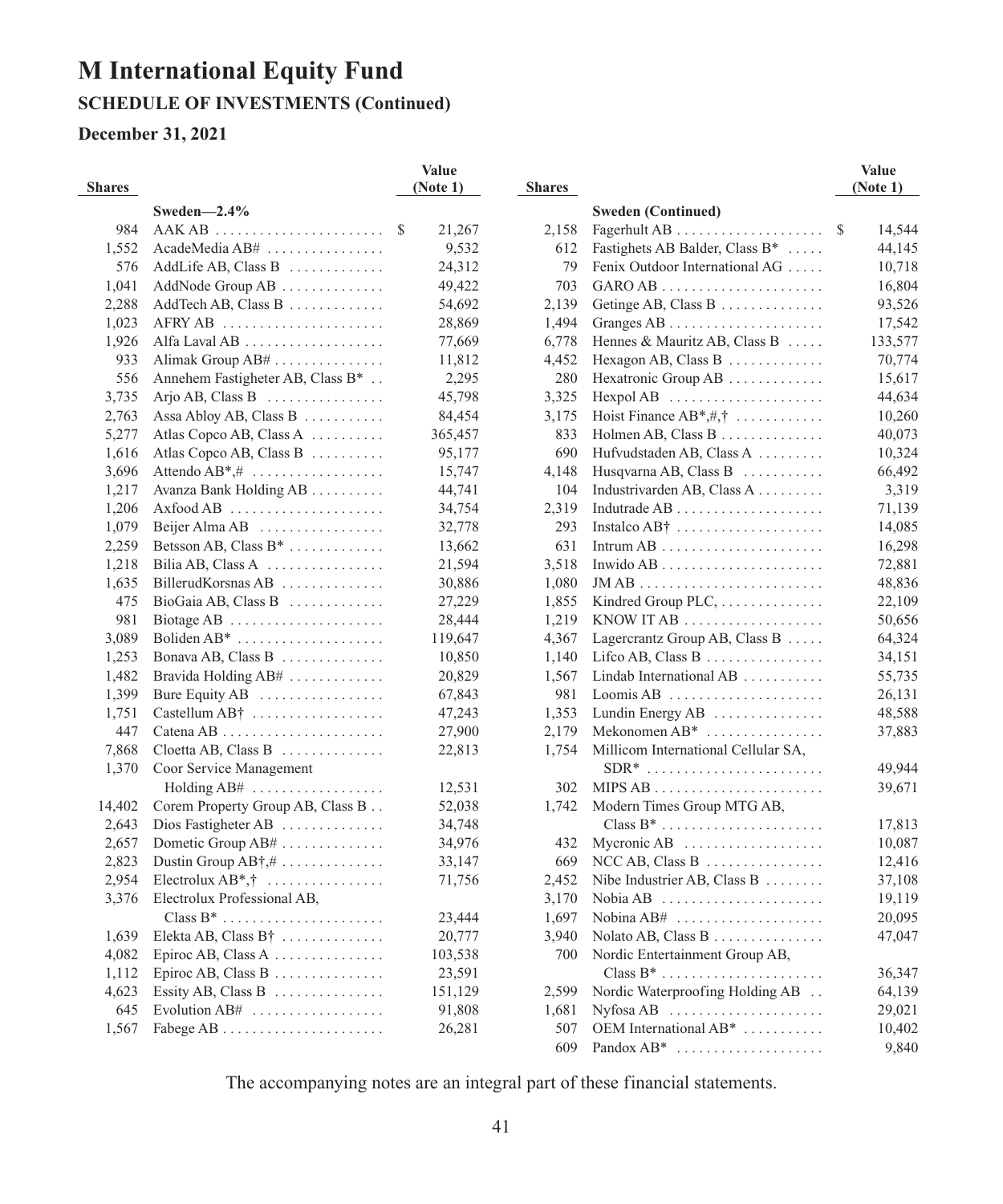### **SCHEDULE OF INVESTMENTS (Continued)**

#### **December 31, 2021**

|               |                                                    | Value        |
|---------------|----------------------------------------------------|--------------|
| <b>Shares</b> |                                                    | (Note 1)     |
|               | <b>Sweden (Continued)</b>                          |              |
| 2,782         | Peab AB, Class B                                   | 35,159<br>\$ |
| 1,578         | Platzer Fastigheter Holding AB,                    |              |
|               |                                                    | 23,680       |
| 4,394         | Ratos AB, Class B                                  | 28,179       |
| 5,625         | Resurs Holding AB#                                 | 23,667       |
| 528           | Saab AB, Class B $\dots\dots\dots\dots\dots$       | 13,457       |
| 700           | Sagax AB, Class B                                  | 23,627       |
| 6,434         | Samhallsbyggnadsbolaget i<br>Norden $AB^{\dagger}$ | 47,293       |
| 5,931         |                                                    | 165,797      |
| 2,495         | Scandi Standard AB                                 | 11,321       |
| 1,030         | Sectra $AB^*$                                      | 22,820       |
| 4,432         | Securitas AB, Class B                              | 61,137       |
| 1,240         | Sinch AB*, $\#$                                    | 15,795       |
| 7,990         | Skandinaviska Enskilda Banken AB,                  |              |
|               |                                                    | 111,279      |
| 2,555         | Skanska AB, Class B                                | 66,220       |
| 426           | $SKF AB$ , Class A                                 | 10,348       |
| 3,291         | $SKF AB, Class B$                                  | 78,121       |
| 1,180         | SkiStar AB                                         | 22,200       |
| 562           | Solid Forsakring AB*                               | 3,654        |
| 4.349         | SSAB AB, Class $A^*$                               | 25,239       |
| 7,778         | $SSAB AB, Class B^* \dots \dots \dots \dots$       | 39,259       |
| 3,850         | Svenska Cellulosa AB SCA,                          |              |
|               | $Class B$                                          | 68,490       |
| 6,847         | Svenska Handelsbanken AB,                          |              |
|               |                                                    | 74,151       |
| 1,170         | Sweco AB, Class B                                  | 22,037       |
| 4,970         | Swedbank AB, Class A                               | 100,157      |
| 10,480        | Swedish Match AB                                   | 83,527       |
| 987           | Swedish Orphan Biovitrum AB*                       | 20,218       |
| 5,725         | Tele2 AB, Class B                                  | 81,793       |
| 24,797        | Telefonaktiebolaget LM Ericsson,                   |              |
|               | $Class A$                                          | 273,901      |
| 37,302        | Telia Co. AB $\ldots$                              | 146,154      |
| 1,057         | Thule Group AB#                                    | 64,102       |
| 2,299         | Trelleborg AB, Class B                             | 60,501       |
| 353           | Troax Group AB                                     | 18,107       |
| 2,450         | Volvo AB, Class A $\dots\dots\dots\dots\dots$      | 57,643       |
| 15,083        | Volvo AB, Class B $\ldots$                         | 349,943      |
| 811           | Wallenstam AB, Class B                             | 15,078       |
| 1,004         | Wihlborgs Fastigheter AB                           | 22,822       |
|               |                                                    | 5,962,570    |

|               |                                                             | Value         |
|---------------|-------------------------------------------------------------|---------------|
| <b>Shares</b> |                                                             | (Note 1)      |
|               | Switzerland-5.8%                                            |               |
| 8,096         | ABB Ltd., Registered                                        | \$<br>310,086 |
| 1,613         | Adecco Group AG, Registered                                 | 82,491        |
| 2,917         | Alcon, Inc. $\dots \dots \dots \dots \dots \dots \dots$     | 258,471       |
| 309           | Allreal Holding AG, Registered                              | 68,501        |
| 137           | ALSO Holding AG, Registered*                                | 45,105        |
| 3,338         | $ams\ AG^* \dots \dots \dots \dots \dots \dots \dots \dots$ | 60,792        |
| 47            | $APG SGA S A*$                                              | 10,264        |
| 1,914         |                                                             | 43,271        |
| 14,351        | Aryzta $AG^*$                                               | 17,970        |
| 590           | Ascom Holding AG, Registered*                               | 7,615         |
| 119           | Autoneum Holding AG*,†                                      | 22,162        |
| 38            | Bachem Holding AG, Registered                               |               |
|               |                                                             | 29,860        |
| 605           | Baloise Holding AG, Registered                              | 98,996        |
| 243           | Banque Cantonale Vaudoise,                                  |               |
|               | Registered                                                  | 18,881        |
| 23            | Barry Callebaut AG, Registered                              | 55,935        |
| 80            | Belimo Holding AG, Registered                               | 50,922        |
| 35            | Bell Food Group AG, Registered                              | 11,216        |
| 76            | Berner Kantonalbank AG,                                     |               |
|               | Registered                                                  | 16,890        |
| 301           |                                                             | 39,178        |
| 157           | Bobst Group SA, Registered*                                 | 14,284        |
| 127           | Bossard Holding AG, Registered                              |               |
|               |                                                             | 45,785        |
| 85            | Bucher Industries AG, Registered                            | 42,071        |
| 50            | <b>Burckhardt Compression</b>                               |               |
|               | Holding AG                                                  | 23,678        |
| 137           | Burkhalter Holding AG                                       | 9,472         |
| 40            | Bystronic AG                                                | 56,277        |
| 456           | Cembra Money Bank AG                                        | 33,254        |
| 1             | Chocoladefabriken Lindt &                                   |               |
|               | Spruengli AG, Registered                                    | 134,109       |
| 2,436         | Cie Financiere Richemont SA,                                |               |
|               | Registered Class A                                          | 366,122       |
| 2,253         | Clariant AG, Registered*                                    | 46,979        |
| 205           | Coltene Holding AG, Registered*                             | 25,288        |
| 3,490         | Credit Suisse Group AG, ADR†                                | 33,644        |
| 5,213         | Credit Suisse Group AG, Registered                          | 50,757        |
| 93            | Daetwyler Holding AG                                        | 41,029        |
| 514           | DKSH Holding AG                                             | 42,476        |
| 66            | dormakaba Holding AG                                        | 43,713        |
| 661           | Dufry AG, Registered*                                       | 32,753        |
|               |                                                             |               |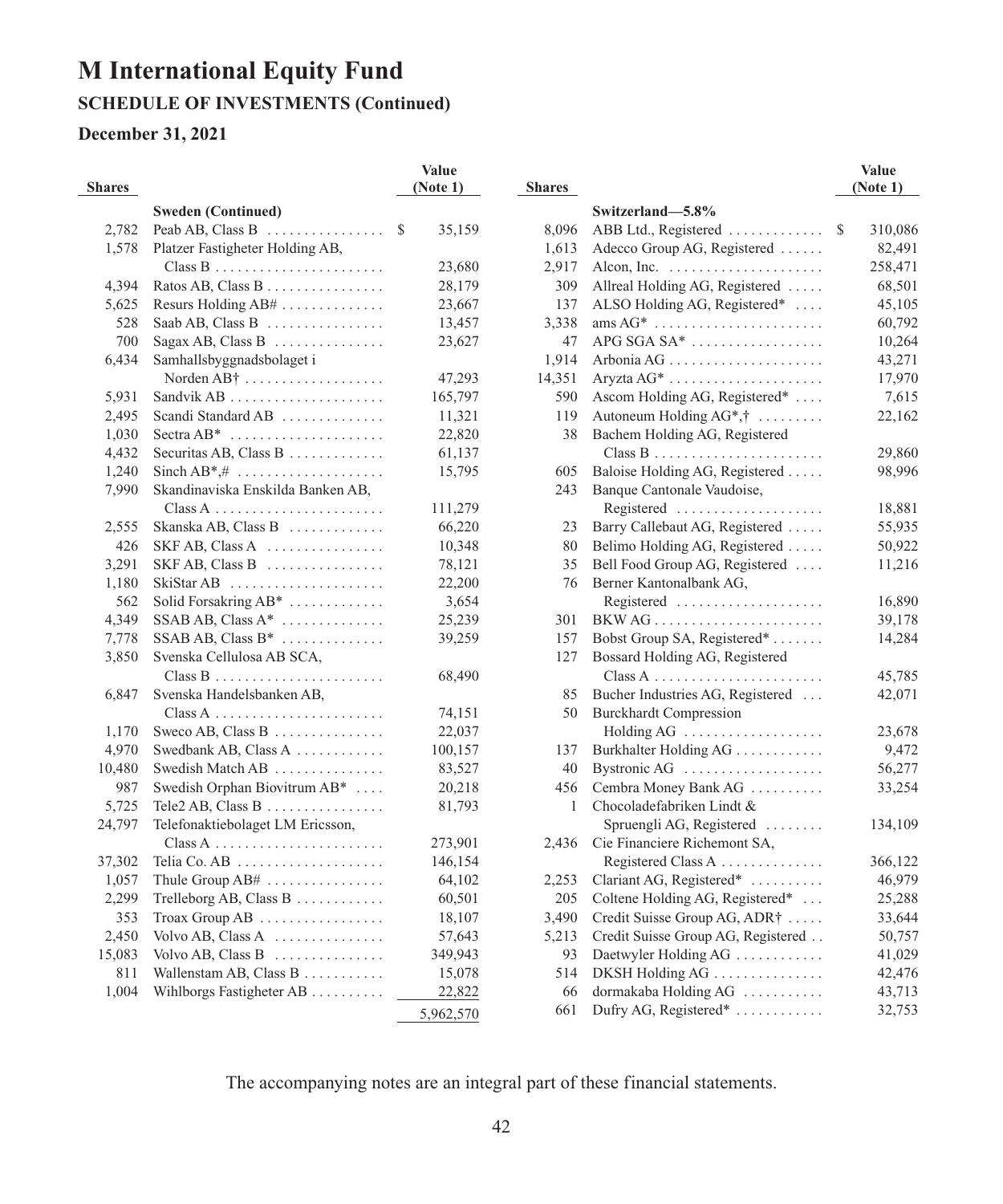### **SCHEDULE OF INVESTMENTS (Continued)**

#### **December 31, 2021**

|               |                                   | Value        |
|---------------|-----------------------------------|--------------|
| <b>Shares</b> |                                   | (Note 1)     |
|               | <b>Switzerland (Continued)</b>    |              |
| 1,608         | EFG International AG*             | \$<br>12,265 |
| 25            | Emmi AG, Registered               | 29,521       |
| 41            | EMS-Chemie Holding AG,            |              |
|               | Registered                        | 45,941       |
| 399           | Flughafen Zurich AG, Registered*  | 71,857       |
| 20            | Forbo Holding AG, Registered      | 41,045       |
| 1,069         | Galenica AG#                      | 80,421       |
| 5,107         | GAM Holding AG*                   | 7,622        |
| 223           | Geberit AG, Registered            | 182,374      |
| 50            | Georg Fischer AG, Registered      | 75,999       |
| 37            | Givaudan SA, Registered           | 194,583      |
| 566           | Helvetia Holding AG, Registered   | 66,712       |
| 136           | Hiag Immobilien Holding AG        | 14,179       |
| 3,017         |                                   | 153,995      |
| 298           | Huber + Suhner AG, Registered     | 28,453       |
| 547           | Implenia AG, Registered*,†        | 12,462       |
| 109           | Ina Invest Holding $AG^*$         | 2,237        |
| 36            | Inficon Holding AG, Registered    | 52,862       |
| 16            | Interroll Holding AG, Registered  | 72,081       |
| 16            | Intershop Holding AG              | 10,746       |
| 2,363         | Julius Baer Group Ltd.            | 158,657      |
| 80            | Jungfraubahn Holding AG,          |              |
|               | Registered*<br>.                  | 11,782       |
| 223           | Kardex Holding AG, Registered     | 73,420       |
| 90            | Komax Holding AG, Registered*     | 24,989       |
| 427           | Kuehne + Nagel International AG,  |              |
|               | Registered                        | 137,960      |
| 580           | Landis+Gyr Group AG*              | 39,305       |
| 167           | Liechtensteinische Landesbank AG  | 9,640        |
| 667           | Logitech International SA,        |              |
|               | Registered†                       | 55,014       |
| 765           | Logitech International SA,        |              |
|               | Registered                        | 64,545       |
| 267           | Lonza Group AG, Registered        | 223,164      |
| 63            | Luzerner Kantonalbank AG,         |              |
|               | Registered                        | 28,693       |
| 636           | Medmix $AG^*,\#$                  | 31,521       |
| 2             | Metall Zug AG, Registered Class B | 4,521        |
| 1,480         | Mobilezone Holding AG,            |              |
|               | Registered                        | 22,122       |
| 219           | Mobimo Holding AG, Registered*    | 73,425       |
| 22,264        | Nestle SA, Registered             | 3,113,832    |
| 12,302        | Novartis AG, Registered           | 1,083,850    |

| <b>Shares</b> |                                           | Value<br>(Note 1) |
|---------------|-------------------------------------------|-------------------|
|               | <b>Switzerland (Continued)</b>            |                   |
| 3,319         | OC Oerlikon Corp. AG, Registered          | \$<br>34,112      |
| 136           |                                           | 13,418            |
| 124           | Partners Group Holding AG                 | 205,827           |
| 699           | PSP Swiss Property AG, Registered         | 87,222            |
| 78            | Rieter Holding AG, Registered*            | 15,151            |
| 5,133         | Roche Holding AG                          | 2,142,109         |
| 140           | Schindler Holding AG, Registered          | 37,550            |
| 25            | Schweiter Technologies AG                 | 37,094            |
| 206           | $SFS$ Group AG                            | 28,531            |
| 32            | $SGS SA$ , Registered                     | 107,006           |
| 73            | Siegfried Holding AG, Registered*         | 71,261            |
| 2,660         | SIG Combibloc Group AG*                   | 74,324            |
| 910           | Sika AG, Registered                       | 379,699           |
| 373           | Softwareone Holding AG*                   | 8,089             |
| 326           | Sonova Holding AG, Registered             | 128,010           |
| 88            | St. Galler Kantonalbank AG,               |                   |
|               | Registered                                | 42,011            |
| 52            | Straumann Holding AG, Registered          | 110,540           |
| 636           | Sulzer AG, Registered                     | 62,714            |
| 225           | Swatch Group AG                           | 68,893            |
| 384           | Swatch Group AG, Registered               | 22,525            |
| 253           | Swiss Life Holding AG, Registered         | 155,210           |
| 1,182         | Swiss Prime Site AG, Registered           | 116,293           |
| 1,421         | Swiss Re AG                               | 140,759           |
| 379           | Swisscom AG, Registered                   | 214,040           |
| 247           | Swissquote Group Holding SA,              |                   |
|               | Registered                                | 54,350            |
| 108           | Tecan Group AG, Registered                | 65,841            |
| 634           | Temenos AG, Registered                    | 87,704            |
| 276           | $u$ -blox Holding AG* $\dots \dots \dots$ | 21,339            |
| 11,952        | UBS Group AG, Registered                  | 215,377           |
| 94            | Valora Holding AG, Registered*            | 16,072            |
| 228           | VAT Group AG#                             | 113,700           |
| 400           | Vetropack Holding AG, Registered          | 25,285            |
| 545           | Vifor Pharma AG                           | 97,044            |
| 706           | Vontobel Holding AG, Registered           | 61,907            |
| 77            | VP Bank AG, Class A                       | 8,163             |
| 104           | Zehnder Group AG                          | 10,626            |
| 828           | Zurich Insurance Group AG                 | 363,840           |
|               |                                           | 14,045,728        |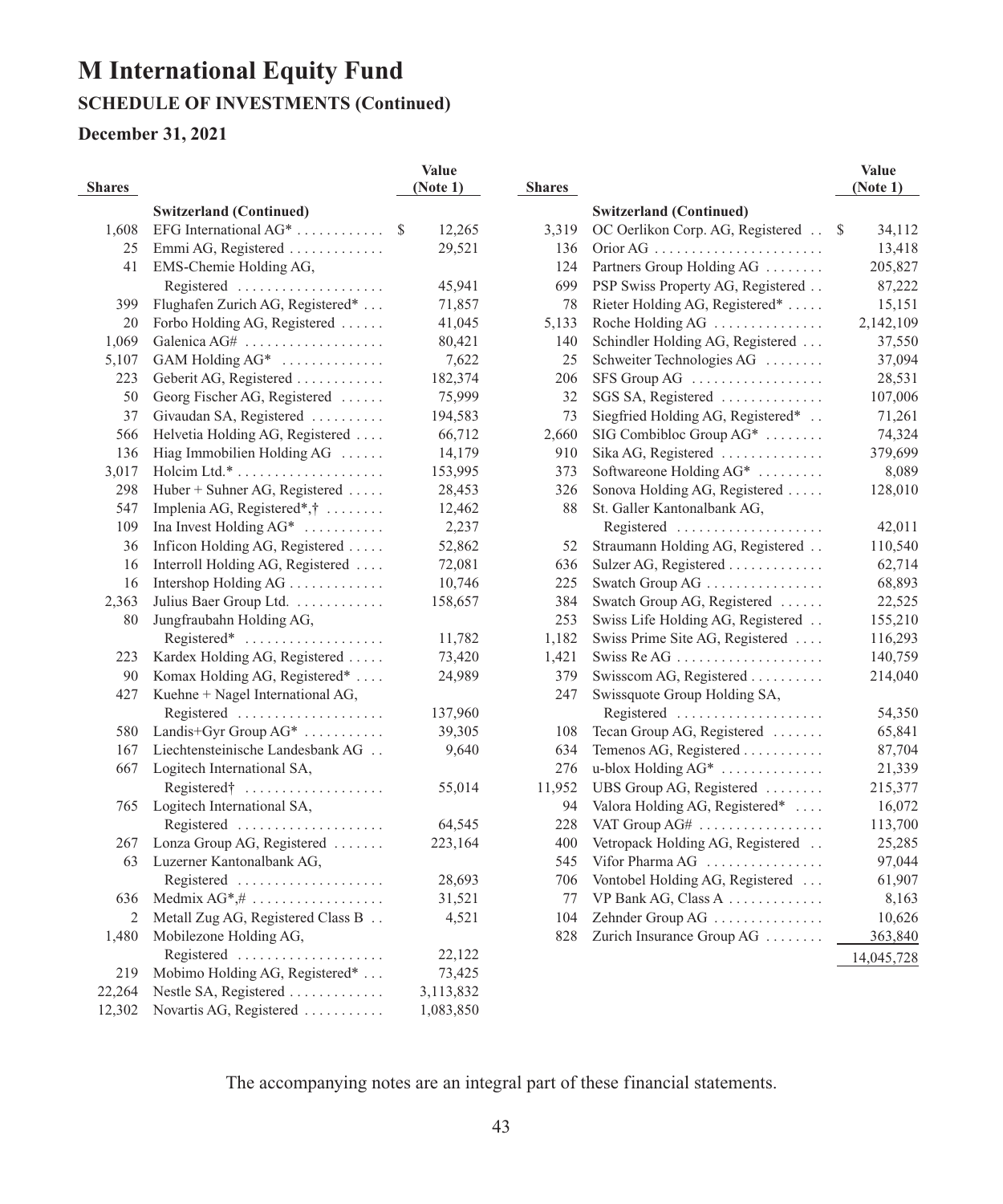### **SCHEDULE OF INVESTMENTS (Continued)**

#### **December 31, 2021**

| <b>Shares</b> |                                                        | Value<br>(Note 1) | <b>Shares</b> |                                                                | Value<br>(Note 1) |
|---------------|--------------------------------------------------------|-------------------|---------------|----------------------------------------------------------------|-------------------|
|               | United Kingdom-9.3%                                    |                   |               | <b>United Kingdom (Continued)</b>                              |                   |
| 7,379         | $3i$ Group PLC $\dots \dots \dots \dots \dots \dots$   | \$<br>144,724     | 3,731         | Bunzl PLC $\ldots \ldots \ldots \ldots \ldots \ldots$          | 145,695<br>\$     |
| 217           | 4imprint Group PLC†                                    | 8,283             | 2,743         | Burberry Group PLC                                             | 67,480            |
| 2,172         | 888 Holdings PLC                                       | 8,849             | 3,634         | Burford Capital Ltd.                                           | 37,924            |
| 23,301        | Abrdn PLC                                              | 75,978            | 4,589         | C&C Group PLC <sup>*</sup>                                     | 14,423            |
| 2,010         | Admiral Group PLC                                      | 85,890            | 40,000        | Capita PLC <sup>*</sup>                                        | 19,762            |
| 2,092         | AJ Bell Plc                                            | 10,743            | 11,065        | Capricorn Energy PLC                                           | 28,202            |
| 12,432        | Alliance Pharma PLC                                    | 18,308            | 7,460         | Card Factory PLC*                                              | 6,028             |
| 9,763         | Anglo American PLC                                     | 398,556           | 510           | Carnival PLC <sup>*</sup>                                      | 9,551             |
| 5,917         | Anglo Pacific Group PLC <sup>†</sup>                   | 10,796            | 756           | Cazoo Group Ltd.*                                              | 4,559             |
| 2,896         | Antofagasta PLC                                        | 52,468            | 21,596        | Centamin PLC                                                   | 25,963            |
| 4,535         | Ascential $PLC^*, \dagger$                             | 24,701            | 6,675         | Central Asia Metals PLC                                        | 23,400            |
| 3,862         | Ashtead Group PLC                                      | 310,613           | 102,113       | Centrica PLC <sup>*</sup>                                      | 98,824            |
| 355           | ASOS PLC <sup>*</sup> , $\dagger$                      | 11,489            | 2,609         |                                                                | 10,065            |
| 2,639         | Associated British Foods PLC                           | 71,726            | 20,533        | Cineworld Group $PLC^*, \dagger$                               | 8,891             |
| 7,325         | AstraZeneca PLC                                        | 860,402           | 577           | Clarkson PLC                                                   | 30,303            |
| 8,970         | Auto Trader Group PLC#                                 | 89,846            | 2,322         | Clinigen Group $PLC^{\dagger}$                                 | 28,774            |
| 3,592         | Avast PLC# $\dots \dots \dots \dots \dots \dots \dots$ | 29,522            | 1,083         | Clipper Logistics $Pic$                                        | 10,642            |
| 26,339        |                                                        | 146,312           | 2,800         | Close Brothers Group PLC                                       | 53,211            |
| 835           | Avon Protection PLC                                    | 12,670            | 3,114         | $CMC$ Markets PLC#                                             | 11,106            |
| 11,488        | B&M European Value Retail SA                           | 98,584            | 33,791        | Coats Group PLC                                                | 31,651            |
| 7,505         | <b>Babcock International</b>                           |                   | 1,369         | Coca-Cola HBC AG*                                              | 47,344            |
|               | Group $\text{PLC*,}^{\ast}$ ,                          | 32,365            | 5,788         | Compass Group PLC <sup>*</sup>                                 | 129,345           |
| 26,412        | BAE Systems PLC                                        | 196,553           | 865           | Computacenter PLC                                              | 34,071            |
| 9,792         | Balfour Beatty PLC                                     | 34,725            | 15,897        | ConvaTec Group PLC#                                            | 41,561            |
| 617           | Bank of Georgia Group PLC                              | 13,930            | 3,254         | Countryside Properties $PLC^*, \# \dots$                       | 19,820            |
| 108,396       | Barclays PLC                                           | 274,365           | 634           | Cranswick PLC                                                  | 31,769            |
| 5,771         | Barratt Developments PLC                               | 58,429            | 4,845         | Crest Nicholson Holdings PLC                                   | 24,396            |
| 3,269         | Beazley PLC <sup>*</sup>                               | 20,633            | 1,039         | Croda International PLC                                        | 142,321           |
| 1,306         | Bellway PLC                                            | 58,972            | 21,706        |                                                                | 33,611            |
| 678           | Berkeley Group Holdings PLC*                           | 43,820            | 914           | CVS Group PLC                                                  | 27,712            |
| 12,902        | BHP Group $PLC_1^*$                                    | 384,110           | 829           | $DCC$ PLC $\ldots$ , $\ldots$ , $\ldots$ , $\ldots$ , $\ldots$ | 67,887            |
| 998           | BHP Group PLC, ADR†                                    | 59,650            | 2,945         | De La Rue PLC <sup>*</sup> , † $\dots$                         | 6,195             |
| 4,891         | Biffa PLC# $\dots\dots\dots\dots\dots\dots\dots\dots$  | 23,733            | 498           | Dechra Pharmaceuticals PLC                                     | 35,894            |
| 1,176         |                                                        | 13,777            | 5,029         | Devro PLC                                                      | 14,022            |
| 8,370         | boohoo Group PLC <sup>*</sup>                          | 13,958            | 6,669         | DFS Furniture PLC                                              | 23,921            |
| 172,287       |                                                        | 770,723           | 12,494        | Diageo PLC                                                     | 682,538           |
| 9,231         | Breedon Group PLC                                      | 11,870            |               |                                                                | 118,556           |
|               |                                                        |                   | 2,596         | Diploma PLC $\dots \dots \dots \dots \dots \dots$              |                   |
| 8,187         | Brewin Dolphin Holdings PLC                            | 41,002            | 21,750        | Direct Line Insurance Group PLC                                | 82,137            |
| 9,634         | British American Tobacco PLC                           | 356,451           | 3,416         | Domino's Pizza Group PLC                                       | 21,214            |
| 589           | British American Tobacco PLC,                          |                   | 10,792        | Drax Group PLC $\dots \dots \dots \dots \dots$                 | 88,375            |
|               |                                                        | 22,034            | 15,945        | DS Smith PLC                                                   | 82,833            |
| 4,032         |                                                        | 50,209            | 1,117         | Dunelm Group PLC                                               | 20,880            |
| 105,509       | BT Group PLC <sup>†</sup>                              | 242,137           | 2,569         |                                                                | 19,334            |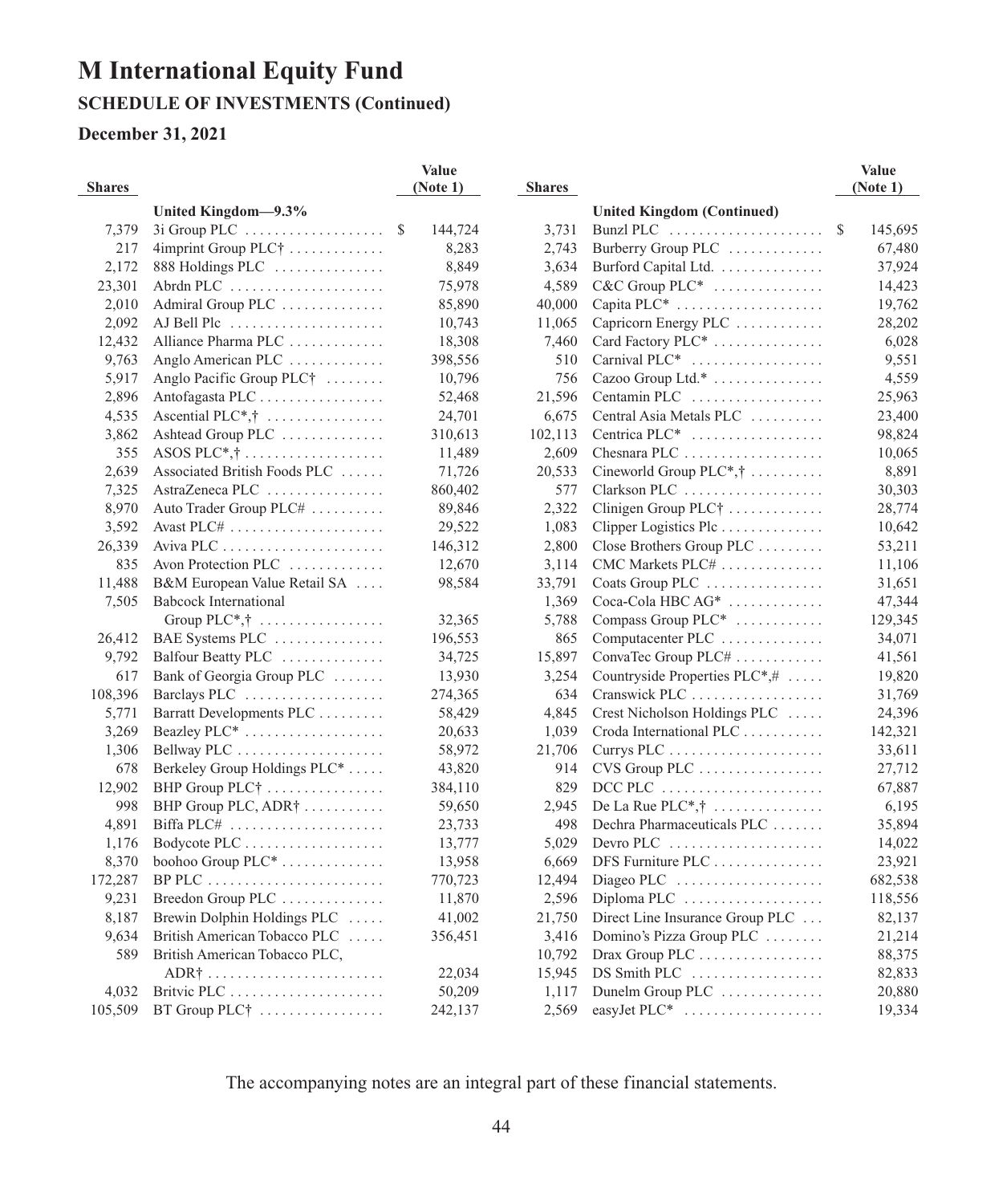### **SCHEDULE OF INVESTMENTS (Continued)**

#### **December 31, 2021**

| <b>Shares</b> |                                                           | Value<br>(Note 1)        | <b>Shares</b>  |                                                                |   | Value<br>(Note 1) |
|---------------|-----------------------------------------------------------|--------------------------|----------------|----------------------------------------------------------------|---|-------------------|
|               |                                                           |                          |                |                                                                |   |                   |
|               | <b>United Kingdom (Continued)</b>                         |                          |                | <b>United Kingdom (Continued)</b>                              |   |                   |
| 8,196         | Electrocomponents $PLC$                                   | 133,790<br><sup>\$</sup> | 2,726          |                                                                | S | 32,267            |
| 13,055        | Elementis PLC <sup>*</sup>                                | 23,254                   | 14,041         | Howden Joinery Group PLC                                       |   | 171,275           |
| 1,355         | EMIS Group PLC                                            | 24,943                   | 61,234         | HSBC Holdings PLC                                              |   | 371,856           |
| 886           | Energean $Pic^*$                                          | 10,254                   | 6,071          | HSBC Holdings PLC, ADR                                         |   | 183,041           |
| 74,403        | EnQuest PLC <sup>*</sup> , $\dagger$                      | 18,853                   | 3,532          |                                                                |   | 8,089             |
| 2,921         | Entain PLC <sup>*</sup>                                   | 66,541                   | 4,879          | Ibstock PLC#                                                   |   | 13,459            |
| 7,801         | Esken Ltd.*, $\dagger$                                    |                          | 1,493<br>2,586 | IG Group Holdings PLC                                          |   | 28,457            |
| 5,759         | Essentra PLC $\dagger$                                    | 26,893                   | 4,126          | IMI PLC $\dots\dots\dots\dots\dots\dots\dots\dots\dots$        |   | 96,951            |
| 1,262         | Euromoney Institutional                                   |                          | 910            | <b>Impax Asset Management</b>                                  |   |                   |
|               |                                                           | 15,801                   |                |                                                                |   | 18,131            |
| 3,432         | Evraz PLC $\dots\dots\dots\dots\dots\dots\dots\dots\dots$ | 27,947                   | 12,148         | Imperial Brands PLC                                            |   | 265,800           |
| 6,412         | Experian PLC                                              | 315,220                  | 5,149          | Incheape PLC                                                   |   | 63,387            |
| 1,729         | FDM Group Holdings PLC                                    | 29,768                   | 14,920         |                                                                |   | 51,901            |
| 1,779         | Ferguson PLC                                              | 315,564                  | 6,450          | Informa $PLC^*$                                                |   | 45,101            |
| 5,122         | Ferrexpo PLC                                              | 20,757                   | 3,740          | IntegraFin Holdings PLC                                        |   | 28,374            |
| 11,197        | Firstgroup PLC <sup>*</sup>                               | 15,489                   | 605            | InterContinental Hotels                                        |   |                   |
| 5,744         | Frasers Group PLC <sup>*</sup>                            | 59,944                   |                | Group $PLC^*$                                                  |   | 39,151            |
| 896           | Fresnillo Plc                                             | 10,828                   | 390            | InterContinental Hotels                                        |   |                   |
| 2,798         | Galliford Try Holdings PLC                                |                          | 6,809          | Group PLC, $ADR^*, \dagger$                                    |   | 25,432            |
| 445           | Games Workshop Group PLC                                  | 60,052                   | 1,391          | Intermediate Capital Group PLC                                 |   | 41,308            |
| 1,706         | Gamma Communications PLC                                  | 38,101                   | 10,061         | <b>International Consolidated Airlines</b>                     |   |                   |
| 2,857         | Genuit Group PLC                                          | 22,661                   |                |                                                                |   | 19,403            |
| 26,092        | GlaxoSmithKline PLC                                       | 567,400                  | 4,161          | International Personal Finance PLC                             |   | 7,265             |
| 81,942        | Glencore PLC*                                             | 415,867                  | 1,064          | Intertek Group PLC                                             |   | 81,082            |
| 1,404         | Go-Ahead Group PLC*                                       | 12,676                   | 8,515          |                                                                |   | 46,390            |
| 2,026         | Grafton Group PLC                                         | 33,812                   | 3,042          | iomart Group PLC                                               |   | 7,000             |
| 3,970         | Grainger PLC                                              | 16,927                   | 35,770         | IP Group PLC $\dots\dots\dots\dots\dots\dots\dots$             |   | 59,940            |
| 6,489         | Greencore Group PLC <sup>*</sup>                          | 11,374                   | 38,511         | ITV PLC $*$                                                    |   | 57,626            |
| 2,159         | Greggs PLC $\ldots$                                       | 97,518                   | 6,460          | IWG PLC* $\dots\dots\dots\dots\dots\dots\dots\dots$            |   | 25,445            |
| 9,789         | Gulf Keystone Petroleum Ltd.                              | 23,770                   | 22,063         | J. Sainsbury PLC                                               |   | 82,363            |
| 4,549         | Gym Group $PLC^*, \# \dots \dots \dots \dots$             | 15,670                   | 2,074          | J.D. Wetherspoon PLC <sup>*</sup> ,†                           |   | 26,978            |
| 6,271         | Halfords Group PLC                                        | 29,318                   | 1,083          | James Fisher & Sons PLC*                                       |   | 5,416             |
| 1,732         |                                                           | 75,019                   | 1,809          | James Halstead PLC                                             |   | 14,055            |
| 2,284         | Hargreaves Lansdown PLC                                   | 41,890                   | 27,745         | JD Sports Fashion PLC <sup>*</sup>                             |   | 81,793            |
| 21,097        | Hays PLC                                                  | 41,749                   | 1,084          | JET2 PLC <sup>*</sup> ,† $\dots\dots\dots\dots\dots\dots\dots$ |   | 16,360            |
| 1,995         | Headlam Group PLC                                         | 11,557                   | 1,637          | John Menzies PLC <sup>*</sup>                                  |   | 6,869             |
| 3,050         | Helical PLC                                               | 18,743                   | 10,403         | John Wood Group PLC <sup>*</sup>                               |   | 26,909            |
|               |                                                           |                          |                |                                                                |   |                   |
| 1,984         | Hikma Pharmaceuticals PLC                                 | 59,590                   | 1,891          | Johnson Matthey PLC                                            |   | 52,369            |
| 2,154         | Hill & Smith Holdings PLC                                 | 52,363                   | 7,194          | Johnson Service Group PLC*,†                                   |   | 14,372            |
| 2,081         | Hilton Food Group PLC                                     | 32,111                   | 897            | $JTC$ Plc#                                                     |   | 11,121            |
| 3,163         | $Hiscox Ltd. \ldots \ldots \ldots \ldots \ldots$          | 36,853                   | 8,912          | Jupiter Fund Management PLC                                    |   | 30,929            |
| 5,513         | Hochschild Mining PLC†                                    | 9,708                    | 588            | Just Eat Takeaway.com $NV^*,\# \dots$                          |   | 32,444            |
| 3.986         | Hollywood Bowl Group PLC*                                 | 12,895                   | 30.973         | Just Group PLC <sup>*</sup>                                    |   | 35,048            |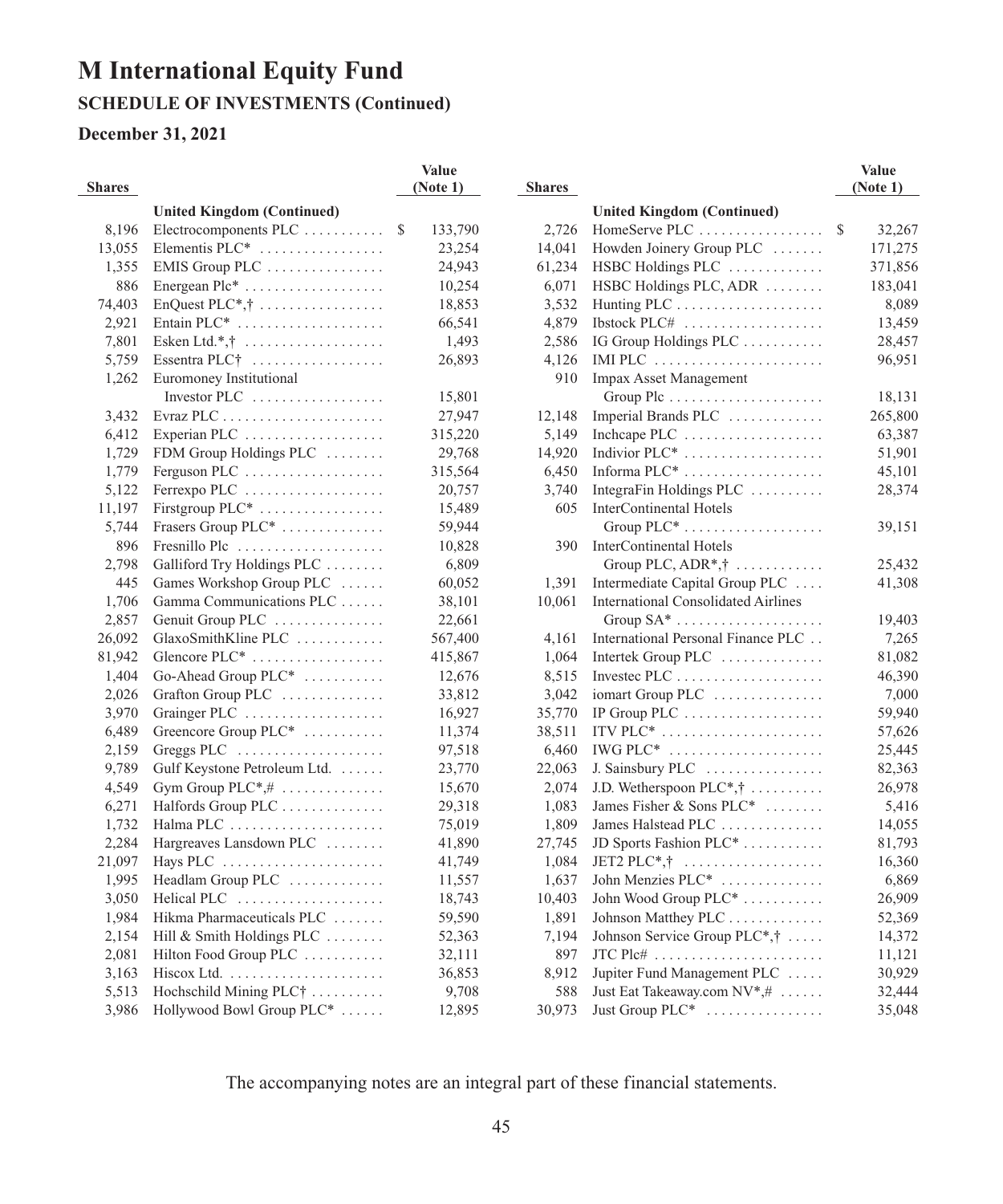### **SCHEDULE OF INVESTMENTS (Continued)**

#### **December 31, 2021**

|               |                                               | Value        |               |                                                                | Value        |
|---------------|-----------------------------------------------|--------------|---------------|----------------------------------------------------------------|--------------|
| <b>Shares</b> |                                               | (Note 1)     | <b>Shares</b> |                                                                | (Note 1)     |
|               | <b>United Kingdom (Continued)</b>             |              |               | <b>United Kingdom (Continued)</b>                              |              |
| 2,164         | Kainos Group PLC $\dots \dots \dots \dots$    | \$<br>56,150 | 41,805        | Pendragon PLC <sup>*</sup>                                     | \$<br>13,128 |
| 1,556         | Keller Group PLC                              | 20,745       | 3,518         | Pennon Group PLC                                               | 55,570       |
| 24,636        | Kingfisher PLC                                | 112,810      | 2,597         | Persimmon PLC                                                  | 100,393      |
| 1,402         | Lancashire Holdings Ltd.                      | 10,058       | 4,723         | Petrofac Ltd.*                                                 | 7,371        |
| 32,778        | Legal & General Group PLC                     | 131,991      | 12,892        | Pets at Home Group PLC                                         | 81,142       |
| 399,205       | Lloyds Banking Group PLC                      | 258,284      | 2,200         | Phoenix Group Holdings PLC                                     | 19,451       |
| 5,505         | Lloyds Banking Group PLC, ADR                 | 14,038       | 11,392        | Photo-Me International $PLC^*$                                 | 9,714        |
| 1,030         | London Stock Exchange                         |              | 8,181         |                                                                | 81,113       |
|               |                                               | 96,615       | 2,561         | Plus 500 Ltd. $\dots\dots\dots\dots\dots\dots\dots\dots$       | 47,161       |
| 24,005        | M&G PLC                                       | 64,821       | 1,124         | Polar Capital Holdings PLC                                     | 12,065       |
| 20,939        | Man Group PLC $\dots \dots \dots \dots \dots$ | 64,450       | 14,328        | Premier Foods PLC                                              | 21,682       |
| 28,984        | Marks & Spencer Group PLC*                    | 90,781       | 6,783         | Provident Financial PLC <sup>*</sup> ,†                        | 32,979       |
| 1,885         | Marshalls PLC                                 | 17,669       | 9,625         | Prudential PLC                                                 | 166,041      |
| 18,395        | Marston's PLC <sup>*</sup>                    | 19,172       | 520           | Prudential PLC, ADR†                                           | 17,904       |
| 3,805         | Mears Group PLC                               | 9,708        | 4,468         | QinetiQ Group PLC                                              | 16,087       |
| 5,349         | Mediclinic International PLC*                 | 23,197       | 22,363        |                                                                | 44,950       |
| 7,048         | Meggitt $PLC^*$                               | 70,404       | 351           | Rathbone Brothers PLC                                          | 9,426        |
| 31,313        | Melrose Industries PLC                        | 67,772       | 3,205         | Reach PLC $\ldots \ldots \ldots \ldots \ldots \ldots$          | 12,255       |
| 3,713         | Micro Focus International PLC                 | 21,003       | 2,971         | Reckitt Benckiser Group PLC†                                   | 255,037      |
| 8,089         | Mitchells & Butlers PLC*                      | 28,029       | 3,003         | Redde Northgate PLC                                            | 17,742       |
| 24,076        | Mitie Group PLC                               | 21,019       | 3,865         | Redrow PLC                                                     | 36,662       |
| 150           | MJ Gleeson PLC                                | 1,535        | 10,683        | RELX PLC                                                       | 347,329      |
| 4,996         |                                               | 123,480      | 1,210         | RELX PLC, ADR                                                  | 39,458       |
| 5,751         | Moneysupermarket.com                          |              | 2,776         | Renew Holdings PLC                                             | 31,375       |
|               |                                               | 16,814       | 214           | Renishaw PLC                                                   | 13,846       |
| 7,506         | Morgan Advanced Materials PLC                 | 36,423       | 18,010        | Rentokil Initial PLC                                           | 142,364      |
| 1,378         | Morgan Sindall Group PLC                      | 47,003       | 787           | RHI Magnesita NV                                               | 35,217       |
| 10,029        | National Express Group PLC <sup>*</sup>       | 34,914       | 10,927        | $Rightmove PLC$                                                | 117,582      |
| 3,843         | National Grid PLC                             | 55,128       | 10,431        |                                                                | 690,696      |
| 2,136         | National Grid PLC, ADR                        | 154,475      | 40,824        | Rolls-Royce Holdings PLC*                                      | 67,900       |
| 8,261         | NatWest Group PLC                             | 25,237       | 9,205         |                                                                | 44,505       |
| 8,127         | NatWest Group PLC, ADR                        | 49,656       | 4,678         | Royal Dutch Shell PLC, ADR,                                    |              |
| 900           | Next PLC                                      | 99,283       |               | Class B                                                        | 202,791      |
| 4,257         |                                               |              |               |                                                                |              |
|               | Ninety One PLC                                | 15,972       | 41,803        | Royal Dutch Shell PLC, Class B                                 | 917,994      |
| 537           | NMC Health $PLC^*, \S$                        |              | 12,048        | Royal Mail PLC                                                 | 82,516       |
| 624           | Ocado Group PLC*                              | 14,173       | 159           | RPS Group Plc $\dots \dots \dots \dots \dots$                  | 266          |
| 4,680         | On the Beach Group $PLC^*,\# \dots \dots$     | 18,054       | 3,036         | Sabre Insurance Group PLC#                                     | 7,553        |
| 4,865         | OSB Group PLC                                 | 36,514       | 948           | Saga PLC <sup>*</sup> ,† $\dots \dots \dots \dots \dots \dots$ | 3,657        |
| 1,080         | Oxford Instruments PLC $\ldots$               | 38,446       | 8,113         | Sage Group PLC                                                 | 93,627       |
| 8,188         | Pagegroup PLC                                 | 70,210       | 5,321         | Savills PLC $\dots\dots\dots\dots\dots\dots\dots\dots$         | 101,408      |
| 5,714         | Paragon Banking Group PLC                     | 43,814       | 1,046         | Schroders PLC                                                  | 45,035       |
| 1,213         | PayPoint PLC                                  | 10,918       | 5,266         | Senior PLC <sup>*</sup>                                        | 10,478       |
| 3.815         | Pearson PLC                                   | 31,664       | 5.813         | Serco Group PLC $\dots\dots\dots\dots\dots$                    | 10,591       |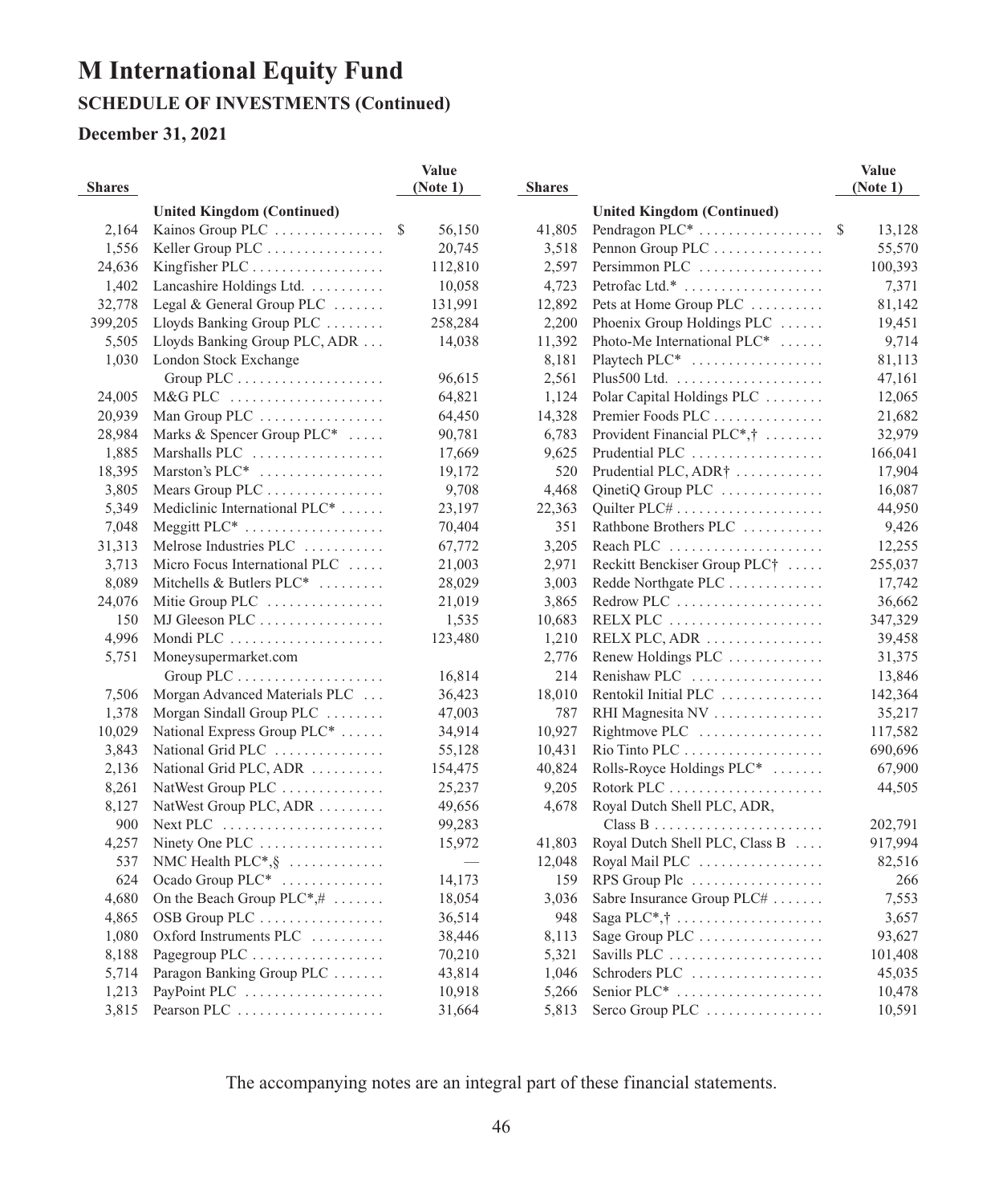### **SCHEDULE OF INVESTMENTS (Continued)**

#### **December 31, 2021**

|               |                                                    | Value        |               |                           |
|---------------|----------------------------------------------------|--------------|---------------|---------------------------|
| <b>Shares</b> |                                                    | (Note 1)     | <b>Shares</b> |                           |
|               | <b>United Kingdom (Continued)</b>                  |              |               | <b>United Kingdon</b>     |
| 11,630        | Severfield PLC                                     | \$<br>10,704 | 7,319         | United Utilities (        |
| 2,120         | Severn Trent PLC                                   | 84,565       | 5,245         | Vesuvius PLC.             |
| 9,302         | $SIG \, PLC^*, \dagger$                            | 5,988        | 13,688        | Virgin Money U.           |
| 11,766        | Sirius Real Estate Ltd.                            | 22,519       | 5,666         | Vistry Group PL           |
| 4,652         | Smith & Nephew PLC                                 | 81,448       | 386           | Vitec Group PLO           |
| 650           | Smith & Nephew PLC, ADR                            | 22,503       | 255,851       | Vodafone Group            |
| 2,936         | Smiths Group PLC                                   | 62,770       | 6,400         | Volution Group I          |
| 399           |                                                    | 9,743        | 2,625         | Watches of Switz          |
| 1,263         | Spectris PLC $\dots\dots\dots\dots\dots\dots\dots$ | 62,535       |               | Group PLC*,#              |
| 12,936        | Speedy Hire PLC $\dots\dots\dots\dots\dots$        | 11,101       | 5,138         | Watkin Jones PL           |
| 525           | Spirax-Sarco Engineering PLC                       | 114,053      | 2,590         | Weir Group PLC            |
| 7,170         | Spire Healthcare Group $PLC^*, \# \ldots$ .        | 24,262       | 1,764         | WH Smith PLC <sup>*</sup> |
| 10,386        | Spirent Communications PLC                         | 38,828       | 1,264         | Whitbread PLC*            |
| 11,916        | SSE PLC                                            | 265,966      | 5,006         | Wickes Group Pl           |
| 7,895         | SSP Group $PLC^*$                                  | 25,658       | 11,755        | WPP PLC                   |
| 3,870         | St. James's Place $PLC$                            | 88,186       | 510           | XP Power Ltd              |
| 5,772         | Stagecoach Group $PLC^*$                           | 7,012        | 589           | Young & Co's Bi           |
| 18,943        | Standard Chartered PLC                             | 114,971      |               | $Class A$                 |
| 4,177         |                                                    | 26,234       |               |                           |
| 8,653         | Synthomer PLC                                      | 46,802       |               |                           |
| 6,411         | Tate & Lyle PLC                                    | 57,394       |               | <b>United States-</b>     |
| 19,770        | Taylor Wimpey PLC                                  | 46,963       | 265           | Jackson Financia          |
| 510           | TBC Bank Group Plc                                 | 11,390       |               | <b>TOTAL COMM</b>         |
| 978           | Telecom Plus PLC                                   | 20,995       |               |                           |
| 51,448        |                                                    | 201,879      |               | (Cost \$134,445           |
| 5,954         | TI Fluid Systems PLC#                              | 20,551       |               | <b>AFFILIATED I</b>       |
| 16,738        | TP ICAP Group PLC $\dots\dots\dots\dots$           | 34,595       |               | <b>United States-</b>     |
| 4,467         | Travis Perkins PLC                                 | 93,990       | 2,827,266     | DFA Emerging N            |
| 42,736        | Tullow Oil PLC <sup>*</sup>                        | 26,869       |               | <b>Equity Portfoli</b>    |
| 4,191         |                                                    | 22,663       |               | (Cost \$57,689,           |
| 1,424         | Ultra Electronics Holdings PLC                     | 61,293       |               |                           |
| 17,156        | Unilever PLC                                       | 917,812      |               |                           |
|               |                                                    |              |               |                           |

| <b>Shares</b> |                                                                   | <b>Value</b><br>(Note 1) |
|---------------|-------------------------------------------------------------------|--------------------------|
|               | <b>United Kingdom (Continued)</b>                                 |                          |
| 7,319         | United Utilities Group PLC                                        | <sup>\$</sup><br>107,883 |
| 5,245         | Vesuvius PLC                                                      | 31,961                   |
| 13,688        | Virgin Money UK PLC <sup>*</sup>                                  | 32,942                   |
| 5,666         | Vistry Group PLC                                                  | 90,803                   |
| 386           | Vitec Group PLC                                                   | 7,419                    |
| 255,851       | Vodafone Group PLC                                                | 388,764                  |
| 6,400         | Volution Group PLC                                                | 47,905                   |
| 2,625         | Watches of Switzerland                                            |                          |
|               | Group PLC <sup>*</sup> ,#                                         | 50,454                   |
| 5,138         | Watkin Jones PLC                                                  | 18,186                   |
| 2,590         | Weir Group PLC                                                    | 60,000                   |
| 1,764         | WH Smith PLC <sup>*</sup>                                         | 35,337                   |
| 1,264         | Whitbread $PLC^*$                                                 | 51,241                   |
| 5,006         | Wickes Group PLC                                                  | 16,059                   |
| 11,755        | WPP PLC                                                           | 178,123                  |
| 510           | $XP$ Power Ltd. $\dots\dots\dots\dots\dots\dots\dots$             | 35,206                   |
| 589           | Young & Co's Brewery PLC,                                         |                          |
|               | $Class A$                                                         | 12,437                   |
|               |                                                                   | 22,736,477               |
|               | United States-0.0%                                                |                          |
| 265           | Jackson Financial, Inc., Class A <sup>†</sup>                     | 11,085                   |
|               | <b>TOTAL COMMON STOCKS</b>                                        |                          |
|               |                                                                   |                          |
|               | <b>AFFILIATED INVESTMENT COMPANY-29.0%</b><br>United States-29.0% |                          |
| 2,827,266     | DFA Emerging Markets Core<br>Equity Portfolio, Class Itt          |                          |
|               | $(Cost $57,689,620) \dots \dots \dots \dots$                      | 70,794,732               |

#### **Expiration Date**

|     | WARRANTS-0.0%      |            |       |
|-----|--------------------|------------|-------|
|     | $Canada=0.0\%$     |            |       |
|     |                    | 01/01/2026 | 2.887 |
|     |                    |            | 2,887 |
|     | $RIGHTS$ — $0.0\%$ |            |       |
|     | Austria $-0.0\%$   |            |       |
| 658 |                    | 07/26/2021 |       |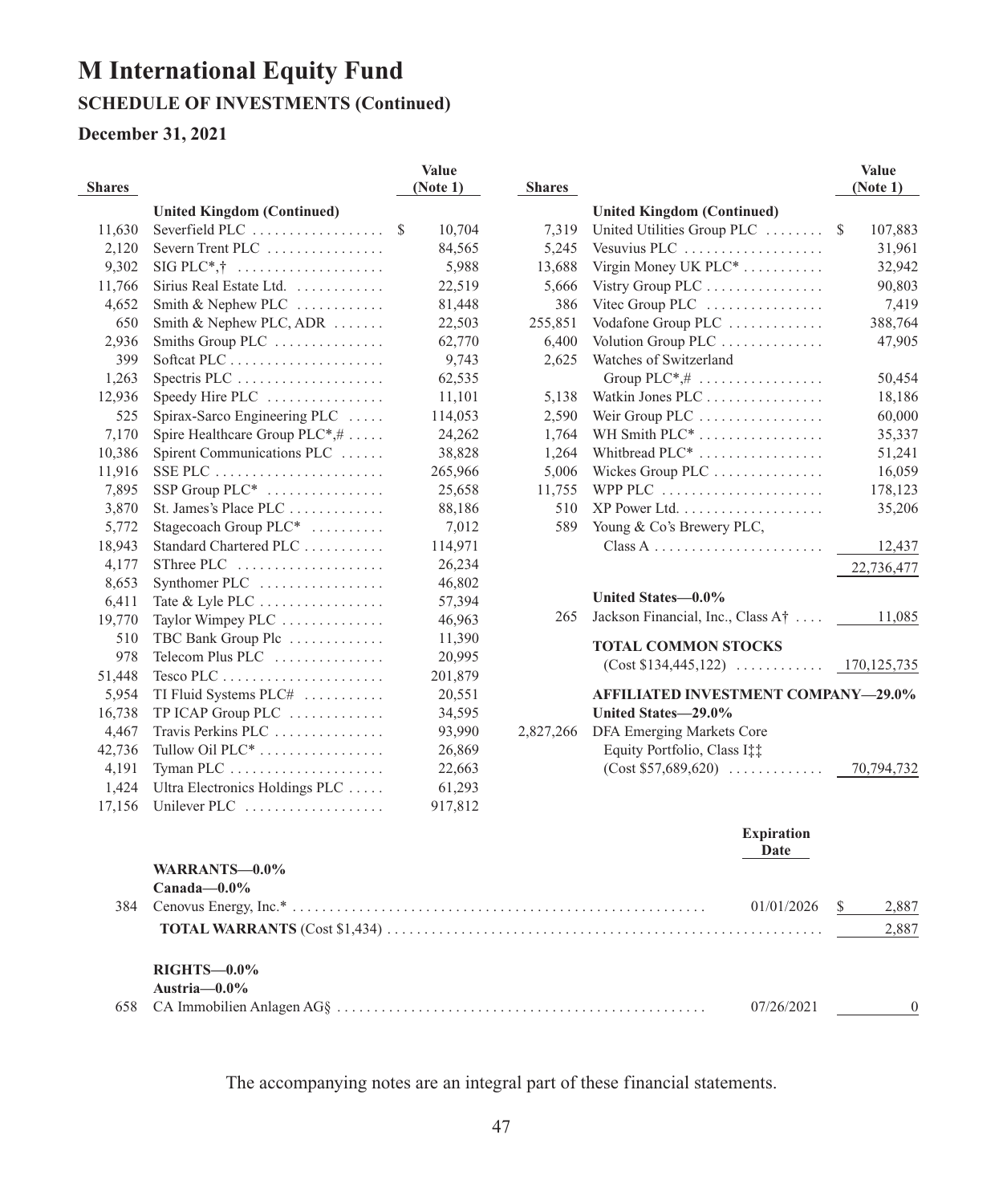### **SCHEDULE OF INVESTMENTS (Continued)**

**December 31, 2021**

| <b>Shares</b> |                                                                                                                                                     | <b>Expiration</b><br>Date | <b>Value</b><br>(Note 1) |
|---------------|-----------------------------------------------------------------------------------------------------------------------------------------------------|---------------------------|--------------------------|
|               | Spain $-0.0\%$                                                                                                                                      |                           |                          |
| 3.991         |                                                                                                                                                     | 01/22/2022                | S<br>827                 |
|               |                                                                                                                                                     |                           | 827                      |
|               | <b>PREFERRED STOCKS-0.5%</b>                                                                                                                        |                           |                          |
|               | Germany- $0.5\%$                                                                                                                                    |                           |                          |
| 621           |                                                                                                                                                     |                           | 51,824                   |
| 387           |                                                                                                                                                     |                           | 24,343                   |
| 1,083         |                                                                                                                                                     |                           | 49,221                   |
| 720           |                                                                                                                                                     |                           | 58,315                   |
| 949           |                                                                                                                                                     |                           | 48,490                   |
| 917           |                                                                                                                                                     |                           | 87,112                   |
| 273           |                                                                                                                                                     |                           | 184,995                  |
| 252           |                                                                                                                                                     |                           | 24,903                   |
| 173           |                                                                                                                                                     |                           | 43,528                   |
| 2.501         |                                                                                                                                                     |                           | 505,354                  |
|               |                                                                                                                                                     |                           | 1,078,085                |
|               | Italy $-0.0\%$                                                                                                                                      |                           |                          |
| 1,392         |                                                                                                                                                     |                           | 27,258                   |
|               |                                                                                                                                                     |                           | 1,105,343                |
|               | $7-Day$<br>Yield                                                                                                                                    |                           |                          |
|               | <b>SHORT-TERM INVESTMENTS-0.9%</b>                                                                                                                  |                           |                          |
| 2,284,564     | State Street Navigator Securities Lending Prime Portfolio (Money Market)                                                                            |                           |                          |
|               | 0.07%<br>$(Cost $2,284,564)$ + $\ldots$ $\ldots$ $\ldots$ $\ldots$ $\ldots$ $\ldots$ $\ldots$ $\ldots$ $\ldots$ $\ldots$ $\ldots$ $\ldots$ $\ldots$ |                           | 2,284,564                |
|               | TOTAL INVESTMENTS, AT VALUE-100.2%                                                                                                                  |                           |                          |
|               |                                                                                                                                                     |                           | 244,314,088              |
|               |                                                                                                                                                     |                           | (593, 297)               |
|               |                                                                                                                                                     |                           | \$243,720,791            |

#### **Notes to the Schedule of Investments:**

ADR—American Depositary Receipt

- \* Non-income producing security
- # Security exempt from registration under Rule 144A of the Securities Act of 1933. These securities may be resold in transactions exempt from registration, normally to qualified institutional buyers. The aggregate value of securities exempt from registration under Rule 144A of the Securities Act of 1933 at December 31, 2021, amounts to approximately \$3,519,240, and represents 1.44% of net assets.
- † Denotes all or a portion of security on loan. As of December 31, 2021, the market value of the securities on loan was \$7,458,744 (Note 1).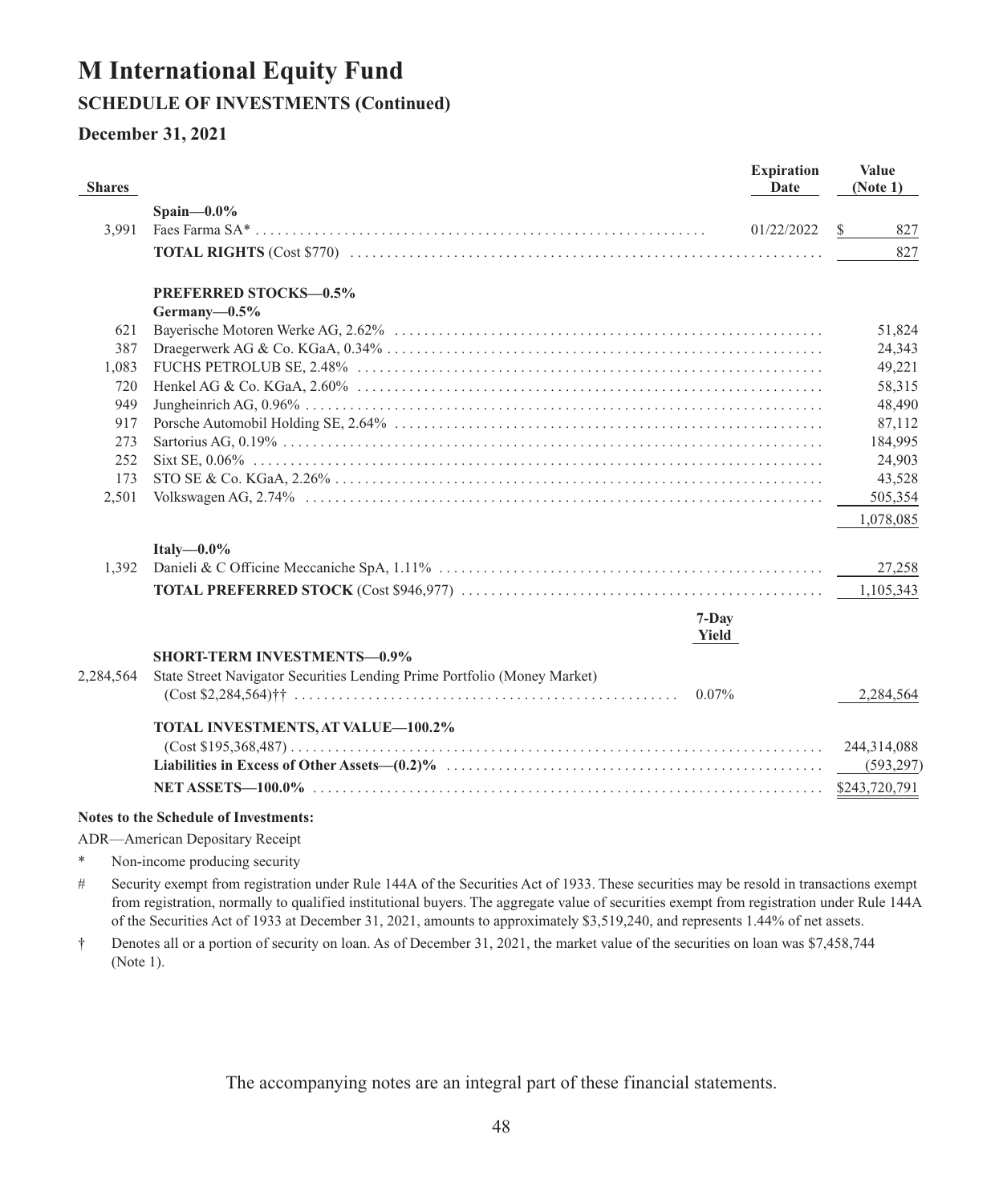# **M International Equity Fund SCHEDULE OF INVESTMENTS (Continued)**

#### **December 31, 2021**

- ‡‡ Affiliated issuer. Assets with a total aggregate market value of \$70,794,732 or 29.0% of net assets, were affiliated with the Fund as of December 31, 2021 (Note 2).
- § Fair valued security—Represents fair value as measured based on the Portfolio Valuation policies specified in Note 1. As of December 31 2021, the total value of the fair valued securities was \$71,095.
- †† Represents cash collateral received from securities lending transactions. Non-cash collateral amounted to \$5,585,235.

Percentages indicated are based on net assets.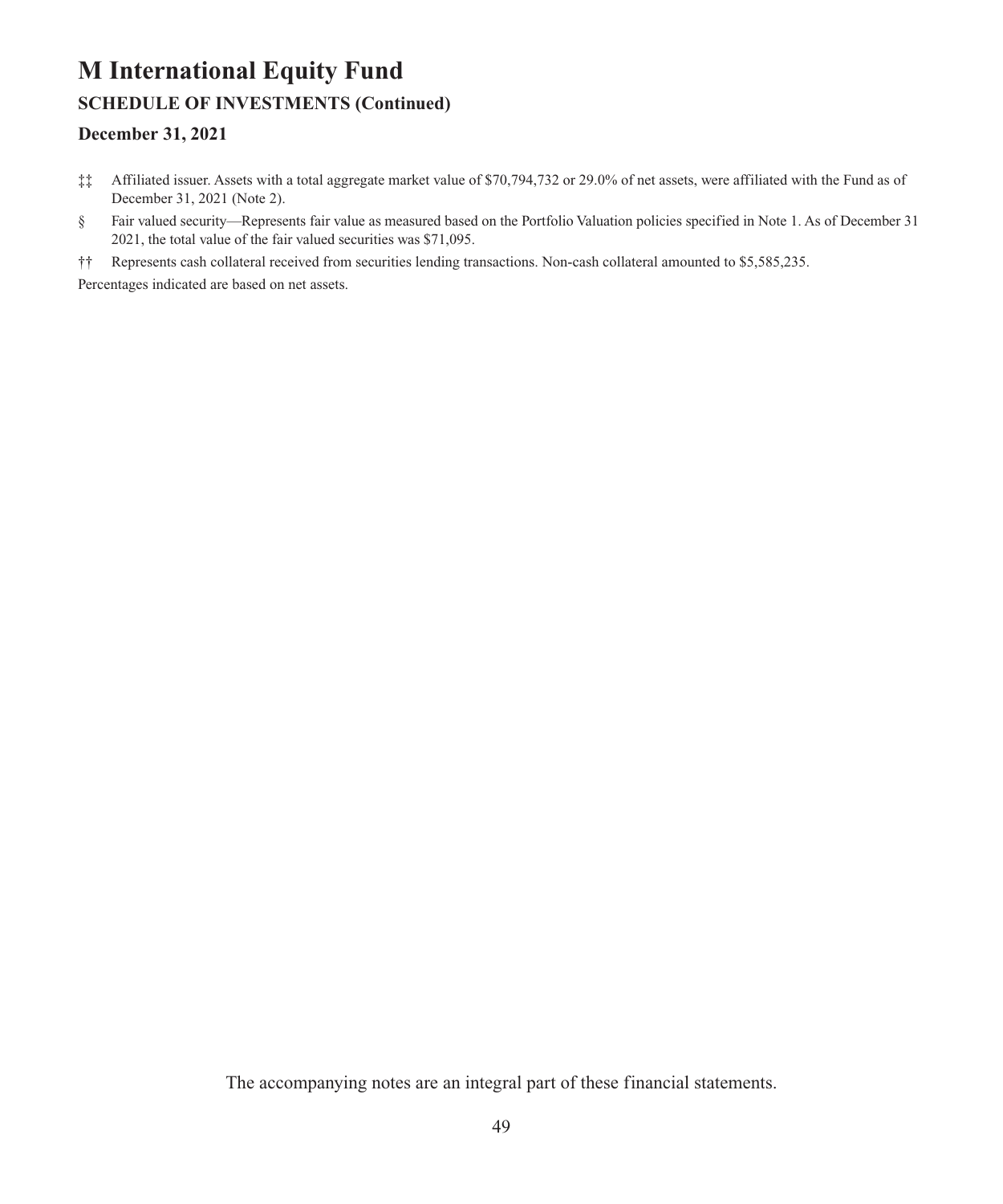### **SCHEDULE OF INVESTMENTS (Continued)**

#### **December 31, 2021**

At December 31, 2021, industry diversification of the M International Equity Fund's investments as a percentage of net assets was as follows:

| <b>Summary of Industry Classifications (Unaudited)</b> | Percentage<br>of Net<br><b>Assets</b> |
|--------------------------------------------------------|---------------------------------------|
|                                                        |                                       |
|                                                        | 29.0%                                 |
|                                                        | 5.8%                                  |
|                                                        | 3.8%                                  |
|                                                        | 3.5%                                  |
|                                                        | 3.3%                                  |
|                                                        | 2.9%                                  |
|                                                        | 2.7%                                  |
|                                                        | 2.7%                                  |
|                                                        | 2.3%                                  |
|                                                        | 2.3%                                  |
|                                                        | 2.0%                                  |
|                                                        | 2.0%                                  |
|                                                        | 1.7%                                  |
|                                                        | 1.5%                                  |
|                                                        | 1.4%                                  |
|                                                        | 1.4%                                  |
|                                                        | 1.4%                                  |
|                                                        | 1.4%                                  |
|                                                        | 1.3%                                  |
|                                                        | 1.2%                                  |
|                                                        | 1.2%                                  |
|                                                        | 1.2%                                  |
|                                                        | 1.1%                                  |
|                                                        | 1.0%                                  |
|                                                        | 1.0%                                  |
|                                                        | 1.0%                                  |
|                                                        | 1.0%                                  |
|                                                        | 1.0%                                  |
|                                                        | 1.0%                                  |
|                                                        | $1.0\%$                               |
|                                                        | $0.9\%$                               |
|                                                        | $0.9\%$                               |
|                                                        | $0.9\%$                               |
|                                                        | $0.8\%$                               |
|                                                        | 0.7%                                  |
|                                                        | 0.7%                                  |
|                                                        | 0.7%                                  |
|                                                        | 0.6%                                  |
|                                                        | 0.6%                                  |
|                                                        | 0.6%                                  |
|                                                        | 0.5%                                  |
|                                                        | $0.5\%$                               |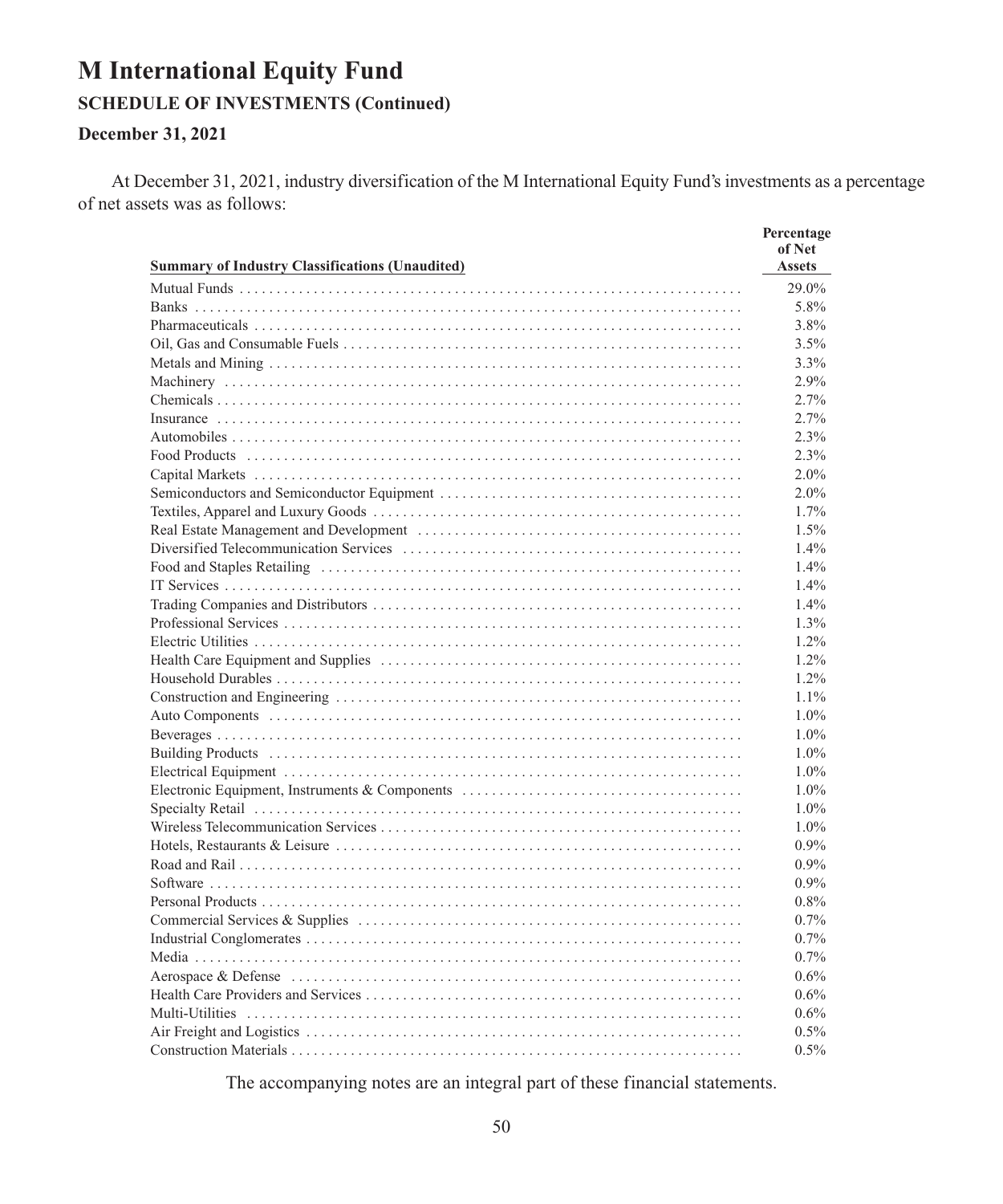### **SCHEDULE OF INVESTMENTS (Continued)**

**December 31, 2021**

| <b>Summary of Industry Classifications (Unaudited)</b> | Percentage<br>of Net<br><b>Assets</b> |
|--------------------------------------------------------|---------------------------------------|
|                                                        | $0.5\%$                               |
|                                                        | $0.4\%$                               |
|                                                        | $0.4\%$                               |
|                                                        | $0.4\%$                               |
|                                                        | $0.4\%$                               |
|                                                        | $0.4\%$                               |
|                                                        | $0.4\%$                               |
|                                                        | $0.4\%$                               |
|                                                        | $0.3\%$                               |
|                                                        | 0.3%                                  |
|                                                        | $0.3\%$                               |
|                                                        | $0.3\%$                               |
|                                                        | $0.3\%$                               |
|                                                        | $0.3\%$                               |
|                                                        | $0.2\%$                               |
|                                                        | $0.2\%$                               |
|                                                        | $0.2\%$                               |
|                                                        | $0.2\%$                               |
|                                                        | $0.2\%$                               |
|                                                        | $0.1\%$                               |
|                                                        | $0.1\%$                               |
|                                                        | $0.1\%$                               |
|                                                        | $0.1\%$                               |
|                                                        | $0.1\%$                               |
|                                                        | $0.1\%$                               |
|                                                        | $0.1\%$                               |
|                                                        | $0.9\%$                               |
|                                                        | 100.2%                                |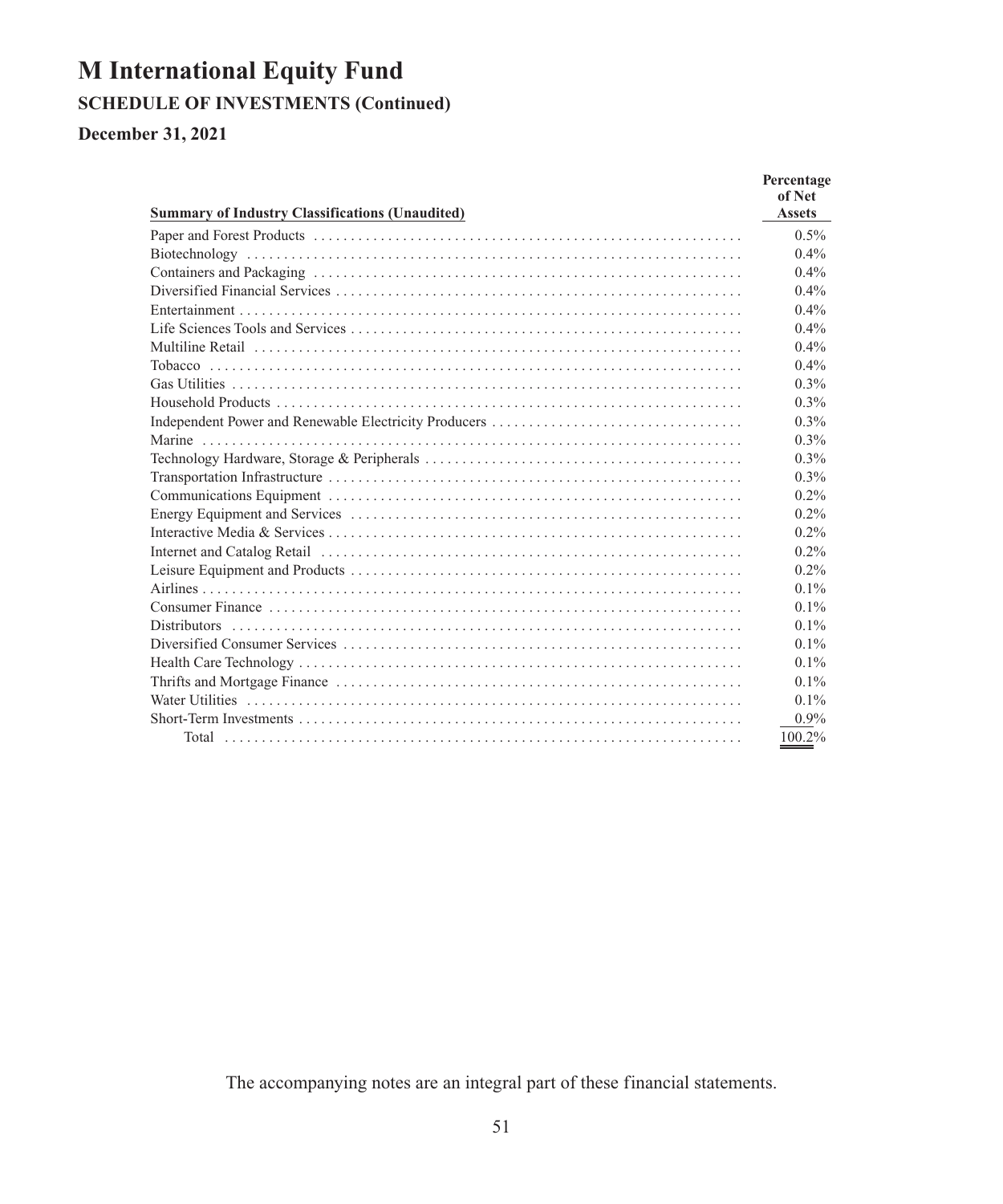# **M Large Cap Growth Fund SCHEDULE OF INVESTMENTS**

#### **December 31, 2021**

| <b>COMMON STOCKS-98.3%</b><br>Interactive Media &<br>Air Freight and Logistics-2.8%<br>Services-15.8%<br>United Parcel Service, Inc.,<br>35,950<br>9.940<br>Alphabet, Inc., Class $A^*$<br>\$28,796,578<br>$Class B$<br>\$7,705,523<br>Meta Platforms, Inc., Class A*<br>42,800<br>14,395,780<br>43, 192, 358<br>Beverages-4.6%<br>133,350<br>Keurig Dr. Pepper, Inc.<br>4,915,281<br>Internet and Catalog Retail-6.1%<br>Monster Beverage Corp.*<br>79,100<br>7,596,764<br>Amazon.com, Inc.*<br>4,955<br>16,521,655<br>12,512,045<br>IT Services-19.4%<br>Biotechnology-1.9%<br>29,400<br>Automatic Data Processing, Inc.<br>7,249,452<br>59,700<br>Neurocrine Biosciences, Inc.*<br>5,084,649<br>Fisery, Inc.* $\dots\dots\dots\dots\dots\dots\dots$<br>43,400<br>4,504,486<br>FleetCor Technologies, Inc.*<br>26,550<br>5,942,952<br>Capital Markets-5.0%<br>52,650<br>Global Payments, Inc.<br>7,117,227<br>161,700<br>Charles Schwab Corp<br>13,598,970<br>Mastercard, Inc., Class A<br>21,200 |
|-----------------------------------------------------------------------------------------------------------------------------------------------------------------------------------------------------------------------------------------------------------------------------------------------------------------------------------------------------------------------------------------------------------------------------------------------------------------------------------------------------------------------------------------------------------------------------------------------------------------------------------------------------------------------------------------------------------------------------------------------------------------------------------------------------------------------------------------------------------------------------------------------------------------------------------------------------------------------------------------------------|
|                                                                                                                                                                                                                                                                                                                                                                                                                                                                                                                                                                                                                                                                                                                                                                                                                                                                                                                                                                                                     |
|                                                                                                                                                                                                                                                                                                                                                                                                                                                                                                                                                                                                                                                                                                                                                                                                                                                                                                                                                                                                     |
|                                                                                                                                                                                                                                                                                                                                                                                                                                                                                                                                                                                                                                                                                                                                                                                                                                                                                                                                                                                                     |
|                                                                                                                                                                                                                                                                                                                                                                                                                                                                                                                                                                                                                                                                                                                                                                                                                                                                                                                                                                                                     |
|                                                                                                                                                                                                                                                                                                                                                                                                                                                                                                                                                                                                                                                                                                                                                                                                                                                                                                                                                                                                     |
|                                                                                                                                                                                                                                                                                                                                                                                                                                                                                                                                                                                                                                                                                                                                                                                                                                                                                                                                                                                                     |
|                                                                                                                                                                                                                                                                                                                                                                                                                                                                                                                                                                                                                                                                                                                                                                                                                                                                                                                                                                                                     |
|                                                                                                                                                                                                                                                                                                                                                                                                                                                                                                                                                                                                                                                                                                                                                                                                                                                                                                                                                                                                     |
|                                                                                                                                                                                                                                                                                                                                                                                                                                                                                                                                                                                                                                                                                                                                                                                                                                                                                                                                                                                                     |
|                                                                                                                                                                                                                                                                                                                                                                                                                                                                                                                                                                                                                                                                                                                                                                                                                                                                                                                                                                                                     |
|                                                                                                                                                                                                                                                                                                                                                                                                                                                                                                                                                                                                                                                                                                                                                                                                                                                                                                                                                                                                     |
|                                                                                                                                                                                                                                                                                                                                                                                                                                                                                                                                                                                                                                                                                                                                                                                                                                                                                                                                                                                                     |
|                                                                                                                                                                                                                                                                                                                                                                                                                                                                                                                                                                                                                                                                                                                                                                                                                                                                                                                                                                                                     |
|                                                                                                                                                                                                                                                                                                                                                                                                                                                                                                                                                                                                                                                                                                                                                                                                                                                                                                                                                                                                     |
| 7,617,584<br>Chemicals-2.3%<br>65,700<br>PayPal Holdings, $Inc.*$<br>12,389,706                                                                                                                                                                                                                                                                                                                                                                                                                                                                                                                                                                                                                                                                                                                                                                                                                                                                                                                     |
| Linde PLC $\dots \dots \dots \dots \dots \dots \dots$<br>18,000<br>6,235,740<br>37,000<br>8,018,270                                                                                                                                                                                                                                                                                                                                                                                                                                                                                                                                                                                                                                                                                                                                                                                                                                                                                                 |
|                                                                                                                                                                                                                                                                                                                                                                                                                                                                                                                                                                                                                                                                                                                                                                                                                                                                                                                                                                                                     |
| 52,839,677<br>Entertainment-4.5%                                                                                                                                                                                                                                                                                                                                                                                                                                                                                                                                                                                                                                                                                                                                                                                                                                                                                                                                                                    |
| 20,500<br>Pharmaceuticals-2.4%                                                                                                                                                                                                                                                                                                                                                                                                                                                                                                                                                                                                                                                                                                                                                                                                                                                                                                                                                                      |
| 27,050<br>Zoetis, Inc. $\dots \dots \dots \dots \dots \dots$<br>6,601,012<br><b>Health Care Equipment and</b>                                                                                                                                                                                                                                                                                                                                                                                                                                                                                                                                                                                                                                                                                                                                                                                                                                                                                       |
| Supplies $-2.5\%$                                                                                                                                                                                                                                                                                                                                                                                                                                                                                                                                                                                                                                                                                                                                                                                                                                                                                                                                                                                   |
| <b>Semiconductors and</b><br>163,000<br>Boston Scientific Corp. $*$<br>6,924,240                                                                                                                                                                                                                                                                                                                                                                                                                                                                                                                                                                                                                                                                                                                                                                                                                                                                                                                    |
| Semiconductor Equipment-3.8%                                                                                                                                                                                                                                                                                                                                                                                                                                                                                                                                                                                                                                                                                                                                                                                                                                                                                                                                                                        |
| 34,850<br>$NVIDIA$ Corp. $\dots\dots\dots\dots\dots\dots$<br>10,249,733<br><b>Health Care Providers and</b>                                                                                                                                                                                                                                                                                                                                                                                                                                                                                                                                                                                                                                                                                                                                                                                                                                                                                         |
| Services $-3.4\%$<br>Software-20.5%                                                                                                                                                                                                                                                                                                                                                                                                                                                                                                                                                                                                                                                                                                                                                                                                                                                                                                                                                                 |
| UnitedHealth Group, Inc.<br>18,625<br>9,352,357<br>Adobe, $Inc.*$<br>22,050<br>12,503,673                                                                                                                                                                                                                                                                                                                                                                                                                                                                                                                                                                                                                                                                                                                                                                                                                                                                                                           |
| Intuit, Inc. $\dots \dots \dots \dots \dots \dots \dots$<br>16,900<br>10,870,418<br>Insurance $-3.3\%$                                                                                                                                                                                                                                                                                                                                                                                                                                                                                                                                                                                                                                                                                                                                                                                                                                                                                              |
| 97,164<br>Microsoft Corp.<br>32,678,196<br>21,650<br>Aon PLC, Class A<br>6,507,124                                                                                                                                                                                                                                                                                                                                                                                                                                                                                                                                                                                                                                                                                                                                                                                                                                                                                                                  |
| Willis Towers Watson PLC<br>11,000<br>2,612,390                                                                                                                                                                                                                                                                                                                                                                                                                                                                                                                                                                                                                                                                                                                                                                                                                                                                                                                                                     |
| 56,052,287                                                                                                                                                                                                                                                                                                                                                                                                                                                                                                                                                                                                                                                                                                                                                                                                                                                                                                                                                                                          |
| 9,119,514<br><b>TOTAL COMMON STOCKS</b>                                                                                                                                                                                                                                                                                                                                                                                                                                                                                                                                                                                                                                                                                                                                                                                                                                                                                                                                                             |
| $(Cost $150, 215, 847) \dots \dots \dots$<br>268,339,780                                                                                                                                                                                                                                                                                                                                                                                                                                                                                                                                                                                                                                                                                                                                                                                                                                                                                                                                            |

| <b>TOTAL INVESTMENTS, AT VALUE—98.3%</b>                  |  |
|-----------------------------------------------------------|--|
| $\left(\text{Cost } $150,215,847\right)\dots 268,339,780$ |  |
|                                                           |  |
|                                                           |  |

#### **Notes to the Schedule of Investments:**

\* Non-income producing security

Percentages indicated are based on net assets.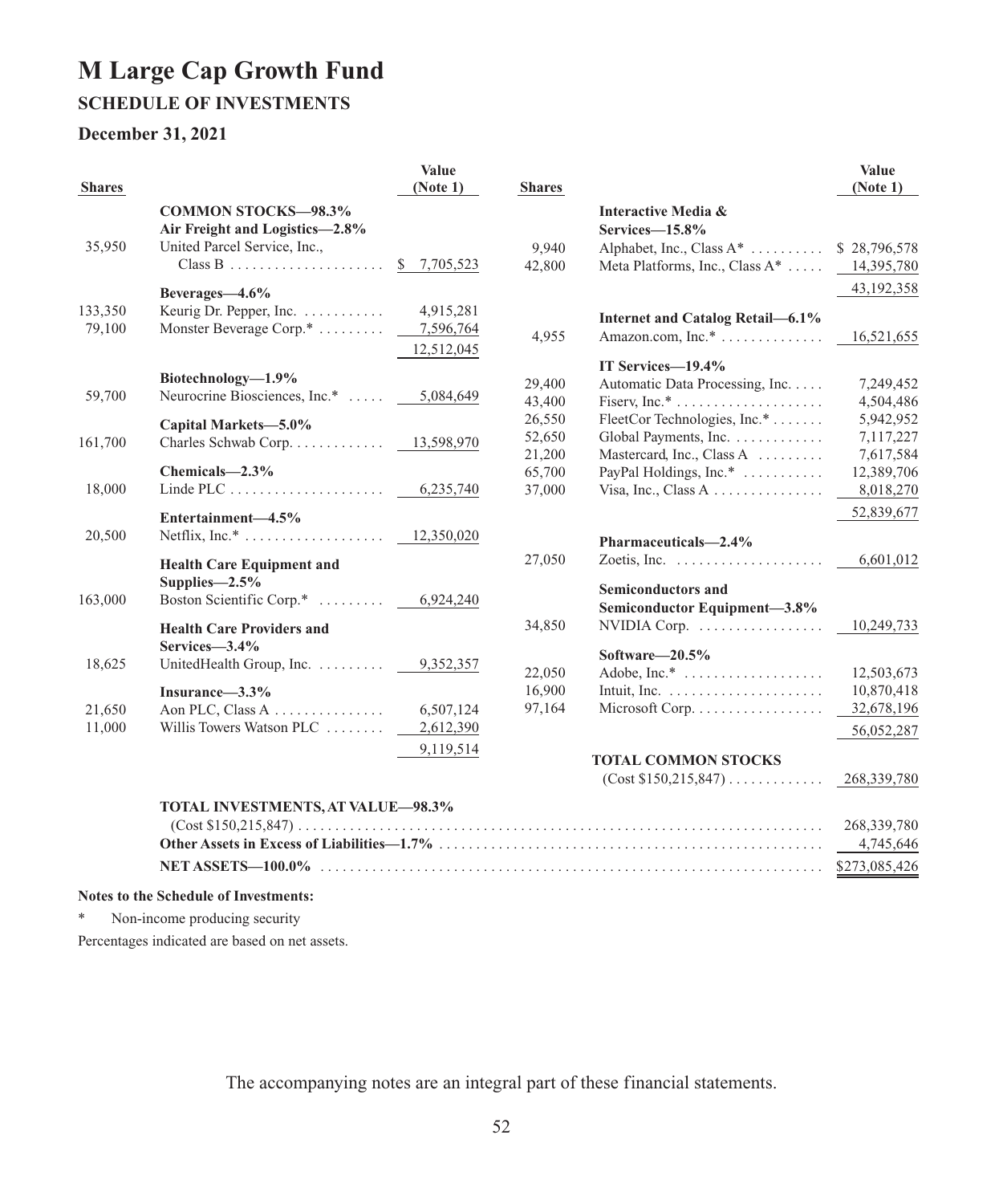#### **December 31, 2021**

At December 31, 2021, industry sector diversification of the M Large Cap Growth Fund's investments as a percentage of net assets was as follows:

| <b>Summary of Sector Classifications (Unaudited)</b> | Percentage<br>of Net<br><b>Assets</b> |
|------------------------------------------------------|---------------------------------------|
|                                                      | $43.7\%$                              |
|                                                      | 20.3%                                 |
|                                                      | $10.2\%$                              |
|                                                      | 8.3%                                  |
|                                                      | $6.1\%$                               |
|                                                      | $4.6\%$                               |
|                                                      | 2.8%                                  |
|                                                      | 2.3%                                  |
|                                                      | $98.3\%$                              |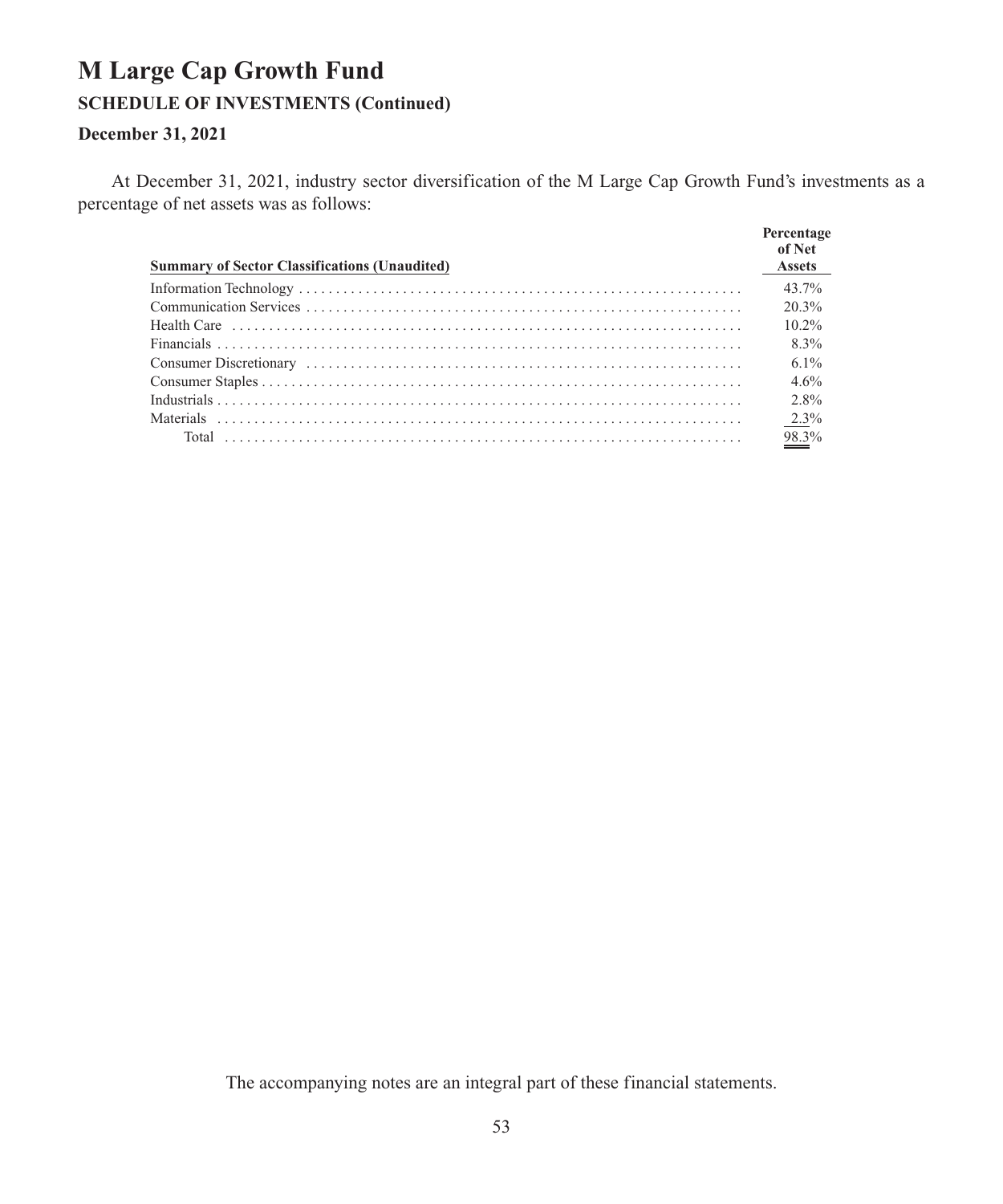### **M Capital Appreciation Fund SCHEDULE OF INVESTMENTS**

#### **December 31, 2021**

| <b>Shares</b> |                                                        | Value<br>(Note 1) |
|---------------|--------------------------------------------------------|-------------------|
|               | <b>COMMON STOCKS-98.2%</b>                             |                   |
|               | Aerospace & Defense-1.0%                               |                   |
| 48,766        | Kratos Defense & Security                              |                   |
|               | Solutions, $Inc.*$                                     | \$<br>946,060     |
| 68,728        | Triumph Group, Inc.*                                   | 1,273,530         |
|               |                                                        | 2,219,590         |
|               |                                                        |                   |
| 26,691        | Airlines-3.1%<br>Alaska Air Group, Inc.*               | 1,390,601         |
| 112,245       | Azul SA, $ADR^*, \dagger$                              | 1,481,634         |
| 177,682       | Controladora Vuela Cia de Aviacion                     |                   |
|               | SAB de CV, $ADR^*$                                     | 3,192,946         |
| 81,726        | JetBlue Airways Corp.*                                 | 1,163,778         |
|               |                                                        | 7,228,959         |
|               |                                                        |                   |
|               | Auto Components-3.3%                                   |                   |
| 38,547        | BorgWarner, Inc.                                       | 1,737,313         |
| 164,753       | Dana, Inc. $\dots \dots \dots \dots \dots \dots \dots$ | 3,759,664         |
| 93,231        | Modine Manufacturing Co.*                              | 940,701           |
| 67,918        | Stoneridge, Inc.*                                      | 1,340,701         |
|               |                                                        | 7,778,379         |
|               | <b>Banks</b> -5.7%                                     |                   |
| 102,613       | Bancorp, Inc.*                                         | 2,597,135         |
| 19,696        | BankUnited, Inc.                                       | 833,338           |
| 169,441       | First BanCorp                                          | 2,334,897         |
| 18,884        | Pinnacle Financial Partners, Inc.                      | 1,803,422         |
| 24,938        |                                                        | 2,045,914         |
| 31,098        | Webster Financial Corp.                                | 1,736,512         |
| 21,111        | Wintrust Financial Corp.                               | 1,917,301         |
|               |                                                        | 13,268,519        |
|               | Biotechnology-2.7%                                     |                   |
| 31,802        | ACADIA Pharmaceuticals, Inc.*                          | 742,259           |
| 15,058        | BioMarin Pharmaceutical, Inc.*                         | 1,330,374         |
| 13,839        | Exact Sciences Corp.*                                  | 1,077,089         |
| 11,079        | Incyte Corp.*                                          | 813,199           |
| 38,268        | Iovance Biotherapeutics, Inc.*                         | 730,536           |
| 91,976        | Karyopharm Therapeutics, Inc.*,†                       | 591,406           |
| 4,595         | United Therapeutics Corp.*                             | 992,887           |
|               |                                                        | 6,277,750         |
|               | <b>Building Products-4.8%</b>                          |                   |
| 81,320        | Builders FirstSource, Inc.*                            | 6,969,937         |
| 77,672        | Caesarstone Ltd.                                       | 880,801           |

| <b>Shares</b> |                                                 | Value<br>(Note 1) |
|---------------|-------------------------------------------------|-------------------|
|               | <b>Building Products (Continued)</b>            |                   |
| 5,865         | Masonite International Corp.*                   | 691,777<br>\$     |
| 19,377        | Trex Co., Inc.* $\dots \dots \dots \dots \dots$ | 2,616,476         |
|               |                                                 | 11,158,991        |
|               | Capital Markets-3.6%                            |                   |
| 29,856        | Carlyle Group, Inc.                             | 1,639,094         |
| 10,122        | Evercore Inc., Class A                          | 1,375,074         |
| 21,391        | LPL Financial Holdings, Inc.                    | 3,424,485         |
| 19,374        | Raymond James Financial, Inc.                   | 1,945,150         |
|               |                                                 | 8,383,803         |
|               |                                                 |                   |
|               | Chemicals-3.9%                                  |                   |
| 13,354        | Albemarle Corp.                                 | 3,121,765         |
| 26,607        |                                                 | 2,923,843         |
| 46,904        | Livent Corp. $*,\dagger$                        | 1,143,519         |
| 74,695        | Tronox Holdings PLC, Class A                    | 1,794,921         |
|               |                                                 | 8,984,048         |
|               | <b>Commercial Services &amp;</b>                |                   |
| 112,318       | Supplies- $1.1\%$<br>Interface, Inc.            | 1,791,472         |
| 103,333       | Pitney Bowes, Inc.                              | 685,098           |
|               |                                                 | 2,476,570         |
|               |                                                 |                   |
|               | <b>Construction and</b><br>Engineering-4.8%     |                   |
| 28,951        | $AECOM^*$                                       | 2,239,360         |
| 37,702        | Granite Construction, Inc.                      | 1,459,067         |
| 23,356        | MasTec, Inc.*                                   | 2,155,292         |
| 21,839        | Quanta Services, Inc.                           | 2,504,060         |
| 221,649       | Tutor Perini Corp.*                             | 2,741,798         |
|               |                                                 | 11,099,577        |
|               |                                                 |                   |
|               | <b>Construction Materials-2.1%</b>              |                   |
| 17,041        | Eagle Materials, Inc.                           | 2,836,645         |
| 53,786        | Summit Materials, Inc., Class A*                | 2,158,970         |
|               |                                                 | 4,995,615         |
|               | <b>Consumer Finance-0.3%</b>                    |                   |
| 21,887        | Green Dot Corp., Class A*                       | 793,185           |
|               | Containers and Packaging-0.7%                   |                   |
| 31,375        | Graphic Packaging Holding Co.                   | 611,812           |
| 77,551        | Pactiv Evergreen, Inc.                          | 983,347           |
|               |                                                 | 1,595,159         |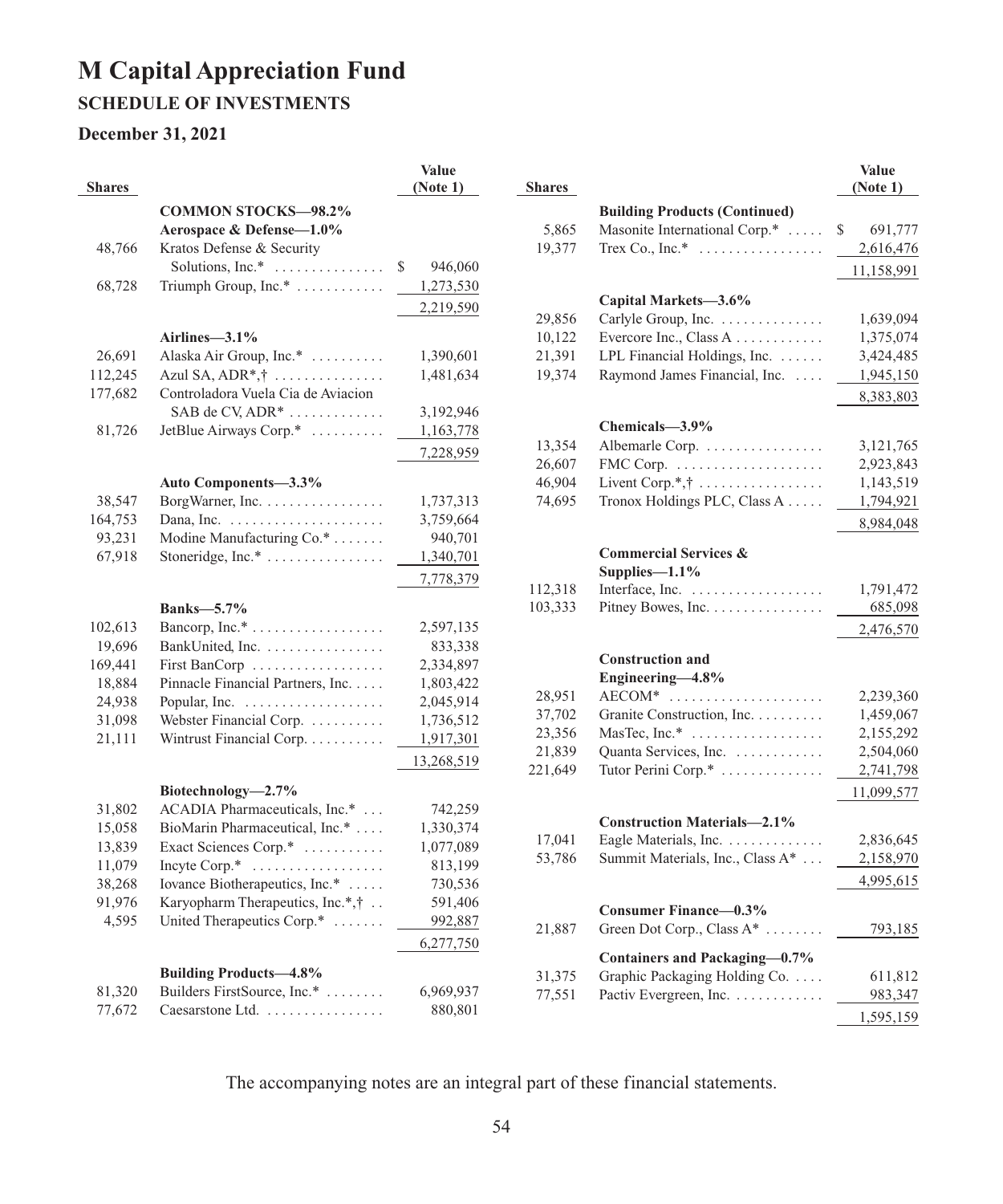# **M Capital Appreciation Fund SCHEDULE OF INVESTMENTS (Continued)**

#### **December 31, 2021**

|               |                                                       | Value           |
|---------------|-------------------------------------------------------|-----------------|
| <b>Shares</b> |                                                       | (Note 1)        |
|               | <b>Diversified Consumer</b>                           |                 |
|               | Services-2.2%                                         |                 |
| 83,302        |                                                       | \$<br>1,671,871 |
| 53,401        | Adtalem Global Education, Inc.*                       | 1,578,534       |
| 149,825       | Perdoceo Education Corp.*                             | 1,761,942       |
|               |                                                       | 5,012,347       |
|               | <b>Diversified Telecommunication</b>                  |                 |
|               | Services-0.6%                                         |                 |
| 93,575        | Radius Global Infrastructure, Inc.,                   |                 |
|               | $Class A^*$                                           | 1,506,557       |
|               | Electrical Equipment-1.2%                             |                 |
| 115,008       | Array Technologies, Inc.*                             | 1,804,476       |
| 11,872        |                                                       | 938,600         |
|               |                                                       | 2,743,076       |
|               |                                                       |                 |
|               | <b>Electronic Equipment,</b>                          |                 |
|               | <b>Instruments &amp; Components-4.0%</b>              |                 |
| 12,143        | Fabrinet*                                             | 1,438,582       |
| 109,843       | Flex Ltd.* $\dots\dots\dots\dots\dots\dots\dots\dots$ | 2,013,422       |
| 43,576        | $II-VI$ , Inc.*                                       | 2,977,548       |
| 42,172        |                                                       | 2,966,800       |
|               |                                                       | 9,396,352       |
|               | <b>Equity Real Estate Investment</b>                  |                 |
|               | Trusts (REITs)-2.2%                                   |                 |
| 9,676         | Agree Realty Corp.                                    | 690,479         |
| 59,846        | Corporate Office Properties Trust                     | 1,673,893       |
| 34,823        | NETSTREIT Corp. $\dots\dots\dots\dots$                | 797,447         |
| 63,616        | SITE Centers Corp. $\dots \dots \dots \dots$          | 1,007,041       |
| 17,633        | STAG Industrial, Inc.                                 | 845,679         |
|               |                                                       | 5,014,539       |
|               | <b>Health Care Equipment</b>                          |                 |
|               | and Supplies - 6.5%                                   |                 |
| 2,472         | ABIOMED, $Inc.*$                                      | 887,868         |
| 31,718        | AngioDynamics, Inc.*                                  | 874,783         |
| 7,730         | Cooper Cos., Inc. $\dots\dots\dots\dots\dots$         | 3,238,406       |
| 16,179        | Hologic, Inc.*                                        | 1,238,664       |
| 12,775        | Insulet Corp.*                                        | 3,399,044       |
| 9,582         | Merit Medical Systems, Inc.*                          | 596,959         |
| 14,922        | Novocure, Ltd.*                                       | 1,120,344       |
| 18,063        | NuVasive, Inc.*                                       | 947,946         |
| 9,481         | Tandem Diabetes Care, Inc.*                           | 1,427,080       |
| 44,388        | Varex Imaging Corp.*                                  | 1,400,441       |
|               |                                                       | 15, 131, 535    |

| <b>Shares</b> |                                                                           | Value<br>(Note 1) |
|---------------|---------------------------------------------------------------------------|-------------------|
|               | <b>Health Care Providers and</b>                                          |                   |
|               | Services-1.6%                                                             |                   |
| 17,904        | Acadia Healthcare Co., Inc.*                                              | \$<br>1,086,773   |
| 58,308        | Covetrus, $Inc.* \ldots \ldots \ldots \ldots$<br>Molina Healthcare, Inc.* | 1,164,410         |
| 4,537         |                                                                           | 1,443,129         |
|               |                                                                           | 3,694,312         |
|               | Hotels, Restaurants &                                                     |                   |
|               | Leisure-4.4%                                                              |                   |
| 24,349        | Boyd Gaming Corp.*                                                        | 1,596,564         |
| 40,287        | Caesars Entertainment, Inc.*                                              | 3,768,043         |
| 49,280        | Cheesecake Factory, Inc.*                                                 | 1,929,312         |
| 31,334        | Planet Fitness, Inc., Class A*                                            | 2,838,234         |
|               |                                                                           | 10,132,153        |
|               | Insurance-3.0%                                                            |                   |
| 33,194        | Argo Group International                                                  |                   |
|               | Holdings Ltd.                                                             | 1,928,903         |
| 5,176         | Everest Re Group Ltd.                                                     | 1,417,810         |
| 8,615         | Trupanion, Inc.*                                                          | 1,137,439         |
| 30,328        | WR Berkley Corp.                                                          | 2,498,724         |
|               |                                                                           | 6,982,876         |
|               | Internet and Catalog Retail-0.3%                                          |                   |
| 30,893        | Lands' End, Inc.*<br>.                                                    | 606,430           |
|               | IT Services-3.5%                                                          |                   |
| 11,832        | Alliance Data Systems Corp.                                               | 787,656           |
| 91,729        | Brightcove, Inc.*                                                         | 937,470           |
| 30,227        |                                                                           | 1,604,449         |
| 15,466        | LiveRamp Holdings, Inc.*                                                  | 741,595           |
| 131,320       | Paya Holdings, Inc.*                                                      | 832,569           |
| 28,275        | Paymentus Holdings, Inc., Class A*                                        | 989,059           |
| 44,187        | Switch, Inc., Class $A$                                                   | 1,265,516         |
| 7,605         | WEX, Inc.* $\dots \dots \dots \dots \dots \dots$                          | 1,067,666         |
|               |                                                                           | 8,225,980         |
|               |                                                                           |                   |
|               | <b>Leisure Equipment and</b><br>Products-1.1%                             |                   |
| 115,315       | Mattel, Inc.*                                                             | 2,486,191         |
|               |                                                                           |                   |
|               | <b>Life Sciences Tools and</b><br>Services-1.1%                           |                   |
| 20,088        | QIAGEN NV <sup>*</sup>                                                    | 1,116,491         |
| 13,642        | Quanterix Corp.*<br>.                                                     | 578,421           |
| 41,123        | Sotera Health Co.*                                                        | 968,446           |
|               |                                                                           | 2,663,358         |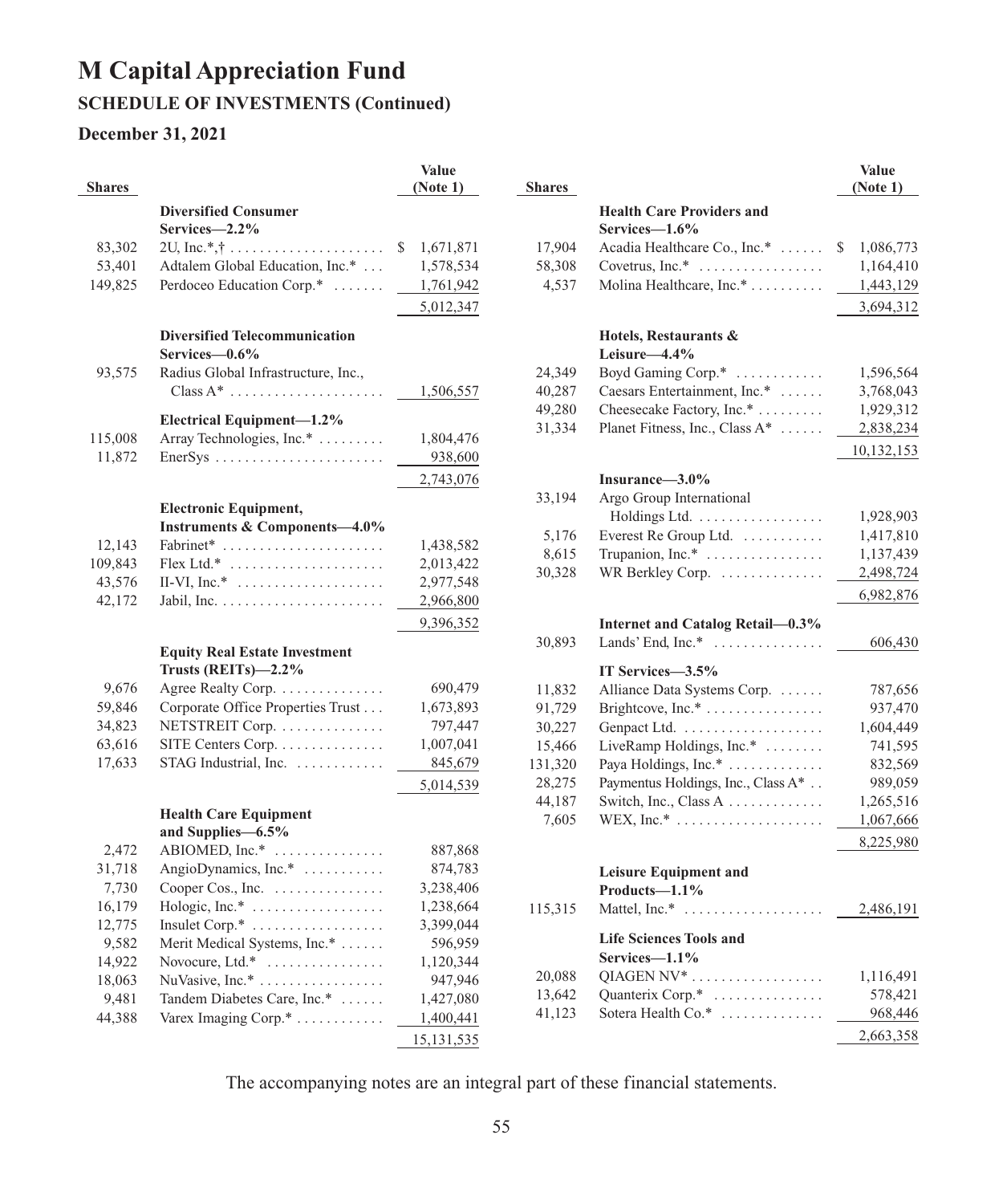# **M Capital Appreciation Fund SCHEDULE OF INVESTMENTS (Continued)**

#### **December 31, 2021**

| <b>Shares</b> |                                                       | Value<br>(Note 1)       | Sł             |
|---------------|-------------------------------------------------------|-------------------------|----------------|
|               | Machinery-1.1%                                        |                         |                |
| 32,701        | CIRCOR International, Inc.*                           | $\mathbb{S}$<br>888,813 |                |
| 69,539        |                                                       | 1,723,177               | t              |
|               |                                                       | 2,611,990               |                |
|               | Marine-0.3%                                           |                         | Î              |
| 12,006        | Kirby Corp.* $\dots \dots \dots \dots \dots \dots$    | 713,396                 |                |
|               |                                                       |                         | Í              |
|               | $Media-1.8%$                                          |                         |                |
| 32,612        | Cardlytics, Inc.*, $\dagger$                          | 2,155,327               |                |
| 83,584        | Integral Ad Science<br>Holding Corp.*                 | 1,856,401               |                |
| 4,733         | Loyalty Ventures, Inc.*                               | 142,321                 | Î              |
|               |                                                       | 4,154,049               |                |
|               |                                                       |                         |                |
|               | Metals and Mining-2.3%                                |                         |                |
| 112,577       | Alamos Gold, Inc., Class A                            | 865,717                 |                |
| 102,559       | Allegheny Technologies, Inc.*                         | 1,633,765               |                |
| 37,334        | Carpenter Technology Corp.                            | 1,089,780               |                |
| 68,091        | Pan American Silver Corp.                             | 1,700,232               |                |
|               |                                                       | 5,289,494               | $\tilde{ }$    |
|               | Oil, Gas and Consumable                               |                         |                |
|               | Fuels- $1.3\%$                                        |                         | $\epsilon$     |
| 45,648        | Devon Energy Corp.                                    | 2,010,794               |                |
| 123,564       | Navigator Holdings Ltd.*                              | 1,096,013               |                |
|               |                                                       | 3,106,807               |                |
|               | Pharmaceuticals-1.6%                                  |                         |                |
| 36,264        | Amphastar Pharmaceuticals, Inc.*                      | 844,589                 |                |
| 27,987        | Pacira BioSciences, Inc.*                             | 1,683,978               | ξ              |
| 43,565        | Supernus Pharmaceuticals, Inc.*                       | 1,270,355               |                |
|               |                                                       | 3,798,922               |                |
|               | Professional Services-2.1%                            |                         |                |
| 90,572        | KBR, Inc. $\dots \dots \dots \dots \dots \dots \dots$ | 4,313,038               | $\angle$       |
| 16,599        | Willdan Group, Inc.*                                  | 584,285                 |                |
|               |                                                       | 4,897,323               |                |
|               |                                                       |                         |                |
|               | Road and Rail-1.5%                                    |                         | 2 <sub>0</sub> |
| 36,190        | Knight-Swift Transportation                           |                         |                |
|               | Holdings, Inc.                                        | 2,205,419               |                |
| 16,293        | XPO Logistics, Inc.*                                  | 1,261,567               |                |
|               |                                                       | 3,466,986               |                |
|               |                                                       |                         |                |

| <b>Shares</b> |                                                       | Value<br>(Note 1) |
|---------------|-------------------------------------------------------|-------------------|
|               | <b>Semiconductors and</b>                             |                   |
|               | Semiconductor Equipment-9.5%                          |                   |
| 65,022        | <b>MACOM</b> Technology Solutions                     |                   |
|               | Holdings, $Inc.* \ldots \ldots \ldots \ldots$         | \$<br>5,091,223   |
| 32,755        | MaxLinear, Inc.*                                      | 2,469,399         |
| 2,925         | Monolithic Power Systems, Inc.                        | 1,442,990         |
| 15,931        | Qorvo, Inc.*                                          | 2,491,449         |
| 32,275        | Semtech Corp.*                                        | 2,870,216         |
| 7,259         | Silicon Laboratories, Inc.*                           | 1,498,403         |
| 3,487         | SiTime Corp.*                                         | 1,020,087         |
| 6,790         | Universal Display Corp.                               | 1,120,554         |
| 37,842        | Wolfspeed, Inc.*                                      | 4,229,600         |
|               |                                                       | 22,233,921        |
|               | Software-3.5%                                         |                   |
| 12,634        | CommVault Systems, Inc.*                              | 870,735           |
| 20,474        | Couchbase, Inc.*                                      | 511,031           |
| 19,308        | Model N, Inc.* $\dots\dots\dots\dots\dots\dots$       | 579,819           |
| 33,982        | NCR Corp.* $\dots\dots\dots\dots\dots\dots\dots$      | 1,366,076         |
| 8,092         | Pegasystems, Inc.                                     | 904,848           |
| 20,773        | SS&C Technologies Holdings, Inc.                      | 1,702,971         |
| 8,463         | Workiva, Inc.*                                        | 1,104,337         |
| 65,209        | Zuora, Inc., Class $A^*$                              | 1,218,104         |
|               |                                                       | 8,257,921         |
|               |                                                       |                   |
|               | Specialty Retail-1.9%                                 |                   |
| 4,132         | Advance Auto Parts, Inc.                              | 991,184           |
| 10,312        | Floor & Decor Holdings, Inc.,                         |                   |
|               | $Class A^* \dots \dots \dots \dots \dots \dots \dots$ | 1,340,663         |
| 83,756        | Leslie's, $Inc.*$                                     | 1,981,667         |
|               |                                                       | 4,313,514         |
|               | <b>Thrifts and Mortgage</b><br>Finance $-0.5\%$       |                   |
| 48,434        | NMI Holdings, Inc., Class $A^*$                       | 1,058,283         |
|               | <b>Trading Companies and</b><br>Distributors-2.0%     |                   |
| 28,775        | Beacon Roofing Supply, Inc.*                          | 1,650,247         |
| 268,291       | MRC Global, Inc.*                                     | 1,845,842         |
| 9,436         | WESCO International, Inc.*                            | 1,241,683         |
|               |                                                       | 4,737,772         |
|               | <b>TOTAL COMMON STOCKS</b>                            |                   |
|               | $(Cost $148,465,176)$                                 | 228,496,229       |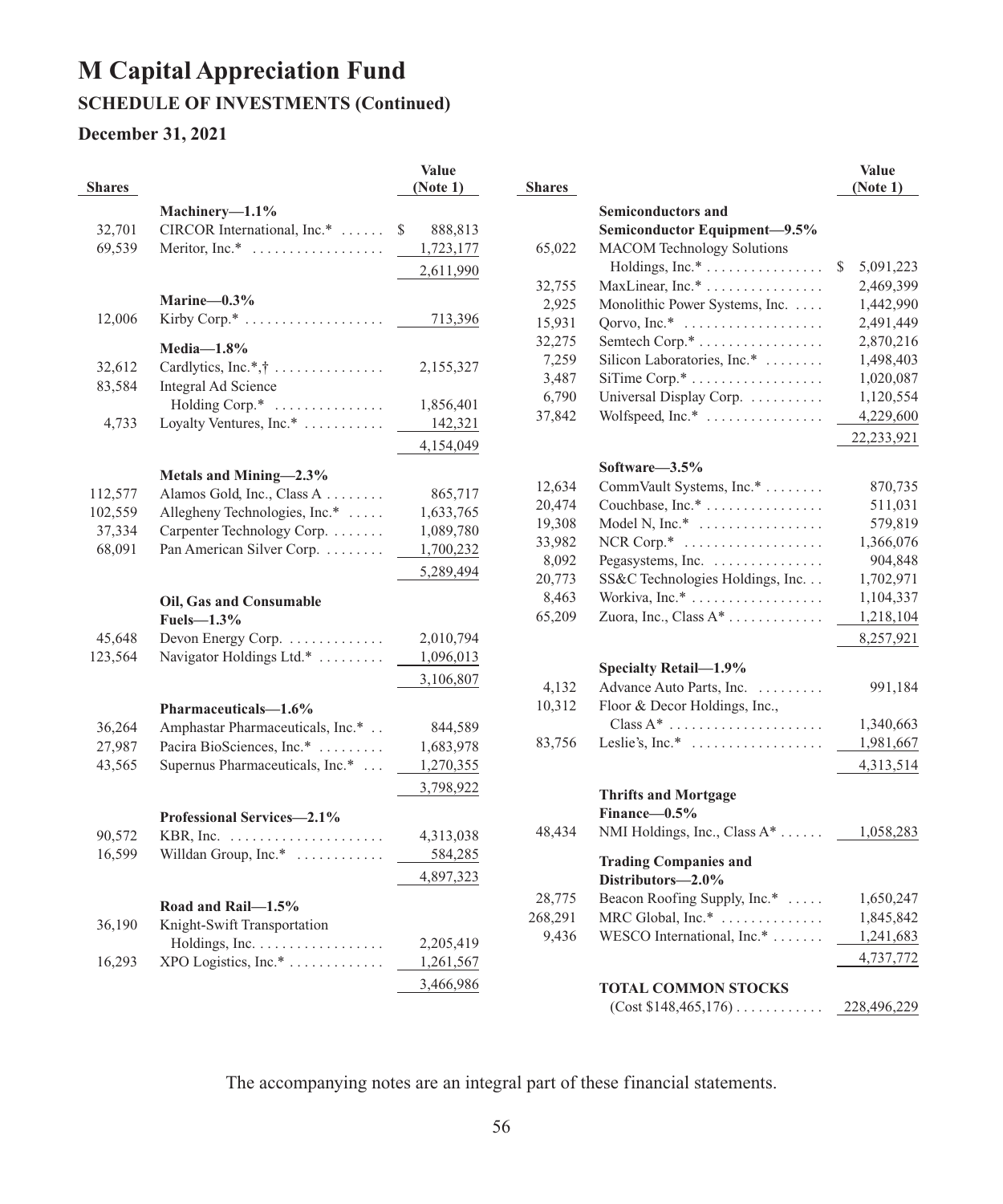# **M Capital Appreciation Fund**

### **SCHEDULE OF INVESTMENTS (Continued)**

#### **December 31, 2021**

| <b>Shares</b> |                                                                                                                                                | <b>Expiration</b><br>Date | <b>Value</b><br>(Note 1) |
|---------------|------------------------------------------------------------------------------------------------------------------------------------------------|---------------------------|--------------------------|
|               | $RIGHTS - 0.2%$<br>Metals and Mining-0.2%<br>714.382                                                                                           |                           | 556,289<br>-S<br>556,289 |
|               |                                                                                                                                                | 7-Day<br>Yield            |                          |
|               | <b>SHORT-TERM INVESTMENTS-0.6%</b>                                                                                                             |                           |                          |
| 1,490,305     | State Street Navigator Securities Lending Prime Portfolio (Money Market)                                                                       |                           |                          |
|               |                                                                                                                                                | $0.07\%$                  | 1.490.305                |
|               | <b>TOTAL INVESTMENTS, AT VALUE-99.0%</b>                                                                                                       |                           |                          |
|               |                                                                                                                                                |                           | 230, 542, 823            |
|               |                                                                                                                                                |                           | 2,215,421                |
|               |                                                                                                                                                |                           | \$232,758,244            |
|               | <b>Notes to the Schedule of Investments:</b>                                                                                                   |                           |                          |
|               | <b>ADR—American Depositary Receipt</b>                                                                                                         |                           |                          |
|               | CVR—Contingent Voting Rights                                                                                                                   |                           |                          |
|               | REIT-Real Estate Investment Trust                                                                                                              |                           |                          |
| *             | Non-income producing security                                                                                                                  |                           |                          |
| ÷             | Denotes all or a portion of security on loan. As of December 31, 2021, the market value of the securities on loan was \$3,324,698<br>(Note 1). |                           |                          |
| ††            | Represents cash collateral received from securities lending transactions. Non-cash collateral amounted to \$1,928,259.                         |                           |                          |
|               | Percentages indicated are based on net assets.                                                                                                 |                           |                          |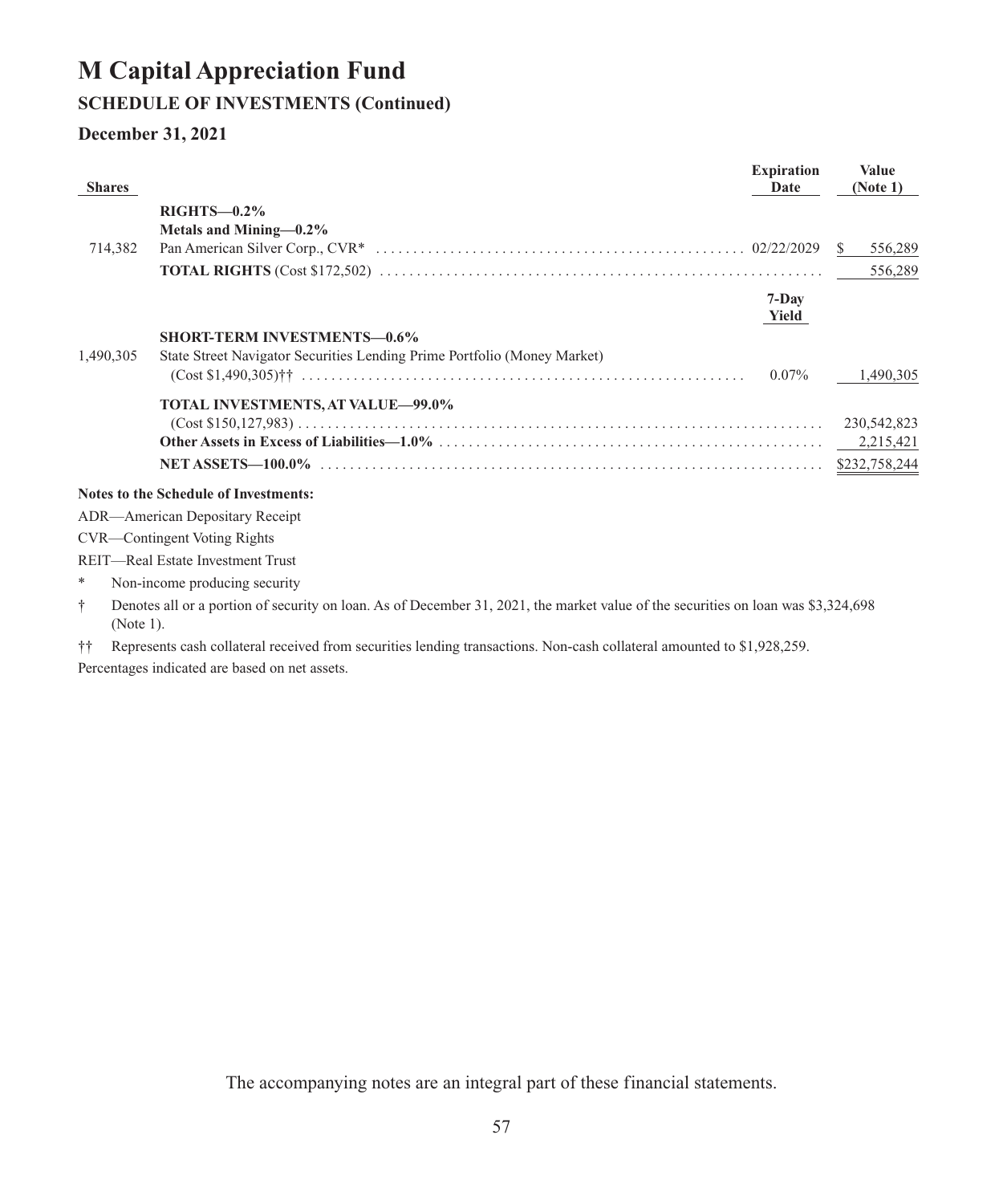# **M Capital Appreciation Fund**

### **SCHEDULE OF INVESTMENTS (Continued)**

### **December 31, 2021**

At December 31, 2021, industry sector diversification of the M Capital Appreciation Fund's investments as a percentage of net assets was as follows:

| <b>Summary of Sector Classifications (Unaudited)</b> | Percentage<br>of Net<br><b>Assets</b> |
|------------------------------------------------------|---------------------------------------|
|                                                      | 22.9%                                 |
|                                                      | $20.7\%$                              |
|                                                      | 13.6%                                 |
|                                                      | $131\%$                               |
|                                                      | $13.0\%$                              |
|                                                      | $9.2\%$                               |
|                                                      | $2.4\%$                               |
|                                                      | $2.2\%$                               |
|                                                      | $1.3\%$                               |
|                                                      | $0.6\%$                               |
|                                                      | 99.0%                                 |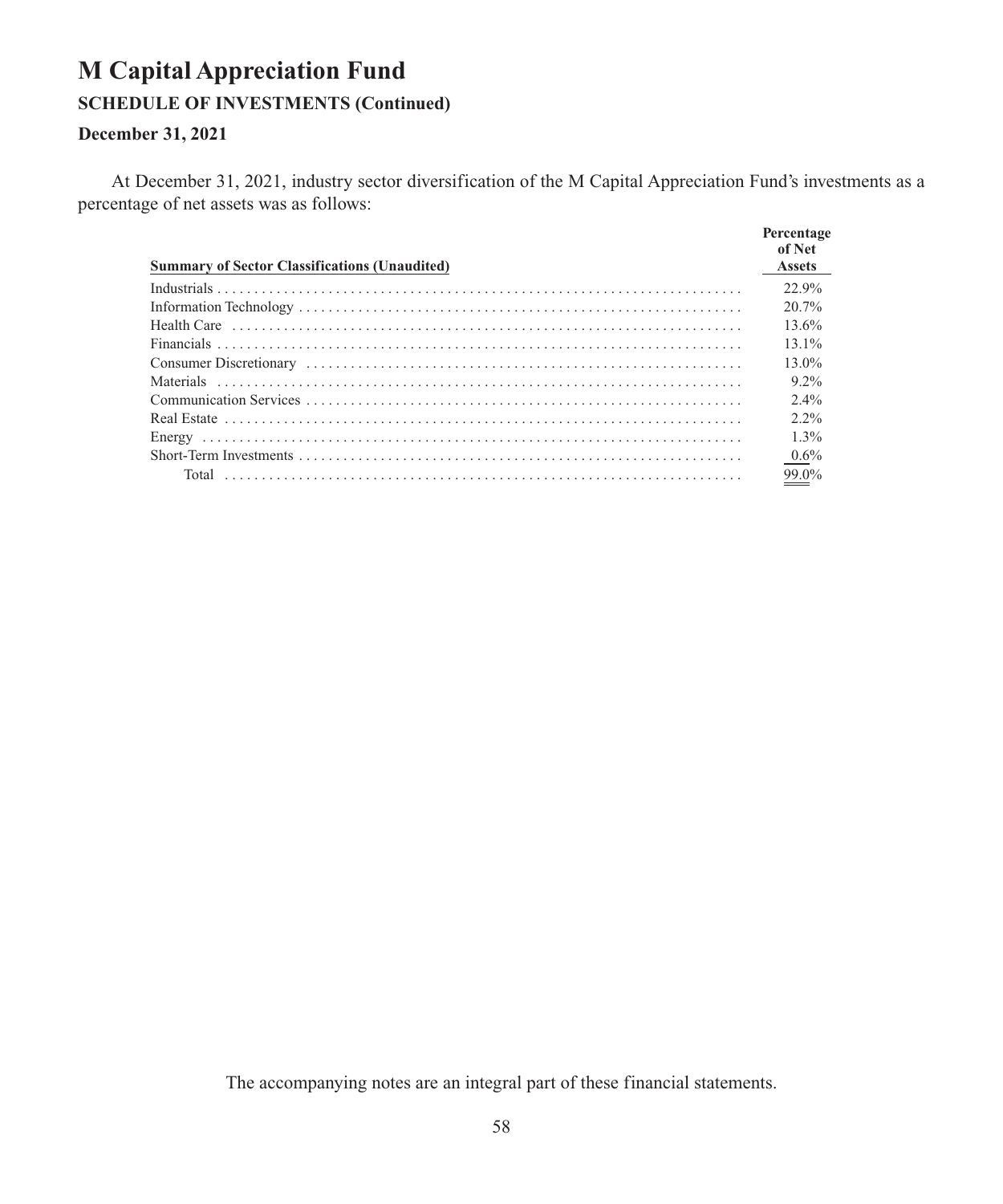### **M Large Cap Value Fund SCHEDULE OF INVESTMENTS**

### **December 31, 2021**

|                  |                                                                                      | Value              |
|------------------|--------------------------------------------------------------------------------------|--------------------|
| <b>Shares</b>    |                                                                                      | (Note 1)           |
|                  | <b>COMMON STOCKS-98.7%</b>                                                           |                    |
|                  | Aerospace & Defense-3.1%                                                             |                    |
| 5,200            | General Dynamics Corp.                                                               | \$<br>1,084,044    |
| 600              | Huntington Ingalls Industries, Inc.                                                  | 112,044            |
| 2,800            | L3Harris Technologies, Inc.                                                          | 597,072            |
| 3,600            | Lockheed Martin Corp.                                                                | 1,279,476          |
| 2,200            | Northrop Grumman Corp.                                                               | 851,554            |
| 4,100            | Textron, Inc. $\dots\dots\dots\dots\dots\dots\dots\dots$                             | 316,520            |
|                  |                                                                                      | 4,240,710          |
|                  |                                                                                      |                    |
|                  | Air Freight and Logistics-1.9%                                                       |                    |
| 1,700            | C.H. Robinson Worldwide, Inc.<br>.                                                   | 182,971            |
| 2,200            | Expeditors International of                                                          |                    |
|                  | Washington, Inc.                                                                     | 295,438            |
| 9,600            | United Parcel Service, Inc., Class B                                                 | 2,057,664          |
|                  |                                                                                      | 2,536,073          |
|                  | Auto Components-0.2%                                                                 |                    |
| 1,500            | BorgWarner, Inc.                                                                     | 67,605             |
| 800              |                                                                                      | 146,360            |
|                  |                                                                                      |                    |
|                  |                                                                                      | 213,965            |
|                  | Automobiles-2.0%                                                                     |                    |
| 69,900           |                                                                                      | 1,451,823          |
| 20,100           | General Motors Co.*                                                                  | 1,178,463          |
|                  |                                                                                      | 2,630,286          |
|                  | <b>Banks-12.9%</b>                                                                   |                    |
| 118,900          | Bank of America Corp.                                                                |                    |
| 6,100            | Citizens Financial Group, Inc.                                                       | 5,289,861          |
| 1,900            |                                                                                      | 288,225<br>165,300 |
|                  | Commerce Bancshares, Inc.                                                            |                    |
| 1,643<br>700     | Cullen/Frost Bankers, Inc.                                                           | 112,940<br>88,249  |
| 2,000            | East West Bancorp, Inc.                                                              | 157,360            |
| 10,100           | Fifth Third Bancorp                                                                  | 439,855            |
| 7,600            | First Horizon National Corp.                                                         | 124,108            |
| 38,700           | JPMorgan Chase & Co.                                                                 | 6,128,145          |
| 13,800           |                                                                                      | 319,194            |
|                  | KeyCorp                                                                              |                    |
| 1,600<br>6,000   | M&T Bank Corp. $\dots \dots \dots \dots \dots$<br>PNC Financial Services Group, Inc. | 245,728            |
|                  |                                                                                      | 1,203,120          |
| 13,600<br>18,700 | Regions Financial Corp.<br>Truist Financial Corp.                                    | 296,480            |
|                  |                                                                                      | 1,094,885          |
| 20,889           |                                                                                      | 1,173,335          |
| 1,300<br>2,200   | Western Alliance Bancorp<br>Zions Bancorp $NA$                                       | 139,945            |
|                  |                                                                                      | 138,952            |
|                  |                                                                                      | 17,405,682         |

| <b>Shares</b>                                                                  |                                                                                                                                                                                                                                                                                      | <b>Value</b><br>(Note 1)                                                                                       |
|--------------------------------------------------------------------------------|--------------------------------------------------------------------------------------------------------------------------------------------------------------------------------------------------------------------------------------------------------------------------------------|----------------------------------------------------------------------------------------------------------------|
| 1,300                                                                          | Beverages-0.0%<br>Molson Coors Beverage Co.,                                                                                                                                                                                                                                         | \$<br>60,255                                                                                                   |
| 23,200<br>1,800<br>16,500<br>1,500                                             | Biotechnology-4.2%<br>Biogen, $Inc.* \ldots \ldots \ldots \ldots \ldots \ldots$<br>Gilead Sciences, Inc.<br>Regeneron Pharmaceuticals, Inc.*                                                                                                                                         | 3,141,280<br>431,856<br>1,198,065<br>947,280<br>5,718,481                                                      |
| 2,600<br>4,800<br>1,900                                                        | <b>Building Products-0.6%</b><br>Fortune Brands Home &<br>Owens Corning $\ldots \ldots \ldots \ldots \ldots$                                                                                                                                                                         | 277,940<br>337,056<br>171,950<br>786,946                                                                       |
| 1,600<br>12,600<br>4,800<br>6,500<br>3,800<br>2,900<br>3,000<br>2,100<br>3,300 | Capital Markets-3.5%<br>Ameriprise Financial, Inc.<br>Bank of New York Mellon Corp.<br>Goldman Sachs Group, Inc.<br>Jefferies Financial Group, Inc.<br>Northern Trust Corp.<br>Raymond James Financial, Inc.<br>SEI Investments Co.<br>T. Rowe Price Group, Inc. $\dots \dots \dots$ | 482,656<br>731,808<br>1,836,240<br>149,630<br>147,440<br>346,869<br>301,200<br>127,974<br>648,912<br>4,772,729 |
| 2,200<br>6,800<br>2,500<br>1,700<br>6,900                                      | Chemicals-1.2%<br>DuPont de Nemours, Inc.<br>Eastman Chemical Co.<br>FMC Corp. $\dots\dots\dots\dots\dots\dots\dots\dots\dots$                                                                                                                                                       | 369,732<br>549,304<br>302,275<br>186,813<br>271,101<br>1,679,225                                               |
| 59,100                                                                         | Communications Equipment-2.8%<br>Cisco Systems, Inc.                                                                                                                                                                                                                                 | 3,745,167                                                                                                      |
| 1,800                                                                          | <b>Construction and</b><br>Engineering- $0.2\%$<br>Quanta Services, Inc.                                                                                                                                                                                                             | 206,388                                                                                                        |
| 5,300<br>10,800                                                                | Consumer Finance-3.0%<br>Ally Financial, Inc.<br>American Express Co.                                                                                                                                                                                                                | 252,333<br>1,766,880                                                                                           |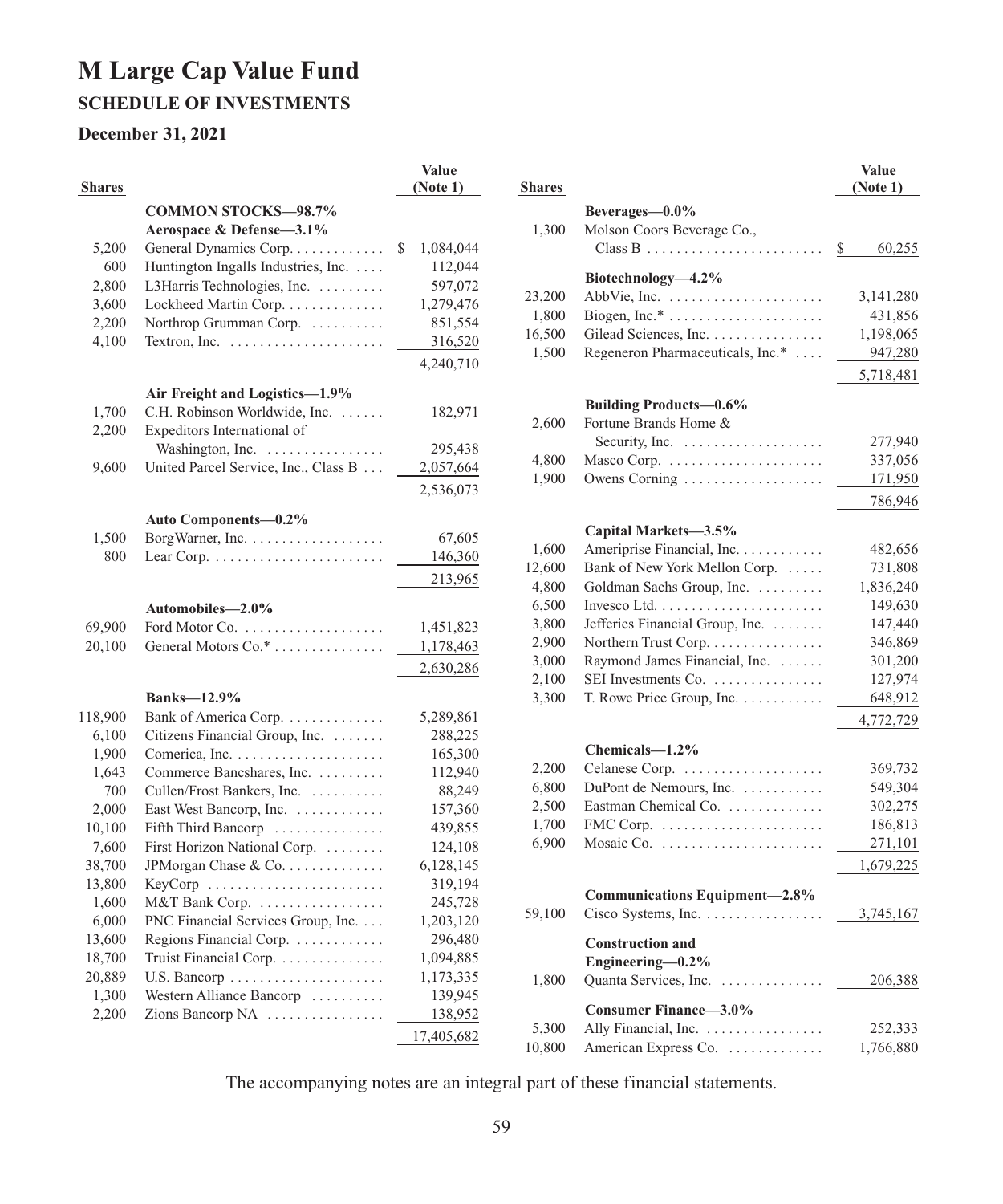#### **December 31, 2021**

| <b>Shares</b> |                                                             | Value<br>(Note 1) |
|---------------|-------------------------------------------------------------|-------------------|
|               |                                                             |                   |
|               | <b>Consumer Finance (Continued)</b>                         |                   |
| 6,500         | Capital One Financial Corp.<br>Credit Acceptance Corp.*     | \$<br>943,085     |
| 200           |                                                             | 137,536           |
| 4,100         | Discover Financial Services                                 | 473,796           |
| 1,700         | OneMain Holdings, Inc.                                      | 85,068            |
| 8,300         | Synchrony Financial                                         | 385,037           |
|               |                                                             | 4,043,735         |
|               | Containers and Packaging-1.1%                               |                   |
| 28,300        |                                                             | 339,883           |
| 1,500         | Berry Global Group, Inc.*                                   | 110,670           |
| 2,500         | Crown Holdings, Inc.                                        | 276,550           |
| 7,200         | International Paper Co.                                     | 338,256           |
| 1,600         | Packaging Corp. of America                                  | 217,840           |
| 2,800         | Sealed Air Corp.                                            | 188,916           |
|               |                                                             | 1,472,115         |
|               |                                                             |                   |
|               | Distributors-0.5%<br>Genuine Parts Co.                      |                   |
| 2,700         |                                                             | 378,540           |
| 5,500         | $LKQ$ Corp. $\dots\dots\dots\dots\dots\dots\dots\dots\dots$ | 330,165           |
|               |                                                             | 708,705           |
|               | <b>Diversified Consumer</b>                                 |                   |
|               | Services-0.2%                                               |                   |
| 3,200         | Service Corp. International                                 | 227,168           |
|               | <b>Diversified Financial</b>                                |                   |
|               | Services-0.2%                                               |                   |
| 6,300         | Equitable Holdings, Inc. $\dots \dots \dots$                | 206,577           |
| 1,800         | Voya Financial, Inc.                                        | 119,358           |
|               |                                                             |                   |
|               |                                                             | 325,935           |
|               | Electric Utilities-3.2%                                     |                   |
| 3,500         | Alliant Energy Corp.                                        | 215,145           |
| 5,000         | Edison International                                        | 341,250           |
| 2,800         |                                                             | 315,420           |
| 3,200         | Evergy, Inc. $\dots\dots\dots\dots\dots\dots\dots\dots$     | 219,552           |
| 4,500         | Eversource Energy                                           | 409,410           |
| 17,600        | Exelon Corp. $\dots \dots \dots \dots \dots \dots \dots$    | 1,016,576         |
| 7,700         | FirstEnergy Corp.                                           | 320,243           |
| 3,200         | NRG Energy, Inc.                                            | 137,856           |
| 9,900         |                                                             | 297,594           |
| 14,900        |                                                             | 1,021,842         |
|               |                                                             | 4,294,888         |
|               | Electrical Equipment-0.1%                                   |                   |
| 2,000         | Sensata Technologies Holding PLC*                           | 123,380           |

| <b>Shares</b> |                                                                      | Value<br>(Note 1)    |
|---------------|----------------------------------------------------------------------|----------------------|
|               | Electronic Equipment, Instruments &                                  |                      |
|               | Components-0.3%                                                      |                      |
| 1,300         | Arrow Electronics, Inc.*                                             | \$<br>174,551        |
| 2,700         |                                                                      | 189,945              |
|               |                                                                      | 364,496              |
|               | Food and Staples Retailing-0.9%                                      |                      |
| 1,900         | BJ's Wholesale Club Holdings, Inc.*                                  | 127,243              |
| 10,400        |                                                                      | 470,704              |
| 12,100        | Walgreens Boots Alliance, Inc.                                       | 631,136              |
|               |                                                                      | 1,229,083            |
|               | Food Products-2.7%                                                   |                      |
| 10,100        | Archer-Daniels-Midland Co.                                           | 682,659              |
| 2,600         |                                                                      | 242,736              |
| 1,000         | Darling Ingredients, Inc.*                                           | 69,290               |
| 8,500         | General Mills, Inc.                                                  | 572,730              |
| 1,500         |                                                                      | 203,730              |
| 4,500         | Kellogg Co. $\ldots \ldots \ldots \ldots \ldots \ldots$              | 289,890              |
| 17,200        |                                                                      | 617,480              |
| 8,900         | Mondelez International, Inc.,                                        |                      |
|               | Tyson Foods, Inc., Class A                                           | 590,159              |
| 4,100         |                                                                      | 357,356<br>3,626,030 |
|               |                                                                      |                      |
|               | Gas Utilities-0.1%                                                   |                      |
| 3,600         | UGI Corp. $\dots \dots \dots \dots$<br>.                             | 165,276              |
|               | <b>Health Care Equipment and</b>                                     |                      |
| 3,300         | Supplies-0.2%<br>Hologic, $Inc.* \ldots \ldots \ldots \ldots \ldots$ | 252,648              |
|               |                                                                      |                      |
|               | <b>Health Care Providers and</b><br>Services-7.4%                    |                      |
| 3,700         | AmerisourceBergen Corp.                                              | 491,693              |
| 4,600         | Anthem, Inc. $\dots \dots \dots \dots \dots \dots \dots$             | 2,132,284            |
| 7,700         | Centene Corp.*                                                       | 634,480              |
| 4,800         |                                                                      | 1,102,224            |
| 17,510        | CVS Health Corp.                                                     | 1,806,331            |
| 2,100         |                                                                      | 238,896              |
| 6,200         | HCA Healthcare, Inc.                                                 | 1,592,904            |
| 2,000         | Henry Schein, Inc.*                                                  | 155,060              |
| 1,700         | Laboratory Corp. of America                                          |                      |
|               | Holdings*                                                            | 534,157              |
| 2,800         | McKesson Corp.                                                       | 695,996              |
| 2,500         | Quest Diagnostics, Inc.                                              | 432,525              |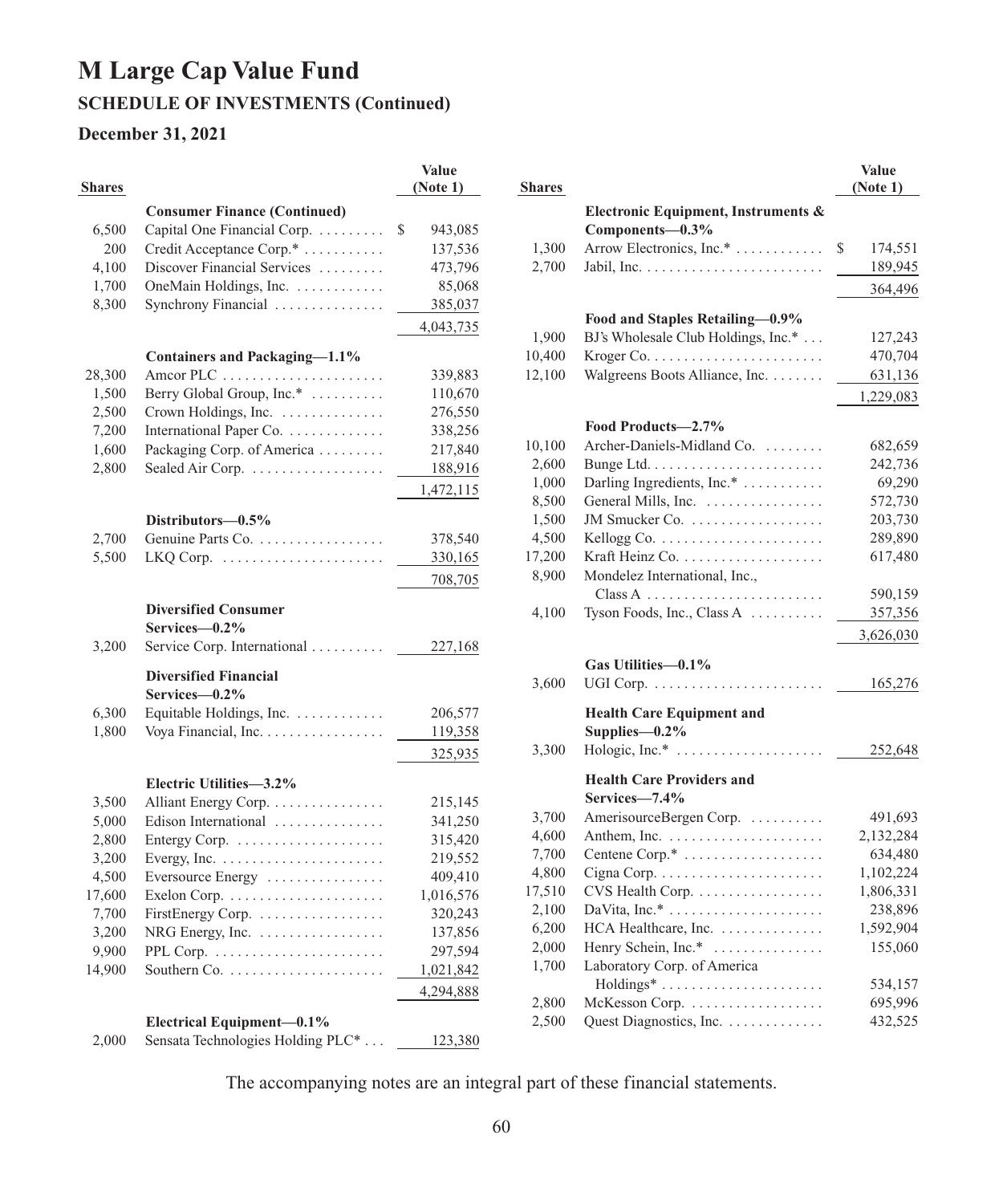#### **December 31, 2021**

| <b>Shares</b> |                                                         | <b>Value</b><br>(Note 1) |
|---------------|---------------------------------------------------------|--------------------------|
|               | <b>Health Care Providers and</b>                        |                          |
|               | <b>Services (Continued)</b>                             |                          |
| 1,400         | Universal Health Services, Inc.,                        |                          |
|               |                                                         | \$<br>181,524            |
|               |                                                         | 9,998,074                |
|               | Household Durables-1.9%                                 |                          |
| 6,700         | DR Horton, Inc.                                         | 726,615                  |
| 5,000         | Lennar Corp., Class A                                   | 580,800                  |
| 1,200         | Mohawk Industries, Inc.*                                | 218,616                  |
| 40            | NVR, Inc.* $\dots \dots \dots \dots \dots \dots \dots$  | 236,355                  |
| 4,900         | PulteGroup, Inc. $\dots\dots\dots\dots\dots\dots$       | 280,084                  |
| 2,800         | Tempur Sealy International, Inc.                        | 131,684                  |
| 1,600         | Toll Brothers, Inc.                                     | 115,824                  |
| 1,100         | Whirlpool Corp.                                         | 258,126                  |
|               |                                                         | 2,548,104                |
|               | Household Products-0.2%                                 |                          |
| 2,200         | Kimberly-Clark Corp.                                    | 314,424                  |
|               |                                                         |                          |
|               | <b>Independent Power and Renewable</b>                  |                          |
|               | Electricity Producers-0.1%                              |                          |
| 6,300         | Vistra Energy Corp.                                     | 143,451                  |
|               | <b>Industrial Conglomerates-1.4%</b>                    |                          |
| 10,500        |                                                         | 1,865,115                |
|               | Insurance-6.8%                                          |                          |
| 9,900         |                                                         | 578,061                  |
| 200           | Alleghany Corp.*                                        | 133,518                  |
| 4,300         | Allstate Corp.                                          | 505,895                  |
| 1,200         | American Financial Group, Inc.                          | 164,784                  |
| 5,700         | Arch Capital Group Ltd.*                                | 253,365                  |
| 800           |                                                         | 124,688                  |
| 6,400         |                                                         | 1,237,184                |
| 2,300         | Cincinnati Financial Corp.                              | 262,039                  |
| 600           | Everest Re Group Ltd.                                   | 164,352                  |
| 4,000         | Fidelity National Financial, Inc.                       | 208,720                  |
| 1,500         | First American Financial Corp.                          | 117,345                  |
| 1,300         |                                                         | 121,836                  |
| 5,100         | <b>Hartford Financial Services</b>                      |                          |
|               | Group, Inc. $\ldots \ldots \ldots \ldots \ldots \ldots$ | 352,104                  |
| 2,800         | Lincoln National Corp.                                  | 191,128                  |
| 3,700         | Loews Corp. $\dots\dots\dots\dots\dots\dots\dots\dots$  | 213,712                  |
| 200           |                                                         | 246,800                  |
| 12,700        |                                                         | 793,623                  |
| 3,000         | Old Republic International Corp.                        | 73,740                   |
| 3,800         | Principal Financial Group, Inc.                         | 274,854                  |

| <b>Shares</b> |                                                             | <b>Value</b><br>(Note 1) |
|---------------|-------------------------------------------------------------|--------------------------|
|               | <b>Insurance (Continued)</b>                                |                          |
| 8,300         | Progressive Corp.                                           | \$<br>851,995            |
| 5,600         | Prudential Financial, Inc.                                  | 606,144                  |
| 600           | RenaissanceRe Holdings, Ltd.                                | 101,598                  |
| 6,500         | Travelers Cos., Inc.                                        | 1,016,795                |
| 1,800         | Willis Towers Watson PLC                                    | 427,482                  |
| 2,500         | WR Berkley Corp.                                            | 205,975                  |
|               |                                                             | 9,227,737                |
|               | Internet and Catalog Retail-0.6%                            |                          |
| 12,500        |                                                             | 831,250                  |
|               | IT Services-1.3%                                            |                          |
| 3,400         |                                                             | 180,472                  |
| 11,800        | <b>International Business</b>                               |                          |
|               | Machines Corp.                                              | 1,577,188                |
|               |                                                             | 1,757,660                |
|               | <b>Leisure Equipment and</b>                                |                          |
|               | Products-0.1%                                               |                          |
| 1,300         | Brunswick Corp.                                             | 130,949                  |
|               | <b>Life Sciences Tools and</b>                              |                          |
|               | Services-0.2%                                               |                          |
| 400           | Bio-Rad Laboratories, Inc.,                                 |                          |
|               | $Class A^* \dots \dots \dots \dots \dots \dots \dots \dots$ | 302,228                  |
|               | Machinery-2.3%                                              |                          |
| 4,300         | Deere & Co. $\dots\dots\dots\dots\dots\dots\dots\dots$      | 1,474,427                |
| 2,700         |                                                             | 490,320                  |
| 800           |                                                             | 90,168                   |
| 1,800         | Parker-Hannifin Corp.                                       | 572,616                  |
| 1,000         | Snap-on, Inc. $\dots \dots \dots \dots \dots \dots \dots$   | 215,380                  |
| 3,400         | Westinghouse Air Brake                                      |                          |
|               | $Technologies$ Corp. $\dots \dots \dots$                    | 313,174                  |
|               |                                                             | 3,156,085                |
|               | Media $-2.9%$                                               |                          |
| 64,200        | Comcast Corp., Class A                                      | 3,231,186                |
| 6,200         | Fox Corp., Class A $\dots\dots\dots\dots\dots$              | 228,780                  |
| 4,100         | Interpublic Group of Cos., Inc.                             | 153,545                  |
| 3,900         | Omnicom Group, Inc.                                         | 285,753                  |
|               |                                                             | 3,899,264                |
|               | Metals and Mining-1.3%                                      |                          |
| 10,500        |                                                             | 651,210                  |
| 5,500         | Nucor Corp. $\dots\dots\dots\dots\dots\dots\dots$           | 627,825                  |
| 1,100         | Reliance Steel & Aluminum Co.                               | 178,442                  |
|               |                                                             |                          |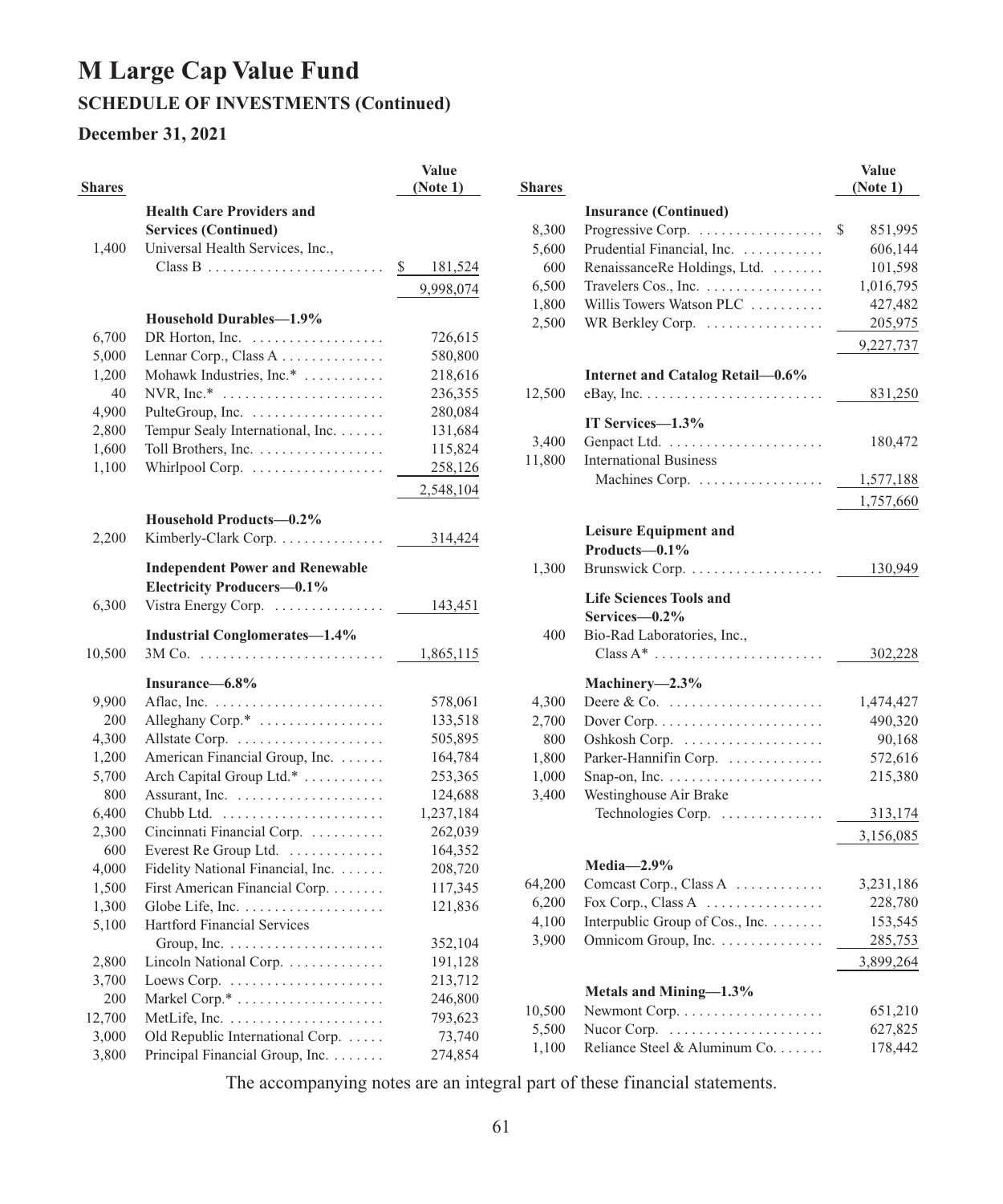#### **December 31, 2021**

| <b>Shares</b>   |                                                                                    | Value<br>(Note 1)  |
|-----------------|------------------------------------------------------------------------------------|--------------------|
|                 | <b>Metals and Mining (Continued)</b>                                               |                    |
| 3,800           | Steel Dynamics, Inc.                                                               | \$<br>235,866      |
|                 |                                                                                    | 1,693,343          |
|                 | Multi-Utilities-1.1%                                                               |                    |
| 11,300          | Dominion Energy, Inc.                                                              | 887,728            |
| 9,600           | Public Service Enterprise                                                          |                    |
|                 |                                                                                    | 640,608            |
|                 |                                                                                    | 1,528,336          |
|                 | Multiline Retail-1.5%                                                              |                    |
| 9,000           | Target Corp. $\dots \dots \dots \dots \dots \dots \dots$                           | 2,082,960          |
|                 |                                                                                    |                    |
|                 | Oil, Gas and Consumable                                                            |                    |
|                 | Fuels- $-5.1\%$                                                                    |                    |
| 4,800<br>10,600 | APA Corp. $\dots \dots \dots \dots \dots \dots \dots \dots$<br>EOG Resources, Inc. | 129,072<br>941,598 |
| 59,300          | Exxon Mobil Corp.                                                                  | 3,628,567          |
| 31,700          | Kinder Morgan, Inc.                                                                | 502,762            |
| 10,235          | Marathon Oil Corp.                                                                 | 168,059            |
| 5,900           | ONEOK, Inc. $\dots \dots \dots \dots \dots \dots$                                  | 346,684            |
| 3,400           |                                                                                    | 114,580            |
| 5,700           | Valero Energy Corp.                                                                | 428,127            |
| 21,800          | Williams Cos., Inc.                                                                | 567,672            |
|                 |                                                                                    | 6,827,121          |
|                 | Pharmaceuticals-6.4%                                                               |                    |
| 34,600          | Johnson & Johnson                                                                  | 5,919,022          |
| 35,500          | Merck & Co., Inc. $\dots \dots \dots \dots$                                        | 2,720,720          |
|                 |                                                                                    | 8,639,742          |
|                 |                                                                                    |                    |
| 1,800           | Professional Services-0.1%<br>Booz Allen Hamilton Holding Corp.                    | 152,622            |
|                 |                                                                                    |                    |
|                 | <b>Real Estate Management and</b>                                                  |                    |
|                 | Development-0.4%                                                                   |                    |
| 2,100           | CBRE Group, Inc., Class $A^*$                                                      | 227,871            |
| 900             | Jones Lang LaSalle, Inc.*                                                          | 242,406            |
|                 |                                                                                    | 470,277            |
|                 | Road and Rail $-0.3\%$                                                             |                    |
| 400             | AMERCO                                                                             | 290,492            |
| 2,300           | Knight-Swift Transportation                                                        |                    |
|                 |                                                                                    | 140,162            |
|                 |                                                                                    | 430,654            |

| <b>Shares</b> |                                                             | Value<br>(Note 1) |
|---------------|-------------------------------------------------------------|-------------------|
|               | <b>Semiconductors and Semiconductor</b>                     |                   |
|               | Equipment-0.1%                                              |                   |
| 1,500         | First Solar, Inc.* $\dots\dots\dots\dots\dots\dots$         | \$<br>130,740     |
|               | Software $-3.6\%$                                           |                   |
| 7,400         | $\text{NorthLifeLock}, \text{Inc.} \dots \dots \dots \dots$ | 192,252           |
| 52,800        | Oracle Corp. $\dots \dots \dots \dots \dots \dots \dots$    | 4,604,688         |
|               |                                                             | 4,796,940         |
|               |                                                             |                   |
|               | Specialty Retail-4.6%                                       |                   |
| 1,200         | Advance Auto Parts, Inc.                                    | 287,856           |
| 1,500         | AutoNation, Inc.* $\ldots \ldots \ldots \ldots$             | 175,275           |
| 310           | AutoZone, $Inc.* \ldots \ldots \ldots \ldots \ldots$        | 649,881           |
| 2,300         | CarMax, Inc.*                                               | 299,529           |
| 800           | Dick's Sporting Goods, Inc. $\dagger$                       | 91,992            |
| 13,300        | Lowe's Cos., Inc. $\dots \dots \dots \dots \dots$           | 3,437,784         |
| 1,300         | O'Reilly Automotive, Inc.*                                  | 918,099           |
| 1,100         | Penske Automotive Group, Inc.                               | 117,942           |
| 1,000         | Williams-Sonoma, Inc.                                       | 169,130           |
|               |                                                             | 6,147,488         |
|               | Technology Hardware, Storage &<br>Peripherals-0.9%          |                   |
| 23,300        | Hewlett Packard Enterprise Co.                              | 367,441           |
| 23,200        | $HP, Inc.$                                                  | 873,944           |
|               |                                                             | 1,241,385         |
|               |                                                             |                   |
|               | <b>Textiles, Apparel and Luxury</b><br>$Goods - 0.3\%$      |                   |
| 2,000         |                                                             |                   |
|               | Capri Holdings, Ltd.*                                       | 129,820           |
| 900<br>1,600  | Skechers U.S.A., Inc., Class A*                             | 95,985<br>69,440  |
| 1,800         | Tapestry, Inc. $\ldots \ldots \ldots \ldots \ldots \ldots$  | 73,080            |
|               |                                                             |                   |
|               |                                                             | 368,325           |
|               | Tobacco $-2.4\%$                                            |                   |
| 25,800        | Altria Group, Inc.                                          | 1,222,662         |
| 21,800        | Philip Morris International, Inc.                           | 2,071,000         |
|               |                                                             | 3,293,662         |
|               |                                                             |                   |
|               | <b>Trading Companies and</b><br>Distributors-0.2%           |                   |
|               | United Rentals, Inc.*                                       |                   |
| 1,000         |                                                             | 332,290           |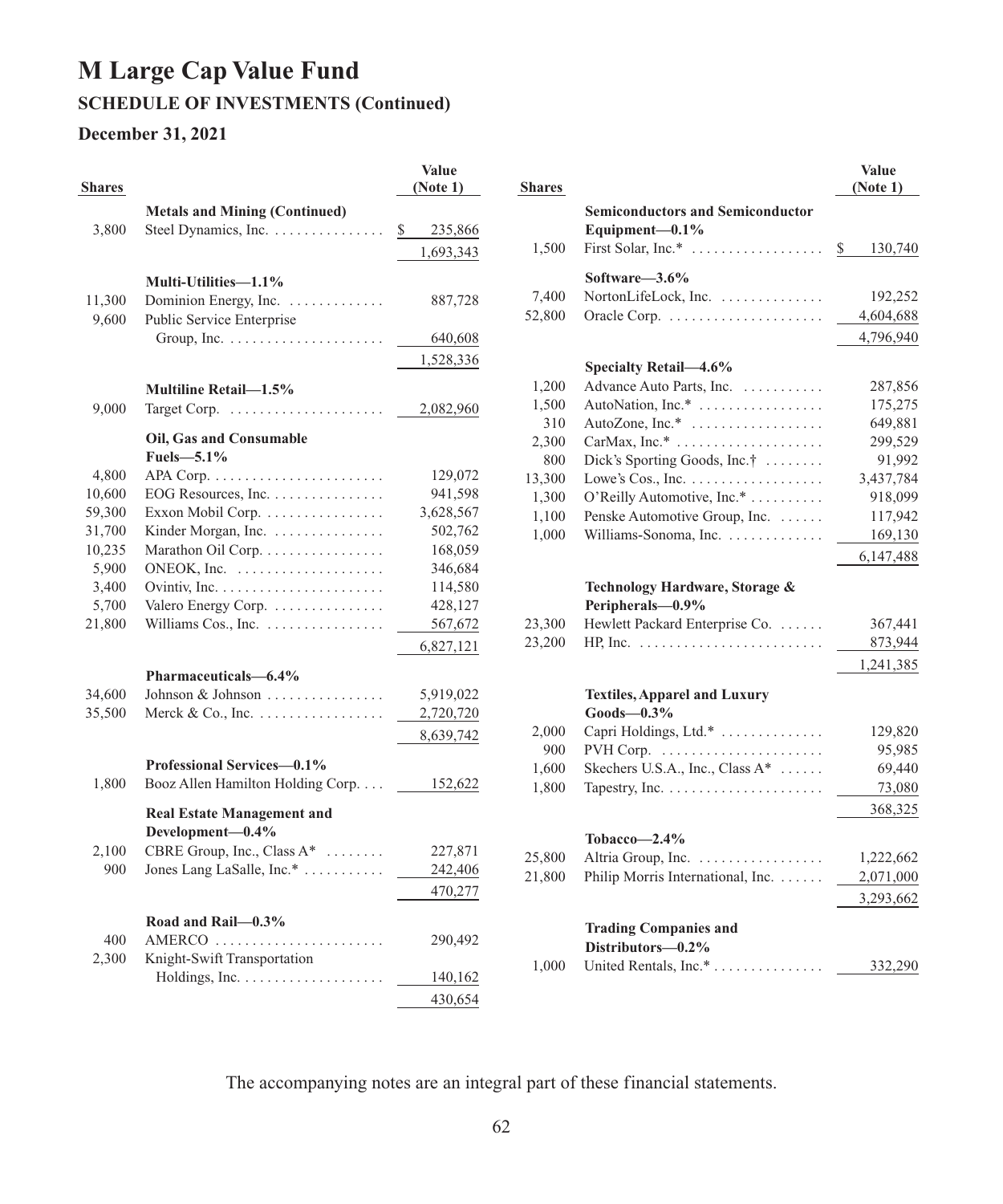#### **December 31, 2021**

| <b>Shares</b> |                                                                                                                                                            | Value<br>(Note 1) | <b>Shares</b> |                                                                                   | <b>Value</b><br>(Note 1)                |
|---------------|------------------------------------------------------------------------------------------------------------------------------------------------------------|-------------------|---------------|-----------------------------------------------------------------------------------|-----------------------------------------|
| 3.000         | Water Utilities-0.1%<br>Essential Utilities, Inc.<br><b>TOTAL COMMON STOCKS</b><br>$(Cost $101, 047, 215) \dots \dots \dots \dots \dots \quad 133,300,662$ | 161,070<br>-S     | 7.700         | <b>EXCHANGE-TRADED</b><br>$FUND-1.0\%$<br>iShares Russell 1000 Value ETF<br>7-Day |                                         |
| 79,900        | <b>SHORT-TERM INVESTMENTS-0.1%</b><br>State Street Navigator Securities Lending Prime Portfolio (Money Market)                                             |                   |               | Yield<br>$0.07\%$                                                                 | 79,900                                  |
|               | <b>TOTAL INVESTMENTS, AT VALUE-99.8%</b>                                                                                                                   |                   |               |                                                                                   | 134,673,623<br>332,414<br>\$135,006,037 |
|               | Notes to the Schedule of Investments:                                                                                                                      |                   |               |                                                                                   |                                         |

\* Non-income producing security

† Denotes all or a portion of security on loan. As of December 31, 2021, the market value of the securities on loan was \$78,193 (Note 1).

†† Represents cash collateral received from securities lending transactions. Non-cash collateral amounted to \$0.

Percentages indicated are based on net assets.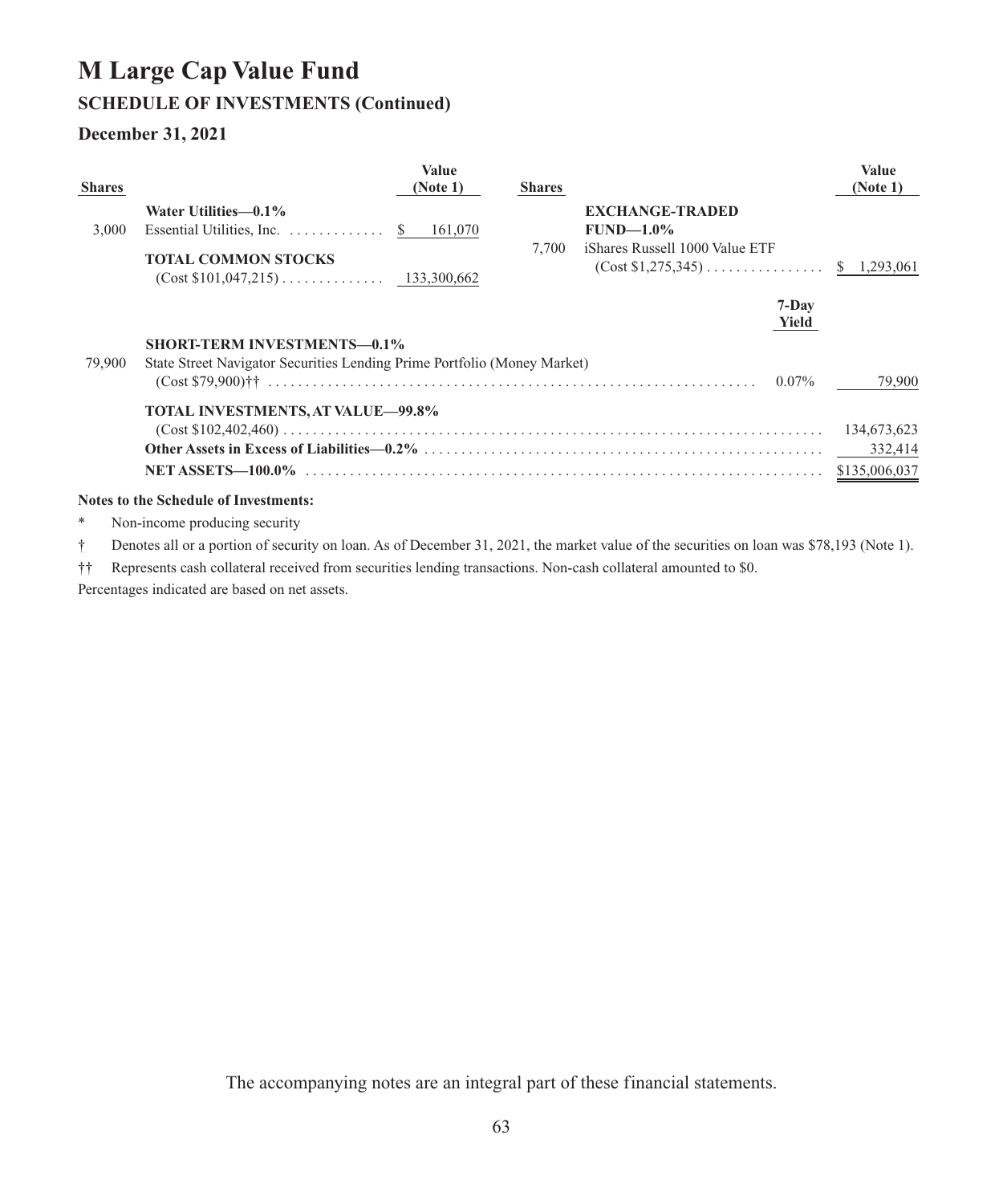#### **December 31, 2021**

At December 31, 2021, industry sector diversification of the M Large Cap Value Fund's investments as a percentage of net assets was as follows:

| <b>Summary of Sector Classifications (Unaudited)</b> | Percentage<br>of Net |
|------------------------------------------------------|----------------------|
|                                                      | <b>Assets</b>        |
|                                                      | 27.5%                |
|                                                      | 18.4%                |
|                                                      | 11.8%                |
|                                                      | 10.2%                |
|                                                      | 8.9%                 |
|                                                      | $6.3\%$              |
|                                                      | $5.1\%$              |
|                                                      | $4.7\%$              |
|                                                      | 3.6%                 |
|                                                      | $2.9\%$              |
|                                                      | $0.3\%$              |
|                                                      | $0.1\%$              |
|                                                      | 99.8%                |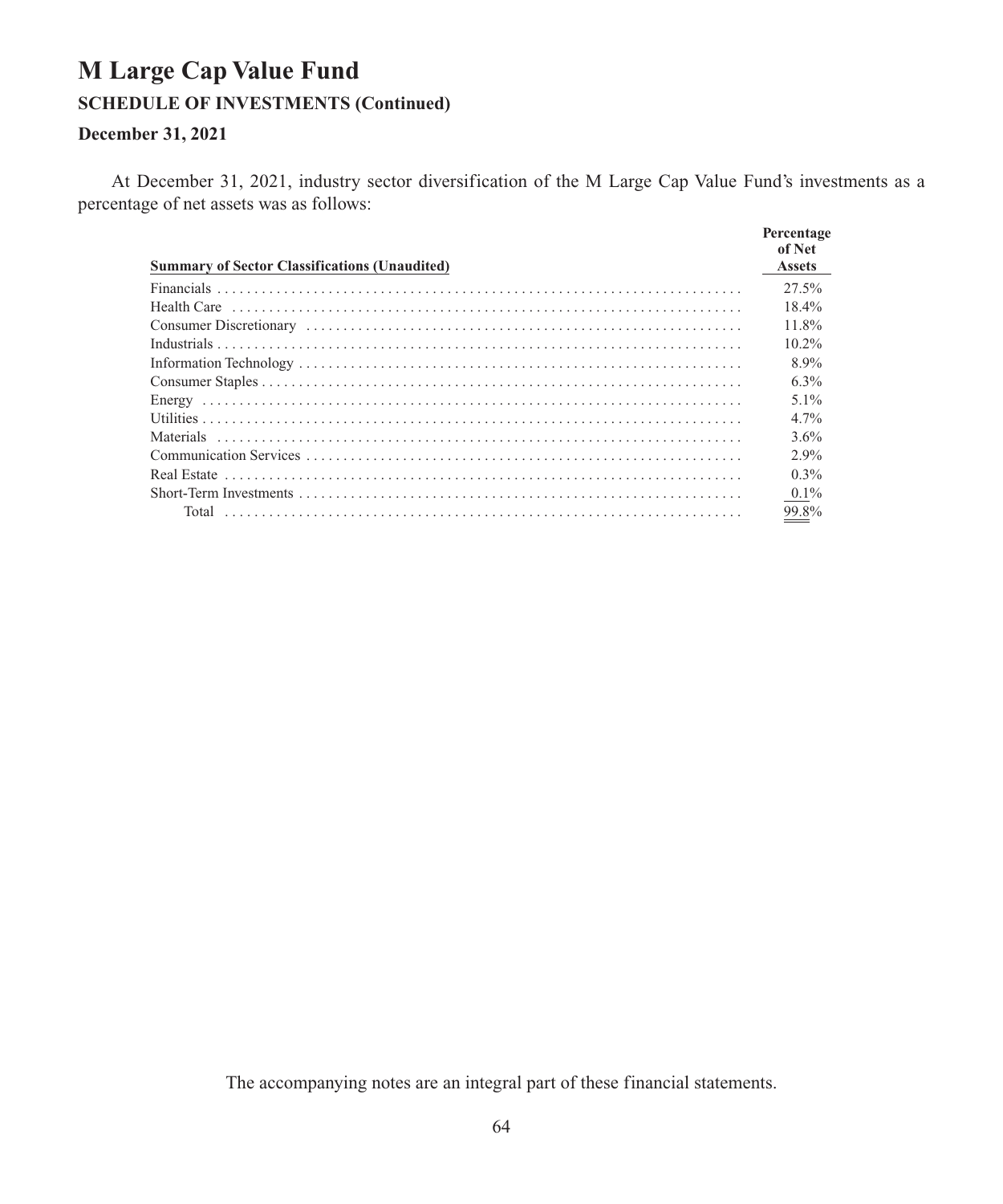### **M Fund, Inc.**

#### **STATEMENTS OF ASSETS AND LIABILITIES**

#### **December 31, 2021**

|                                                                | <b>M</b> International<br><b>Equity Fund</b> | <b>M</b> Large Cap<br><b>Growth Fund</b> | <b>M</b> Capital<br>Appreciation<br><b>Fund</b> | <b>M</b> Large Cap<br><b>Value Fund</b> |
|----------------------------------------------------------------|----------------------------------------------|------------------------------------------|-------------------------------------------------|-----------------------------------------|
| Assets:                                                        |                                              |                                          |                                                 |                                         |
| Investments, at value (Note $1)*/**$ -see accompanying         |                                              |                                          |                                                 |                                         |
| Schedule of Investments                                        | \$173,519,356                                | \$268,339,780                            | \$230,542,823                                   | \$134,673,623                           |
| Affiliated investment company, at value (Note 1)***-see        |                                              |                                          |                                                 |                                         |
| accompanying Schedule of Investments                           | 70,794,732                                   |                                          |                                                 |                                         |
|                                                                | 1,338,760                                    | 4,965,132                                | 3,110,882                                       | 124,300                                 |
| Cash denominated in foreign currencies****                     | 287,419                                      |                                          |                                                 |                                         |
| Receivable from:                                               |                                              |                                          |                                                 |                                         |
|                                                                | 42,176                                       |                                          | 834,837                                         | 269,406                                 |
|                                                                | 43,132                                       | 8,288                                    | 3,781                                           | 2,626                                   |
|                                                                | 639,498                                      | 44,594                                   | 118,584                                         | 155,314                                 |
|                                                                | 246,665,073                                  | 273,357,794                              | 234,610,907                                     | 135,225,269                             |
| <b>Liabilities:</b>                                            |                                              |                                          |                                                 |                                         |
| Payable for:                                                   |                                              |                                          |                                                 |                                         |
|                                                                | 390,278                                      |                                          | 74,471                                          |                                         |
|                                                                | 75,631                                       | 132,207                                  | 164,211                                         | 48,293                                  |
|                                                                | 30,619                                       | 17,336                                   | 9,416                                           | 3,535                                   |
| Payable upon return of securities loaned (Note 1)              | 2,284,564                                    | $\overline{\phantom{0}}$                 | 1,490,305                                       | 79,900                                  |
| Accrued expenses and other liabilities                         | 163,190                                      | 122,825                                  | 114,260                                         | 87,504                                  |
|                                                                | 2,944,282                                    | 272,368                                  | 1,852,663                                       | 219,232                                 |
|                                                                | \$243,720,791                                | \$273,085,426                            | \$232,758,244                                   | \$135,006,037                           |
| Net assets consist of:                                         |                                              |                                          |                                                 |                                         |
|                                                                | \$264,295,118                                | \$148,226,739                            | \$148,496,374                                   | \$101,820,410                           |
|                                                                | (20, 574, 327)                               | 124,858,687                              | 84,261,870                                      | 33,185,627                              |
|                                                                | \$243,720,791                                | \$273,085,426                            | \$232,758,244                                   | \$135,006,037                           |
|                                                                | 16,863,254                                   | 8,062,217                                | 8,225,644                                       | 8,771,187                               |
| Net asset value, offering price and redemption price per share | 14.45<br>S                                   | S.<br>33.87                              | S.<br>28.30                                     | \$<br>15.39                             |
|                                                                | \$137,678,867                                | \$150,215,847                            | \$150,127,983                                   | \$102,402,460                           |
| ** Includes securities on loan with market values of           | 7,458,744<br>S                               | \$                                       | 3,324,698<br>\$                                 | \$<br>78,193                            |
|                                                                | \$57,689,620                                 | \$                                       | \$                                              | \$                                      |
| **** Cost of cash denominated in foreign currencies            | \$<br>284,967                                | \$                                       | \$                                              | \$                                      |

 # The number of authorized shares with a par value of \$0.001 per share, for each of the M International Equity Fund, the M Large Cap Growth Fund, the M Capital Appreciation Fund and the M Large Cap Value Fund is 100,000,000.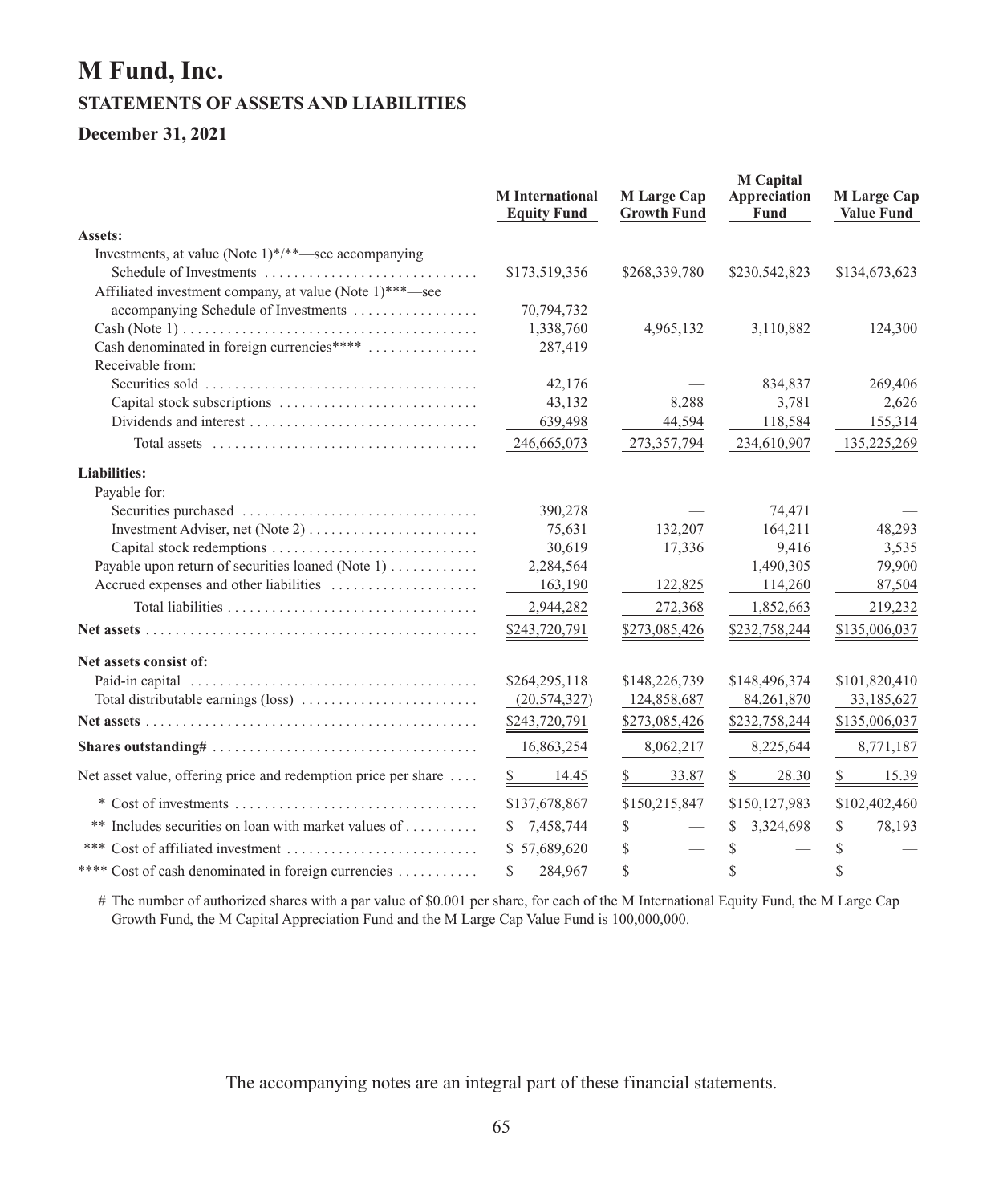# **M Fund, Inc.**

### **STATEMENTS OF OPERATIONS**

#### **For the Year Ended December 31, 2021**

|                                                              | <b>M</b> International<br><b>Equity Fund</b> | <b>M</b> Large Cap<br><b>Growth Fund</b> | <b>M</b> Capital<br>Appreciation<br>Fund | M Large Cap<br><b>Value Fund</b> |
|--------------------------------------------------------------|----------------------------------------------|------------------------------------------|------------------------------------------|----------------------------------|
| <b>Investment income:</b>                                    |                                              |                                          |                                          |                                  |
|                                                              | \$4,572,049                                  | \$<br>977,538                            | \$1,305,314                              | \$2,845,103                      |
| Dividends-Affiliated                                         | 1,756,590                                    |                                          |                                          |                                  |
|                                                              | 34,758                                       | 6,461                                    | 23,866                                   | 233                              |
| Total investment income                                      | 6,363,397                                    | 983,999                                  | 1,329,180                                | 2,845,336                        |
| <b>Expenses:</b>                                             |                                              |                                          |                                          |                                  |
|                                                              | 733,682                                      | 1,508,719                                | 1,957,732                                | 528,305                          |
| Custody, fund accounting, transfer agent and                 |                                              |                                          |                                          |                                  |
|                                                              | 416,597                                      | 248,752                                  | 256,871                                  | 162,873                          |
|                                                              | 57,062                                       | 42,990                                   | 39,823                                   | 33,126                           |
|                                                              | 43,902                                       | 51,906                                   | 43,249                                   | 24,944                           |
|                                                              | 22,425                                       | 21,688                                   | 20,189                                   | 17,150                           |
|                                                              | 21,849                                       | 24,635                                   | 21,853                                   | 11,663                           |
|                                                              | 45,170                                       | 50,364                                   | 45,970                                   | 21,533                           |
|                                                              | 1,340,687                                    | 1,949,054                                | 2,385,687                                | 799,594                          |
| Less: Expenses waived/reimbursed by the Adviser (Note 2)     | (32, 474)                                    | $\overline{\phantom{m}}$                 |                                          |                                  |
|                                                              | 1,308,213                                    | 1,949,054                                | 2,385,687                                | 799,594                          |
|                                                              | 5,055,184                                    | (965, 055)                               | (1,056,507)                              | 2,045,742                        |
| Realized and unrealized gain (loss):                         |                                              |                                          |                                          |                                  |
| Net realized gain (loss) on:                                 |                                              |                                          |                                          |                                  |
|                                                              | 4,081,152                                    | 48,290,835                               | 41,866,634                               | 12,810,644                       |
|                                                              | 1,501,591                                    |                                          |                                          |                                  |
| Foreign currency transactions                                | (3,608)                                      |                                          |                                          |                                  |
|                                                              | 5,579,135                                    | 48,290,835                               | 41,866,634                               | 12,810,644                       |
| Net change in unrealized appreciation (depreciation) on:     |                                              |                                          |                                          |                                  |
|                                                              | 12,086,864                                   | 2,567,288                                | (4,017,610)                              | 15,633,481                       |
|                                                              | 459,821                                      |                                          |                                          |                                  |
|                                                              | (38,028)                                     |                                          |                                          |                                  |
| Net change in unrealized appreciation (depreciation) $\dots$ | 12,508,657                                   | 2,567,288                                | (4,017,610)                              | 15,633,481                       |
|                                                              | 18,087,792                                   | 50,858,123                               | 37,849,024                               | 28,444,125                       |
| Net increase in net assets resulting from operations         | \$23,142,976                                 | \$49,893,068                             | \$36,792,517                             | \$30,489,867                     |
|                                                              | S.<br>436,080                                | \$                                       | \$<br>34.822                             | \$                               |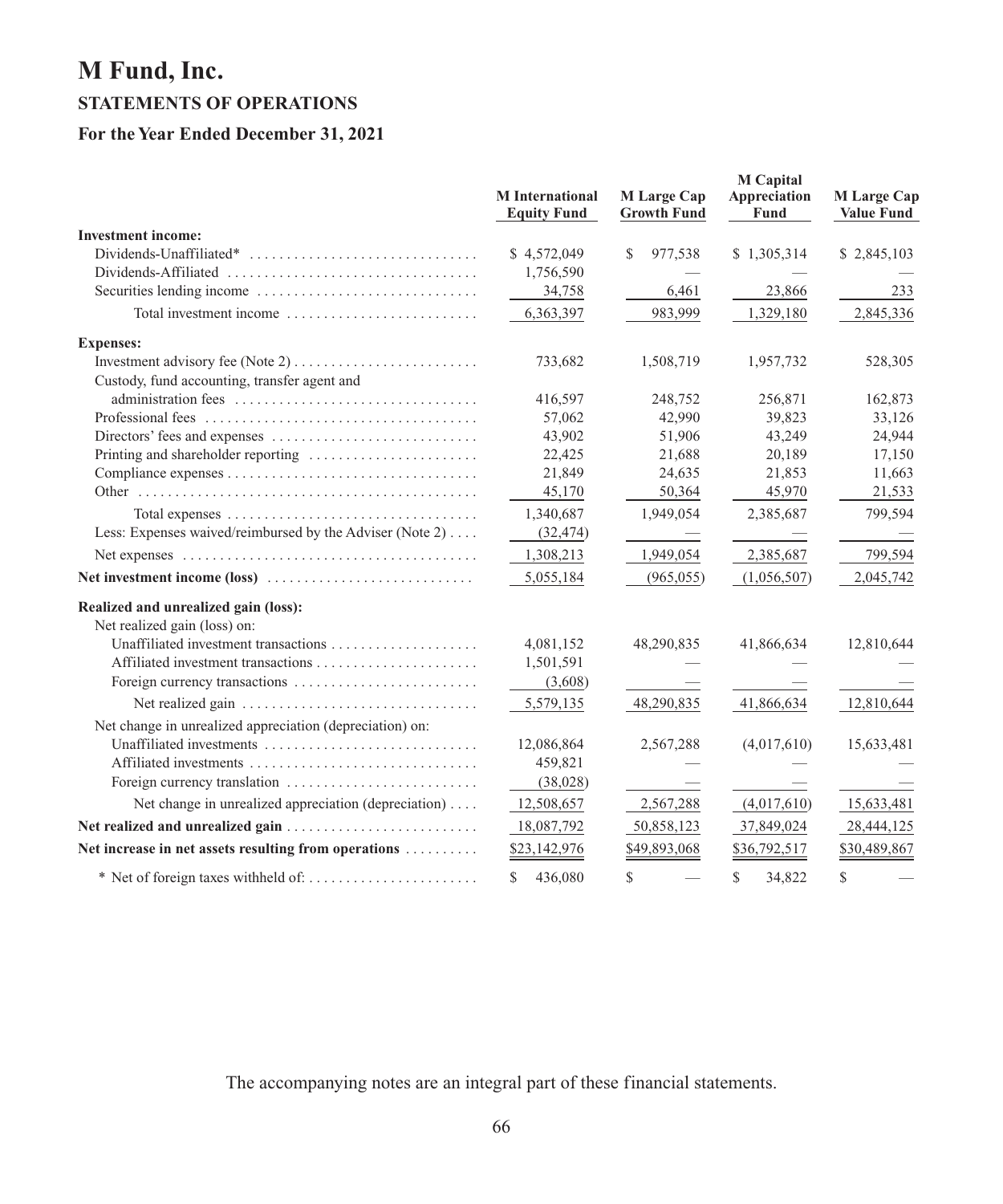## **M Fund, Inc. STATEMENTS OF CHANGES IN NET ASSETS**

|                                                                                                | <b>Equity Fund</b>                        | <b>M</b> International                    |                                           | <b>M</b> Large Cap<br><b>Growth Fund</b>  |
|------------------------------------------------------------------------------------------------|-------------------------------------------|-------------------------------------------|-------------------------------------------|-------------------------------------------|
|                                                                                                | <b>Year Ended</b><br>December 31,<br>2021 | <b>Year Ended</b><br>December 31,<br>2020 | <b>Year Ended</b><br>December 31,<br>2021 | <b>Year Ended</b><br>December 31,<br>2020 |
| Increase (decrease) in net assets from:                                                        |                                           |                                           |                                           |                                           |
| <b>Operations:</b>                                                                             |                                           |                                           |                                           |                                           |
|                                                                                                | 5,055,184<br>-S                           | 3,083,090<br>S.                           | \$<br>(965, 055)                          | S<br>(814, 592)                           |
| Net realized gain on investments and foreign currency                                          |                                           |                                           |                                           |                                           |
|                                                                                                | 5,579,135                                 | 1,908,587                                 | 48,290,835                                | 29,598,504                                |
| Net change in unrealized appreciation on investments                                           |                                           |                                           |                                           |                                           |
|                                                                                                | 12,508,657                                | 12,558,535                                | 2,567,288                                 | 25,934,642                                |
| Net increase in net assets resulting from operations                                           | 23, 142, 976                              | 17,550,212                                | 49,893,068                                | 54,718,554                                |
|                                                                                                | (5,778,411)                               | (3,020,968)                               | (46,706,905)                              | (26,882,948)                              |
| Tax return of capital $\ldots, \ldots, \ldots, \ldots, \ldots, \ldots, \ldots, \ldots, \ldots$ | (9,041)                                   |                                           |                                           |                                           |
| Total distributions to shareholders                                                            | (5,787,452)                               | (3,020,968)                               | (46,706,905)                              | (26,882,948)                              |
| Fund share transactions (Note 4):                                                              |                                           |                                           |                                           |                                           |
| Proceeds from shares sold                                                                      | 36,442,359                                | 17,865,249                                | 21,205,923                                | 15, 187, 273                              |
| Net asset value of shares issued on reinvestment of                                            |                                           |                                           |                                           |                                           |
|                                                                                                | 5,787,452                                 | 3,020,968                                 | 46,706,905                                | 26,882,948                                |
|                                                                                                | (25,790,986)                              | (21, 461, 880)                            | (34,035,704)                              | (44, 498, 570)                            |
| Net increase (decrease) in net assets resulting from                                           |                                           |                                           |                                           |                                           |
| Fund share transactions                                                                        | 16,438,825                                | (575, 663)                                | 33,877,124                                | (2,428,349)                               |
|                                                                                                | 33,794,349                                | 13,953,581                                | 37,063,287                                | 25,407,257                                |
| Net assets:                                                                                    |                                           |                                           |                                           |                                           |
| Beginning of year $\dots\dots\dots\dots\dots\dots\dots\dots\dots\dots\dots\dots\dots\dots$     | 209,926,442                               | 195,972,861                               | 236,022,139                               | 210,614,882                               |
|                                                                                                | \$243,720,791                             | \$209,926,442                             | \$273,085,426                             | \$236,022,139                             |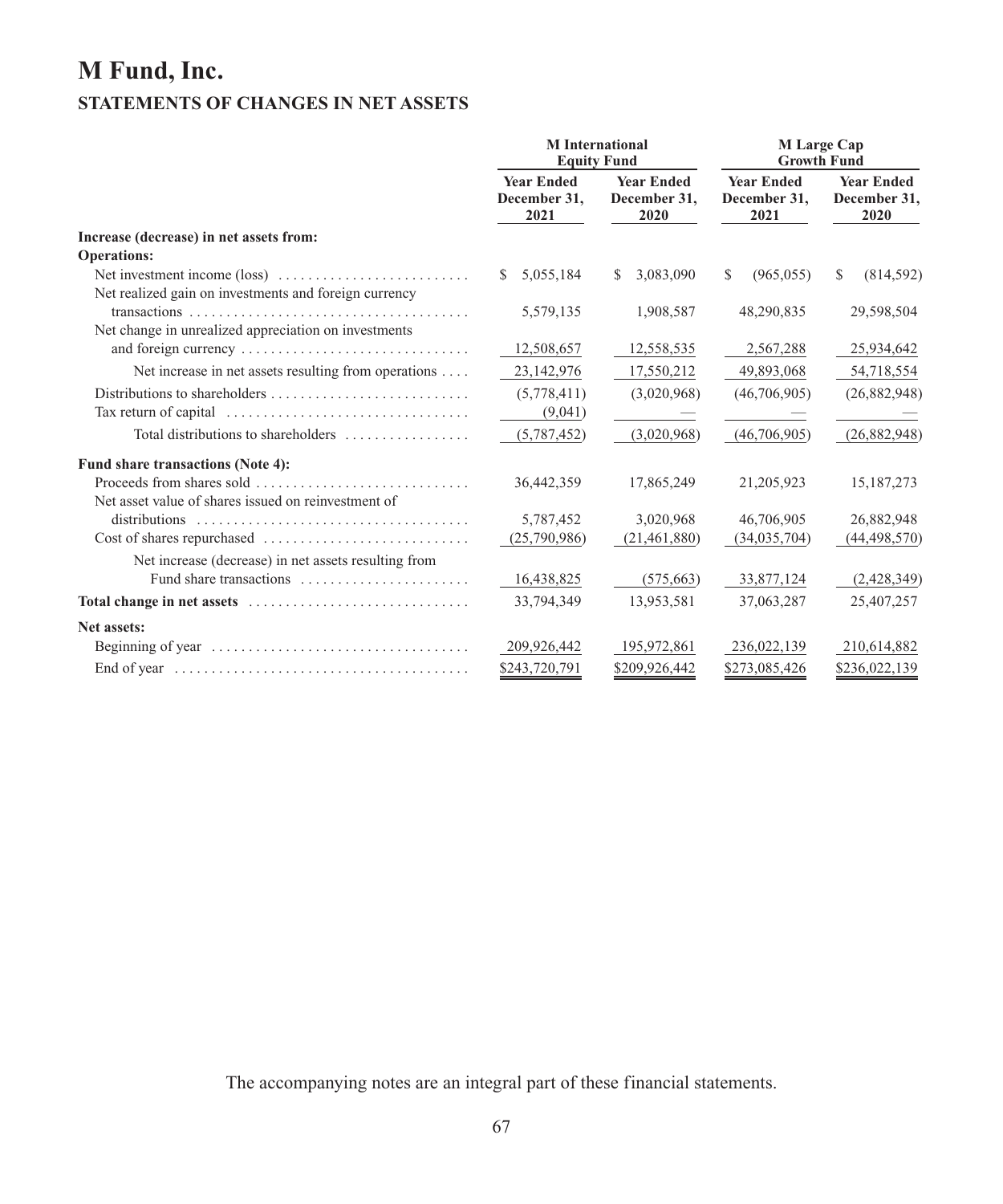# **M Fund, Inc. STATEMENTS OF CHANGES IN NET ASSETS (Continued)**

|                                                                                            | <b>M</b> Capital<br><b>Appreciation Fund</b> |                                           | M Large Cap<br><b>Value Fund</b>          |                                           |
|--------------------------------------------------------------------------------------------|----------------------------------------------|-------------------------------------------|-------------------------------------------|-------------------------------------------|
|                                                                                            | <b>Year Ended</b><br>December 31.<br>2021    | <b>Year Ended</b><br>December 31.<br>2020 | <b>Year Ended</b><br>December 31.<br>2021 | <b>Year Ended</b><br>December 31,<br>2020 |
| Increase (decrease) in net assets from:                                                    |                                              |                                           |                                           |                                           |
| <b>Operations:</b>                                                                         |                                              |                                           |                                           |                                           |
| Net realized gain (loss) on investments and foreign currency                               | \$(1,056,507)                                | (310, 837)<br>S.                          | \$2,045,742                               | \$1,774,852                               |
| Net change in unrealized appreciation (depreciation) on                                    | 41,866,634                                   | 3,766,804                                 | 12,810,644                                | (11, 815, 864)                            |
| investments and foreign currency                                                           | (4,017,610)                                  | 30,852,530                                | 15,633,481                                | 6,932,860                                 |
| Net increase (decrease) in net assets resulting from                                       |                                              |                                           |                                           |                                           |
|                                                                                            | 36,792,517                                   | 34,308,497                                | 30,489,867                                | (3,108,152)                               |
|                                                                                            | (38,615,861)                                 | (4,405,395)                               | (2,054,256)                               | (2,730,257)                               |
| Total distributions to shareholders                                                        | (38,615,861)                                 | (4,405,395)                               | (2,054,256)                               | (2,730,257)                               |
| Fund share transactions (Note 4):                                                          |                                              |                                           |                                           |                                           |
| Proceeds from shares sold<br>Net asset value of shares issued on reinvestment of           | 22,561,242                                   | 24,481,431                                | 23,868,898                                | 11,851,096                                |
|                                                                                            | 38,615,861                                   | 4,405,395                                 | 2,054,256                                 | 2,730,257                                 |
|                                                                                            | (40,886,502)                                 | (25,874,157)                              | (17, 237, 564)                            | (10,748,201)                              |
| Net increase in net assets resulting from Fund share                                       |                                              |                                           |                                           |                                           |
|                                                                                            | 20,290,601                                   | 3,012,669                                 | 8,685,590                                 | 3,833,152                                 |
|                                                                                            | 18,467,257                                   | 32,915,771                                | 37, 121, 201                              | (2,005,257)                               |
| Net assets:                                                                                |                                              |                                           |                                           |                                           |
| Beginning of year $\dots\dots\dots\dots\dots\dots\dots\dots\dots\dots\dots\dots\dots\dots$ | 214,290,987                                  | 181, 375, 216                             | 97,884,836                                | 99,890,093                                |
|                                                                                            | \$232,758,244                                | \$214,290,987                             | \$135,006,037                             | \$97,884,836                              |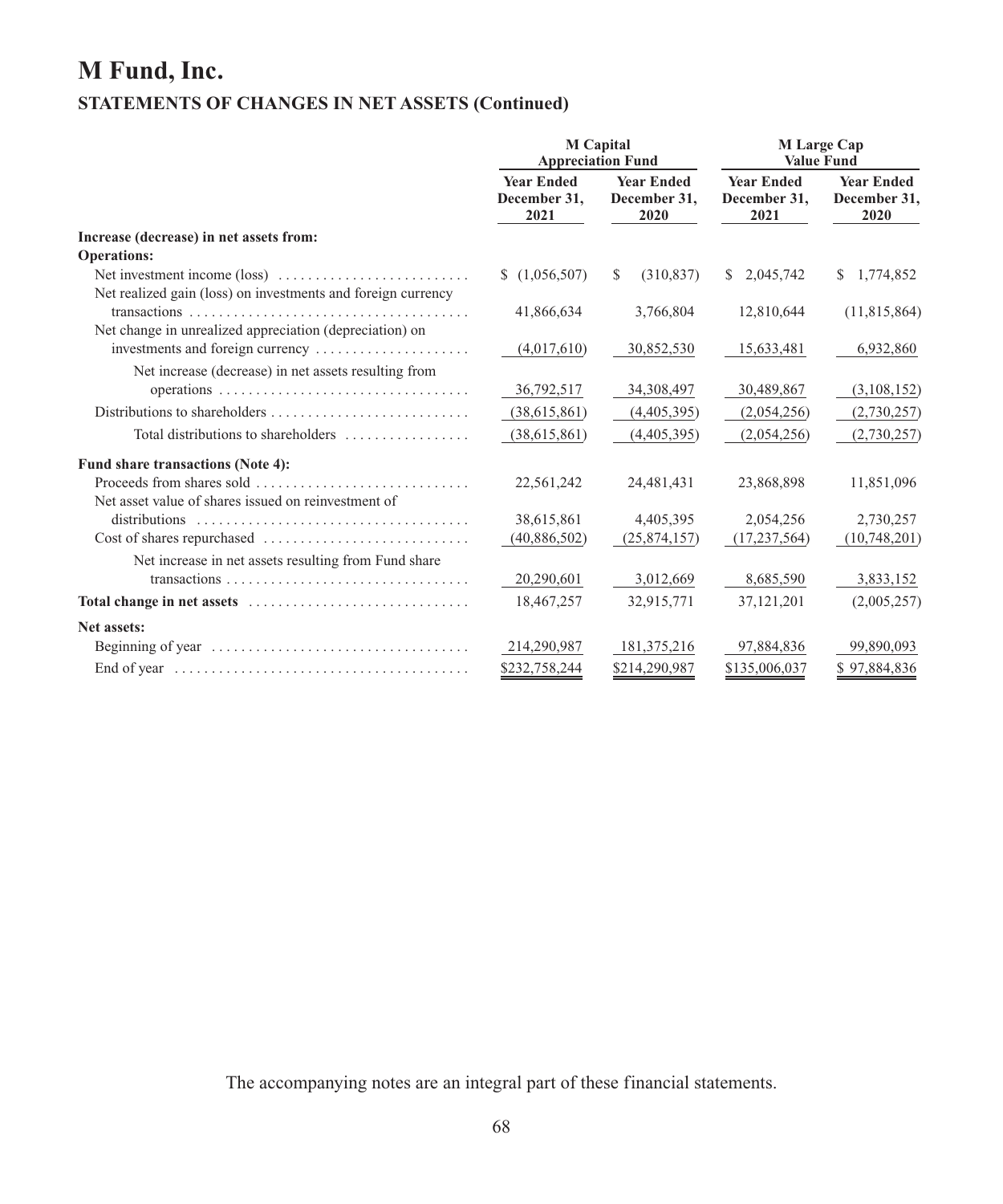### **M Fund, Inc. FINANCIAL HIGHLIGHTS**

### (FOR A SHARE OUTSTANDING THROUGHOUT EACH YEAR)

|                                                                    | <b>M</b> International Equity Fund        |                           |                                                        |                                           |                                           |
|--------------------------------------------------------------------|-------------------------------------------|---------------------------|--------------------------------------------------------|-------------------------------------------|-------------------------------------------|
|                                                                    | <b>Year Ended</b><br>December 31,<br>2021 | <b>Year Ended</b><br>2020 | <b>Year Ended</b><br>December 31, December 31,<br>2019 | <b>Year Ended</b><br>December 31,<br>2018 | <b>Year Ended</b><br>December 31.<br>2017 |
| Net asset value, beginning of year                                 | \$13.33                                   | \$<br>12.42               | \$<br>10.60                                            | S.<br>13.58                               | $\mathbb{S}$<br>11.12                     |
| Income from investment operations:                                 |                                           |                           |                                                        |                                           |                                           |
| Net investment incomet                                             | 0.32                                      | 0.20                      | 0.27                                                   | 0.19                                      | 0.17                                      |
| Net realized and unrealized gain (loss) on                         |                                           |                           |                                                        |                                           |                                           |
|                                                                    | 1.15                                      | 0.90                      | 1.88                                                   | (2.99)                                    | 2.50                                      |
| Total from investment operations                                   | 1.47                                      | 1.10                      | 2.15                                                   | (2.80)                                    | 2.67                                      |
| Less distributions to shareholders:                                |                                           |                           |                                                        |                                           |                                           |
| From net investment income                                         | (0.35)                                    | (0.19)                    | (0.30)                                                 | (0.18)                                    | (0.21)                                    |
| From return of capital $\dots \dots \dots \dots \dots \dots \dots$ | $0.00*$                                   |                           | (0.03)                                                 |                                           |                                           |
| Total distributions                                                | (0.35)                                    | (0.19)                    | (0.33)                                                 | (0.18)                                    | (0.21)                                    |
| Net asset value, end of year                                       | 14.45<br>S.                               | 13.33                     | 12.42<br>S.                                            | 10.60                                     | 13.58                                     |
| Total Return <sup>+</sup>                                          | 11.05%                                    | 8.90%                     | 20.32%                                                 | $(20.57)\%$                               | 24.05%                                    |
| <b>Ratios/Supplemental Data:</b>                                   |                                           |                           |                                                        |                                           |                                           |
|                                                                    | \$243,721                                 | \$209,926                 | \$195,973                                              | \$169,923                                 | \$244,167                                 |
| Net expenses to average daily net assets                           | $0.57\%$                                  | $0.62\%$                  | $0.63\%$                                               | $0.92\%$                                  | $0.90\%$                                  |
| Net investment income to average daily net assets                  | $2.20\%$                                  | $1.77\%$                  | $2.34\%$                                               | $1.50\%$                                  | 1.33%                                     |
| Without the waiver/reimbursement of expenses by                    |                                           |                           |                                                        |                                           |                                           |
| the adviser, the ratios of net expenses and net                    |                                           |                           |                                                        |                                           |                                           |
| investment income to average daily net assets                      |                                           |                           |                                                        |                                           |                                           |
| would have been:                                                   |                                           |                           |                                                        |                                           |                                           |
|                                                                    | $0.58\%$                                  | $0.65\%$                  | $0.68\%$                                               | $0.98\%$                                  | N/A                                       |
| Net investment income $\dots\dots\dots\dots\dots\dots\dots$        | $2.19\%$                                  | $1.74\%$                  | $2.30\%$                                               | $1.43\%$                                  | N/A                                       |
| Portfolio turnover rate                                            | 9%                                        | 10%                       | 13%                                                    | $117\%$ $\alpha$                          | 10%                                       |

\* Represents amounts less than \$0.005 per share.

‡ Calculation based on average shares outstanding.

+ Does not reflect additional fees charged by separate accounts or variable insurance contracts that an investor in the Fund may pay. If these additional fees were reflected, performance would have been lower.

• In addition to the fees and expenses which the Fund bears directly, it also indirectly bears a pro-rata share of the fees and expenses of the underlying fund in which it invests. Such indirect expenses are not included in the above expense ratios.

¤ The increase in portfolio turnover rate during the period was primarily attributable to portfolio adjustments made in response to a change in the Fund's sub-adviser.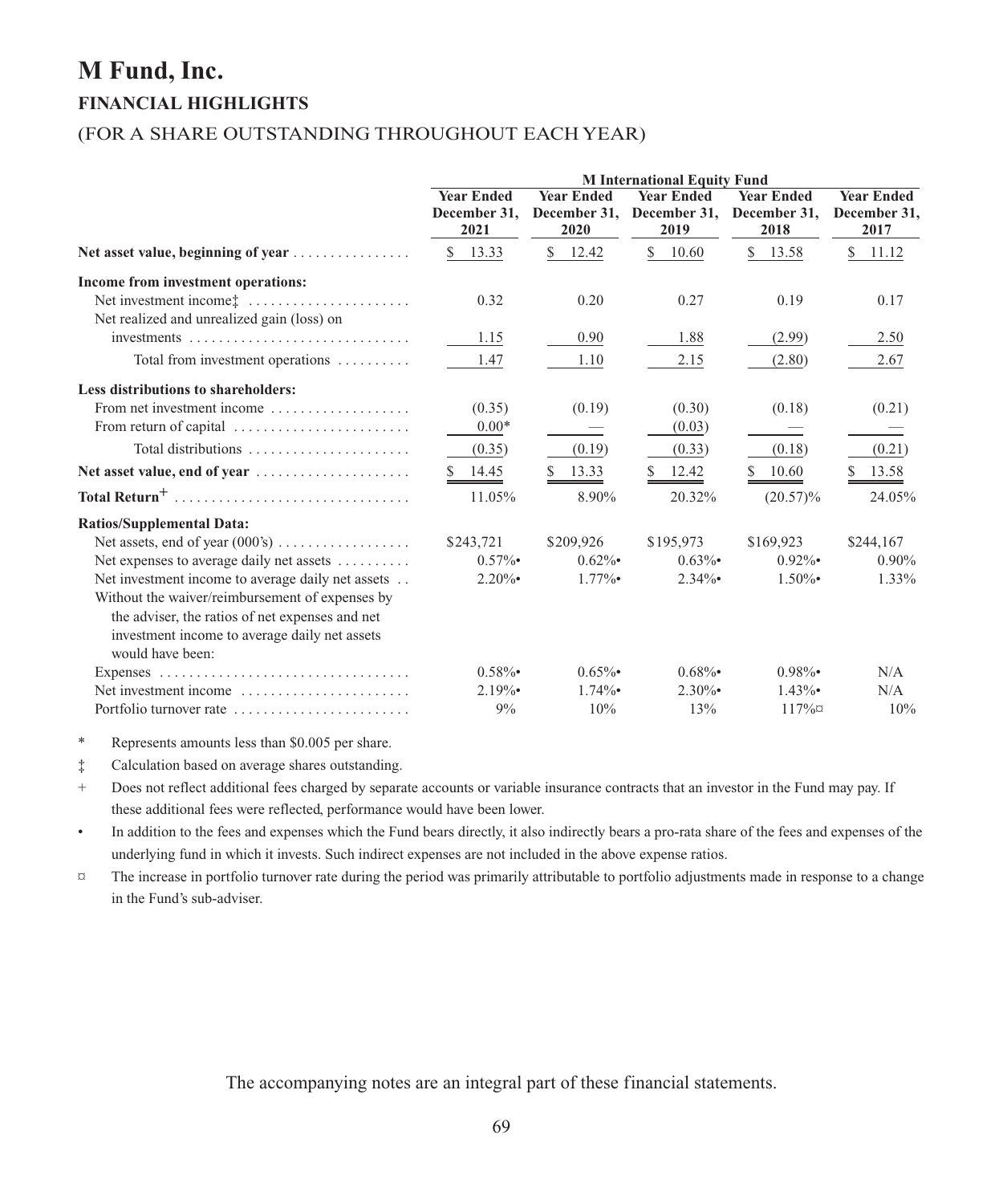### **M Fund, Inc. FINANCIAL HIGHLIGHTS**

### (FOR A SHARE OUTSTANDING THROUGHOUT EACH YEAR)

|                                                                                                                              | <b>M Large Cap Growth Fund</b>             |                                           |                                            |                                            |                                            |  |  |
|------------------------------------------------------------------------------------------------------------------------------|--------------------------------------------|-------------------------------------------|--------------------------------------------|--------------------------------------------|--------------------------------------------|--|--|
|                                                                                                                              | <b>Year Ended</b><br>December 31,<br>2021  | <b>Year Ended</b><br>December 31,<br>2020 | <b>Year Ended</b><br>December 31,<br>2019  | <b>Year Ended</b><br>December 31,<br>2018  | <b>Year Ended</b><br>December 31,<br>2017  |  |  |
| Net asset value, beginning of year                                                                                           | 33.48<br>S.                                | 29.33<br>\$                               | \$.<br>22.85                               | 27.01<br>\$.                               | S.<br>19.97                                |  |  |
| Income from investment operations:<br>Net realized and unrealized gain (loss) on                                             | (0.14)                                     | (0.12)                                    | (0.07)                                     | (0.03)                                     | (0.05)                                     |  |  |
|                                                                                                                              | 7.32<br>7.18                               | 8.46                                      | 8.31                                       | (1.12)                                     | 7.83<br>7.78                               |  |  |
| Total from investment operations $\dots\dots\dots$<br>Less distributions to shareholders:<br>From net realized capital gains | (6.79)                                     | 8.34<br>(4.19)                            | 8.24<br>(1.76)                             | (1.15)<br>(3.01)                           | (0.74)                                     |  |  |
| Net asset value, end of year                                                                                                 | 33.87                                      | 33.48                                     | 29.33                                      | 22.85                                      | 27.01                                      |  |  |
| Total Return <sup>+</sup>                                                                                                    | 21.49%                                     | 28.89%                                    | 36.09%                                     | $(4.95)\%$                                 | 38.97%                                     |  |  |
| <b>Ratios/Supplemental Data:</b>                                                                                             |                                            |                                           |                                            |                                            |                                            |  |  |
| Net expenses to average daily net assets<br>Net investment loss to average daily net assets<br>Portfolio turnover rate       | \$273,085<br>$0.75\%$<br>$(0.37)\%$<br>32% | \$236,022<br>0.78%<br>$(0.38)\%$<br>31%   | \$210,615<br>$0.77\%$<br>$(0.25)\%$<br>22% | \$168,222<br>$0.75\%$<br>$(0.11)\%$<br>34% | \$193,379<br>$0.73\%$<br>$(0.20)\%$<br>49% |  |  |

‡ Calculation based on average shares outstanding.

+ Does not reflect additional fees charged by separate accounts or variable insurance contracts that an investor in the Fund may pay. If these additional fees were reflected, performance would have been lower.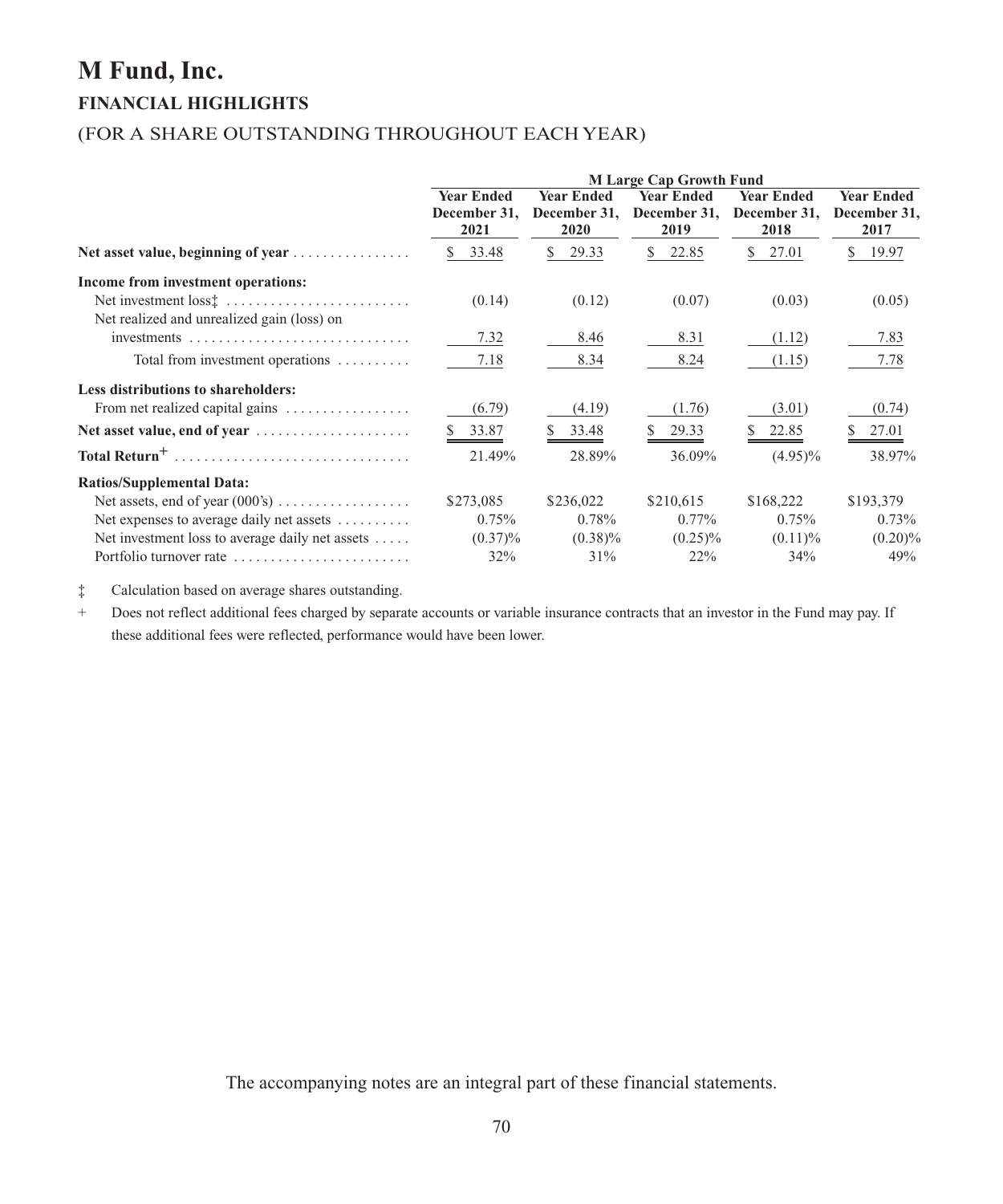### **M Fund, Inc. FINANCIAL HIGHLIGHTS**

### (FOR A SHARE OUTSTANDING THROUGHOUT EACH YEAR)

|                                                                 | <b>M Capital Appreciation Fund</b> |                                   |                   |                                                |                                   |  |
|-----------------------------------------------------------------|------------------------------------|-----------------------------------|-------------------|------------------------------------------------|-----------------------------------|--|
|                                                                 | <b>Year Ended</b><br>December 31,  | <b>Year Ended</b><br>December 31, | <b>Year Ended</b> | <b>Year Ended</b><br>December 31, December 31, | <b>Year Ended</b><br>December 31, |  |
|                                                                 |                                    |                                   |                   |                                                |                                   |  |
| Net asset value, beginning of year                              | 28.77<br>S.                        | 25.05<br>\$                       | 21.14<br>S.       | 31.24<br>\$                                    | 29.28                             |  |
| Income from investment operations:                              |                                    |                                   |                   |                                                |                                   |  |
| Net investment loss <sup>†</sup>                                | (0.15)                             | (0.04)                            | (0.04)            | (0.05)                                         | (0.01)                            |  |
| Net realized and unrealized gain (loss) on                      |                                    |                                   |                   |                                                |                                   |  |
|                                                                 | 5.24                               | 4.35                              | 6.11              | (4.23)                                         | 5.55                              |  |
| Total from investment operations                                | 5.09                               | 4.31                              | 6.07              | (4.28)                                         | 5.54                              |  |
| Less distributions to shareholders:                             |                                    |                                   |                   |                                                |                                   |  |
| From net investment income                                      |                                    |                                   |                   | (0.09)                                         |                                   |  |
| From net realized capital gains                                 | (5.56)                             | (0.59)                            | (2.16)            | (5.73)                                         | (3.58)                            |  |
| Total distributions $\ldots \ldots \ldots \ldots \ldots \ldots$ | (5.56)                             | (0.59)                            | (2.16)            | (5.82)                                         | (3.58)                            |  |
| Net asset value, end of year                                    | 28.30                              | 28.77                             | 25.05             | 21.14                                          | 31.24                             |  |
| Total Return <sup>+</sup>                                       | 17.74%                             | 17.73%                            | 28.85%            | $(14.15)\%$                                    | 19.02%                            |  |
| <b>Ratios/Supplemental Data:</b>                                |                                    |                                   |                   |                                                |                                   |  |
|                                                                 | \$232,758                          | \$214,291                         | \$181,375         | \$156,007                                      | \$209,284                         |  |
| Net expenses to average daily net assets                        | $1.04\%$                           | $1.10\%$                          | $1.10\%$          | 1.07%                                          | $1.05\%$                          |  |
| Net investment loss to average daily net assets                 | $(0.46)\%$                         | $(0.19)\%$                        | $(0.15)\%$        | $(0.15)\%$                                     | $(0.04)\%$                        |  |
| Portfolio turnover rate                                         | 38%                                | 32%                               | 20%               | 26%                                            | 20%                               |  |

‡ Calculation based on average shares outstanding.

+ Does not reflect additional fees charged by separate accounts or variable insurance contracts that an investor in the Fund may pay. If these additional fees were reflected, performance would have been lower.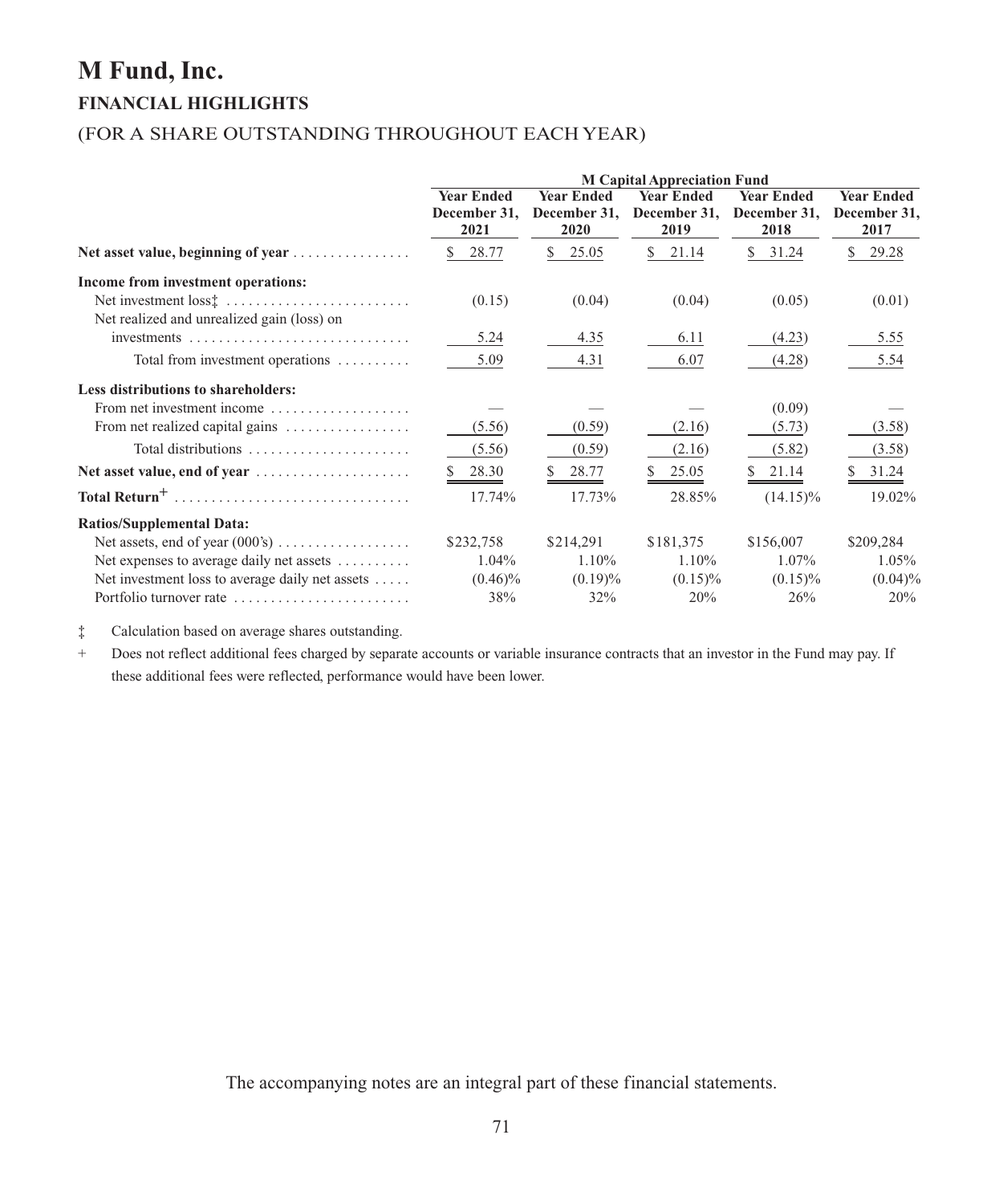## **M Fund, Inc. FINANCIAL HIGHLIGHTS**

## (FOR A SHARE OUTSTANDING THROUGHOUT EACH YEAR)

|                                                   | <b>M Large Cap Value Fund</b>             |                                           |                                           |                                           |                                           |  |  |
|---------------------------------------------------|-------------------------------------------|-------------------------------------------|-------------------------------------------|-------------------------------------------|-------------------------------------------|--|--|
|                                                   | <b>Year Ended</b><br>December 31,<br>2021 | <b>Year Ended</b><br>December 31,<br>2020 | <b>Year Ended</b><br>December 31,<br>2019 | <b>Year Ended</b><br>December 31,<br>2018 | <b>Year Ended</b><br>December 31,<br>2017 |  |  |
| Net asset value, beginning of year                | \$12.02                                   | \$12.80                                   | \$11.06                                   | \$13.93                                   | \$12.89                                   |  |  |
| Income from investment operations:                |                                           |                                           |                                           |                                           |                                           |  |  |
|                                                   | 0.24                                      | 0.23                                      | 0.22                                      | 0.20                                      | 0.21                                      |  |  |
| Net realized and unrealized gain (loss) on        |                                           |                                           |                                           |                                           |                                           |  |  |
|                                                   | 3.37                                      | (0.66)                                    | 2.16                                      | (1.88)                                    | 1.73                                      |  |  |
| Total from investment operations                  | 3.61                                      | (0.43)                                    | 2.38                                      | (1.68)                                    | 1.94                                      |  |  |
| Less distributions to shareholders:               |                                           |                                           |                                           |                                           |                                           |  |  |
| From net investment income                        | (0.24)                                    | (0.22)                                    | (0.22)                                    | (0.20)                                    | (0.21)                                    |  |  |
| From net realized capital gains                   |                                           | (0.13)                                    | (0.42)                                    | (0.99)                                    | (0.69)                                    |  |  |
| Total distributions                               | (0.24)                                    | (0.35)                                    | (0.64)                                    | (1.19)                                    | (0.90)                                    |  |  |
| Net asset value, end of year                      | \$15.39                                   | \$12.02                                   | \$12.80                                   | \$11.06                                   | \$13.93                                   |  |  |
| Total Return <sup>+</sup>                         | 30.01%                                    | $(3.16)\%$                                | 21.52%                                    | $(12.07)\%$                               | 14.99%                                    |  |  |
| <b>Ratios/Supplemental Data:</b>                  |                                           |                                           |                                           |                                           |                                           |  |  |
|                                                   | \$135,006                                 | \$97,885                                  | \$99,890                                  | \$85,437                                  | \$99,501                                  |  |  |
| Net expenses to average daily net assets          | 0.65%                                     | 0.68%                                     | $0.68\%$                                  | 0.64%                                     | 0.64%                                     |  |  |
| Net investment income to average daily net assets | 1.67%                                     | 2.09%                                     | 1.73%                                     | 1.47%                                     | 1.57%                                     |  |  |
| Without the waiver/reimbursement of expenses by   |                                           |                                           |                                           |                                           |                                           |  |  |
| the adviser, the ratios of net expenses and net   |                                           |                                           |                                           |                                           |                                           |  |  |
| investment income to average daily net assets     |                                           |                                           |                                           |                                           |                                           |  |  |
| would have been:                                  |                                           |                                           |                                           |                                           |                                           |  |  |
|                                                   | N/A                                       | 0.72%                                     | $0.69\%$                                  | 0.66%                                     | 0.64%                                     |  |  |
| Net investment income                             | N/A                                       | 2.06%                                     | 1.72%                                     | 1.45%                                     | 1.56%                                     |  |  |
| Portfolio turnover rate                           | 61%                                       | $157\%$                                   | 107%                                      | 82%                                       | 75%                                       |  |  |

‡ Calculation based on average shares outstanding.

+ Does not reflect additional fees charged by separate accounts or variable insurance contracts that an investor in the Fund may pay. If these additional fees were reflected, performance would have been lower.

¤ The increase in portfolio turnover rate during the period was primarily attributable to portfolio adjustments made in response to a change in the Fund's sub-adviser.

The accompanying notes are an integral part of these financial statements.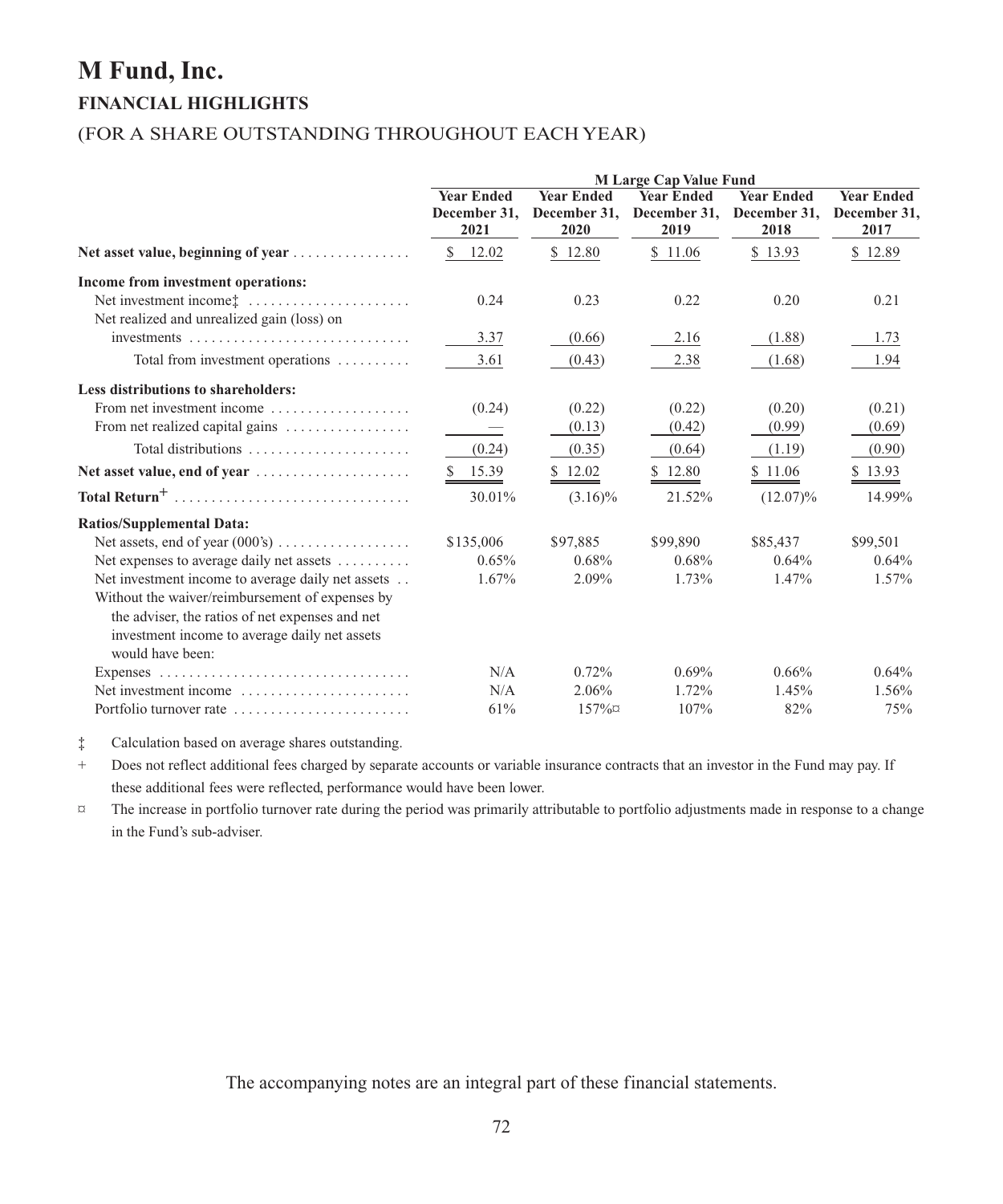## **M Fund, Inc. NOTES TO FINANCIAL STATEMENTS**

M Fund, Inc. (the "Corporation") was incorporated in Maryland on August 11, 1995 and is registered under the Investment Company Act of 1940, as amended (the "1940 Act"), as an open-end management investment company. As of December 31, 2021, the Corporation consisted of four separate diversified investment portfolios: M International Equity Fund, M Large Cap Growth Fund, M Capital Appreciation Fund and M Large Cap Value Fund (each singularly a "Fund" or collectively the "Funds"), each of which is a separate mutual fund.

The Corporation offers shares of the Funds to certain insurance company separate accounts, which serve as the underlying funding vehicles for certain variable annuity and variable life insurance policies. These annuities and insurance policies are offered primarily by members of M Financial Holdings Incorporated ("M Financial Group") and are issued by certain life insurance companies.

### **M International Equity Fund**

M International Equity Fund seeks to achieve its investment objective through exposure to a broad and diverse group of securities of non-U.S. companies in countries with developed and emerging markets. The Fund invests in companies of all sizes, with increased exposure to smaller capitalization, lower relative price, and/or higher profitability companies as compared to their representation in the Non-U.S. Universe. For purposes of the Fund, Dimensional Fund Advisors LP ("DFA") defines the Non-U.S. Universe as a market capitalization weighted set (e.g., the larger the company, the greater the proportion of the Non-U.S. Universe it represents) of non-U.S. companies in developed and emerging markets that have been authorized for investment as approved markets by Dimensional's Investment Committee. The Fund may pursue its investment objective by investing its assets directly and/or indirectly by investing its assets in the DFA Emerging Markets Core Equity Portfolio of DFA Investment Dimensions Group Inc. (the "Underlying Fund"). The Underlying Fund purchases a broad and diverse group of securities associated with emerging markets, which may include frontier markets (emerging market countries in an earlier stage of development), The Underlying Fund invests in companies of all sizes, with increased exposure to smaller capitalization, lower relative price, and/or higher profitability companies. As of the date of this Annual Report, it is anticipated that a significant portion of the Fund's assets will be invested indirectly through the Underlying Fund.

The Fund's increased exposure to smaller capitalization, lower relative price, and/or higher profitability companies may be achieved by decreasing the allocation of the Fund's assets to larger capitalization, higher relative price, and/or lower profitability companies relative to their weight in the Non-U.S. Universe. An equity issuer is considered to have a high relative price (i.e., a growth stock) primarily because it has a high price in relation to its book value. An equity issuer is considered to have a low relative price (i.e., a value stock) primarily because it has a low price in relation to its book value. In assessing relative price, DFA may consider additional factors such as price-to-cash flow or price-to-earnings ratios. In assessing profitability, DFA considers different ratios, such as that of earnings or profits from operations relative to book value or assets. The criteria DFA uses for assessing relative price and profitability are subject to change from time to time. DFA determines company size on a country or region-specific basis and based primarily on market capitalization. DFA may adjust the representation in the Fund of an eligible company, or exclude a company, after considering such factors as free float, momentum, trading strategies, liquidity, size, relative price, profitability, investment characteristics, and other factors that DFA determines to be appropriate. In assessing a company's investment characteristics, DFA considers ratios such as recent changes in assets divided by total assets. The criteria DFA uses for assessing a company's investment characteristics are subject to change from time to time.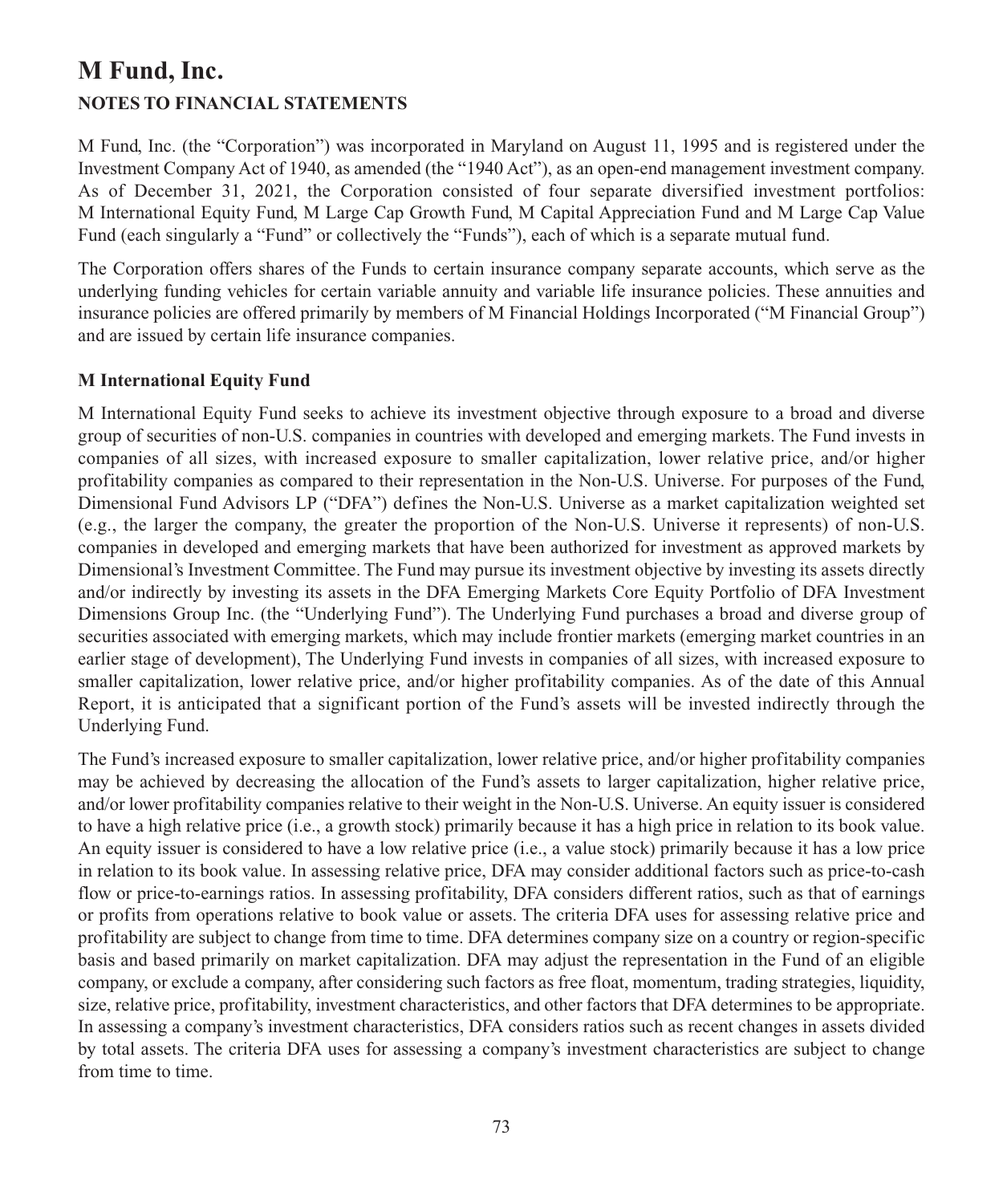The Fund will normally invest at least 80% of its total assets in equity securities of issuers located in at least three countries other than the United States. These countries may include, but are not limited to, the nations of Western Europe, North and South America, Australia, Africa and Asia. This strategy is not fundamental (it may be changed without shareholder approval), but should the Fund decide to change this strategy, it will provide shareholders with at least 60 days' notice. The Fund may invest up to 40% of its total assets in emerging markets.

The Fund may gain exposure to companies associated with approved markets by purchasing equity securities in the form of depositary receipts, which may be listed or traded outside the issuer's domicile country. The Fund may purchase or sell futures contracts and options on futures contracts for foreign or U.S. equity securities and indices, to adjust market exposure based on actual or expected cash inflows to or outflows from the Fund.

## **M Large Cap Growth Fund**

M Large Cap Growth Fund will normally invest at least 80% of its total assets in domestic equity securities of U.S. large capitalization securities. Domestic equity securities, as determined by DSM Capital Partners LLC ("DSM"), the Fund's sub-adviser, in its discretion, include, but are not limited to common stocks, preferred stocks, securities convertible into common stocks, rights and warrants. Shares of foreign domiciled issuers that primarily trade on a U.S. exchange are generally considered by DSM to be domestic equity securities. Also, as determined by DSM, issuers that issue domestic equity securities may be domiciled and/or headquartered anywhere in the world. The Fund may generally invest up to 20% of its assets in equity securities of foreign issuers, including American Depositary Receipts and similar securities. DSM defines "large cap" as capitalizations of \$10 billion or more. The Fund will generally contain 25 to 35 equity securities.

This strategy to invest at least 80% of its total assets in domestic equity securities of U.S. large capitalization securities is not fundamental (it may be changed without shareholder approval), but should the Fund decide to change this strategy, it will provide shareholders with at least 60 days' notice.

DSM uses a "bottom-up," idea-driven approach and focuses on a long-term (e.g., three-year minimum) investment horizon.

DSM seeks to invest in growing businesses with solid fundamentals, attractive profitability and successful management. Candidate companies will typically have projected revenue and earnings growth in excess of 10% and will often have higher returns on equity and assets than average S&P 500 companies. Generally, these businesses will be generating free cash flow and will have financial returns that are stable or rising, driven by improving business fundamentals, all as determined by DSM.

In its stock valuation work, DSM focuses primarily on P/E ratios. P/E is the ratio of a company's share price to its per-share earnings. DSM will generally only buy a stock that it believes has a forward four-quarter P/E ratio that will rise over the next three years. To accomplish this, a target P/E ratio that DSM believes is reasonable and rational and is reflective of a fair valued stock three years from now is selected. DSM will typically buy when the company's stock clears two hurdles: 1. it must have attractive fundamental business characteristics that translate into a reasonably predictable and growing stream of earnings and 2. it must have a P/E on forward four quarters earnings that is normally 8% to 10% below the target P/E three years from the calculation point. In order to determine a target P/E, DSM takes into consideration a number of qualitative and quantitative factors. Among the qualitative factors are barriers to entry, number of competitors, economic cyclicality, customer loyalty, price competition, global reach,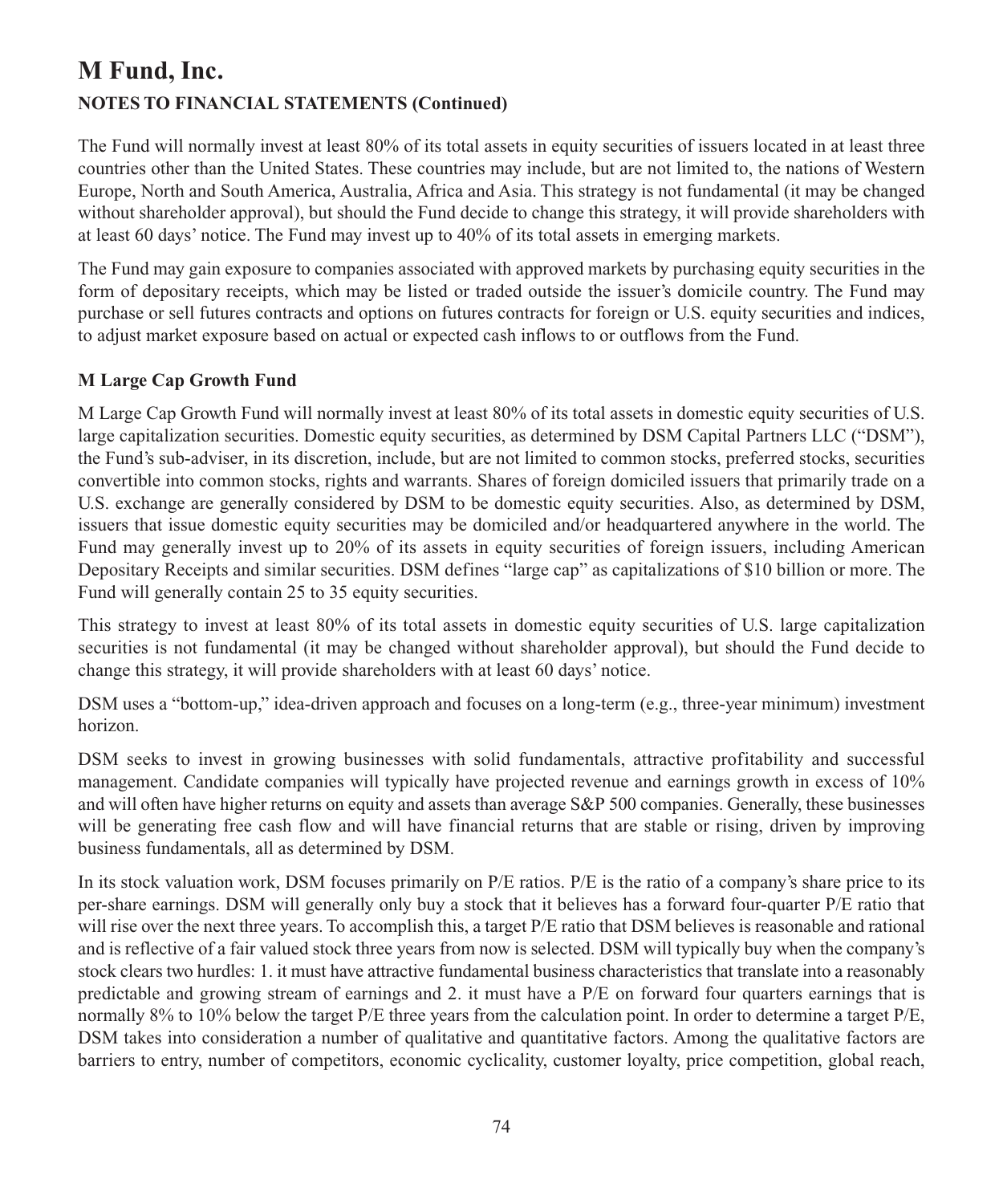government involvement and management quality. Among the quantitative factors are historic revenue and EPS growth, projected revenue and EPS growth, margins, return on assets, return on equity, capital expenditures relative to net income and the historic range of P/E over the last five years. Once a target P/E has been agreed upon, it may occasionally be adjusted.

## **M Capital Appreciation Fund**

M Capital Appreciation Fund principally invests in common stock of U.S. companies of all sizes, with emphasis on stocks of companies with capitalizations that are consistent with the capitalizations of those companies found in the Russell 2500® Index. As of December 31, 2021, the market capitalization range of companies in the Russell 2500® Index was between approximately \$0.03 billion and \$38.9 billion. The Fund may invest up to 15% of the value of its total assets in equity securities of foreign issuers.

The Fund's sub-adviser, Frontier Capital Management Company, LLC ("Frontier") seeks long-term capital appreciation by employing a Growth-At-A-Reasonable-Price approach to identify, in its view, the best risk/reward investment ideas in the U.S. small- and mid-capitalization equity universe. Frontier purchases companies that, in its view, have above-average earnings growth potential and are available at reasonable valuations. Frontier's philosophy combines rigorous bottom-up fundamental analysis with a proven investment process.

Frontier may sell stocks for a number of reasons, including when price objectives are reached, fundamental conditions have changed so that future earnings progress is likely to be adversely affected, or a stock is fully invested and an attractive, new opportunity causes the sale of a current holding with less appreciation potential. Frontier does not sell stocks solely on changes to a company's market capitalization.

## **M Large Cap Value Fund**

M Large Cap Value Fund invests at least 80% of its net assets, plus the amount of borrowings for investment purposes, if any, in issuers domiciled, or having their principal activities, in the United States, at the time of investment or other instruments with similar economic characteristics. In addition, the Fund normally invests at least 80% of its net assets in equity securities of large capitalization companies. Brandywine Global Investment Management, LLC ("Brandywine"), the Fund's sub-adviser, defines "large capitalization" companies as those companies with market capitalizations similar to companies in the Russell 1000® Index (the "Index"). As of December 31, 2021, the market capitalization range of companies in the Index was between approximately \$435.8 million to \$2.9 trillion. This strategy is not fundamental (it may be changed without shareholder approval), but should the Fund decide to change this strategy, it will provide shareholders with at least 60 days' notice.

The Fund invests primarily in equity securities that, in Brandywine's opinion, are undervalued or out of favor. Brandywine invests in securities that meet its value criteria, primarily price-to-earnings, price-to-book, price momentum and share change and quality, based on both quantitative and fundamental analysis. The Fund expects to hold approximately 175-250 stocks under normal market conditions.

Brandywine bases portfolio price targets on quantitative criteria determined in its sell process. Brandywine's systems update these quantitatively determined buy and sell limits on a daily basis. Buy candidates must have a price that qualifies the stock as a value such that the price-to-earnings ratio is in the lower 40% of its universe or the price-tobook is in the lower 25% of its universe at time of purchase. Additionally, the current price compared to the price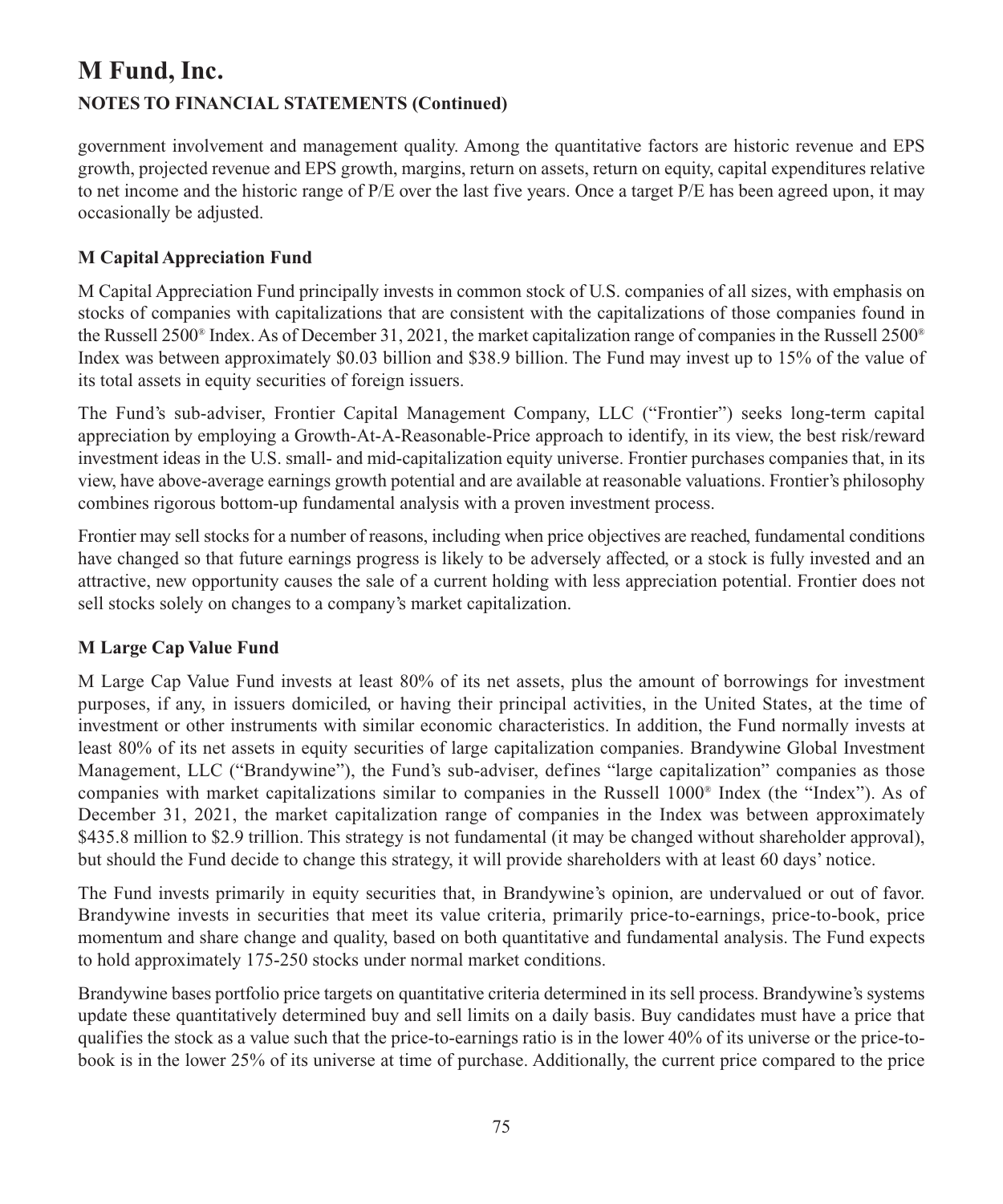nine months ago must place it above the lower quartile of other universe stocks when ranked by nine month price momentum and the change in shares outstanding over the past year must place it below the upper quartile.

Sell candidates will have a price that when compared to earnings and book place the stock above the median on a price-to-earnings basis and above the 40th percentile on a price-to-book basis. If a stock's price declines relative to the universe such that it falls to the lower 10% of stocks as ranked on nine month price momentum or the company issues sufficient shares to rank among the top 10% largest issuers (as a percentage of shares outstanding) in the year, the holding will be a sell candidate. Additionally, a stock will be sold if the capitalization falls 20% below the minimum purchase capitalization criteria.

Brandywine may modify buy and sell trigger points and decisions only due to tracking error considerations, trading opportunities or limitations such as position, industry or sector size. Brandywine does not violate its buy and sell rules based on analyst affinity for the stock. Its investment process requires disciplined buy and sell decisions rules with carefully outlined exceptions.

If a security experiences a severe fundamental deterioration event that is not captured in the price change, share change or valuation rules, Brandywine will initiate a sell. The rank order of the most common occurrences are price momentum, valuation expansion into the sell range, share issuance or fundamental deterioration.

## **1. Significant Accounting Policies**

The following is a summary of significant accounting policies for the Funds. Such policies are in conformity with accounting principles generally accepted in the United States of America ("GAAP") for investment companies and are consistently followed by the Funds in the preparation of the financial statements.

### *Use of Estimates*

Each Fund is an investment company and accordingly follows the investment company accounting and reporting guidance of the Financial Accounting Standards Board ("FASB") Accounting Standard Codification Topic 946 Financial Services—Investment Companies. The preparation of financial statements in accordance with GAAP requires management to make estimates and assumptions that affect the reported amounts of assets and liabilities and disclosure of contingent assets and liabilities at the date of the financial statements and the reported amounts of increases and decreases in net assets from operations during the reporting period. Actual results could differ from those estimates.

### *Portfolio Valuation*

Equity securities and other similar investments traded on a recognized U.S. securities exchange (other than the National Association of Securities Dealers Automated Quotation System "NASDAQ") are valued at the last sale price on the exchange on which the securities are traded. If no sale occurs, equity securities and other similar investments traded on a U.S. exchange (other than NASDAQ) are valued at the most recent bid price. Equity securities and other similar investments traded on NASDAQ are valued at the NASDAQ Official Closing Price. If no sale occurs, equity securities and other similar investments traded on NASDAQ are valued at the most recent bid price. Equity securities and other similar investments traded on a non-U.S. exchange are generally valued according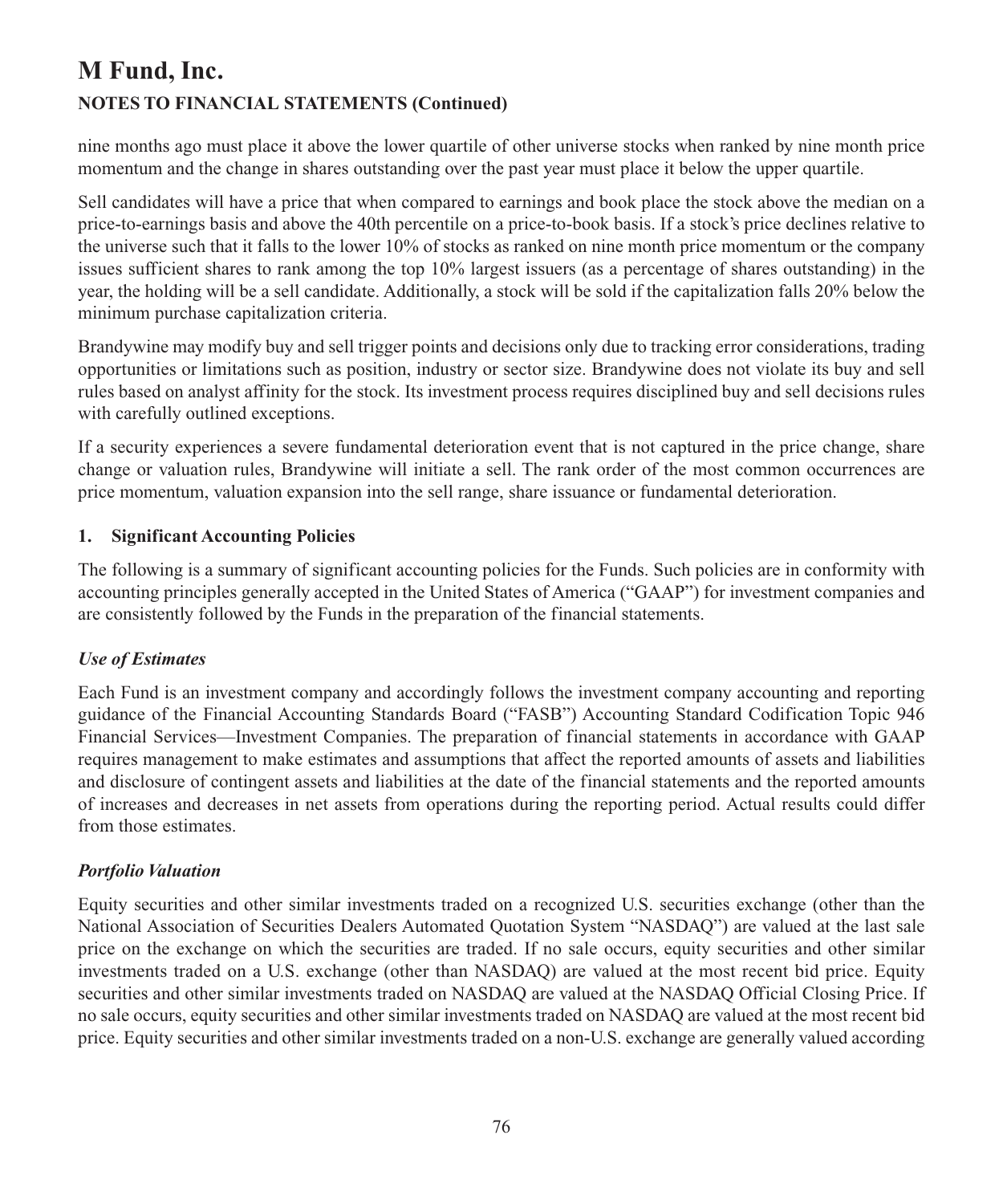## **1. Significant Accounting Policies (Continued)**

to the latest closing values on that exchange prior to the close of the New York Stock Exchange. However, if an event which may change the value of a security occurs after the time that the closing value on the non-U.S. exchange was determined, the Board of Directors may decide to value the security based on fair value. The Board of Directors has approved the use of an independent fair value service for foreign securities, which may provide a fair value price on trading days when the S&P 500 Index moves more than 0.5%. The use of a fair value price may cause the value of the security on the books of the Fund to be significantly different from the closing value on the non-U.S. exchange and may affect the calculation of the Fund's NAV. Over-the-counter securities are valued at the last sale price on the valuation date or, if no sale occurs, at the most recent bid price. Short-term obligations maturing in sixty days or less are valued at amortized cost, which approximates market value.

Amortized cost valuation involves initially valuing a security at its cost, and thereafter, assuming a constant accretion or amortization to maturity of any discount or premium, regardless of the impact of fluctuating interest rates on the market value of the security. Securities for which a pricing service supplies no quotations or quotations are not deemed to be representative of market value or for which there are no readily available market quotations are valued at fair value as determined in good faith by the Pricing Committee appointed by the Board of Directors (excluding debt securities with a remaining maturity of sixty days or less). Investments in mutual funds, including money market funds, are valued at their respective NAVs as of the close of the Exchange on the valuation date. These securities are generally categorized as Level 1 in the fair value hierarchy.

Fair value is defined as the price that the Funds would receive upon selling an investment in a timely transaction to an independent buyer in the principal or most advantageous market for the investment. A three-tier hierarchy is utilized to maximize the use of observable data inputs and minimize the use of unobservable data inputs and to establish classification of fair value measurements for disclosure purposes. Inputs refer broadly to the assumptions that market participants would use to price the asset or liability, including assumptions about risk. Observable inputs are inputs that reflect the assumptions market participants would use to price the asset or liability based on market data obtained from sources independent of the reporting entity. Unobservable inputs are inputs that reflect the reporting entity's own assumptions about the assumptions market participants would use to price the asset or liability based on the best information available in the circumstances. The three-tier hierarchy of inputs is summarized in the three broad Levels listed below.

- Level 1—quoted prices in active markets for identical investments;
- Level 2—quoted prices in markets that are not active or other significant observable inputs (including quoted prices for similar investments, interest rates, prepayment speeds, credit risk, etc.); and
- Level 3—significant unobservable inputs (including the Fund's own assumptions used to determine the fair value of investments).

The valuation techniques used by the Funds to measure fair value during the year ended December 31, 2021 maximized the use of observable inputs and minimized the use of unobservable inputs.

The availability of observable inputs can vary from security to security and is affected by a wide variety of factors, including, for example, the type of security, whether the security is new and not yet established in the marketplace,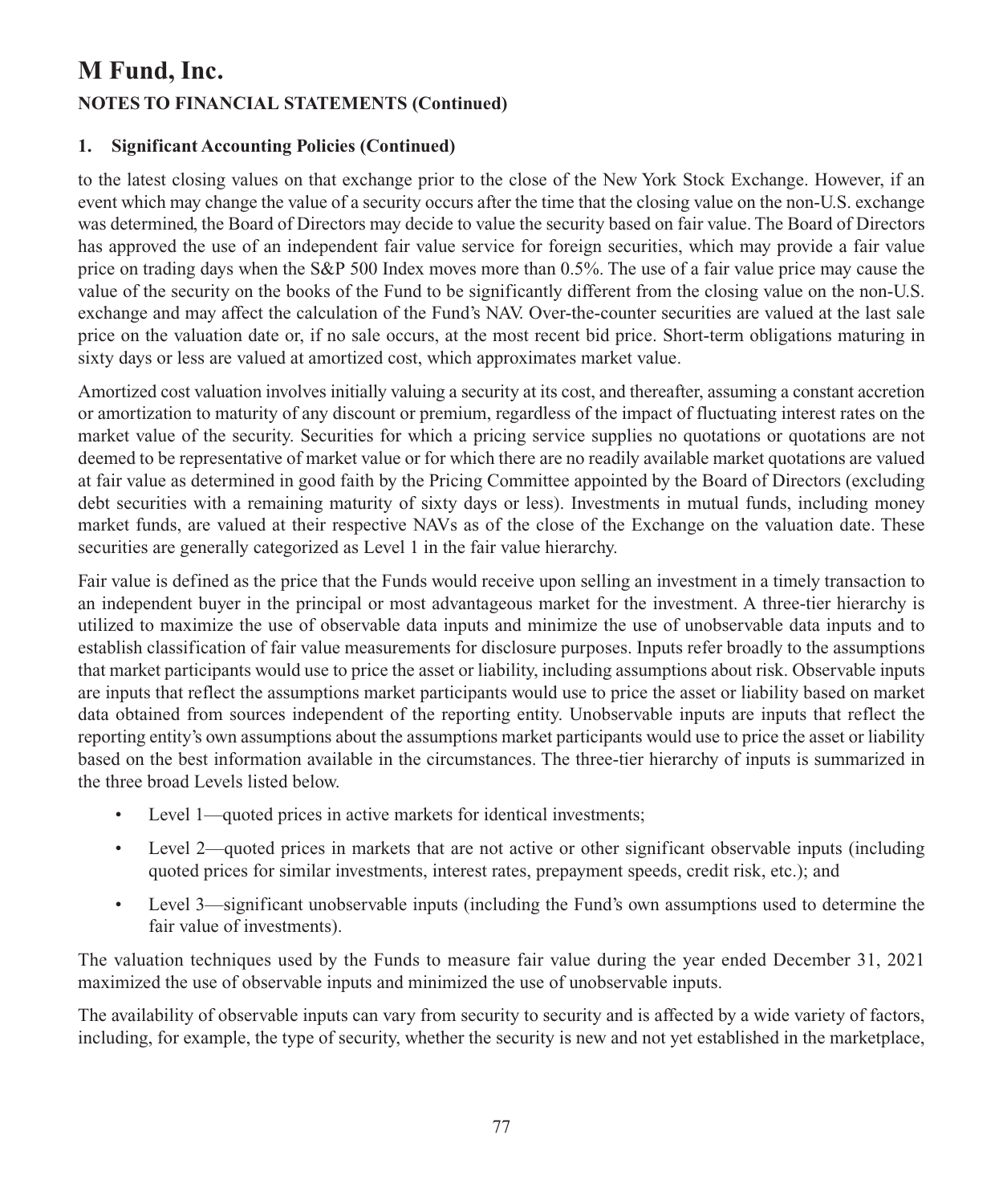## **1. Significant Accounting Policies (Continued)**

the liquidity of markets, and other characteristics particular to the security. To the extent that valuation is based on models or inputs that are less observable or unobservable in the market, the determination of fair value requires more judgment. Accordingly, the degree of judgment exercised in determining fair value is greatest for instruments categorized in Level 3.

The inputs used to measure fair value may fall into different levels of the fair value hierarchy. In such cases, for disclosure purposes, the level in the fair value hierarchy within which the fair value measurement falls in its entirety is determined based on the lowest level input that is significant to the fair value measurement in its entirety.

As of December 31, 2021, the M Large Cap Growth Fund, M Capital Appreciation Fund and M Large Cap Value Fund, had (i) all long-term investments classified as Level 1, as represented on the Schedule of Investments; and (ii) all short-term investments classified as Level 2.

The following is a summary of the inputs used as of December 31, 2021 in valuing the M International Equity Fund investments:

#### **Assets Valuation Input**

| <b>Description</b> | <b>Ouoted Prices</b><br>in Active<br><b>Markets</b> for<br><b>Identical</b><br><b>Assets</b><br>(Level 1) | Significant<br>Other<br><b>Observable</b><br>Inputs<br>(Level 2) | Significant<br>Unobservable<br><b>Inputs</b><br>(Level 3) | <b>Total</b> |
|--------------------|-----------------------------------------------------------------------------------------------------------|------------------------------------------------------------------|-----------------------------------------------------------|--------------|
| Common Stocks      |                                                                                                           |                                                                  |                                                           |              |
|                    | \$10,754,746                                                                                              | S                                                                | $S-$                                                      | \$10,754,746 |
|                    | 774,498                                                                                                   |                                                                  |                                                           | 774,498      |
|                    | 1,559,330                                                                                                 |                                                                  |                                                           | 1,559,330    |
|                    | 18,459,882                                                                                                |                                                                  |                                                           | 18,459,882   |
| Denmark            | 4,222,827                                                                                                 |                                                                  |                                                           | 4,222,827    |
|                    | 2,482,592                                                                                                 |                                                                  |                                                           | 2,482,592    |
| France             | 14,743,126                                                                                                |                                                                  |                                                           | 14,743,126   |
| Germany            | 12,504,847                                                                                                |                                                                  |                                                           | 12,504,847   |
| Hong Kong          | 4,063,906                                                                                                 |                                                                  |                                                           | 4,063,906    |
|                    | 1,295,245                                                                                                 |                                                                  |                                                           | 1,295,245    |
|                    | 1,702,276                                                                                                 |                                                                  |                                                           | 1,702,276    |
|                    | 4,261,603                                                                                                 |                                                                  |                                                           | 4,261,603    |
|                    | 36,771,594                                                                                                | 71,095                                                           |                                                           | 36,842,689   |
|                    | 6,346,691                                                                                                 |                                                                  |                                                           | 6,346,691    |
|                    | 685,081                                                                                                   |                                                                  |                                                           | 685,081      |
| Norway             | 1,569,559                                                                                                 |                                                                  |                                                           | 1,569,559    |
|                    | 383,232                                                                                                   |                                                                  |                                                           | 383,232      |
| Singapore          | 1,418,238                                                                                                 |                                                                  |                                                           | 1,418,238    |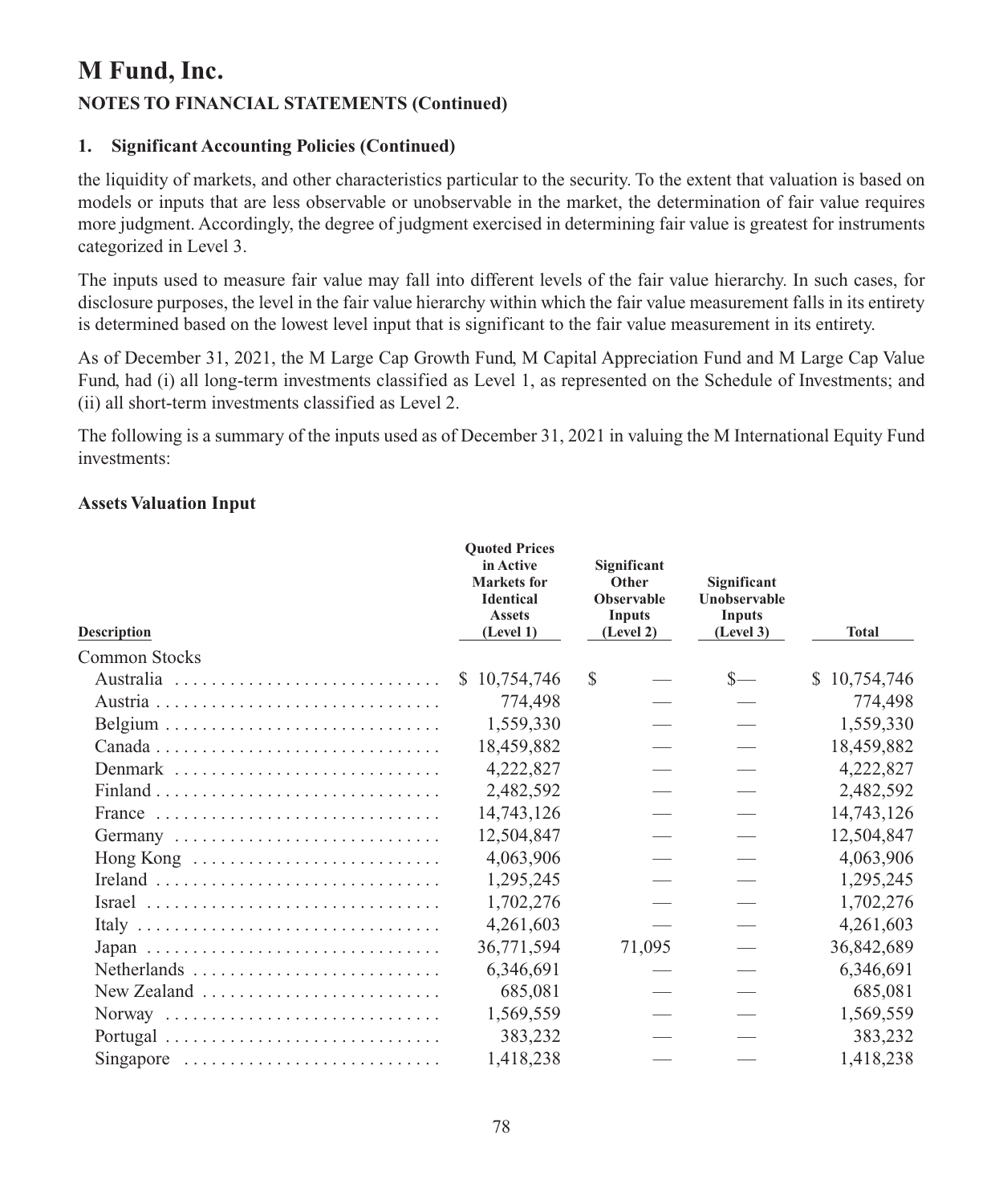# **M Fund, Inc.**

## **NOTES TO FINANCIAL STATEMENTS (Continued)**

### **1. Significant Accounting Policies (Continued)**

| <b>Description</b>                         | <b>Ouoted Prices</b><br>in Active<br><b>Markets</b> for<br><b>Identical</b><br><b>Assets</b><br>(Level 1) | Significant<br>Other<br><b>Observable</b><br><b>Inputs</b><br>(Level 2) | Significant<br>Unobservable<br><b>Inputs</b><br>(Level 3) | <b>Total</b>    |
|--------------------------------------------|-----------------------------------------------------------------------------------------------------------|-------------------------------------------------------------------------|-----------------------------------------------------------|-----------------|
|                                            | 3,299,507<br><sup>S</sup>                                                                                 | \$                                                                      | $S-$                                                      | 3,299,507<br>S. |
| Sweden                                     | 5,962,570                                                                                                 |                                                                         |                                                           | 5,962,570       |
|                                            | 14,045,728                                                                                                |                                                                         |                                                           | 14,045,728      |
| United Kingdom                             | 22,736,477                                                                                                |                                                                         |                                                           | 22,736,477      |
|                                            | 11,085                                                                                                    |                                                                         |                                                           | 11,085          |
|                                            | 170,054,640                                                                                               | 71,095                                                                  |                                                           | 170, 125, 735   |
| Affiliated Investment Company              |                                                                                                           |                                                                         |                                                           |                 |
|                                            | 70,794,732                                                                                                |                                                                         |                                                           | 70,794,732      |
| Warrants                                   |                                                                                                           |                                                                         |                                                           |                 |
|                                            | 2,887                                                                                                     |                                                                         |                                                           | 2,887           |
| Rights                                     |                                                                                                           |                                                                         |                                                           |                 |
|                                            |                                                                                                           |                                                                         |                                                           |                 |
|                                            | 827                                                                                                       |                                                                         |                                                           | 827             |
|                                            | 827                                                                                                       |                                                                         |                                                           | 827             |
| <b>Preferred Stocks</b>                    |                                                                                                           |                                                                         |                                                           |                 |
| Germany                                    | 1,078,085                                                                                                 |                                                                         |                                                           | 1,078,085       |
|                                            | 27,258                                                                                                    |                                                                         |                                                           | 27,258          |
|                                            | 1,105,343                                                                                                 |                                                                         |                                                           | 1,105,343       |
| Short-Term Investments                     |                                                                                                           |                                                                         |                                                           |                 |
| Investments in Security Lending Collateral |                                                                                                           | 2,284,564                                                               |                                                           | 2,284,564       |
|                                            | \$241,958,429                                                                                             | \$2,355,659                                                             | $s_{-}$                                                   | \$244,314,088   |

At December 31, 2021, Level 2 Common Stocks were priced based upon a fair value determination by the Valuation Committee.

### *Securities Transactions, Investment Income and Expenses*

Securities transactions are recorded as of the trade date. Realized gains or losses from securities sold are recorded on the identified cost basis. Interest income is recorded on the accrual basis and consists of interest accrued and, if applicable, discount earned less premiums amortized. Dividend income is recorded on the ex-dividend date, except that certain dividends from foreign securities are recorded as soon as the Fund is informed of the ex-dividend date. Investment income is recorded net of foreign taxes withheld where the recovery of such taxes is uncertain. Noncash dividends included in dividend income, if any, are recorded at the fair market value of the securities received. Expenses of the Corporation that can be directly attributed to a particular fund are charged to that Fund. Expenses that cannot be directly attributed are apportioned among Funds by the Corporation based on average net assets of each Fund.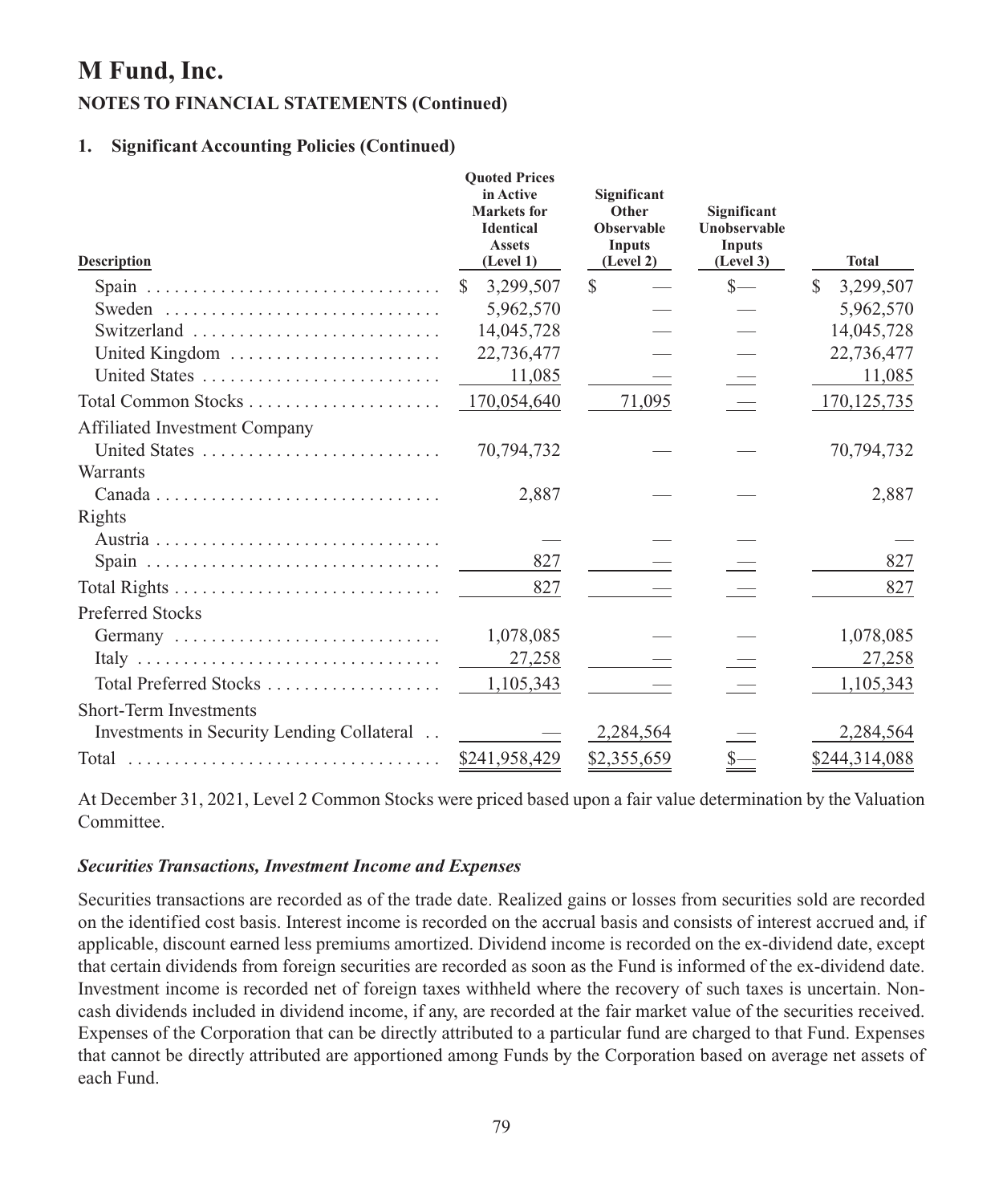## **1. Significant Accounting Policies (Continued)**

Additionally, the Funds may invest in mutual funds, which are subject to management fees and other fees that may increase the costs of investing in mutual funds versus the costs of owning the underlying securities directly. These indirect expenses of mutual funds are not included in the amounts shown as expenses in the Funds' Statements of Operations or in the expense ratios included in the financial highlights.

### *Dividends and Distributions to Shareholders*

Each Fund declares and pays dividends from net investment income, if any, and distributes net short-term capital gains, if any, on an annual basis. Each Fund also distributes, at least annually, substantially all of the long-term capital gains in excess of available capital losses, if any, which it realizes for each taxable year. Distributions are recorded on the ex-dividend date. Income distributions and capital gain distributions are determined in accordance with income tax regulations, which may differ from GAAP.

### *Securities Lending*

The Funds participate in a securities lending program under the terms of a Securities Lending Agency Agreement with State Street Bank and Trust Company, which serves as the Funds' securities lending agent. Each Fund may loan its portfolio securities in an amount up to 33 1/3 of its total assets. The Funds receive cash (U.S. currency) and non-cash (U.S. Treasuries and Agencies) as collateral against the loaned securities. Cash collateral is invested by the securities lending agent in a money market mutual fund that meets the quality and diversification requirements in accordance with Rule 2a-7 under the 1940 Act. All collateral received will be in an amount at least equal to 102% (for loans of U.S. securities) or 105% (for loans of non-U.S. securities) of the market value of the loaned securities at the inception of each loan. The market value of the loaned securities is determined each day at the close of business of the Funds and any change in the amount of collateral is delivered to or paid by the Fund the next day. The collateral value does not include the calculated mark, which is the amount charged/returned to the borrower daily to maintain 102% or 105% of market value. There is a day lag in receiving the mark, which may at times result in a collateral percentage above or below 102% or 105%.

The collateral received is recorded on a lending Fund's statement of assets and liabilities, along with the related obligation to return the collateral. A Fund may also record realized gain or loss on securities deemed sold due to a borrower's inability to return securities on loan. Upon an event of default under the Securities Agency Lending Agreement, there is a risk of delay in the recovery of the securities or loss of rights in the collateral. If the borrower fails to return loaned securities and collateral is insufficient to cover the value of loaned securities (provided that the insufficiency is not due to investment losses), the securities lending agent has agreed, at its option, to pay the amount of any shortfall in collateral to the Funds; or to replace the securities. Any dividends or interest payable by the issuers of the loaned portfolio securities, during the time that the securities are on loan, are paid to the borrowers of those securities. Dividend or interest payments that are made to borrowers of the loaned securities are reimbursed by the borrowers to the Funds. Such reimbursement amounts do not comprise qualified dividend income under the Internal Revenue Code of 1986, as amended.

Income generated from the investment of collateral, less negotiated rebate fees paid to the borrower through the securities lending agent, is the source of the Fund's securities lending income, 70% of which is paid to the Fund, 30% of which is paid to the custodian as securities lending agent.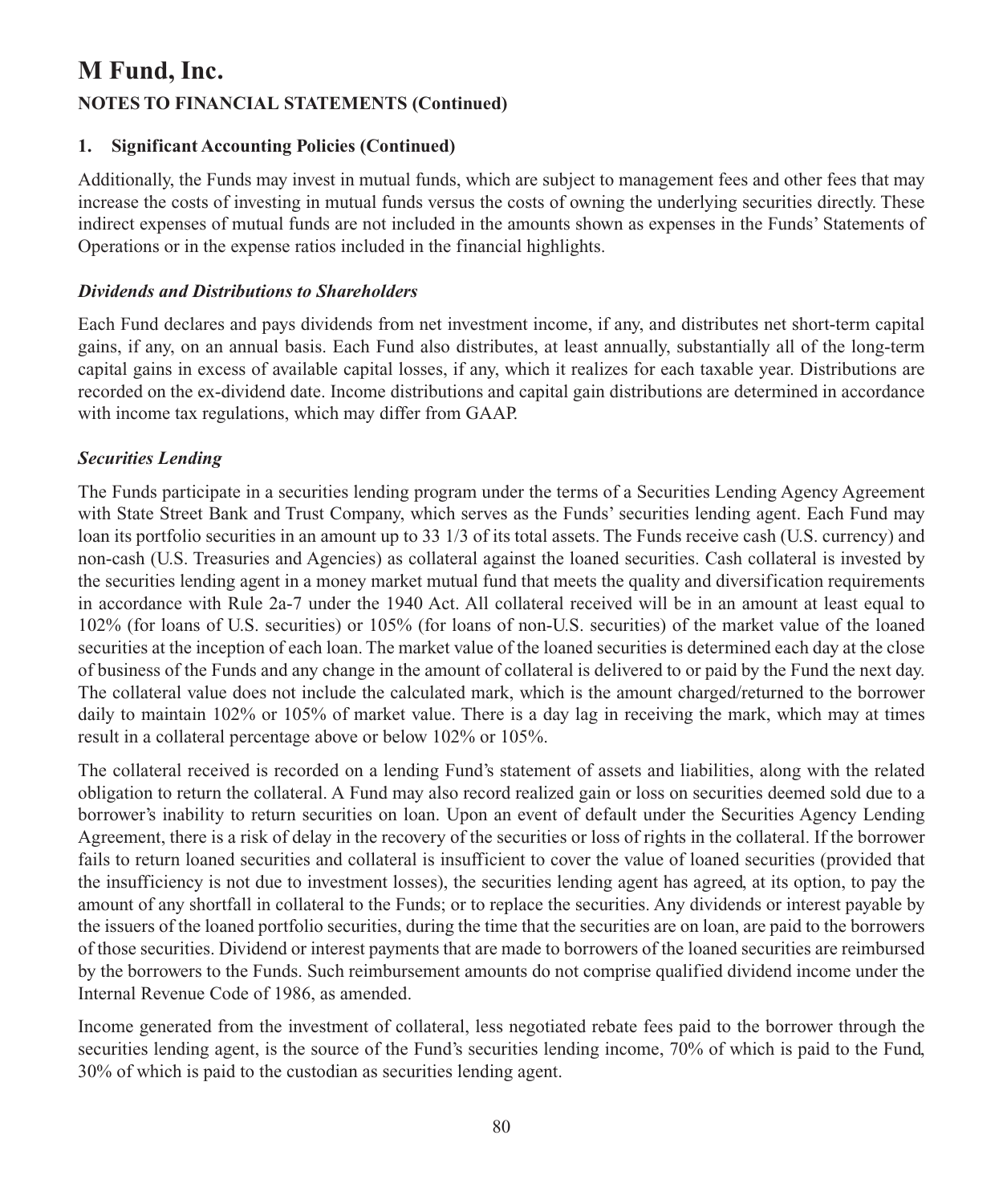#### **1. Significant Accounting Policies (Continued)**

The following table presents financial instruments that are subject to enforceable netting arrangements as of December 31, 2021.

|                             | Gross                                            | Gross<br><b>Amounts</b><br>Offset in the             | <b>Net Amounts</b><br>of Assets<br><b>Presented</b><br>in the |                                 | <b>Gross Amount Not Offset</b><br>in the Statement<br>of Assets and Liabilities |                      |
|-----------------------------|--------------------------------------------------|------------------------------------------------------|---------------------------------------------------------------|---------------------------------|---------------------------------------------------------------------------------|----------------------|
| <b>Fund</b>                 | <b>Amounts of</b><br>Recognized<br><b>Assets</b> | <b>Statement</b><br><b>Assets</b><br>and Liabilities | <b>Statement</b><br><b>Assets</b><br>and Liabilities          | Financial<br><b>Instruments</b> | Cash<br>Collateral<br><b>Received</b>                                           | <b>Net</b><br>Amount |
| M International Equity Fund | \$2,284,564                                      |                                                      | \$2,284,564                                                   | $\stackrel{\text{S}-}{=}$       | \$2,284,564                                                                     |                      |
| M Capital Appreciation Fund | ,490,305                                         |                                                      | 1,490,305                                                     |                                 | 1,490,305                                                                       |                      |
| M Large Cap Value Fund      | 79,900                                           |                                                      | 79,900                                                        |                                 | 79,900                                                                          |                      |

The following table presents the remaining contractual maturity of the Securities Lending Agency Agreement as of December 31, 2021.

|                                             |                      | Overnight and     | Up to $30$ | $30 - 90$ | Greater<br>Than 90 |             |
|---------------------------------------------|----------------------|-------------------|------------|-----------|--------------------|-------------|
| <b>Fund</b>                                 | <b>Security Type</b> | <b>Continuous</b> | davs       | days      | davs               | Total       |
| M International Equity Fund                 | Common Stocks        | \$2,284,564       | $S-$       | $S-$      | $S-$               | \$2,284,564 |
| M Capital Appreciation Fund . Common Stocks |                      | 1,490,305         |            |           |                    | 1,490,305   |
| M Large Cap Value Fund Common Stocks        |                      | 79,900            |            |           |                    | 79,900      |

In addition, the Funds received non-cash collateral in the form of U.S. Government obligations, which the Funds cannot sell or repledge, and accordingly are not reflected in the Schedules of Investments as follows:

|             | <b>Value of Securities</b><br><b>Loaned with</b> | Value of Non-Cash |
|-------------|--------------------------------------------------|-------------------|
| <b>Fund</b> | <b>Non-Cash Collateral</b>                       | Collateral        |
|             | \$5,267,536                                      | \$5,585,235       |
|             | 1.883.636                                        | 1.928.259         |

### *Federal Income Taxes*

Each Fund intends to continue to qualify as a regulated investment company by complying with the requirements under Subchapter M of the Internal Revenue Code of 1986, as amended, applicable to regulated investment companies and by distributing substantially all of its earnings to its shareholders. Therefore, no provision for federal income or excise tax is necessary.

The Funds evaluate the Funds' tax positions to determine if the tax positions taken meet the minimum recognition threshold in connection with accounting for uncertainties in income tax positions taken or expected to be taken for the purposes of measuring and recognizing tax liabilities in the financial statements. Recognition of tax benefits of an uncertain tax position is permitted only to the extent the position is "more likely than not" to be sustained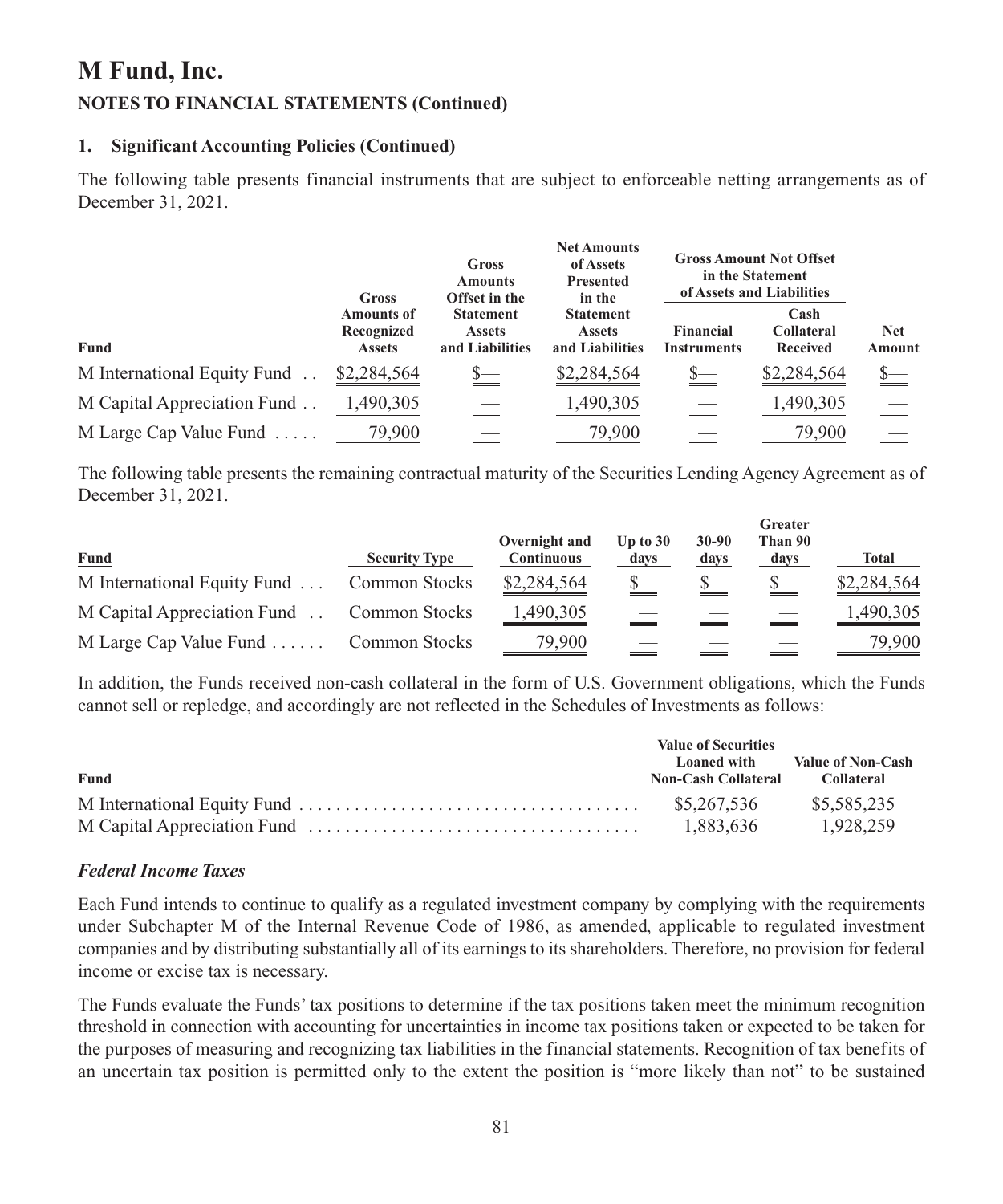### **1. Significant Accounting Policies (Continued)**

assuming examination by taxing authorities. The Funds did not have any unrecognized tax benefits as of December 31, 2021, nor were there any increases or decreases in unrecognized tax benefits for the year then ended. The Funds recognize interest and penalties, if any, related to unrecognized tax benefits as an income tax expense in the Statements of Operations. During the year ended December 31, 2021, the Funds did not incur any such interest or penalties. The Funds' tax returns are subject to examination by U.S. federal and state tax authorities for returns filed for the prior three fiscal years, December 2018 through December 2020. No examination of any of the Funds' tax filings is currently in progress.

### *Significant Concentrations*

The Funds maintain a demand deposit in excess of Federal Deposit Insurance Company ("FDIC") Insurance limits. As a result, the Fund is exposed to credit risk in the event of insolvency or other failure of the institution to meet its obligations. The Funds manage this risk by dealing with a major financial institution and monitoring its credit worthiness.

## **2. Advisory Fee and Other Transactions with Affiliates**

The Corporation has entered into an investment advisory agreement (the "Advisory Agreement") with M Financial Investment Advisers, Inc. (the "Adviser"), a wholly-owned subsidiary of M Financial Group. The Advisory Agreement provides that the Funds will pay the Adviser a fee at an annual rate of the value of each Fund's average daily net assets as follows:

| Fund                        | <b>Total Advisory Fees</b>                                      |
|-----------------------------|-----------------------------------------------------------------|
| M International Equity Fund | For the period January 1, 2021 through                          |
|                             | February 28, 2021:                                              |
|                             | $0.15\%$ on all assets plus (and only with                      |
|                             | respect to Fund assets which are not invested                   |
|                             | in a mutual fund that is advised by the Fund's<br>sub-adviser): |
|                             | $0.32\%$ on the first \$100 million                             |
|                             | $0.27\%$ on the amounts thereafter                              |
|                             | For the period March 1, 2021 through                            |
|                             | December 31, 2021:                                              |
|                             | $0.15\%$ on all assets plus (and only with                      |
|                             | respect to Fund assets which are not invested                   |
|                             | in a mutual fund that is advised by the Fund's                  |
|                             | sub-adviser):                                                   |
|                             | $0.25\%$ on the first \$100 million                             |
|                             | $0.20\%$ on the amounts thereafter                              |
| M Large Cap Growth Fund     | $0.65\%$ of the first \$50 million                              |
|                             | $0.60\%$ of the next \$50 million                               |
|                             | $0.55\%$ on the amounts thereafter                              |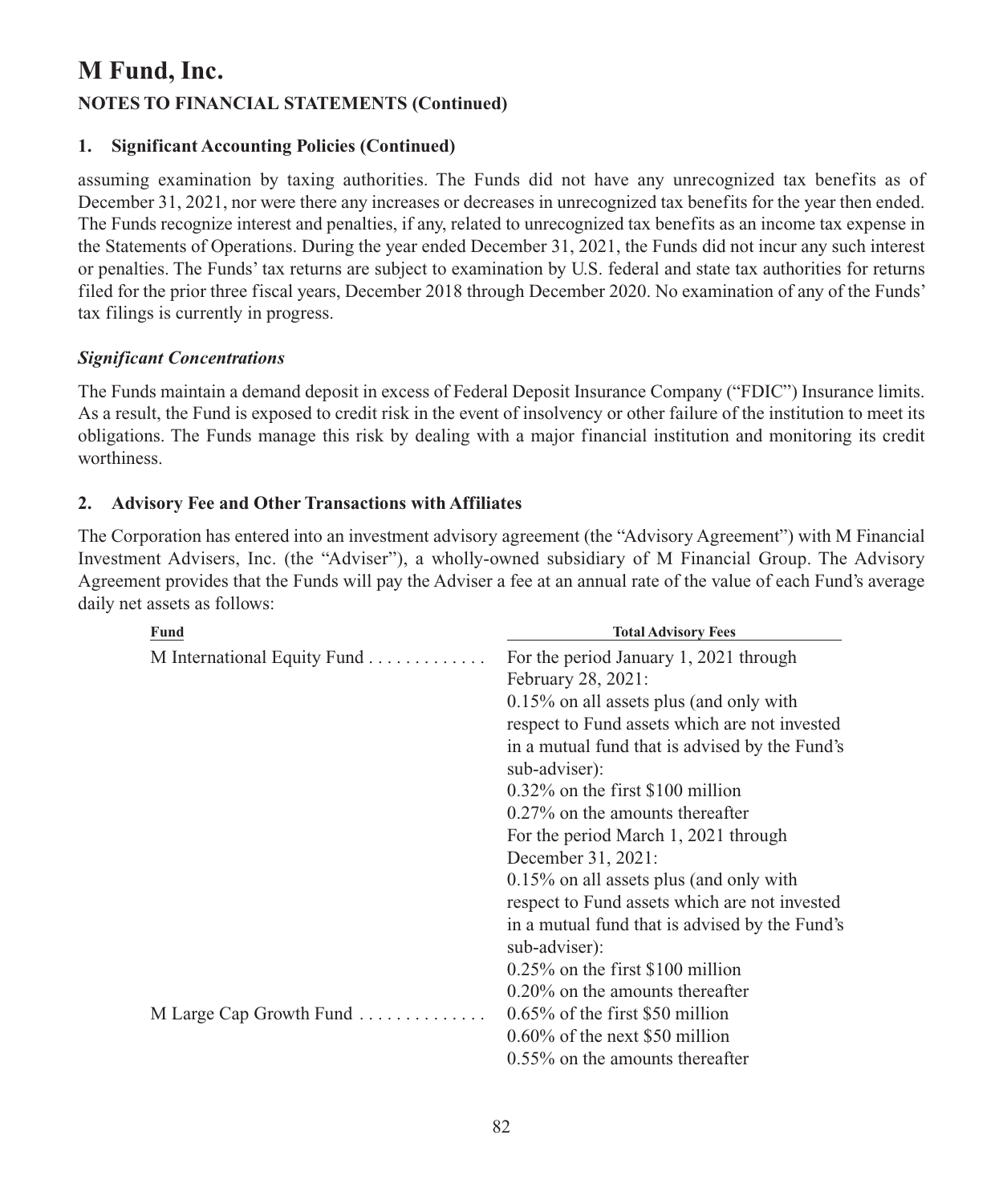### **2. Advisory Fee and Other Transactions with Affiliates (Continued)**

| Fund                                                                                   | <b>Total Advisory Fees</b>         |
|----------------------------------------------------------------------------------------|------------------------------------|
| M Capital Appreciation Fund $\dots \dots \dots \dots$ 0.90% on the first \$125 million |                                    |
|                                                                                        | $0.80\%$ on the amounts thereafter |
| M Large Cap Value Fund $\ldots \ldots \ldots \ldots 0.43\%$                            |                                    |

Prior to May 1, 2021 and for the period May 1, 2021 to April 30, 2022, the Adviser has contractually agreed to reimburse each Fund for any expenses (other than advisory fees, brokerage or other portfolio transaction expenses or expenses for litigation, indemnification, taxes or other extraordinary expenses) to the extent that such expenses exceed 0.25% of a Fund's annualized average daily net assets. For the year ended December 31, 2021, the Adviser reimbursed \$32,474 of other expenses for the M International Equity Fund.

The Adviser has engaged Dimensional Fund Advisors LP, DSM Capital Partners LLC, Frontier Capital Management Company, LLC and Brandywine Global Investment Management, LLC to act as sub-advisers to provide day-to-day portfolio management for the M International Equity Fund, the M Large Cap Growth Fund, the M Capital Appreciation Fund and the M Large Cap Value Fund, respectively.

As compensation for their services, each sub-adviser receives a fee based on the average daily net assets of the applicable Fund at the following annual rates:

| Fund                                               | <b>Total Sub-Advisory Fees</b>                                                                                                                                                                                                                              |
|----------------------------------------------------|-------------------------------------------------------------------------------------------------------------------------------------------------------------------------------------------------------------------------------------------------------------|
| M International Equity Fund                        | For the period January 1, 2021 through<br>February 28, 2021:                                                                                                                                                                                                |
|                                                    | $0.32\%$ on the first \$100 million                                                                                                                                                                                                                         |
|                                                    | 0.27% on the amounts thereafter                                                                                                                                                                                                                             |
|                                                    | For the period March 1, 2021 through                                                                                                                                                                                                                        |
|                                                    | December 31, 2021:                                                                                                                                                                                                                                          |
|                                                    | 0.25% on the first \$100 million                                                                                                                                                                                                                            |
|                                                    | $0.20\%$ on the amounts thereafter                                                                                                                                                                                                                          |
|                                                    | Sub-adviser shall not receive any sub-<br>advisory fee for its sub-advisory services to<br>the M International Equity Fund with respect<br>to assets of the M International Equity Fund<br>invested in any other mutual fund advised by<br>the Sub-Adviser. |
| M Large Cap Growth Fund                            | $0.50\%$ on the first \$50 million<br>$0.45\%$ on the next \$50 million                                                                                                                                                                                     |
|                                                    | $0.40\%$ on the amounts thereafter                                                                                                                                                                                                                          |
| M Capital Appreciation Fund                        | $0.75\%$ on the first \$125 million                                                                                                                                                                                                                         |
|                                                    | $0.65\%$ on the amounts thereafter                                                                                                                                                                                                                          |
| M Large Cap Value Fund $\dots\dots\dots\dots\dots$ | 0.28%                                                                                                                                                                                                                                                       |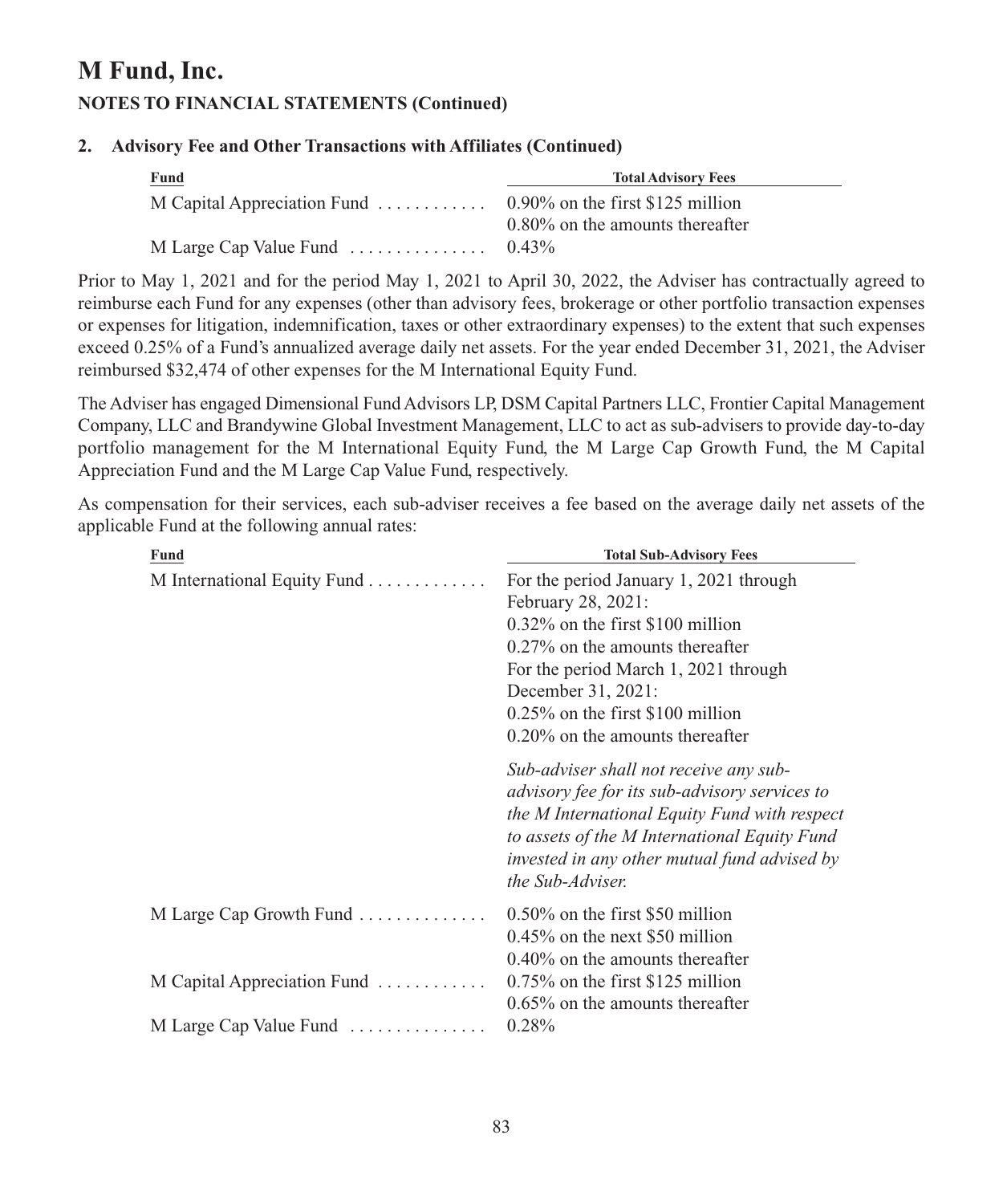## **2. Advisory Fee and Other Transactions with Affiliates (Continued)**

The sub-advisory fees are paid by the Adviser out of the investment advisory fees disclosed above.

M Holdings Securities, Inc. acts as distributor (the "Distributor") for each of the Funds. The Distributor is a whollyowned subsidiary of M Financial Group. No fees are charged by the Distributor for its services.

The Corporation pays no compensation to its officers. As of December 31, 2021, the Corporation pays each Non-Interested Director \$1,500 per meeting attended. The Corporation pays each non-interested Director an annual retainer of \$25,000. Each member of the Audit Committee and each member of the Nominating and Corporate Governance Committee receives \$1,500 per meeting of the Audit Committee or Nominating and Corporate Governance Committee that he or she attends. The Chairman of the Board and Audit Committee Chair receive an additional \$10,000 annually.

An affiliated company is a company in which a Fund has ownership of at least 5% of the voting securities or is under common management. The Company which is an affiliate of the M International Equity Fund as of December 31, 2021, is noted in the Fund's Schedule of Investments. During the year ended December 31, 2021, purchases and sales transactions, income earned from investments and shares held of investment companies managed by Dimensional Fund Advisors LP for the M International Equity Fund were as follows:

| <b>Affiliated Investment</b><br>Company | Value.<br><b>Beginning</b><br>of Period | <b>Purchases</b><br>at Cost                        | <b>Proceeds</b><br>from Sales | <b>Net Realized</b><br>Gain<br>on Sales | Change in<br><b>Unrealized</b><br>(Depreciation) | Value.<br>End of<br>Period         | <b>Dividend</b><br>Income | <b>Shares</b><br>End of<br>Period |
|-----------------------------------------|-----------------------------------------|----------------------------------------------------|-------------------------------|-----------------------------------------|--------------------------------------------------|------------------------------------|---------------------------|-----------------------------------|
| DFA Emerging                            |                                         |                                                    |                               |                                         |                                                  |                                    |                           |                                   |
| Markets Core                            |                                         |                                                    |                               |                                         |                                                  |                                    |                           |                                   |
| Equity Portfolio                        |                                         | \$64,116,944 \$10,717,538 \$6,001,162) \$1,501,591 |                               |                                         | \$459,821                                        | \$70,794,732 \$1,756,590 2,827,266 |                           |                                   |

The DFA Emerging Markets Core Equity Portfolio is registered under the 1940 Act as an open-end management investment company. The M International Equity Fund may redeem its investment from the DFA Emerging Markets Core Equity Portfolio at any time if the Adviser determines that it is in the best interest of the M International Equity Fund and its shareholders to do so.

The performance of the M International Equity Fund will be directly affected by the performance of the DFA Emerging Markets Core Equity Portfolio. The financial statements of the DFA Emerging Markets Core Equity Portfolio, including the portfolio of investments, can be found at the Securities and Exchange Commission's website www.sec.gov and should be read in conjunction with the M International Equity Fund's financial statements. As of December 31, 2021, the percentage of M International Equity Fund net assets invested in the DFA Emerging Markets Core Equity Portfolio was 29.0%.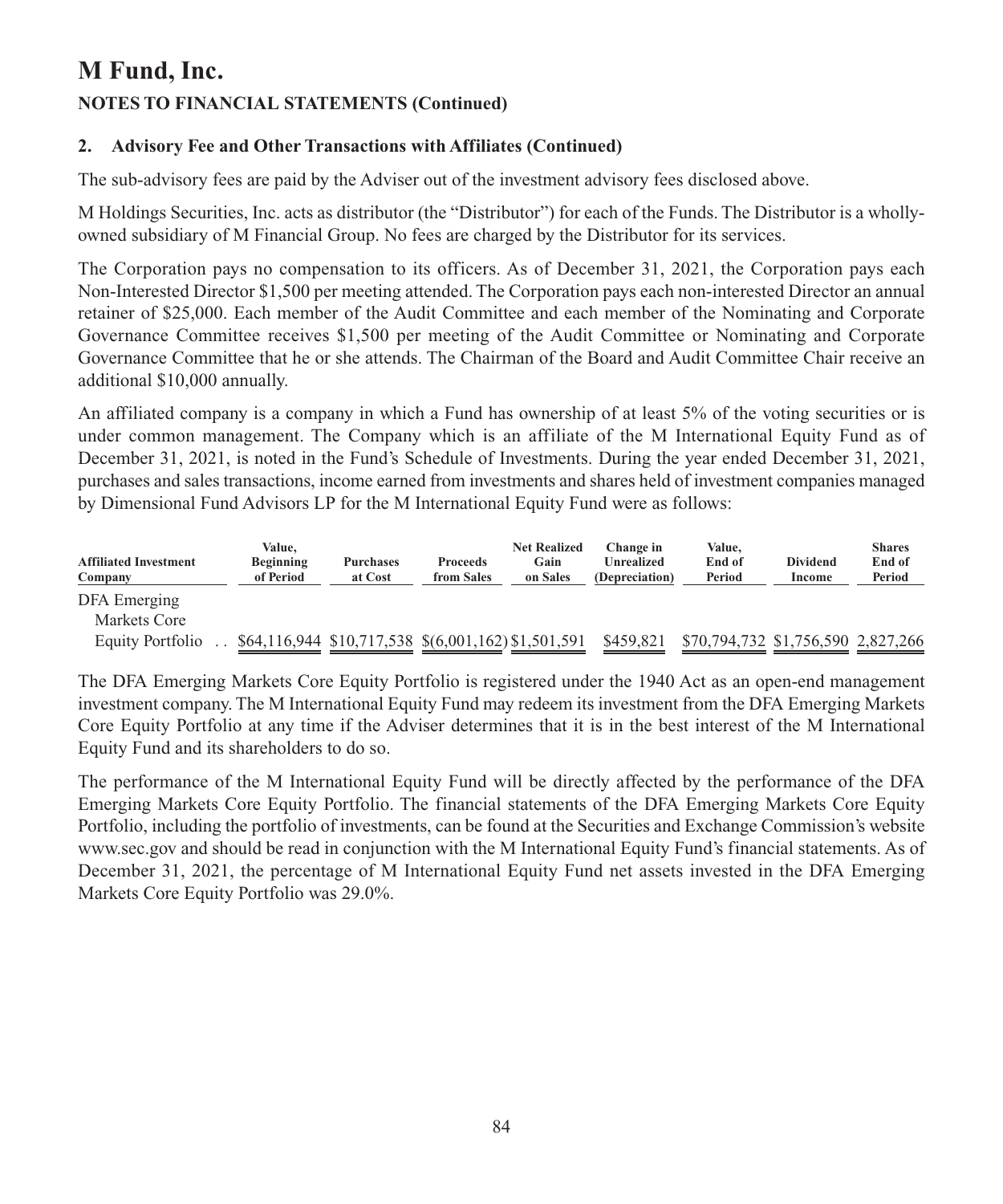### **3. Purchases and Sales of Securities**

Cost of purchases and proceeds from sales of investment securities, excluding short-term investments, for the year ended December 31, 2021, were as follows:

| Non-U.S.                     |                        |  |
|------------------------------|------------------------|--|
| <b>Government Securities</b> |                        |  |
| <b>Purchases</b> Sales       |                        |  |
|                              |                        |  |
|                              | 83,103,635 100,294,712 |  |
| 85, 131, 793                 | 103,509,643            |  |
| 82,644,826                   | 73,834,385             |  |

## **4. Paid-in Capital**

Changes in the capital shares outstanding were as follows:

|                                         | <b>M</b> International Equity Fund        |                                           | <b>M Large Cap Growth Fund</b>            |                                           |  |
|-----------------------------------------|-------------------------------------------|-------------------------------------------|-------------------------------------------|-------------------------------------------|--|
|                                         | <b>Year Ended</b><br>December 31,<br>2021 | <b>Year Ended</b><br>December 31,<br>2020 | <b>Year Ended</b><br>December 31,<br>2021 | <b>Year Ended</b><br>December 31,<br>2020 |  |
| Shares sold                             | 2,512,137                                 | 1,612,840                                 | 567,120                                   | 495,406                                   |  |
| Shares repurchased                      | (1,796,681)                               | (1,871,283)                               | (909, 133)                                | (1,441,807)                               |  |
| Distributions reinvested                | 401,110                                   | 227,140                                   | 1,353,645                                 | 816,854                                   |  |
| Net increase (decrease) $\dots$         | 1,116,566                                 | (31,303)                                  | 1,011,632                                 | (129, 547)                                |  |
| Fund Shares:                            |                                           |                                           |                                           |                                           |  |
| Beginning of year                       | 15,746,688                                | 15,777,991                                | 7,050,585                                 | 7,180,132                                 |  |
| End of year $\dots\dots\dots\dots\dots$ | 16,863,254                                | 15,746,688                                | 8,062,217                                 | 7,050,585                                 |  |
|                                         | <b>M Capital Appreciation Fund</b>        |                                           |                                           | <b>M Large Cap Value Fund</b>             |  |
|                                         | <b>Year Ended</b><br>December 31,<br>2021 | <b>Year Ended</b><br>December 31,<br>2020 | <b>Year Ended</b><br>December 31,<br>2021 | <b>Year Ended</b><br>December 31,<br>2020 |  |
|                                         | 695,986                                   | 1,183,802                                 | 1,673,572                                 | 1,095,070                                 |  |
| Shares repurchased                      | (1,273,756)                               | (1,160,096)                               | (1,177,618)                               | (998, 357)                                |  |
| Distributions reinvested $\dots$        | 1,353,989                                 | 186,379                                   | 133,245                                   | 241,561                                   |  |
| Net increase<br><b>Fund Shares:</b>     | 776,219                                   | 210,085                                   | 629,199                                   | 338,274                                   |  |
| Beginning of year $\dots \dots$         | 7,449,425                                 | 7,239,340                                 | 8,141,988                                 | 7,803,714                                 |  |
| End of year $\dots \dots \dots \dots$   | 8,225,644                                 | 7,449,425                                 | 8,771,187                                 | 8,141,988                                 |  |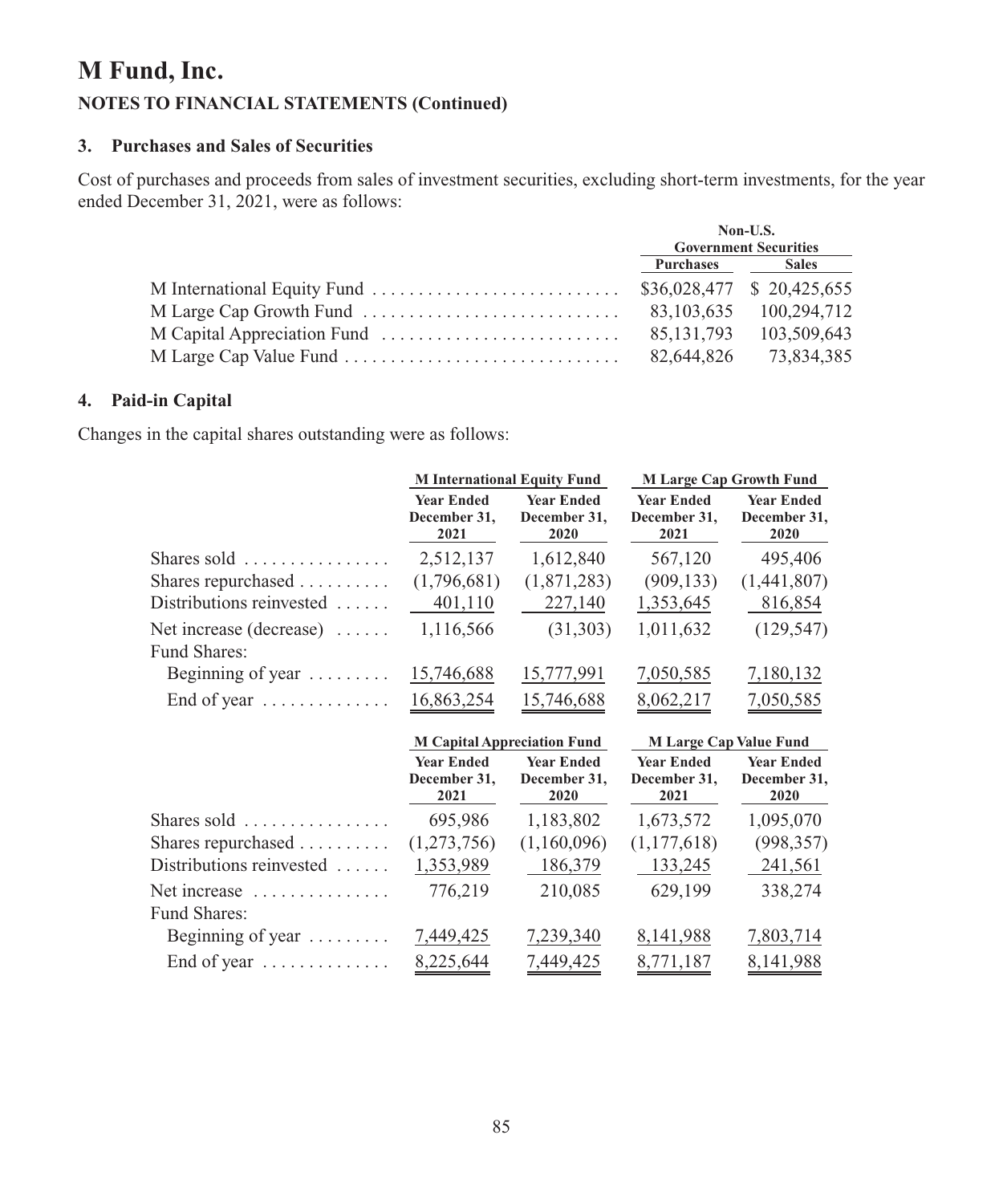#### **5. Financial Instruments**

#### *Foreign Investments and Foreign Currency*

Each of the Funds may invest in securities of companies that are organized under the laws of a foreign country and (i) are unlisted or listed primarily on a non-U.S. exchange; or (ii) are listed on a U.S. exchange or over-the-counter as a sponsored or unsponsored American Depositary Receipt ("foreign issuers"). M International Equity Fund may also invest in non-U.S. dollar denominated securities and securities of foreign issuers represented by European Depositary Receipts ("EDRs"), International Depositary Receipts ("IDRs") and Global Depositary Receipts ("GDRs"). The value of all assets and liabilities expressed in foreign currencies are translated into U.S. dollars at the exchange rates captured as of twelve noon Eastern Time each business day other than market holidays or early closures. Purchases and sales of investment securities, income receipts and expense payments are translated into U.S. dollars at the prevailing exchange rate on the respective dates of such transactions. Net realized foreign currency gains and losses result from changes in exchange rates, including foreign currency gains and losses between trade date and settlement date on investment securities transactions, foreign currency transactions and the difference between the amounts of interest and dividends recorded on the books of the Funds and the amount actually received. The portion of foreign currency gains and losses related to fluctuation in exchange rates between the initial trade date and subsequent sale trade date is included in realized gains and losses on investment transactions. M International Equity Fund does not isolate that portion of the results for changes in foreign currency exchange rates from the fluctuations arising from changes in market prices of securities held at year end.

Investments in non-U.S. dollar denominated securities or in the securities of foreign issuers may be affected by changes in currency rates, changes in foreign or U.S. laws or restrictions applicable to such investments and in exchange control regulations (e.g., currency blockage). Some foreign stock markets may have substantially less volume than, for example, the New York Stock Exchange, and securities of some foreign issuers may be less liquid than securities of comparable domestic issuers. Commissions and dealer mark-ups on transactions in foreign investments may be higher than for similar transactions in the United States. In addition, clearance and settlement procedures for such securities may be different in foreign countries and, in certain markets, on certain occasions such procedures have been unable to keep pace with the volume of securities transactions.

Foreign issuers are not generally subject to uniform accounting, auditing and financial reporting standards comparable to those applicable to domestic companies. There may be less publicly available information about a foreign issuer than about a domestic one. In addition, there is generally less government regulation of stock exchanges, brokers, and listed and unlisted issuers in foreign countries than in the United States. Furthermore, with respect to certain foreign countries, there is a possibility of expropriation or confiscatory taxation, imposition of withholding taxes on dividend or interest payments, limitations on the removal of funds or other assets of the Funds, or political or social instability or diplomatic developments which could affect investments in those countries. Individual foreign economies also may differ favorably or unfavorably from the United States economy in such respects as growth of gross national product, rate of inflation, capital reinvestment and resource self-sufficiency.

Because investment in foreign issuers will usually involve currencies of foreign countries, and because the Funds may be exposed to currency exposure independent of their securities positions, the value of the assets of the Funds invested in foreign issuers as measured in U.S. dollars will be affected by changes in foreign currency exchange rates. To the extent that a Fund's assets consist of investments denominated in a particular currency, the Fund is at risk of adverse developments affecting the value of such currency.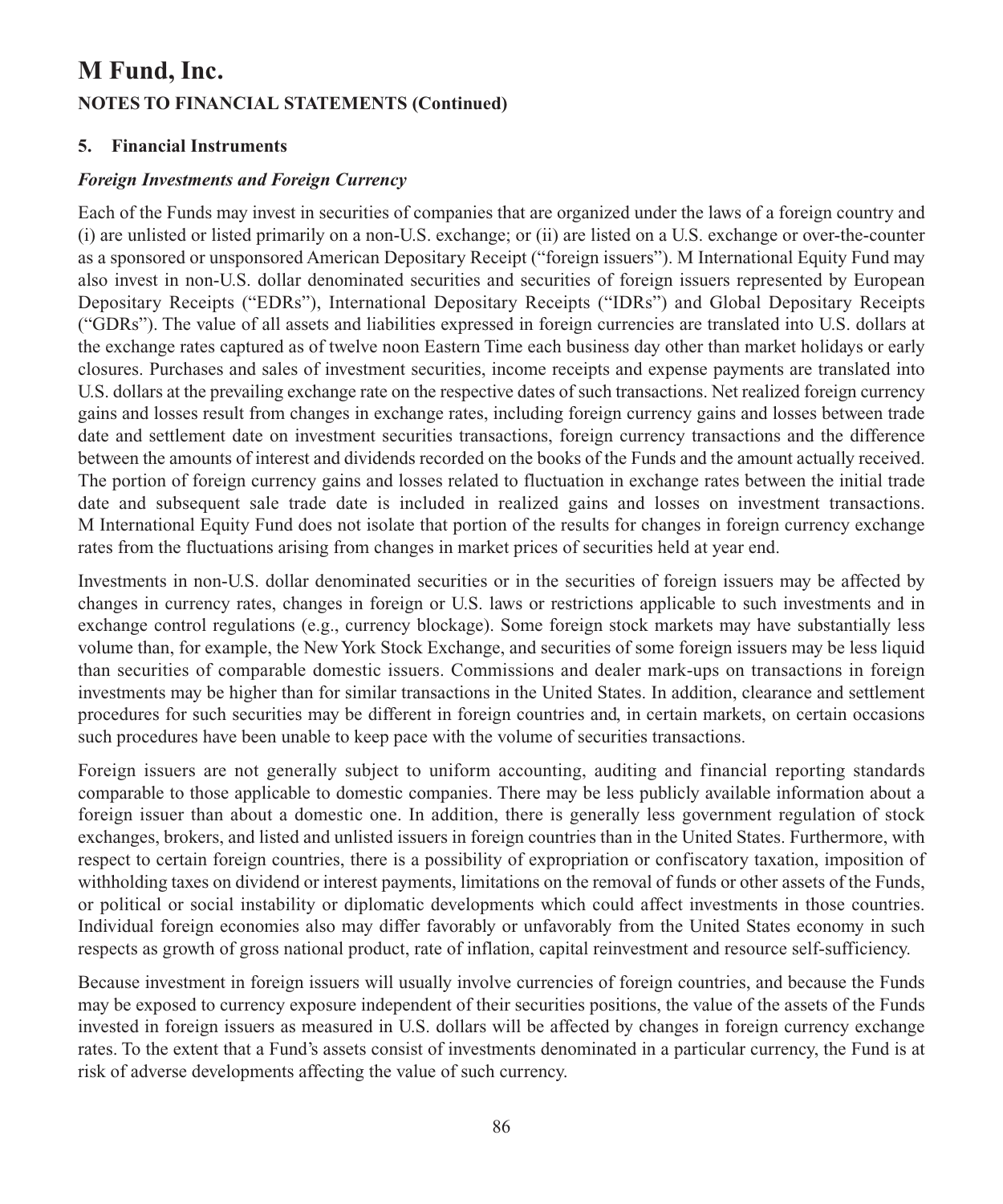## **5. Financial Instruments (Continued)**

Currency exchange rates may fluctuate significantly over short periods of time causing, along with other factors, a Fund's net asset value to fluctuate as well. Currency exchange rates generally are determined by the forces of supply and demand in the foreign exchange markets and the relative merits of investments in different countries, actual or anticipated changes in interest rates and other complex factors, as seen from an international perspective. Currency exchange rates also can be affected unpredictably by intervention by U.S. or foreign governments or central banks, or the failure to intervene, or by currency controls or political developments in the U.S. or abroad. To the extent that a substantial portion of a Fund's total assets, adjusted to reflect the Fund's net position after giving effect to currency transactions, is denominated in the currencies of foreign countries, the Fund will be more susceptible to the risk of adverse economic and political developments within those countries.

## *Risks Related to COVID-19 Pandemic*

Beginning in January 2020, global financial markets experienced, and may continue to experience, significant volatility resulting from the spread of a virus known as COVID-19. The extent of the impact from the COVID-19 outbreak on the financial performance of the Funds continues to depend on developments, including duration and spread of the outbreak, related advisories and restrictions, and the impact of COVID-19 on the financial markets and the overall economy, all of which are highly uncertain and cannot be predicted. Adverse market conditions may be prolonged and may not have the same impact on all types of securities. These disruptions could prevent a Fund from executing advantageous investment decisions in a timely manner and could negatively impact the Fund's ability to achieve its investment objective. If the financial markets and/or the overall economy continue to be impacted for an extended period of time, the Funds' results of operations may be materially adversely affected.

### **6. Beneficial Interest**

Shares of the Funds are owned by insurance companies through their separate accounts that are used primarily to fund variable annuity contracts and variable life insurance contracts. As of December 31, 2021 John Hancock Variable Life Insurance Co., Pacific Life Insurance Co., Pruco Life Insurance Co. of Arizona and Security Life of Denver (an indirect, wholly owned subsidiary of Voya Financial, Inc.) each owned 5% or more of the Funds' shares. John Hancock Variable Life Insurance Co. and Pacific Life Insurance Co. may each be deemed a control person of each Fund because their separate accounts hold more than 25% of the shares of each Fund.

As of December 31, 2021 the ownership of each Fund was as follows:

|                                                      | Percentage of Ownership <sup>(1)</sup>                       |                                      |                                                         |                                                  |  |
|------------------------------------------------------|--------------------------------------------------------------|--------------------------------------|---------------------------------------------------------|--------------------------------------------------|--|
|                                                      | <b>John Hancock</b><br>Variable Life<br><b>Insurance Co.</b> | <b>Pacific Life</b><br>Insurance Co. | Pruco Life<br><b>Insurance Co.</b><br><b>Of Arizona</b> | <b>Vova-Security</b><br>Life of<br><b>Denver</b> |  |
| M International Equity Fund                          | 38.7%                                                        | $43.2\%$                             | $5.2\%$                                                 | $5.2\%$                                          |  |
| M Large Cap Growth Fund $\ldots$                     | 51.8%                                                        | 32.0%                                | $6.2\%$                                                 | $1.4\%$                                          |  |
| M Capital Appreciation Fund                          | 48.2%                                                        | $36.5\%$                             | $1.8\%$                                                 | $6.6\%$                                          |  |
| M Large Cap Value Fund $\ldots \ldots \ldots \ldots$ | 52.4%                                                        | 32.0%                                | $5.0\%$                                                 | $1.3\%$                                          |  |

(1) The balance of the Funds' shares are owned by shareholders with less than 5% beneficial interest.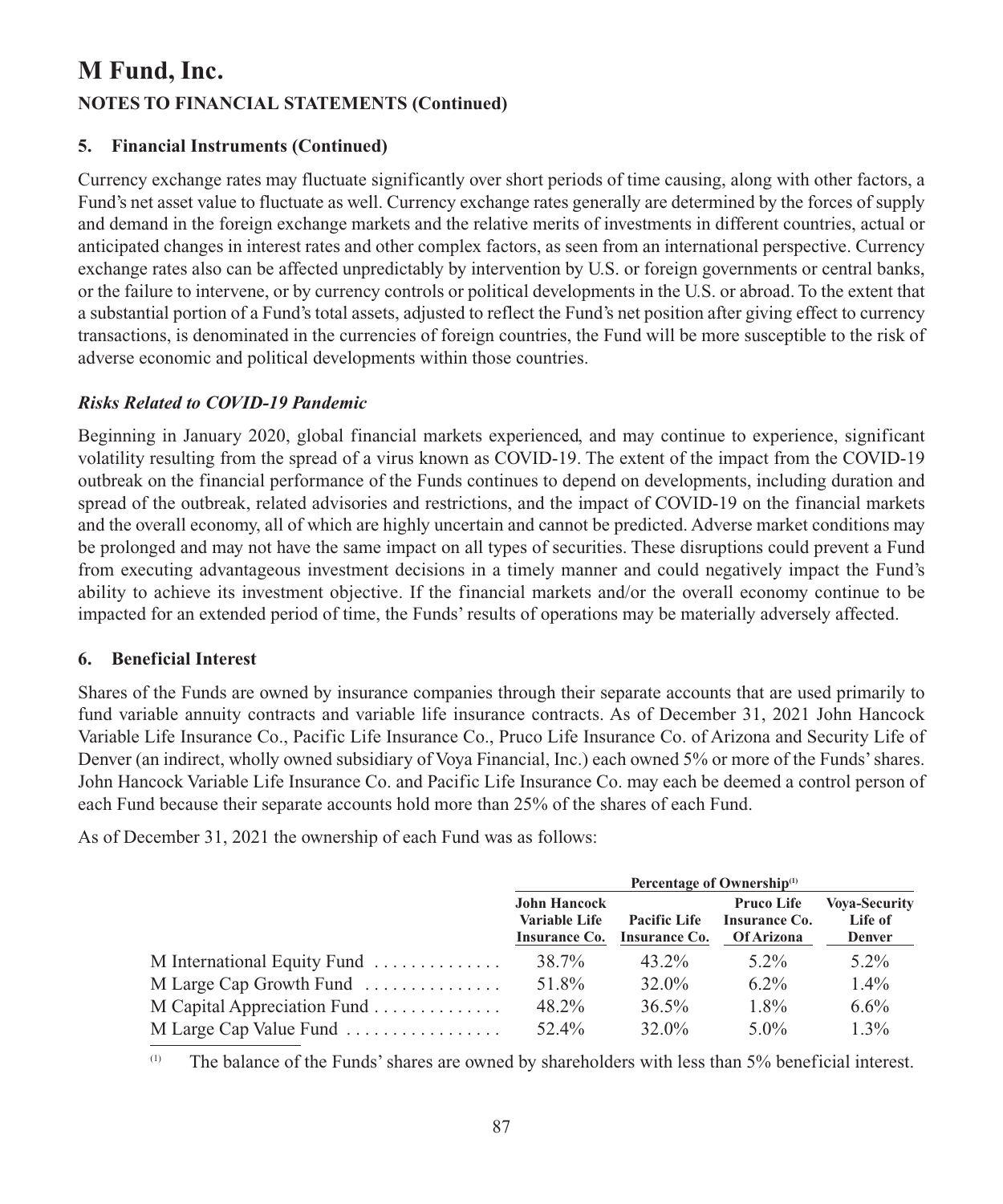## **7. Tax Information**

At December 31, 2021, aggregated gross unrealized appreciation for investment securities in which there is an excess of value over tax cost and aggregate gross unrealized depreciation for investment securities in which there is an excess of tax cost over value were as follows:

|                                                                                | Federal<br><b>Income Tax</b><br>Cost | <b>Tax Basis</b><br><b>Unrealized</b><br>Appreciation | <b>Tax Basis</b><br>Unrealized<br>Depreciation | <b>Tax Basis</b><br><b>Net Unrealized</b><br>Appreciation/<br>Depreciation |
|--------------------------------------------------------------------------------|--------------------------------------|-------------------------------------------------------|------------------------------------------------|----------------------------------------------------------------------------|
| M International Equity Fund $\ldots \ldots \ldots$ \$196,112,696               |                                      | \$57,882,801                                          | $\$(9,681,410)$                                | \$48,201,391                                                               |
| M Large Cap Growth Fund $\ldots \ldots \ldots \ldots \ldots 150,254,669$       |                                      | 121,506,360                                           | (3,421,249)                                    | 118,085,111                                                                |
| M Capital Appreciation Fund 151,435,218                                        |                                      | 88,809,110                                            | (9,701,505)                                    | 79,107,605                                                                 |
| M Large Cap Value Fund $\ldots \ldots \ldots \ldots \ldots \ldots$ 102,994,307 |                                      | 32,664,113                                            | (984, 797)                                     | 31,679,316                                                                 |

The tax character of distributions paid during 2021 and 2020 was as follows:

|                                    | December 31,<br>2021<br>Amount | December 31,<br>2020<br>Amount |
|------------------------------------|--------------------------------|--------------------------------|
| <b>M</b> International Equity Fund |                                |                                |
| Distributions paid from:           |                                |                                |
|                                    | \$5,778,411                    | \$3,020,968                    |
|                                    | 9,041                          |                                |
|                                    | \$5,787,452                    | \$3,020,968                    |
| <b>M Large Cap Growth Fund</b>     |                                |                                |
| Distributions paid from:           |                                |                                |
|                                    | \$5,014,895                    | S                              |
|                                    | 41,692,010                     | 26,882,948                     |
| Total Distributions                | \$46,706,905                   | \$26,882,948                   |
| <b>M Capital Appreciation Fund</b> |                                |                                |
| Distributions paid from:           |                                |                                |
|                                    | \$3,387,174                    | \$                             |
|                                    | 35,228,687                     | 4,405,395                      |
| Total Distributions                | \$38,615,861                   | \$4,405,395                    |
| <b>M Large Cap Value Fund</b>      |                                |                                |
| Distributions paid from:           |                                |                                |
|                                    | \$2,053,448                    | \$1,757,583                    |
|                                    | 808                            | 972,674                        |
| Total Distributions                | \$2,054,256                    | \$2,730,257                    |
|                                    |                                |                                |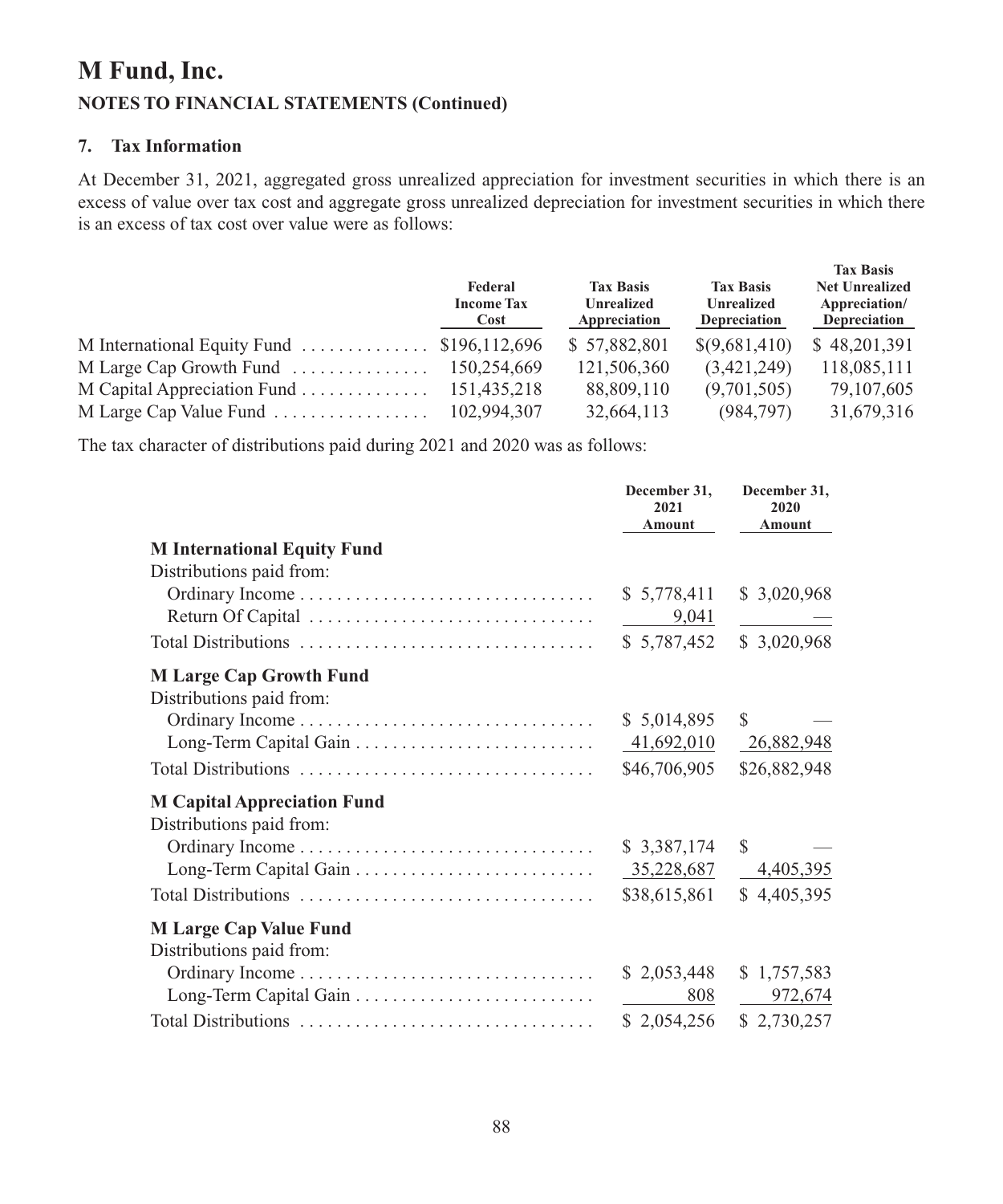## **7. Tax Information (Continued)**

At December 31, 2021, the components of distributable earnings on a tax basis were as follows:

|                              | Undistributed<br>Ordinary<br>Income | <b>Undistributed</b><br>Long-Term<br>Gain | <b>Capital Loss</b><br>Carryforwards | <b>Late Year</b><br>Ordinary and<br><b>Post October</b><br>Loss<br><b>Deferrals</b> | <b>Unrealized</b><br>Appreciation/<br>Depreciation | <b>Total</b><br><b>Distributable</b><br>Earnings |
|------------------------------|-------------------------------------|-------------------------------------------|--------------------------------------|-------------------------------------------------------------------------------------|----------------------------------------------------|--------------------------------------------------|
| M International              |                                     |                                           |                                      |                                                                                     |                                                    |                                                  |
| Equity Fund $\dots \dots$ \$ | $-$ \$                              | $\overline{\phantom{m}}$                  | \$(68,748,033)                       | \$(39,151)                                                                          |                                                    | $$48,212,857$ $$(20,574,327)$                    |
| M Large Cap                  |                                     |                                           |                                      |                                                                                     |                                                    |                                                  |
| Growth Fund                  | 805,532                             | 5,968,044                                 |                                      |                                                                                     | 118,085,111                                        | 124,858,687                                      |
| M Capital Appreciation       |                                     |                                           |                                      |                                                                                     |                                                    |                                                  |
| Fund                         |                                     | 5,154,265                                 |                                      |                                                                                     | 79,107,605                                         | 84, 261, 870                                     |
| M Large Cap                  |                                     |                                           |                                      |                                                                                     |                                                    |                                                  |
| Value Fund                   |                                     | 1,506,311                                 |                                      |                                                                                     | 31,679,316                                         | 33,185,627                                       |
|                              |                                     |                                           |                                      |                                                                                     |                                                    |                                                  |

Net capital loss carryforwards may be applied against any net realized taxable gains in each succeeding year, or until their respective expirations dates, whichever occurs first. At December 31, 2021, M International Equity Fund had available, for federal tax purposes, unused short-term capital losses of \$16,770,271 and unused long-term capital losses of \$51,977,762 permitted to be carried for an unlimited period. In addition, at December 31, 2021 M International Equity Fund used capital loss carryforwards of \$5,401,131.

M Large Cap Value Fund used capital loss carryforwards of \$11,136,063.

Dividends and distributions from net investment income and net realized capital gains are determined in accordance with federal income tax regulations, which may differ from GAAP. These "book/tax" differences are considered either temporary or permanent in nature. To the extent these differences are permanent in nature, such amounts are reclassified within the capital accounts based on their federal tax-basis treatment. Temporary differences do not require reclassification.

During the year ended December 31, 2021, the Funds reclassified for book purposes, amounts arising from permanent book/tax difference primarily relating to realized foreign currency gains and losses, return of capital distributions from non-REIT securities, capital gain distributions from REITs, ordinary losses, partnerships and passive foreign investment company gains and losses.

## **8. Disclosure of Certain Commitments and Contingencies**

In the normal course of business, the Corporation may enter into contracts and agreements that contain a variety of representations and warranties that provide general indemnifications. The maximum exposure to the Corporation under these arrangements is unknown, as it involves future claims that may be made against the Corporation that have not yet occurred. However, based on experience, the Corporation believes that the current risk of loss is remote.

### **9. Subsequent Events**

The Funds have evaluated subsequent events through the date of issuance of the Funds' financial statements and have determined there is no material impact to the Funds' financial statements.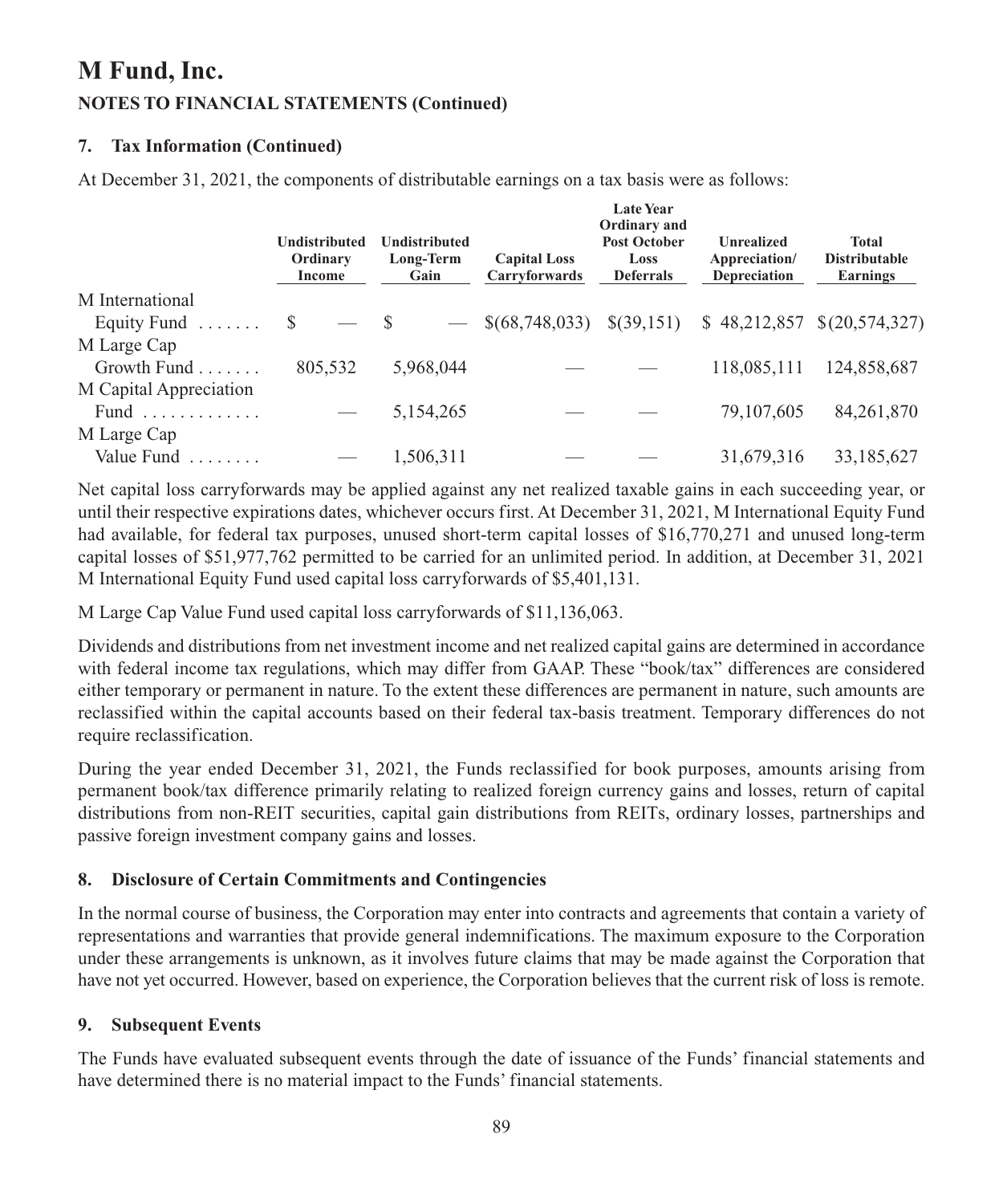To the Board of Directors of M Fund, Inc. and the Shareholders of M International Equity Fund, M Large Cap Growth Fund, M Capital Appreciation Fund and M Large Cap Value Fund

Opinion on the Financial Statements

We have audited the accompanying statements of assets and liabilities of M International Equity Fund, M Large Cap Growth Fund, M Capital Appreciation Fund and M Large Cap Value Fund, each a series of shares of beneficial interest in M Fund, Inc. (the *"Funds"*), including the schedules of investments, as of December 31, 2021, and the related statements of operations for the year then ended, the statements of changes in net assets for each of the years in the two-year period then ended, the financial highlights for each of the years in the five-year period then ended, and the related notes (collectively referred to as the *"financial statements"*). In our opinion, the financial statements present fairly, in all material respects, the financial position of the Funds as of December 31, 2021, and the results of their operations for the year then ended, the changes in their net assets for each of the years in the two-year period then ended and their financial highlights for each of the years in the five-year period then ended, in conformity with accounting principles generally accepted in the United States of America.

#### Basis for Opinion

These financial statements are the responsibility of the Funds' management. Our responsibility is to express an opinion on the Funds' financial statements based on our audits. We are a public accounting firm registered with the Public Company Accounting Oversight Board (United States) (*"PCAOB"*) and are required to be independent with respect to the Funds in accordance with the U.S. federal securities law and the applicable rules and regulations of the Securities and Exchange Commission and the PCAOB.

We conducted our audits in accordance with the standards of the PCAOB. Those standards require that we plan and perform the audits to obtain reasonable assurance about whether the financial statements are free of material misstatement, whether due to error or fraud. The Funds are not required to have, nor were we engaged to perform, an audit of their internal control over financial reporting. As part of our audits we are required to obtain an understanding of internal control over financial reporting but not for the purpose of expressing an opinion on the effectiveness of the Funds' internal control over financial reporting. Accordingly, we express no such opinion.

Our audits included performing procedures to assess the risk of material misstatement of the financial statements, whether due to error or fraud, and performing procedures that respond to those risks. Such procedures included examining, on a test basis, evidence regarding the amounts and disclosures in the financial statements. Our procedures included confirmation of securities owned as of December 31, 2021 by correspondence with the custodian, brokers, or by other appropriate auditing procedures where replies from brokers were not received. Our audits also included evaluating the accounting principles used and significant estimates made by management, as well as evaluating the overall presentation of the financial statements. We believe that our audits provide a reasonable basis for our opinion.

 $BBA, UP$ 

BBD, LLP

*We have served as the auditor of one or more of the Funds in the M Fund, Inc. since 2008.*

Philadelphia, Pennsylvania February 22, 2022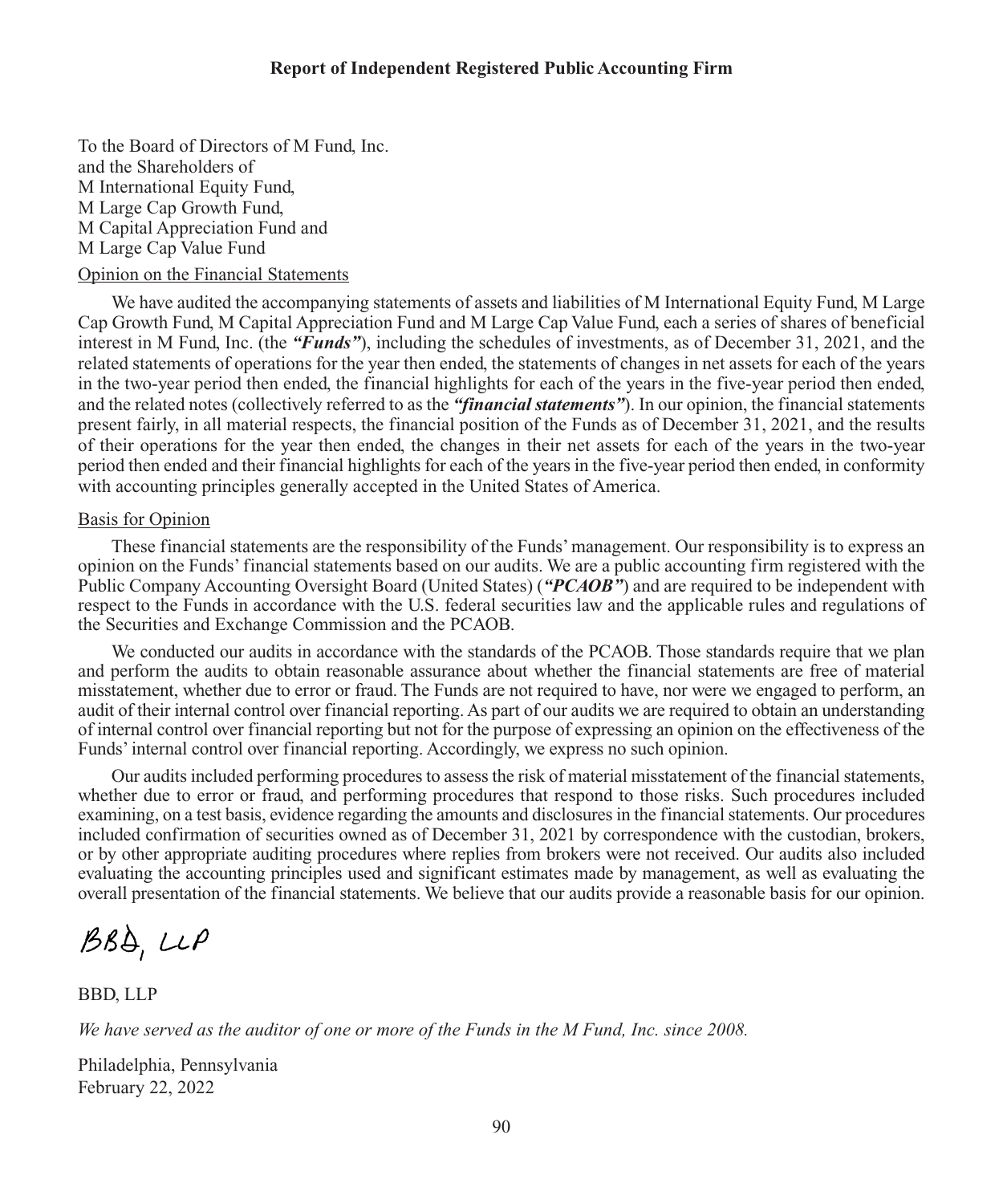# **M Fund, Inc. SUPPLEMENTAL INFORMATION (Unaudited)**

## **Shareholder Meeting Results**

A Special Meeting of Shareholders of the Corporation (the "Shareholder Meeting") was held on September 21, 2021. The purpose of the Shareholder Meeting was to ask shareholders to approve the election of Directors. The results of the votes of the Shareholder Meeting are as set forth below.

### **M International Equity Fund**

| <b>Director</b>                                                                  | <b>Votes cast</b><br>"for" | <b>Votes cast</b><br>"withheld" |
|----------------------------------------------------------------------------------|----------------------------|---------------------------------|
|                                                                                  | 15,220,134.530             | 342,495.342                     |
|                                                                                  | 15.222.941.920             | 339,687.952                     |
|                                                                                  | 15.238.503.452             | 324,126.420                     |
|                                                                                  | 15.222.941.920             | 339,687.952                     |
|                                                                                  | 15.220.134.530             | 342,495.342                     |
| Malcolm "Skip" Cowen II $\ldots, \ldots, \ldots, \ldots, \ldots, \ldots, \ldots$ | 15.238.503.452             | 324,126.420                     |
|                                                                                  | 15,238,503.452             | 324,126.420                     |

### **M Large Cap Growth Fund**

| <b>Director</b> | <b>Votes cast</b><br>"for" | <b>Votes cast</b><br>"withheld" |
|-----------------|----------------------------|---------------------------------|
|                 | 6.927.733.304              | 12.599.669                      |
|                 | 6.929.109.363              | 11,223.610                      |
|                 | 6.929.109.363              | 11.223.610                      |
|                 | 6.929.109.363              | 11.223.610                      |
|                 | 6.927.733.304              | 12.599.669                      |
|                 | 6,929,109.363              | 11.223.610                      |
|                 | 6.929.109.363              | 11,223.610                      |

#### **M Capital Appreciation Fund**

| <b>Director</b> | <b>Votes cast</b><br>``for" | <b>Votes cast</b><br>"withheld" |
|-----------------|-----------------------------|---------------------------------|
|                 | 6.756.523.017               | 165,766.592                     |
|                 | 6,757,255.708               | 165,033.901                     |
|                 | 6.757.255.708               | 165,033.901                     |
|                 | 6.757.255.708               | 165,033.901                     |
|                 | 6.756.523.017               | 165,766.592                     |
|                 | 6.757.255.708               | 165,033.901                     |
|                 | 6,757,255.708               | 165,033.901                     |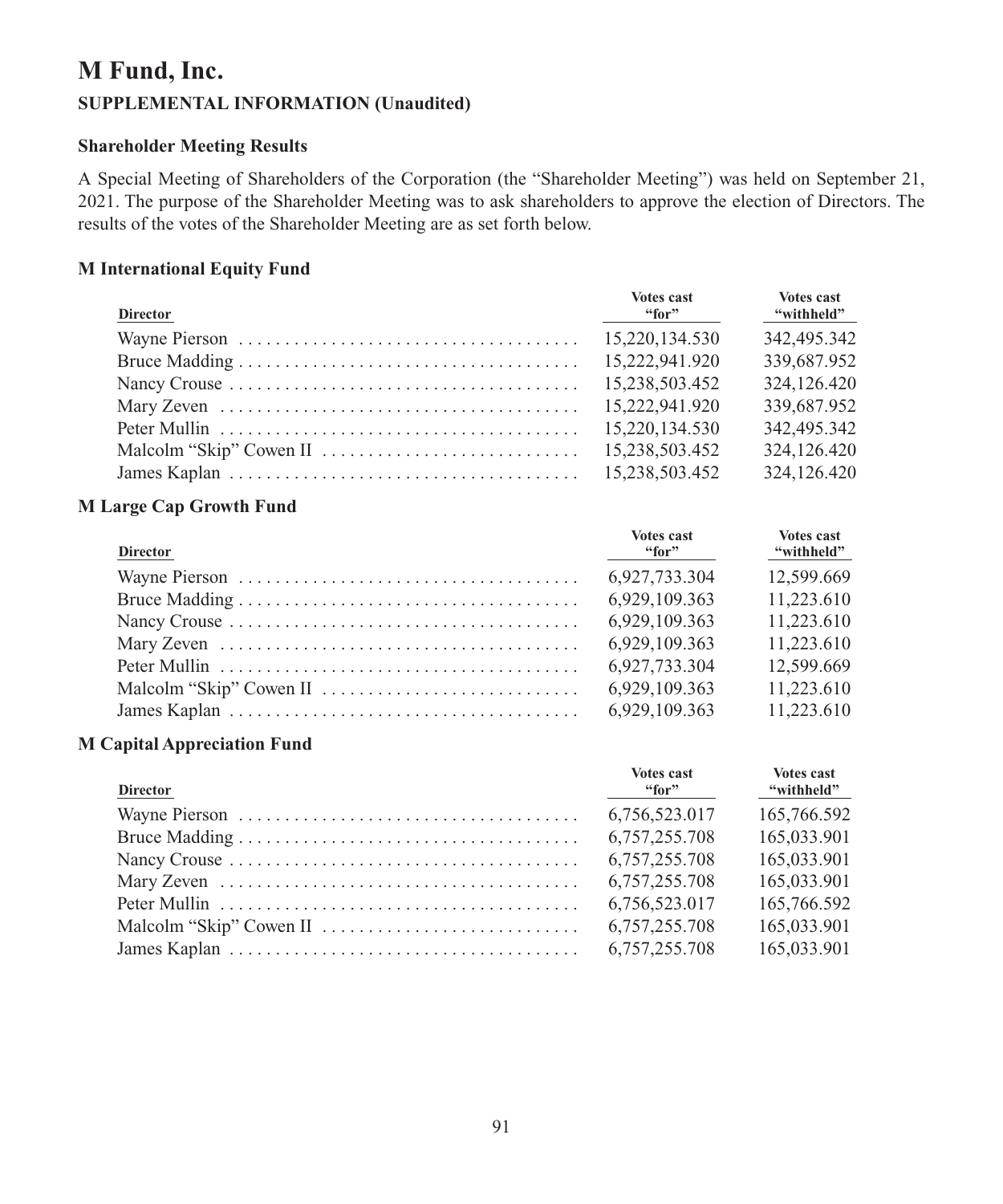# **M Fund, Inc.**

## **SUPPLEMENTAL INFORMATION (Unaudited) (Continued)**

## **Shareholder Meeting Results (Continued)**

## **M Large Cap Value Fund**

| <b>Director</b> | <b>Votes cast</b><br>"for" | Votes cast<br>"withheld" |
|-----------------|----------------------------|--------------------------|
|                 | 8.221.166.344              | 127,833.481              |
|                 | 8,222,757.907              | 126,241.918              |
|                 | 8.222.757.907              | 126,241.918              |
|                 | 8.222.757.907              | 126,241.918              |
|                 | 8.221.166.344              | 127,833,481              |
|                 | 8,222,757.907              | 126,241.918              |
|                 | 8.222.757.907              | 126,241.918              |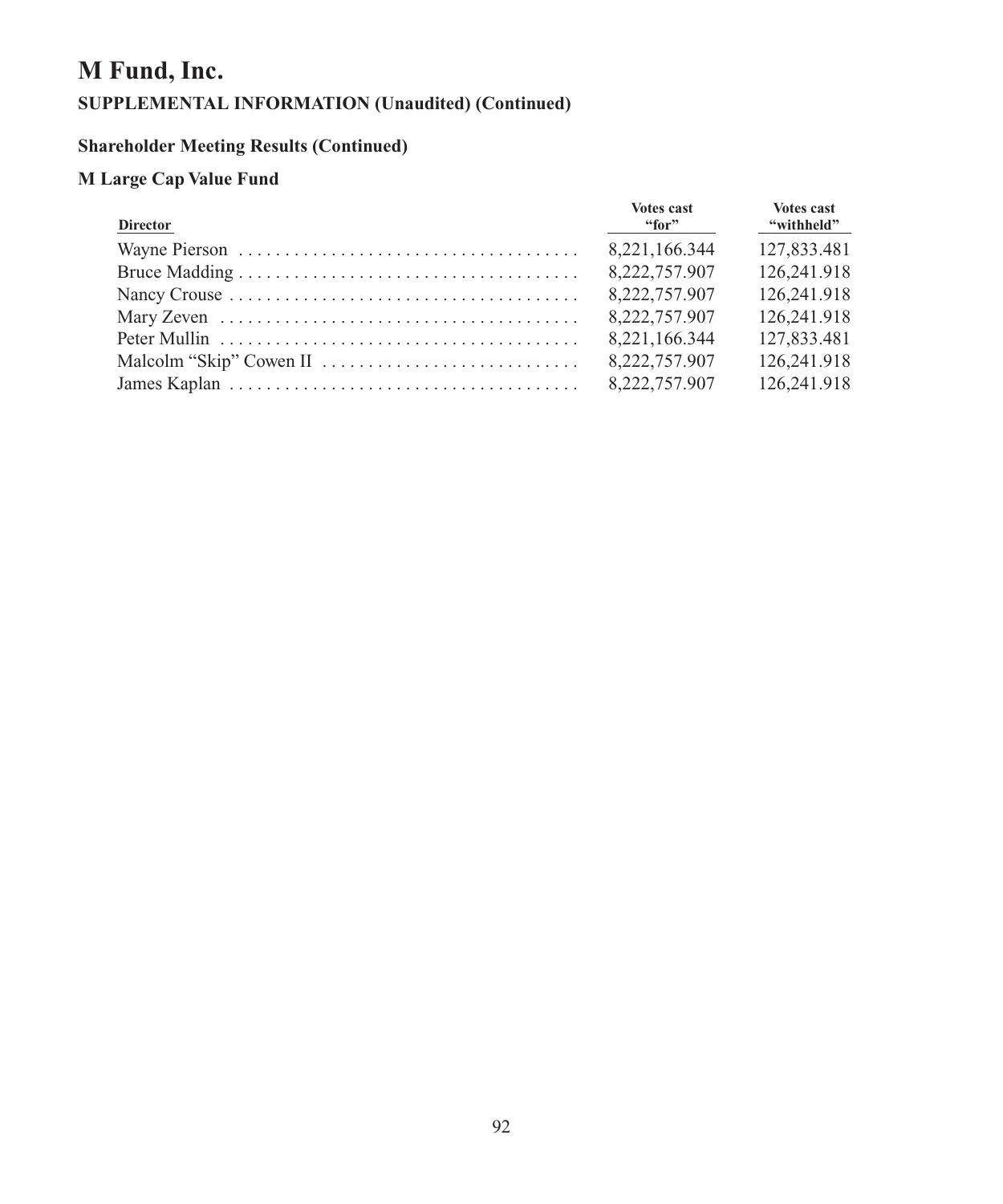## **Director's and Officer's Tables**

## Interested Directors:

| Name, Address, and Age                                                                             | Position(s)<br><b>Held with</b><br>Fund | Term of Office(1)<br>and Length of<br><b>Time Served</b> | <b>Principal Occupation(s)</b><br><b>During Past 5 Years</b>                                                                                                                              | Number of<br><b>Portfolios</b><br>in Fund Complex<br>Overseen by<br><b>Director</b> | Other<br><b>Directorships</b><br><b>Held</b> by<br><b>Director</b><br>for the Past 5<br>Years                                                                                                                                                                       |
|----------------------------------------------------------------------------------------------------|-----------------------------------------|----------------------------------------------------------|-------------------------------------------------------------------------------------------------------------------------------------------------------------------------------------------|-------------------------------------------------------------------------------------|---------------------------------------------------------------------------------------------------------------------------------------------------------------------------------------------------------------------------------------------------------------------|
| Peter W. Mullin(2)<br>1125 NW Couch St.,<br>Suite 900<br>Portland, OR 97209<br>81                  | Director                                | Indefinite<br>26 Years                                   | Chairman Emeritus,<br>MullinTBG, Inc. (insurance<br>agency), 2008 to 2021.<br>Founding Chairman, Mullin,<br>Barens, Sanford (life<br>insurance & executive<br>benefits), 2012 to present. | $\overline{4}$                                                                      | N/A                                                                                                                                                                                                                                                                 |
| Malcolm L. "Skip"<br>Cowen $\Pi(2)$<br>1125 NW Couch St.,<br>Suite 900<br>Portland, OR 97209<br>62 | Director                                | <b>Indefinite Since</b><br>September 2021                | President, Cornerstone<br>Advisors Asset Management,<br>LLC and Cornerstone<br>Institutional Investors, LLC,<br>2002 to present.                                                          | 4                                                                                   | M Financial<br>Investment<br>Advisers, Inc.<br>$1999$ to<br>present; and<br>Gettysburg<br>College Board<br>of Trustees,<br>2012 to<br>present.                                                                                                                      |
| James "Jim" Kaplan(2)<br>1125 NW Couch St.,<br>Suite 900<br>Portland, OR 97209<br>60               | Director                                | Indefinite Since<br>September 2021                       | Chief Executive Officer-KB<br>Financial Companies, LLC-<br>2016 to present; and Principal-<br>KB Financial Partners,<br>LLC-2009 to present.                                              | $\overline{4}$                                                                      | M Financial<br>Investment<br>Advisers, Inc.<br>$2021$ to<br>present; and<br>M Financial<br>Holdings,<br>Inc., 2019 to<br>present; M<br>Life Insurance<br>Company,<br>$2019$ to<br>present; and<br>The Mariano<br>Rivera<br>Foundation,<br>April 2021 to<br>present. |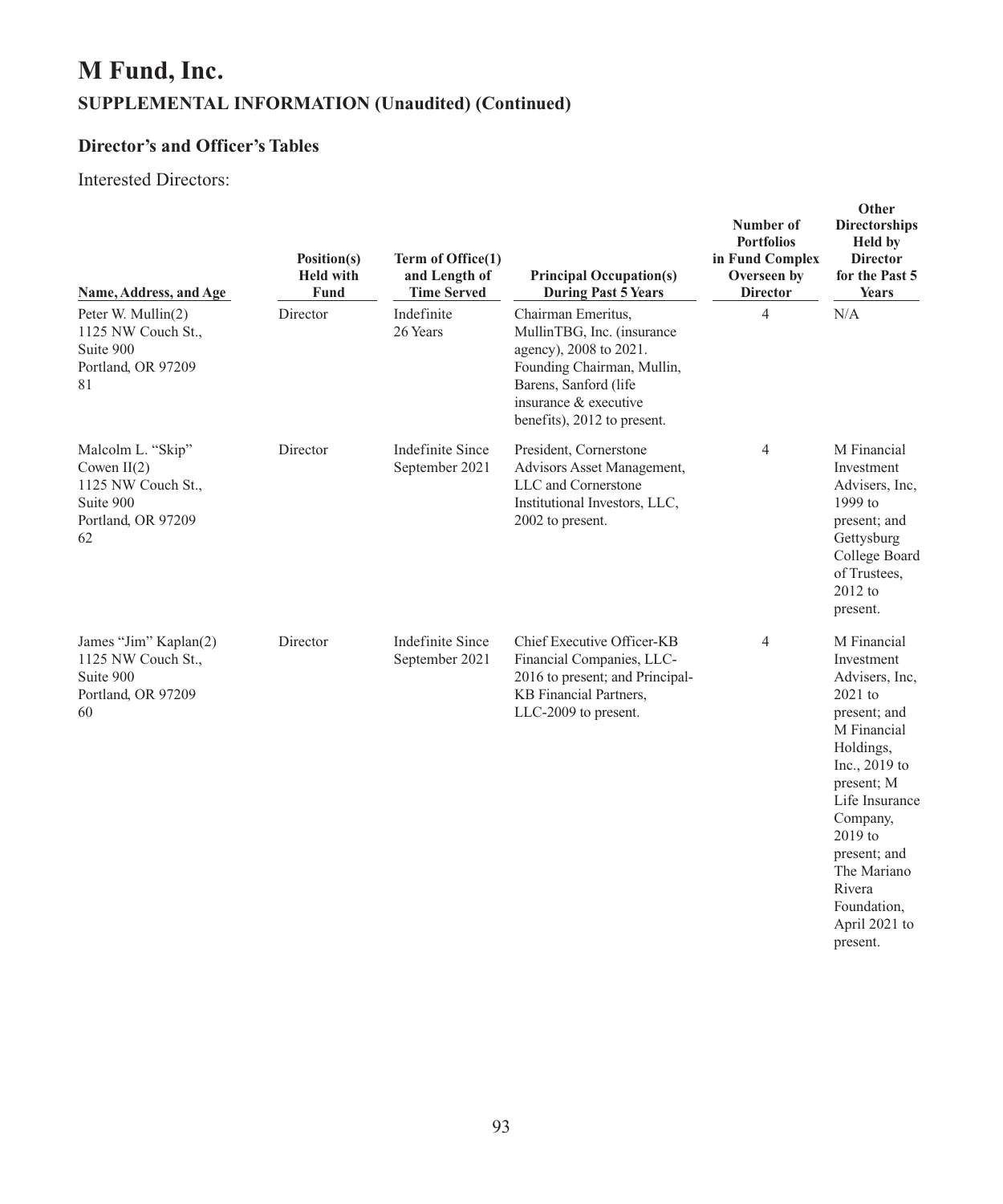### **Director's and Officer's Tables (Continued)**

- (1) In accordance with the Corporation's current by-laws, each Director serves for an indefinite term until the date such Director resigns, retires or is removed by the Board of Directors or shareholders in accordance with the Corporation's Articles of Incorporation.
- (2) Messrs. Mullin, Cowen, and Kaplan are deemed to be Interested Persons as defined by the 1940 Act, for the following reasons:
	- Mr. Mullin has the power to vote 16.5% of the stock of M Financial Group, which controls the Adviser.
	- Mr. Cowen is a Director of the Adviser.
	- Mr. Kaplan is a Director of the Adviser and of M Financial Group.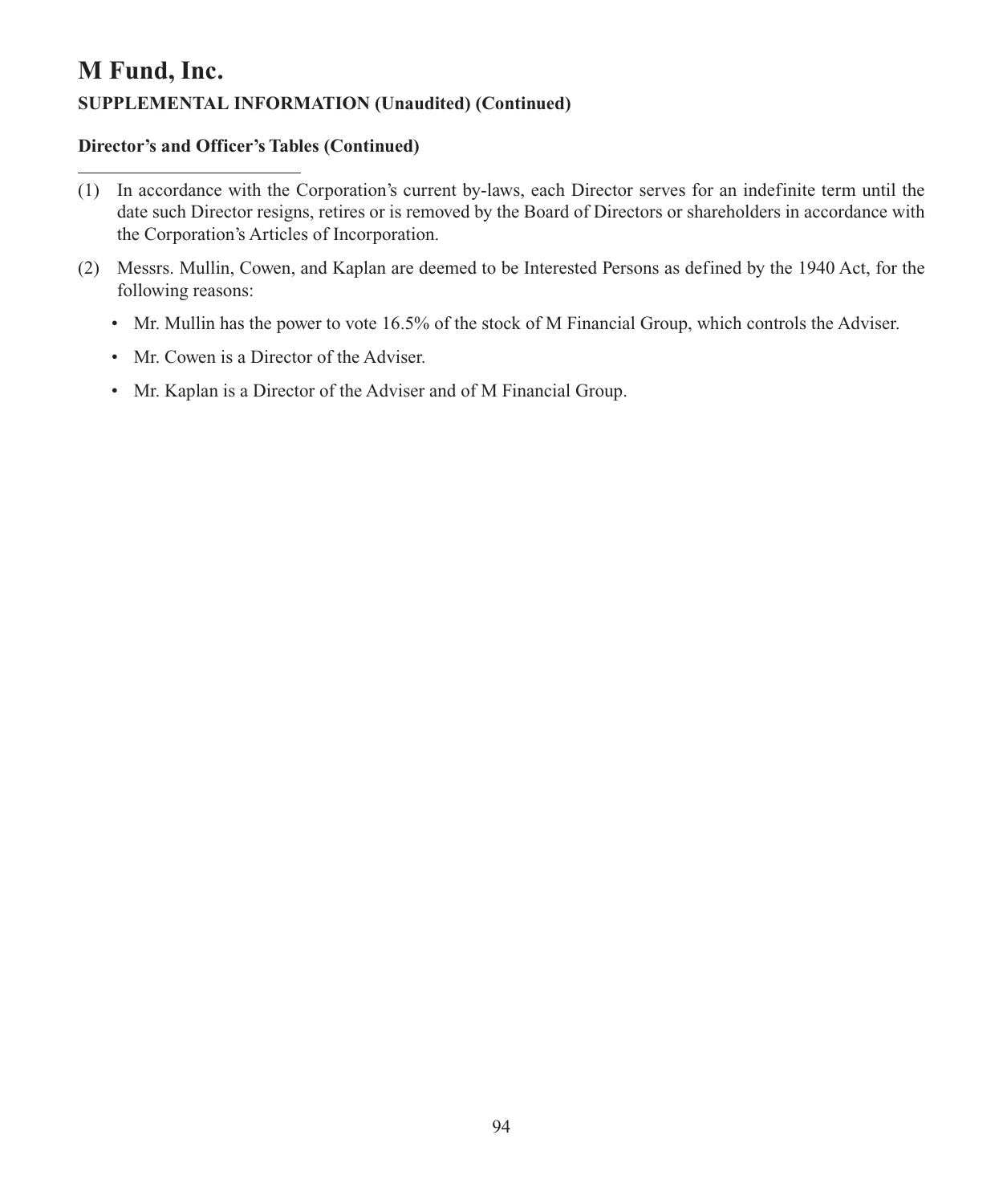## **Director's and Officer's Tables (Continued)**

## Independent Directors:

| Name, Address, and Age                                                          | Position(s)<br><b>Held with</b><br>Fund                                                                | Term of Office(1)<br>and Length of<br><b>Time Served</b> | <b>Principal Occupation(s)</b><br><b>During Past 5 Years</b>                                                                                                                                                          | Number of<br><b>Portfolios</b><br>in Fund Complex<br>Overseen by<br><b>Director</b> | Other<br><b>Directorships</b><br><b>Held by</b><br><b>Director</b><br>for the Past 5<br>Years                                                                                       |
|---------------------------------------------------------------------------------|--------------------------------------------------------------------------------------------------------|----------------------------------------------------------|-----------------------------------------------------------------------------------------------------------------------------------------------------------------------------------------------------------------------|-------------------------------------------------------------------------------------|-------------------------------------------------------------------------------------------------------------------------------------------------------------------------------------|
| Wayne Pierson<br>1125 NW Couch St.,<br>Suite 900<br>Portland, OR 97209<br>71    | Director, Chair<br>of the Board<br>and Nominating<br>and Corporate<br>Governance<br>Committee<br>Chair | Indefinite<br>Nine Years                                 | President, Acorn Investors<br>LLC (investment holding)<br>company), 2005 to<br>present; Principal, Clifford<br>Capital Partners LLC<br>(investment manager),<br>2010 to present.                                      | $\overline{4}$                                                                      | Director,<br>Oaktree<br>Capital<br>Group,<br>2007 to 2019<br><i>(investment)</i><br>manager).                                                                                       |
| Bruce W. Madding<br>1125 NW Couch St.,<br>Suite 900<br>Portland, OR 97209<br>70 | Director and<br>Audit<br>Committee<br>Chair                                                            | Indefinite<br>13 Years                                   | Retired. Chief Executive<br>Officer, C.M.Capital<br>Corp., 2010 to<br>February 2021; Chief<br>Investment Officer, C.M.<br>Capital Corp., 2011 to<br>2018.                                                             | $\overline{4}$                                                                      | Vice-Chair<br>and Director,<br>C.M. Capital<br>Corp.,<br>February 2021<br>to present.                                                                                               |
| Nancy Crouse<br>1125 NW Couch St.,<br>Suite 900<br>Portland, OR 97209<br>63     | Director                                                                                               | Indefinite<br><b>Two Years</b>                           | Retired. Senior Vice<br>President and Portfolio<br>Manager,<br>Nuveen Investments<br>(investment manager),<br>2005 to 2016.                                                                                           | $\overline{4}$                                                                      | Director,<br>Women's<br>Economic<br>Ventures<br>(non-profit),<br>$2016$ to<br>present; and<br>Treasurer,<br>Women's<br>Economic<br>Ventures<br>(non-profit),<br>2018 to<br>present. |
| Mary Moran Zeven<br>1125 NW Couch St.,<br>Suite 900<br>Portland, OR 97209<br>60 | Director                                                                                               | Indefinite<br><b>Two Years</b>                           | Director, Graduate<br>Program in Banking and<br>Financial Law, Boston<br>University School of Law,<br>2019 to present; Senior<br>Vice President and Senior<br>Managing Counsel, State<br><b>Street Bank and Trust</b> | $\overline{4}$                                                                      | N/A                                                                                                                                                                                 |

Company (custodial bank),

2000 to 2019.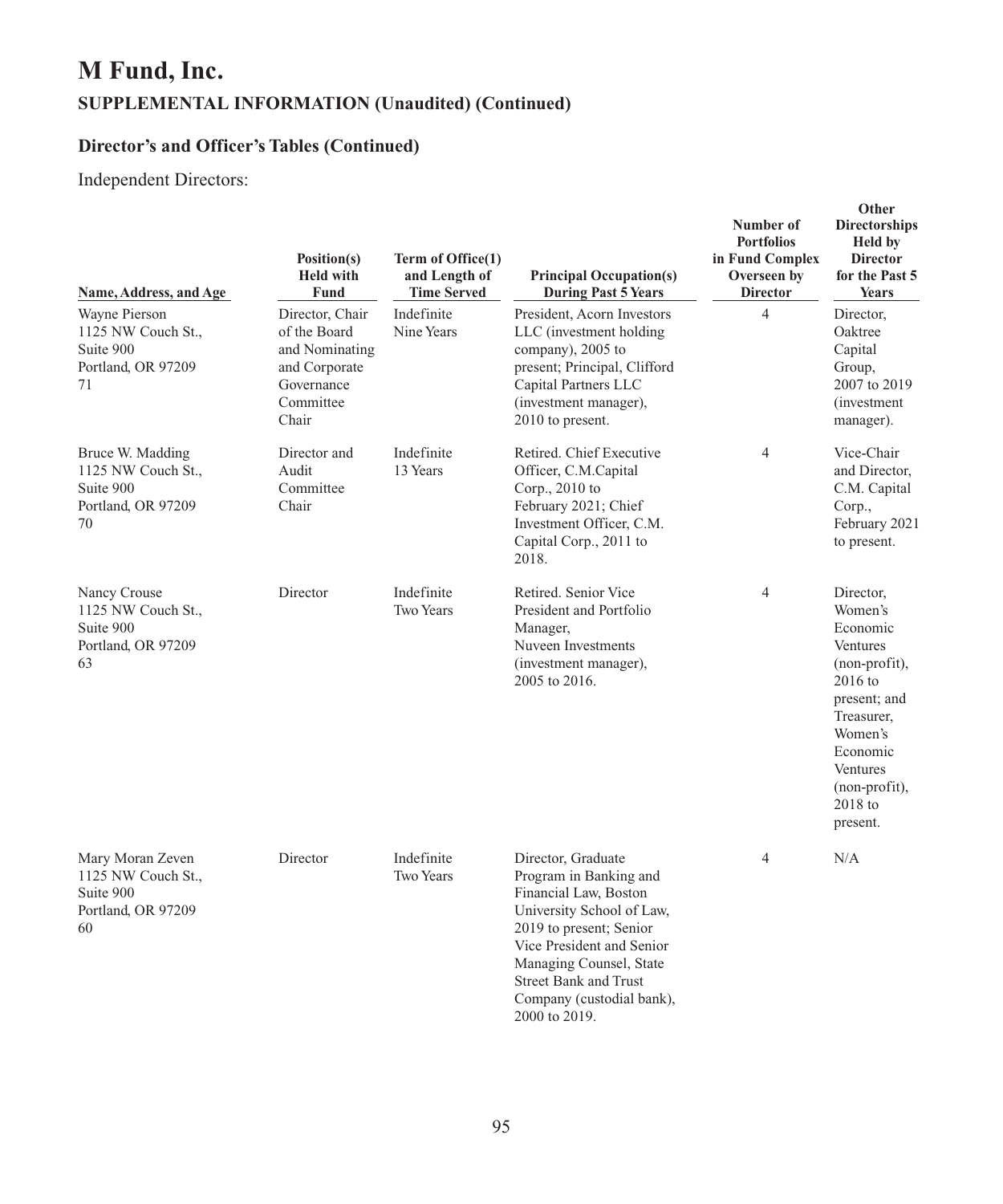## **Director's and Officer's Tables (Continued)**

(1) In accordance with the Corporation's current by-laws, each Director serves for an indefinite term until the date such Director resigns, retires or is removed by the Board of Directors or shareholders in accordance with the Corporation's Articles of Incorporation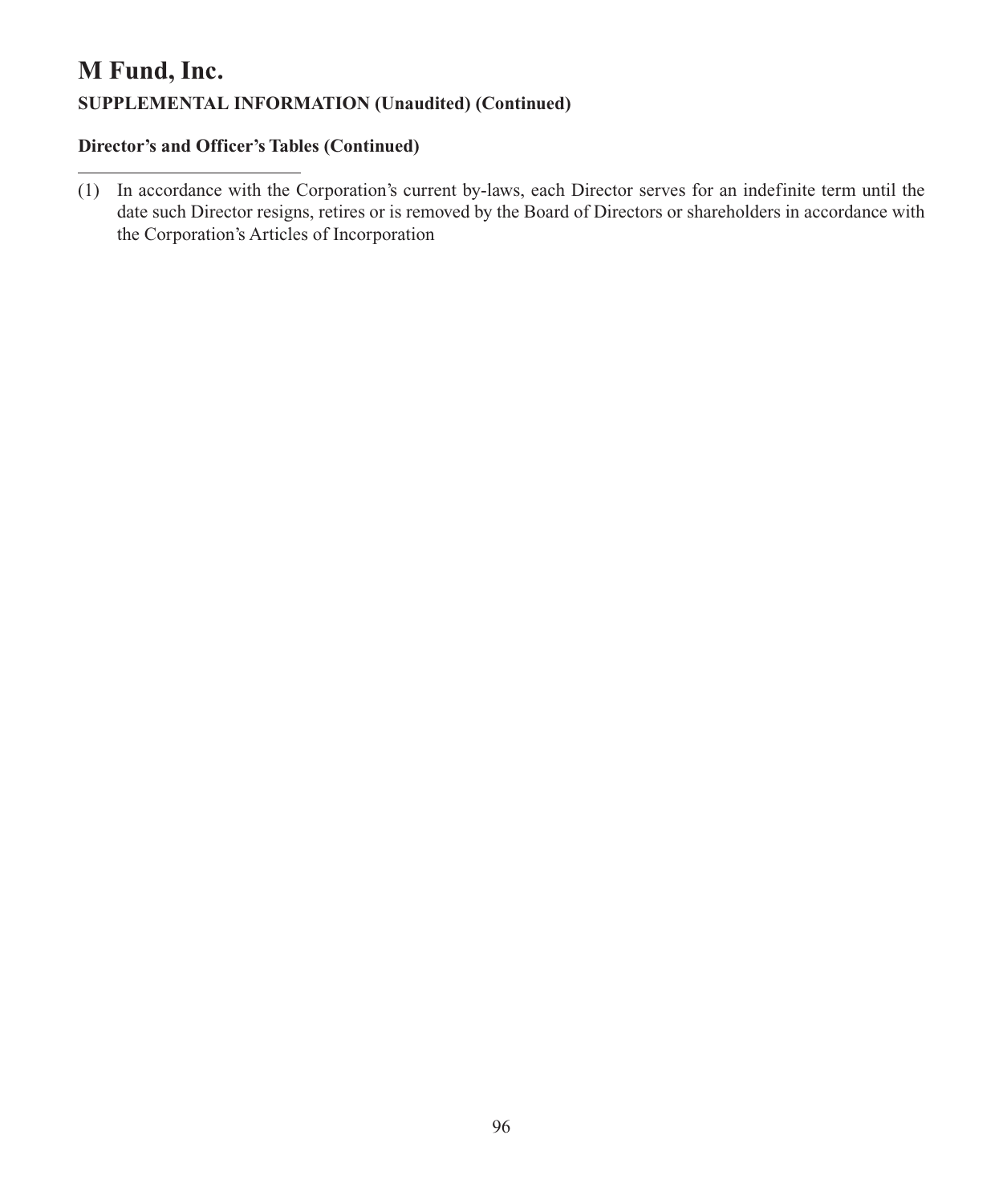## **Director's and Officer's Tables (Continued)**

The Officers of the Corporation are listed below together with their respective positions with the Corporation, their principal occupations during the past five years and any positions held with affiliates of the Corporation:

| Name, Address and Age                                                                | Position(s)<br><b>Held with the</b><br>Fund | Term of Office<br>and Length of<br><b>Time Served</b> | <b>Principal Occupation(s)</b><br><b>During Past 5 Years</b>                                                                                                                                                                                                                                                                                                  |
|--------------------------------------------------------------------------------------|---------------------------------------------|-------------------------------------------------------|---------------------------------------------------------------------------------------------------------------------------------------------------------------------------------------------------------------------------------------------------------------------------------------------------------------------------------------------------------------|
| Bridget McNamara-Fenesy<br>125 NW Couch St.<br>Suite 900<br>Portland, OR 97209<br>63 | President                                   | One Year<br>Five Years                                | President and CEO, M Securities Holdings, Inc. 2017 to<br>present; President, M Financial Investment Advisers,<br>Inc., 2016 to present; Vice President, M Holdings<br>Securities, Inc. 2016 to 2017; Interim Chief Compliance<br>Officer, M Holdings Securities, Inc., March 2016 to<br>September 2016; and President, Two Gaits Consulting<br>2001 to 2016. |
| Valerie Pimenta<br>1125 NW Couch St.,<br>Suite 900<br>Portland, OR 97209<br>44       | Vice President                              | One Year<br>Four Years                                | Vice President and Chief Operation Officer, M Holdings<br>Securities, Inc., 2017 to present; Vice President, M<br>Financial Investment Advisers, Inc., 2018 to present; and<br>Vice President of Legal and Compliance, Fisher<br>Investments, 2002 to 2017.                                                                                                   |
| David Lees<br>1125 NW Couch St.,<br>Suite 900<br>Portland, OR 97209<br>56            | Secretary<br>and Treasurer                  | One Year<br>15 Years                                  | Accounting Director, M Financial Group, 1999 to<br>present; Secretary and Treasurer, M Financial Investment<br>Advisers, Inc., 2007 to present; Secretary and Treasurer,<br>M Financial Asset Management, Inc., 2016 to present.                                                                                                                              |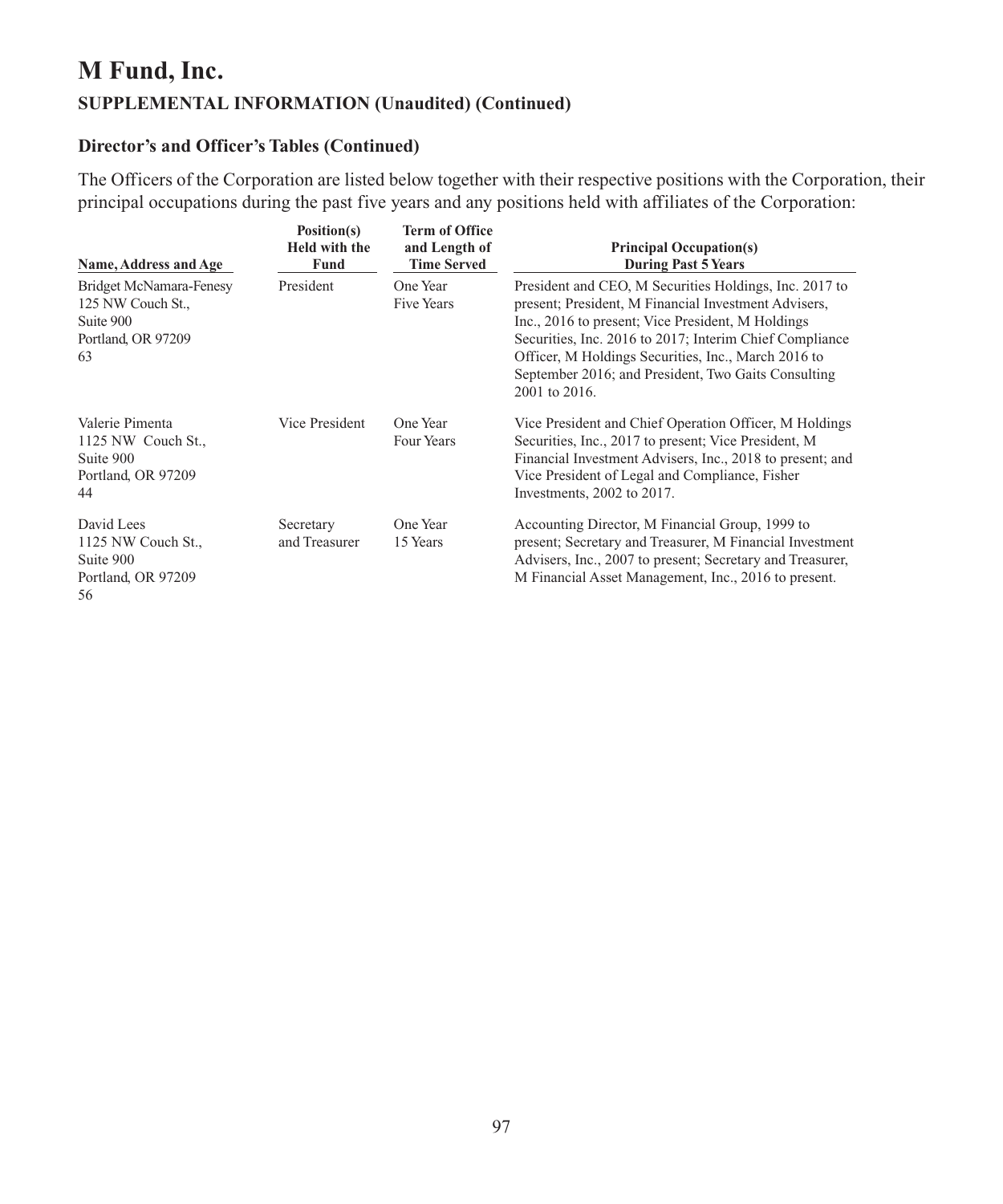## *Schedules of Portfolio Holdings*

The Funds file their complete schedules of portfolio holdings with the SEC for the first and third quarters of each fiscal year on Form N-PORT. The Funds' Form N-PORT is available on the Corporation's website at www.mfin.com/m-funds and on the SEC's website at www.sec.gov. The Funds' Form N-PORT may also be reviewed and copied at the SEC's Public Reference Room in Washington, D.C., and information on the operation of the Public Reference Room may be obtained by calling 1-800-SEC-0330.

## *Proxy Voting Policies and Procedures and Proxy Voting Record*

A description of the Corporation's proxy voting policies and procedures and the Corporation's proxy voting record for the most recent twelve-month period ending June 30 are available (1) without charge, upon request, by calling the Corporation toll-free at 1-888-736-2878; and (2) on Form N-PX on the SEC's website at www.sec.gov.

### *Tax Disclosures*

For corporate shareholders, a portion of the ordinary dividends paid during the Fund's year ended December 31, 2021 qualified for the dividends received deduction as follows.

| Fund | <b>Dividend Received</b><br>Deduction |
|------|---------------------------------------|
|      | $0.01\%$                              |
|      | $13.65\%$                             |
|      | 25.33%                                |
|      | $100.00\%$                            |

Pursuant to Internal Revenue Section 852(b), M Large Cap Growth Fund, M Capital Appreciation Fund and M Large Cap Value Fund paid \$41,692,010, \$35,228,687 and \$808, respectively, which have been designated as capital gains distributions for the fiscal year ended December 31, 2021.

## *M International Equity Fund*

In accordance with federal tax law, the Fund elects to provide each shareholder with their portion of the Fund's foreign taxes paid and the income sourced from foreign securities. Accordingly, the Fund made the following designations regarding its fiscal year ended December 31, 2021:

- the total amount of foreign taxes creditable was \$297,734
- the total amount of income sourced from foreign countries was \$5,006,935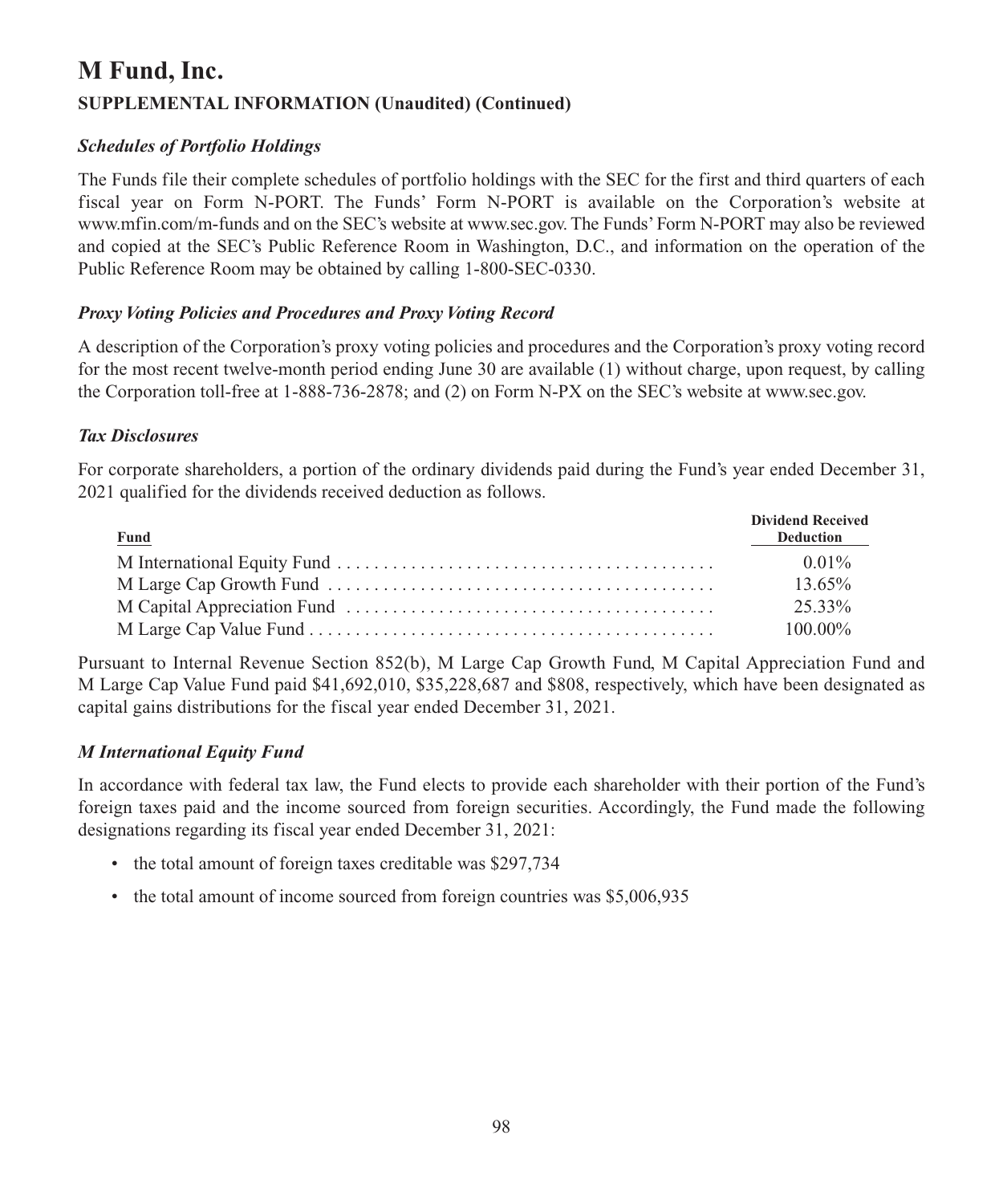### **ANNUAL REPORT OF LIQUIDITY RISK MANAGEMENT PROGRAM ADMINISTRATOR**

Rule 22e-4 of the 1940 Act (the "Rule") requires that the Liquidity Risk Management Program Administrator (the "LPA") for the Fund periodically, but no less frequently than annually, review and provide the Board a written report that assesses the adequacy of the Liquidity Risk Management Program (the "Program") and the effectiveness of its implementation including, if applicable, the operation of the Highly Liquid Investment Minimum (the "HLIM") for each Fund and any material changes to the Program.

At a meeting of the Board held on November 18, 2021 the LPA presented and the Board reviewed a written report covering the period October 1, 2020 through September 30, 2021 (the "Review Period"). The LPA conducted various liquidity risk assessments during the Review Period, including an annual Liquidity Needs Assessment ("LNA") of each Fund as of June 30, 2021 to assess the liquidity risk of each Fund and assist in the determination as to whether any material changes should be made to the components of the Program. The following factors were reviewed by the LPA in its assessment of each Fund's liquidity risk and evaluation on the adequacy of the Program: (i) investment strategy, portfolio concentration and the liquidity of portfolio investments; (ii) holdings of cash and cash equivalents; (iii) short-term and long-term cash flows; (iv) redemption volatility and stressed conditions; and (v) other funding sources.

### **Liquidity Risk Assessment**

1.) Investment Strategy and Liquidity of Portfolio Investments

The LPA evaluated each Fund's investment objective and portfolio strategy, including portfolio concentration, liquidity classifications and any known or identifiable risks to liquidity. For all Funds, other than M Large Cap Growth Fund, the LPA noted that the Funds were highly diversified with relatively low concentration of holdings. The M Large Cap Growth Fund's investment strategy is to hold between 25 and 35 equity securities and as a result is highly concentrated. However, the LPA recognized that the M Large Cap Growth Fund holds larger capitalization, highly liquid securities where daily trading volumes appear adequate for the Fund to dispose of holdings in a fast and efficient manner in order to meet redemptions if necessary.

Each Fund's portfolio liquidity was monitored by the Funds' Chief Compliance Officer (the "CCO"). Liquidity classifications for each security holding were provided to the CCO by the Funds' administrator, State Street Bank and Trust Company ("State Street Bank"), using its *TruView* analytics system on a monthly basis. Each Fund held at least 99.9% of its investments in Highly Liquid Investments during the Review Period. As a result, all Funds met the 15% limit on Illiquid Securities during the Review Period. No material liquidity risks were identified by the LPA during the Review Period relating to each Fund's investment strategy, portfolio concentration or portfolio liquidity. The LPA reasonably expects these trends to continue and believes that each Fund's investment strategy is appropriate and manageable for an open-end fund during both normal and stressed market conditions.

### 2.) Holdings of Cash and Cash Equivalents

All Funds are primarily invested in securities and hold a low percentage of their assets in cash and cash equivalents. In addition, the Funds do not maintain any type of borrowing arrangement or credit facility. It is the Funds' investment adviser's belief that based upon the high liquidity of each Fund's portfolio and that historical redemption activity was not material from a liquidity perspective for any Fund, a line of credit or other borrowing arrangements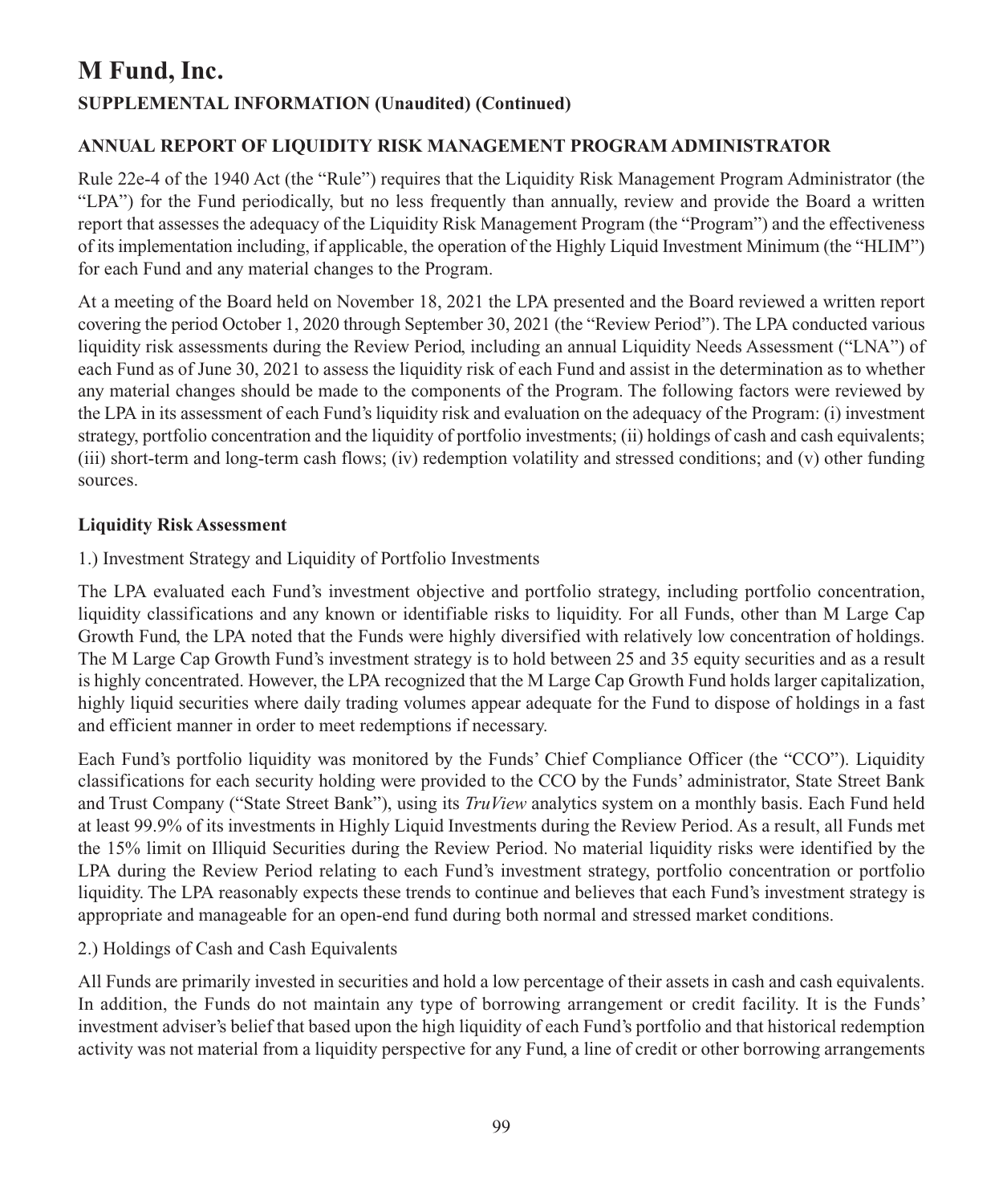are not necessary. The LPA did not identify any material liquidity risks during the Review Period with respect to holdings of cash and cash equivalents.

3.) Short-Term and Long-Term Cash Flows and Redemption Volatility and Stressed Conditions

To meet various obligations under the variable annuity or variable life insurance contracts, insurance company separate accounts may redeem Fund shares to generate cash. Proceeds from the redemptions are usually sent to the separate account on the next business day. The Funds may suspend redemptions of shares or postpone payment dates when the New York Stock Exchange ("NYSE") is closed (other than weekends or holidays), when trading on the NYSE is restricted, or as otherwise permitted by the SEC.

The LPA reviewed historical subscription and redemption activity for each Fund. The LPA found that redemption activity was not material from a liquidity perspective for any Fund during either normal or stressed market conditions. The LPA also reviewed shareholder concentration, noting that Fund ownership is highly concentrated amongst approximately 10 insurance carriers. Shares are held in omnibus accounts, which means that Fund ownership is spread out amongst a larger number of underlying contract owners that beneficially own Fund shares. This reduces the risk of larger redemptions in shorter timeframes, which has provided the Funds with stable cash flow and lower redemption volatility over the Review Period.

Since cash flows do not appear to be significant during normal or stressed conditions and the shareholder base of each Fund appears stable, the LPA did not identify any material liquidity risks during the Review Period.

4.) Other Funding Sources

The Funds currently do not have any borrowing or other credit arrangements, nor have they utilized cross transactions, all of which could provide additional liquidity. The LPA believes that these factors do not appear to cause any liquidity concerns given each Fund's highly liquid portfolio and stable cash flow history.

## **Program Management**

The Program allows the LPA to delegate certain responsibilities and engage one or more third parties to assist with its implementation, subject in each case to the appropriate oversight by the LPA. The LPA still maintains the responsibility of overseeing and supervising any person that has been delegated liquidity risk management responsibilities under the Program.

The LPA has delegated certain responsibilities under the Program to the CCO. On a monthly basis, State Street Bank provides the CCO with liquidity reports that characterize each Fund's holdings into one of four liquidity categories. Liquidity reports are generated by State Street Bank using the liquidity analytics system, TruView. The CCO reports any issues or concerns to the LPA. No material issues were reported to the LPA during the Review Period.

Quarterly, the LPA conducts a formal meeting in order to review the Program. The CCO provides the LPA with a summary of the results from his monitoring of the Program, including liquidity classifications, compliance with the 15% Illiquid Securities Limit, an evaluation of the effectiveness of State Street Bank's responsibilities under the Program, and a determination of whether the Program has operated effectively and whether the Funds have met the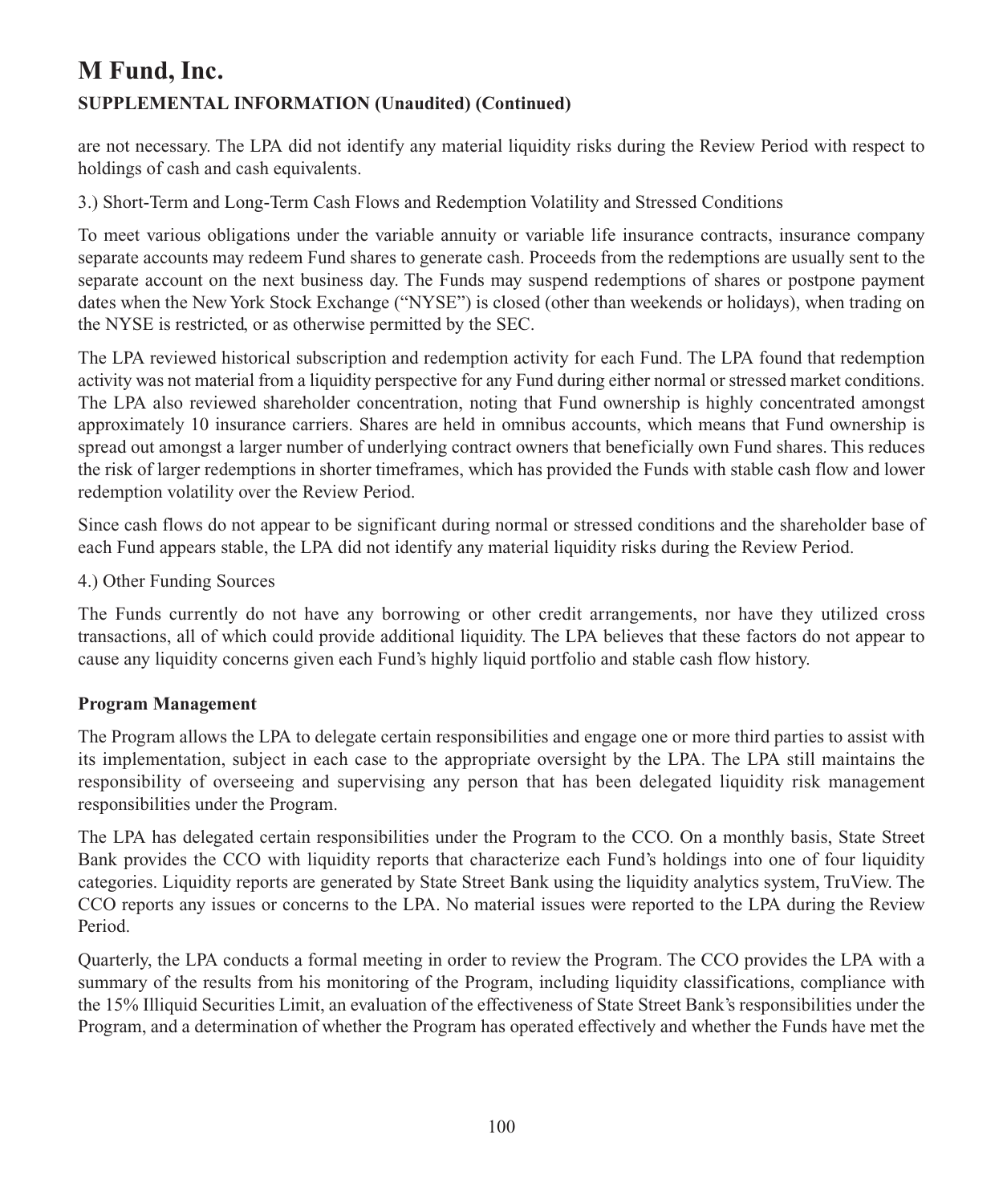applicable requirements under the Rule and the Program. All minutes of the LPA meetings are provided to the Board. The CCO reported no material issues to the LPA during the quarterly meetings within the Review Period.

At least annually, the CCO provides the LPA with a Liquidity Needs Assessment in order to assess each Fund's Liquidity Risk and evaluate whether any material changes are needed to the Program. The results of the Liquidity Needs Assessments were addressed earlier in this report.

The Program's administration process, as outlined above, appears to be functioning effectively in all material respects and no changes are recommended at this time.

## **Highly Liquid Investment Minimum**

Although the Rule requires the LPA to determine a HLIM for each Fund, the LPA has determined that each Fund qualifies as an Excluded Fund (as defined in the Program). The SEC in its guidance has suggested that a HLIM would not be required if a Fund, under normal circumstances, primarily holds at least 50% of its assets in Highly Liquid Investments. The LPA has determined that all Funds within the Review Period were considered to primarily hold at least 50% of their assets in this category and that all Funds will continue to be excluded from determining a HLIM.

### **Conclusion**

There were no material changes to the Program during the Review Period. No significant liquidity events impacting any Funds were noted during the Review Period. It is the LPA's assessment that the Program is adequately designed and has been effective in managing each Fund's liquidity risk and in implementing the requirements of the Rule.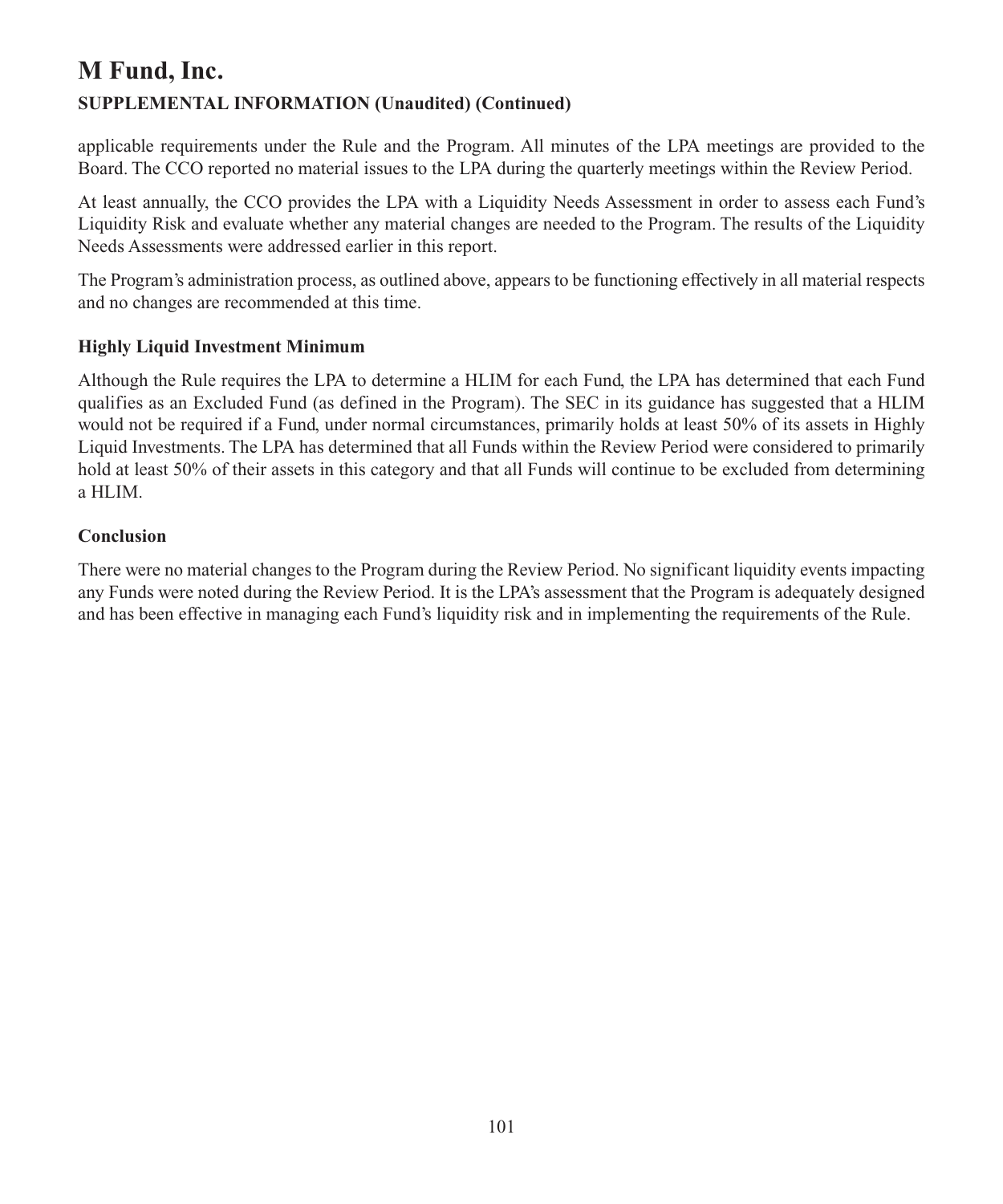## **M Fund, Inc. HYPOTHETICAL EXPENSE EXAMPLE (Unaudited)**

As an indirect shareholder of a Fund, you incur ongoing costs, including management fees and other Fund expenses. The following example is intended to help you understand your ongoing costs (in dollars and cents) of investing in a Fund and to compare these costs with the ongoing costs of investing in other mutual funds.

The example is based on an investment of \$1,000 invested at the beginning of the period and held for the entire period from July 1, 2021 to December 31, 2021.

## **Actual Expenses**

The first line under each Fund in the table below provides information about actual account values and actual expenses. You may use the information in this line, together with the amount you invested, to estimate the expenses that you paid over the period. Simply divide your account value by \$1,000 (for example, an \$8,600 account value divided by  $$1,000 = 8.6$ , then multiply the result by the number in the first line for your Fund under the heading entitled "Expenses Paid During Period" to estimate the expenses you paid on your account during this period.

## **Hypothetical Example for Comparison Purposes**

The second line under each Fund in the table below provides information about hypothetical account values and hypothetical expenses based on the Fund's actual expense ratio and an assumed rate of return of 5% per year before expenses, which is not the Fund's actual return. The hypothetical account values and expenses may not be used to estimate the actual ending account balance or expenses you paid for the period. You may use this information to compare the ongoing costs of investing in your Fund and other funds. To do so, compare this 5% hypothetical example with the 5% hypothetical examples that appear in the shareholder reports of the other funds.

Please note that the expenses shown in the table are meant to highlight your ongoing Fund costs only. As an indirect shareholder of a Fund, you do not incur any transactional costs, such as sales charges (loads), redemption fees or exchange fees. However, you do incur such transactional costs, as well as other fees and charges as an owner of a variable annuity contract or variable life insurance policy. If these transactional and other insurance company fees and charges were included, your costs would have been higher. Therefore, the second line under each Fund in the table is useful in comparing ongoing Fund costs only, and will not help you determine the relative total costs of owning different variable annuities or variable life insurance policies.